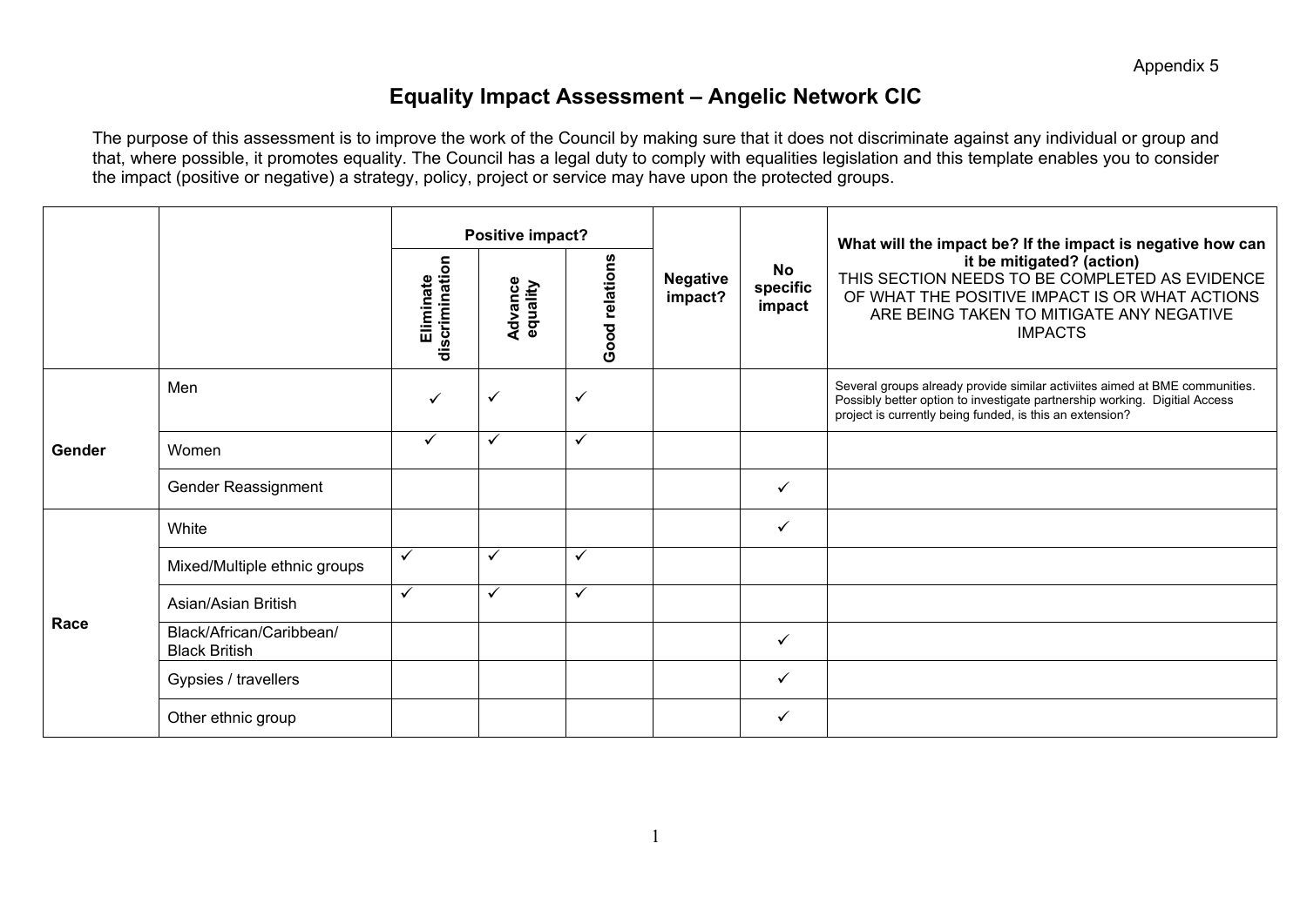|                                           |                            |                             | Positive impact?           |                   |                            |                                 | What will the impact be? If the impact is negative how can                                                                                                                                  |
|-------------------------------------------|----------------------------|-----------------------------|----------------------------|-------------------|----------------------------|---------------------------------|---------------------------------------------------------------------------------------------------------------------------------------------------------------------------------------------|
|                                           |                            | discrimination<br>Eliminate | <b>Advance</b><br>equality | Good<br>relations | <b>Negative</b><br>impact? | <b>No</b><br>specific<br>impact | it be mitigated? (action)<br>THIS SECTION NEEDS TO BE COMPLETED AS EVIDENCE<br>OF WHAT THE POSITIVE IMPACT IS OR WHAT ACTIONS<br>ARE BEING TAKEN TO MITIGATE ANY NEGATIVE<br><b>IMPACTS</b> |
|                                           | Physical                   |                             |                            |                   |                            | $\checkmark$                    |                                                                                                                                                                                             |
|                                           | Sensory                    |                             |                            |                   |                            | $\checkmark$                    |                                                                                                                                                                                             |
| <b>Disability</b>                         | Learning Difficulties      |                             |                            |                   |                            | $\checkmark$                    |                                                                                                                                                                                             |
|                                           | <b>Mental Health</b>       | $\checkmark$                | ✓                          | $\checkmark$      |                            |                                 |                                                                                                                                                                                             |
| <b>Sexual</b><br><b>Orientation</b>       | Lesbian, gay men, bisexual |                             |                            |                   |                            | $\checkmark$                    |                                                                                                                                                                                             |
|                                           | Older people (50+)         | $\checkmark$                | $\checkmark$               | $\checkmark$      |                            |                                 |                                                                                                                                                                                             |
| Age                                       | Younger people             | $\checkmark$                | $\checkmark$               | $\checkmark$      |                            |                                 |                                                                                                                                                                                             |
| <b>Religion or</b><br><b>Belief</b>       | Faith Groups               | $\checkmark$                | $\checkmark$               | $\checkmark$      |                            |                                 |                                                                                                                                                                                             |
| Pregnancy &<br>maternity                  |                            |                             |                            |                   |                            | $\checkmark$                    |                                                                                                                                                                                             |
| Marriage &<br><b>Civil</b><br>Partnership |                            |                             |                            |                   |                            | $\checkmark$                    |                                                                                                                                                                                             |
| Socio-<br>economic<br><b>Background</b>   | $\checkmark$               |                             |                            |                   |                            |                                 |                                                                                                                                                                                             |
| <b>Carers</b>                             |                            |                             |                            |                   |                            | $\checkmark$                    |                                                                                                                                                                                             |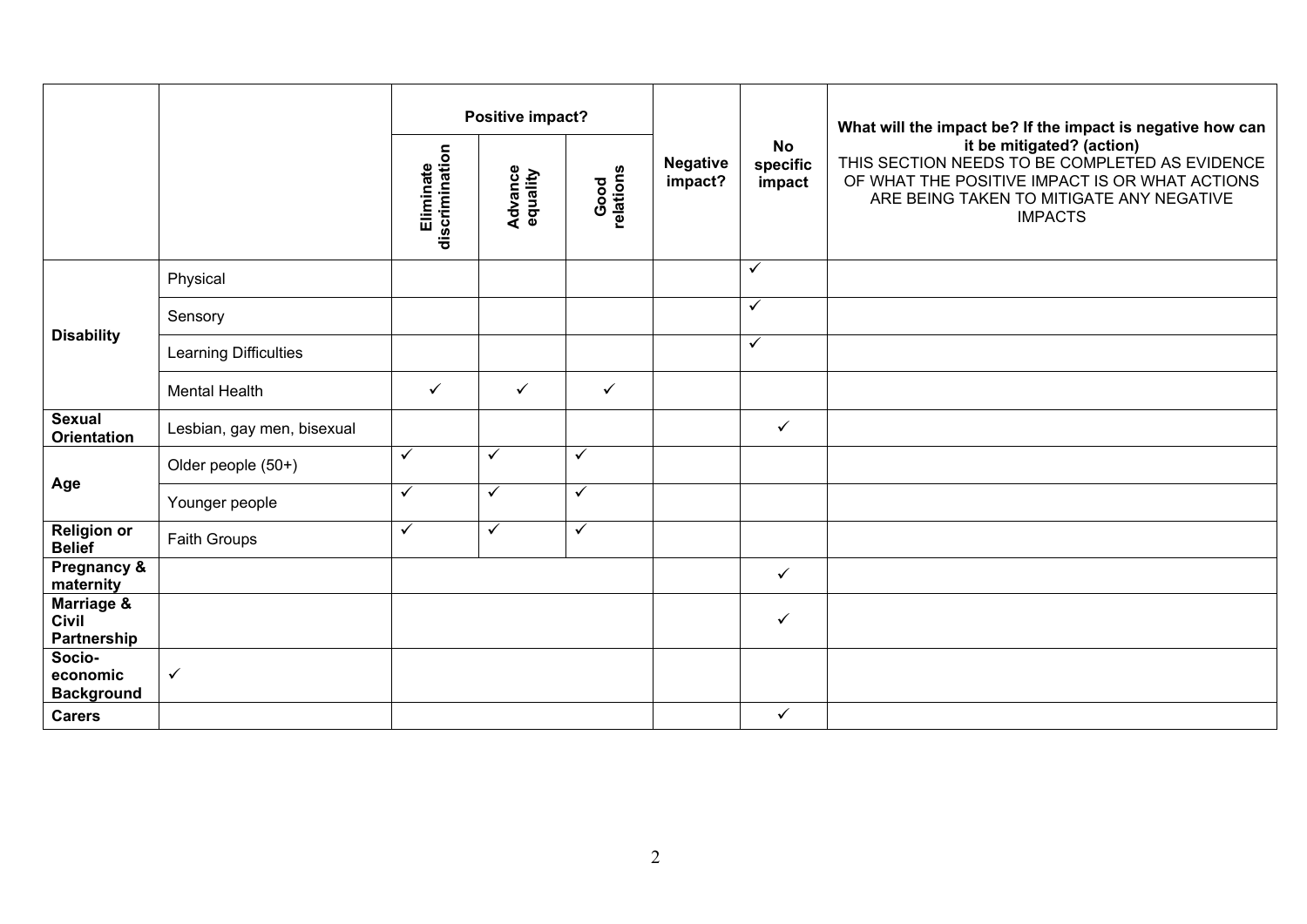### **Equality Impact Assessment – Byfleet Bowls Club**

|        |                                                  | Positive impact?            |                     |                |                            | What will the impact be? If the impact is negative how can |                                                                                                                                                                                             |
|--------|--------------------------------------------------|-----------------------------|---------------------|----------------|----------------------------|------------------------------------------------------------|---------------------------------------------------------------------------------------------------------------------------------------------------------------------------------------------|
|        |                                                  | discrimination<br>Eliminate | Advance<br>equality | Good relations | <b>Negative</b><br>impact? | <b>No</b><br>specific<br>impact                            | it be mitigated? (action)<br>THIS SECTION NEEDS TO BE COMPLETED AS EVIDENCE<br>OF WHAT THE POSITIVE IMPACT IS OR WHAT ACTIONS<br>ARE BEING TAKEN TO MITIGATE ANY NEGATIVE<br><b>IMPACTS</b> |
|        | Men                                              |                             |                     |                |                            | ✓                                                          | Funding to maintain green/service costs                                                                                                                                                     |
| Gender | Women                                            |                             |                     |                |                            | ✓                                                          |                                                                                                                                                                                             |
|        | Gender Reassignment                              |                             |                     |                |                            | $\checkmark$                                               |                                                                                                                                                                                             |
|        | White                                            |                             |                     |                |                            | $\checkmark$                                               |                                                                                                                                                                                             |
|        | Mixed/Multiple ethnic groups                     |                             |                     |                |                            | ✓                                                          |                                                                                                                                                                                             |
| Race   | Asian/Asian British                              |                             |                     |                |                            | ✓                                                          |                                                                                                                                                                                             |
|        | Black/African/Caribbean/<br><b>Black British</b> |                             |                     |                |                            | $\checkmark$                                               |                                                                                                                                                                                             |
|        | Gypsies / travellers                             |                             |                     |                |                            | ✓                                                          |                                                                                                                                                                                             |
|        | Other ethnic group                               |                             |                     |                |                            | ✓                                                          |                                                                                                                                                                                             |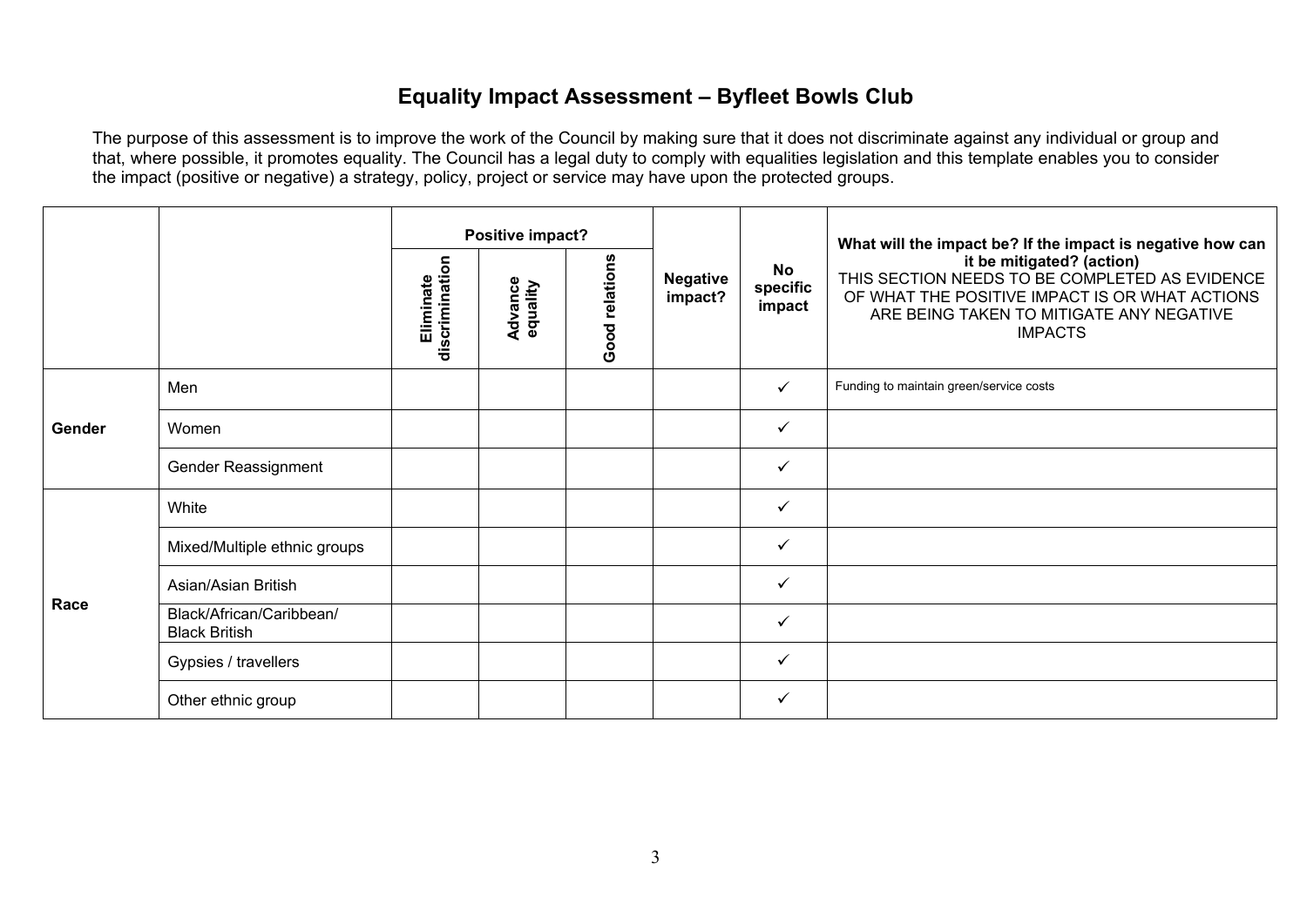|                                           |                            |                             | Positive impact?           |                   |                            |                                 | What will the impact be? If the impact is negative how can<br>it be mitigated? (action)<br>THIS SECTION NEEDS TO BE COMPLETED AS EVIDENCE<br>OF WHAT THE POSITIVE IMPACT IS OR WHAT ACTIONS<br>ARE BEING TAKEN TO MITIGATE ANY NEGATIVE<br><b>IMPACTS</b> |
|-------------------------------------------|----------------------------|-----------------------------|----------------------------|-------------------|----------------------------|---------------------------------|-----------------------------------------------------------------------------------------------------------------------------------------------------------------------------------------------------------------------------------------------------------|
|                                           |                            | discrimination<br>Eliminate | <b>Advance</b><br>equality | Good<br>relations | <b>Negative</b><br>impact? | <b>No</b><br>specific<br>impact |                                                                                                                                                                                                                                                           |
|                                           | Physical                   |                             |                            |                   |                            | $\checkmark$                    |                                                                                                                                                                                                                                                           |
|                                           | Sensory                    |                             |                            |                   |                            | $\checkmark$                    |                                                                                                                                                                                                                                                           |
| <b>Disability</b>                         | Learning Difficulties      |                             |                            |                   |                            | $\checkmark$                    |                                                                                                                                                                                                                                                           |
|                                           | Mental Health              |                             |                            |                   |                            | $\checkmark$                    |                                                                                                                                                                                                                                                           |
| <b>Sexual</b><br><b>Orientation</b>       | Lesbian, gay men, bisexual |                             |                            |                   |                            | $\checkmark$                    |                                                                                                                                                                                                                                                           |
|                                           | Older people (50+)         |                             |                            |                   |                            | $\checkmark$                    |                                                                                                                                                                                                                                                           |
| Age                                       | Younger people             |                             |                            |                   |                            | $\checkmark$                    |                                                                                                                                                                                                                                                           |
| <b>Religion or</b><br><b>Belief</b>       | Faith Groups               |                             |                            |                   |                            | $\checkmark$                    |                                                                                                                                                                                                                                                           |
| Pregnancy &<br>maternity                  |                            |                             |                            |                   |                            | $\checkmark$                    |                                                                                                                                                                                                                                                           |
| Marriage &<br><b>Civil</b><br>Partnership |                            |                             |                            |                   |                            | $\checkmark$                    |                                                                                                                                                                                                                                                           |
| Socio-<br>economic<br><b>Background</b>   |                            |                             |                            |                   |                            | $\checkmark$                    |                                                                                                                                                                                                                                                           |
| <b>Carers</b>                             |                            |                             |                            |                   |                            | $\checkmark$                    |                                                                                                                                                                                                                                                           |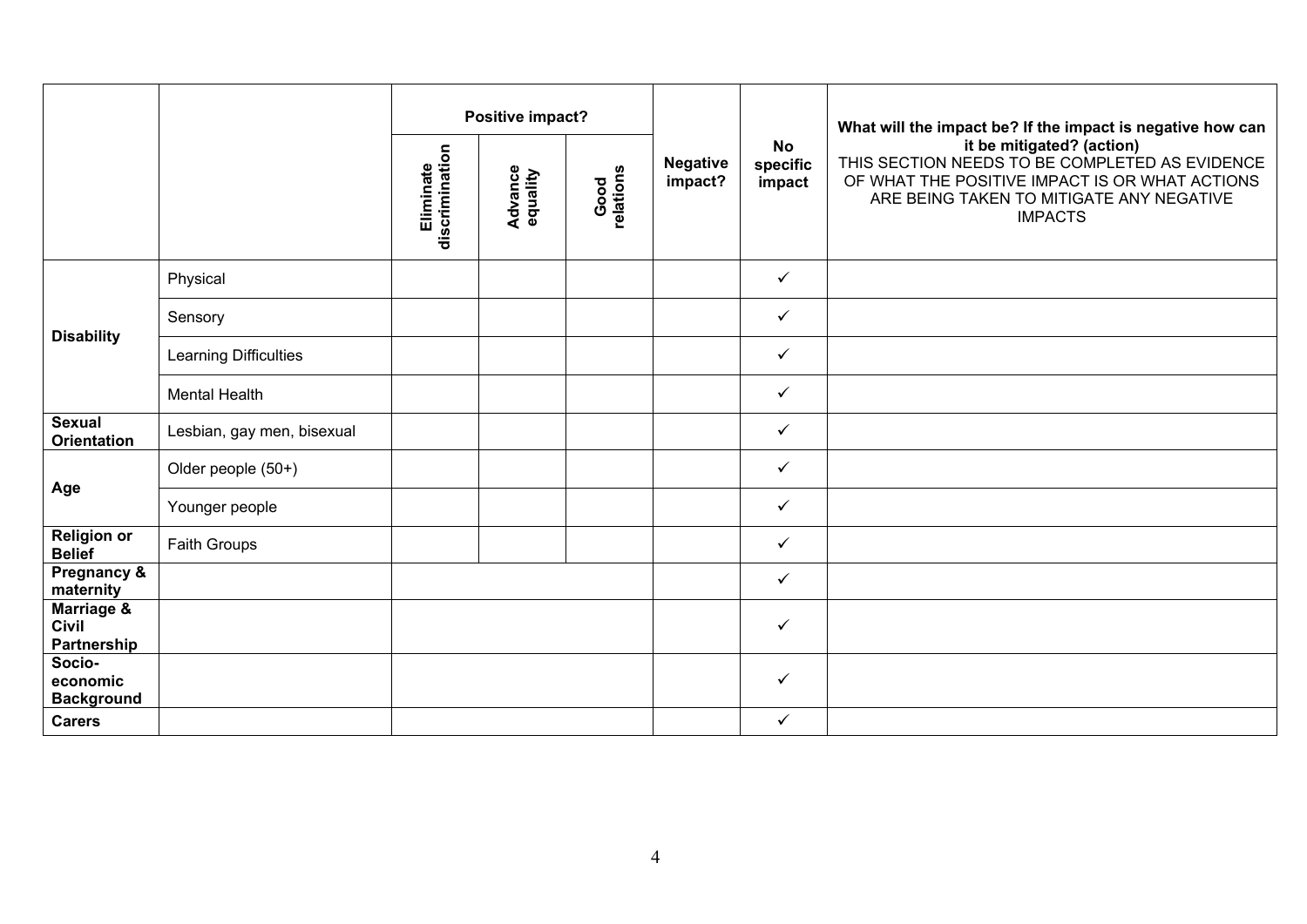## **Equality Impact Assessment – Cardinals in the Community**

|        |                                                  |                             | Positive impact?    |                |                            |                          | What will the impact be? If the impact is negative how can                                                                                                                                  |
|--------|--------------------------------------------------|-----------------------------|---------------------|----------------|----------------------------|--------------------------|---------------------------------------------------------------------------------------------------------------------------------------------------------------------------------------------|
|        |                                                  | Eliminate<br>discrimination | Advance<br>equality | Good relations | <b>Negative</b><br>impact? | No<br>specific<br>impact | it be mitigated? (action)<br>THIS SECTION NEEDS TO BE COMPLETED AS EVIDENCE<br>OF WHAT THE POSITIVE IMPACT IS OR WHAT ACTIONS<br>ARE BEING TAKEN TO MITIGATE ANY NEGATIVE<br><b>IMPACTS</b> |
|        | Men                                              | ✓                           | ✓                   | $\checkmark$   |                            |                          | Continuation & development of football/fitness opprotunities in the<br>community                                                                                                            |
| Gender | Women                                            | ✓                           | ✓                   | ✓              |                            |                          | Currently limited provision for girls/women, but area they want to<br>develop                                                                                                               |
|        | Gender Reassignment                              |                             |                     |                |                            | $\checkmark$             |                                                                                                                                                                                             |
|        | White                                            |                             |                     |                |                            | $\checkmark$             | Aimed at all sections of the community. Currently nor monitoring of<br>BME participation.                                                                                                   |
|        | Mixed/Multiple ethnic groups                     |                             |                     |                |                            | ✓                        |                                                                                                                                                                                             |
| Race   | Asian/Asian British                              |                             |                     |                |                            | $\checkmark$             |                                                                                                                                                                                             |
|        | Black/African/Caribbean/<br><b>Black British</b> |                             |                     |                |                            | $\checkmark$             |                                                                                                                                                                                             |
|        | Gypsies / travellers                             |                             |                     |                |                            | $\checkmark$             |                                                                                                                                                                                             |
|        | Other ethnic group                               |                             |                     |                |                            | $\checkmark$             |                                                                                                                                                                                             |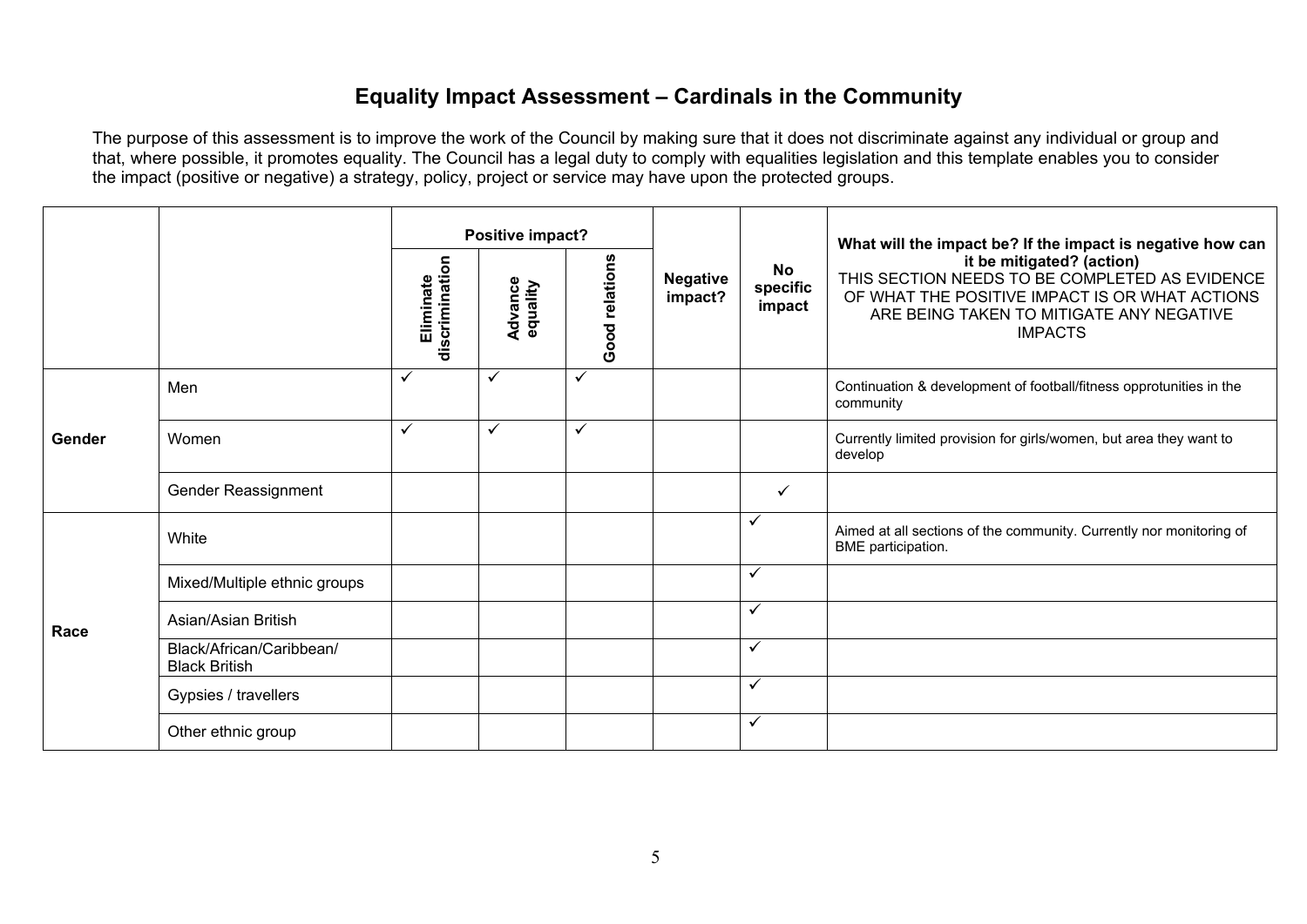|                                           |                            |                             | Positive impact?           |                   |                            |                                 | What will the impact be? If the impact is negative how can                                                                                                                                  |
|-------------------------------------------|----------------------------|-----------------------------|----------------------------|-------------------|----------------------------|---------------------------------|---------------------------------------------------------------------------------------------------------------------------------------------------------------------------------------------|
|                                           |                            | Eliminate<br>discrimination | <b>Advance</b><br>equality | Good<br>relations | <b>Negative</b><br>impact? | <b>No</b><br>specific<br>impact | it be mitigated? (action)<br>THIS SECTION NEEDS TO BE COMPLETED AS EVIDENCE<br>OF WHAT THE POSITIVE IMPACT IS OR WHAT ACTIONS<br>ARE BEING TAKEN TO MITIGATE ANY NEGATIVE<br><b>IMPACTS</b> |
|                                           | Physical                   |                             |                            |                   |                            |                                 | Limited provision for those with disabilities but area they wish to<br>develop.                                                                                                             |
| <b>Disability</b>                         | Sensory                    |                             |                            |                   |                            |                                 |                                                                                                                                                                                             |
|                                           | Learning Difficulties      |                             |                            |                   |                            |                                 |                                                                                                                                                                                             |
|                                           | <b>Mental Health</b>       | ✓                           | $\checkmark$               | $\checkmark$      |                            |                                 | Establish group for adults with mental health issues.                                                                                                                                       |
| <b>Sexual</b><br><b>Orientation</b>       | Lesbian, gay men, bisexual |                             |                            |                   |                            |                                 |                                                                                                                                                                                             |
|                                           | Older people (50+)         | ✓                           | $\checkmark$               | ✓                 |                            |                                 | Establish groups for those in care homes who have dementia.                                                                                                                                 |
| Age                                       | Younger people             | ✓                           | $\checkmark$               | ✓                 |                            |                                 |                                                                                                                                                                                             |
| <b>Religion or</b><br><b>Belief</b>       | <b>Faith Groups</b>        |                             |                            |                   |                            | ✓                               |                                                                                                                                                                                             |
| Pregnancy &<br>maternity                  |                            |                             |                            |                   |                            | ✓                               |                                                                                                                                                                                             |
| Marriage &<br><b>Civil</b><br>Partnership |                            |                             |                            |                   |                            | ✓                               |                                                                                                                                                                                             |
| Socio-<br>economic<br><b>Background</b>   | $\checkmark$               |                             |                            |                   |                            |                                 |                                                                                                                                                                                             |
| <b>Carers</b>                             | $\checkmark$               |                             |                            |                   |                            |                                 | Support young carers.                                                                                                                                                                       |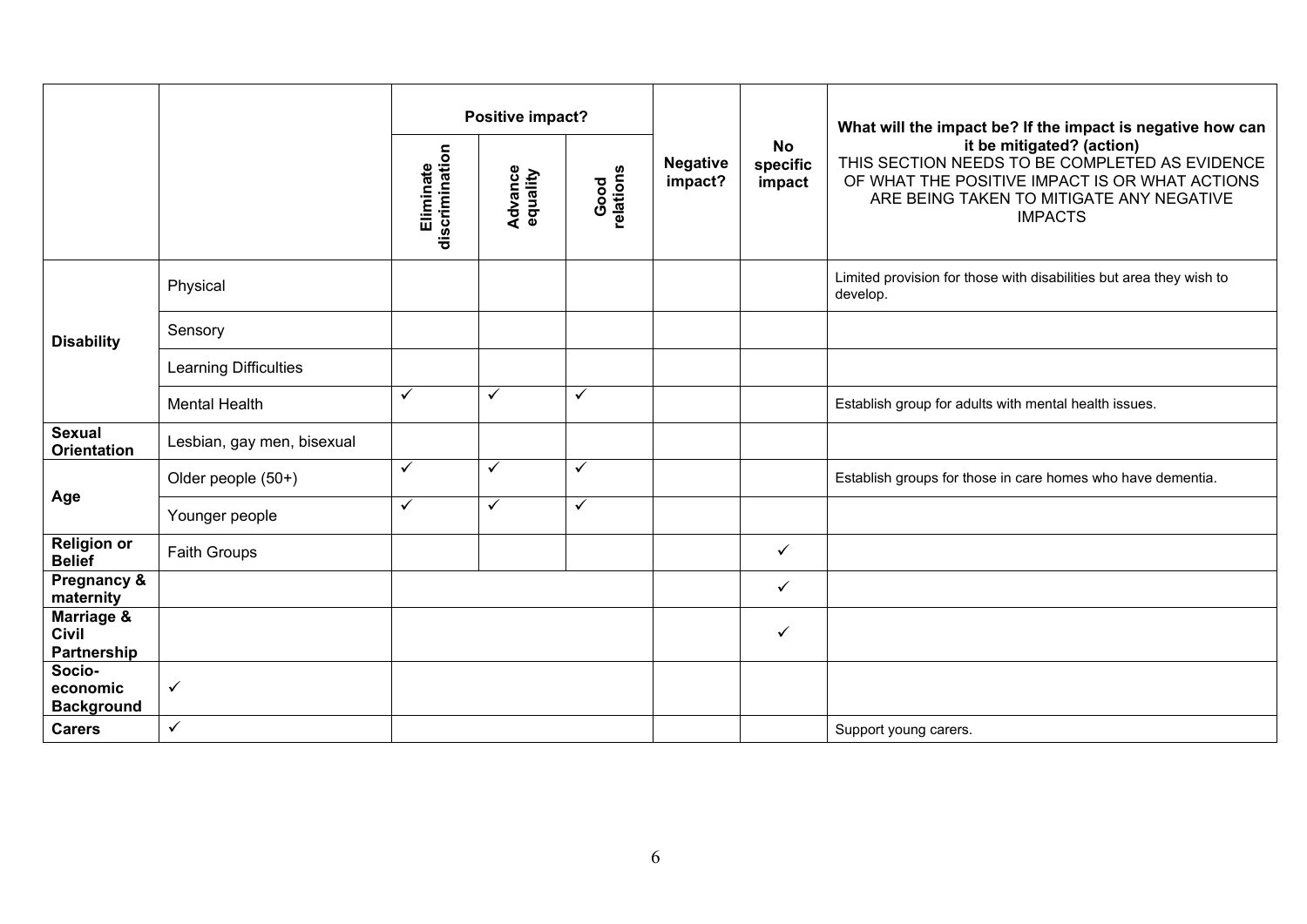# **Equality Impact Assessment – Catalyst**

|        |                                                  | Positive impact?            |                     |                |                            |                                 | What will the impact be? If the impact is negative how can                                                                                                                                  |
|--------|--------------------------------------------------|-----------------------------|---------------------|----------------|----------------------------|---------------------------------|---------------------------------------------------------------------------------------------------------------------------------------------------------------------------------------------|
|        |                                                  | discrimination<br>Eliminate | Advance<br>equality | Good relations | <b>Negative</b><br>impact? | <b>No</b><br>specific<br>impact | it be mitigated? (action)<br>THIS SECTION NEEDS TO BE COMPLETED AS EVIDENCE<br>OF WHAT THE POSITIVE IMPACT IS OR WHAT ACTIONS<br>ARE BEING TAKEN TO MITIGATE ANY NEGATIVE<br><b>IMPACTS</b> |
|        | Men                                              | ✓                           |                     |                |                            |                                 | Training programme aimed at those requiring drug and alcohol<br>support / mental health interventions                                                                                       |
| Gender | Women                                            | $\checkmark$                |                     |                |                            |                                 |                                                                                                                                                                                             |
|        | Gender Reassignment                              |                             |                     |                |                            | ✓                               |                                                                                                                                                                                             |
|        | White                                            |                             |                     |                |                            | $\checkmark$                    |                                                                                                                                                                                             |
|        | Mixed/Multiple ethnic groups                     |                             |                     |                |                            | $\checkmark$                    |                                                                                                                                                                                             |
| Race   | Asian/Asian British                              |                             |                     |                |                            | $\checkmark$                    |                                                                                                                                                                                             |
|        | Black/African/Caribbean/<br><b>Black British</b> |                             |                     |                |                            | $\checkmark$                    |                                                                                                                                                                                             |
|        | Gypsies / travellers                             |                             |                     |                |                            | $\checkmark$                    |                                                                                                                                                                                             |
|        | Other ethnic group                               |                             |                     |                |                            | $\checkmark$                    |                                                                                                                                                                                             |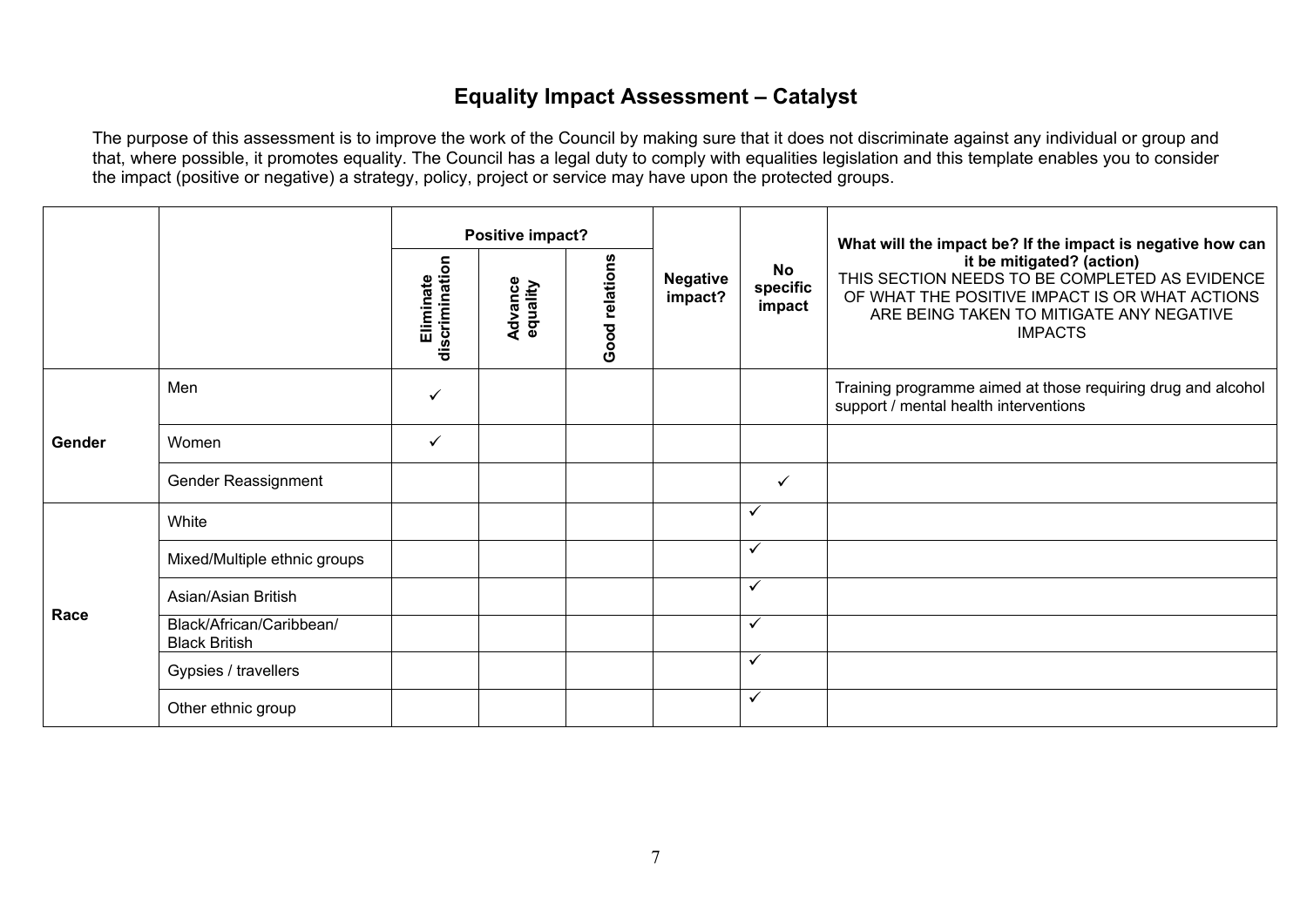|                                           |                              |                             | Positive impact?           |                   |                            |                                 | What will the impact be? If the impact is negative how can                                                                                                                                  |
|-------------------------------------------|------------------------------|-----------------------------|----------------------------|-------------------|----------------------------|---------------------------------|---------------------------------------------------------------------------------------------------------------------------------------------------------------------------------------------|
|                                           |                              | discrimination<br>Eliminate | <b>Advance</b><br>equality | Good<br>relations | <b>Negative</b><br>impact? | <b>No</b><br>specific<br>impact | it be mitigated? (action)<br>THIS SECTION NEEDS TO BE COMPLETED AS EVIDENCE<br>OF WHAT THE POSITIVE IMPACT IS OR WHAT ACTIONS<br>ARE BEING TAKEN TO MITIGATE ANY NEGATIVE<br><b>IMPACTS</b> |
|                                           | Physical                     |                             |                            |                   |                            | $\checkmark$                    |                                                                                                                                                                                             |
|                                           | Sensory                      |                             |                            |                   |                            | $\checkmark$                    |                                                                                                                                                                                             |
| <b>Disability</b>                         | <b>Learning Difficulties</b> |                             |                            |                   |                            | $\checkmark$                    |                                                                                                                                                                                             |
|                                           | <b>Mental Health</b>         | ✓                           | $\checkmark$               | ✓                 |                            |                                 |                                                                                                                                                                                             |
| <b>Sexual</b><br><b>Orientation</b>       | Lesbian, gay men, bisexual   |                             |                            |                   |                            | $\checkmark$                    |                                                                                                                                                                                             |
|                                           | Older people (50+)           |                             |                            |                   |                            | $\checkmark$                    |                                                                                                                                                                                             |
| Age                                       | Younger people               |                             |                            |                   |                            | $\checkmark$                    |                                                                                                                                                                                             |
| <b>Religion or</b><br><b>Belief</b>       | Faith Groups                 |                             |                            |                   |                            | $\bar{\checkmark}$              |                                                                                                                                                                                             |
| Pregnancy &<br>maternity                  |                              |                             |                            |                   |                            | $\checkmark$                    |                                                                                                                                                                                             |
| Marriage &<br><b>Civil</b><br>Partnership |                              |                             |                            |                   |                            | $\checkmark$                    |                                                                                                                                                                                             |
| Socio-<br>economic<br><b>Background</b>   | $\checkmark$                 |                             |                            |                   |                            |                                 |                                                                                                                                                                                             |
| <b>Carers</b>                             |                              |                             |                            |                   |                            | $\checkmark$                    |                                                                                                                                                                                             |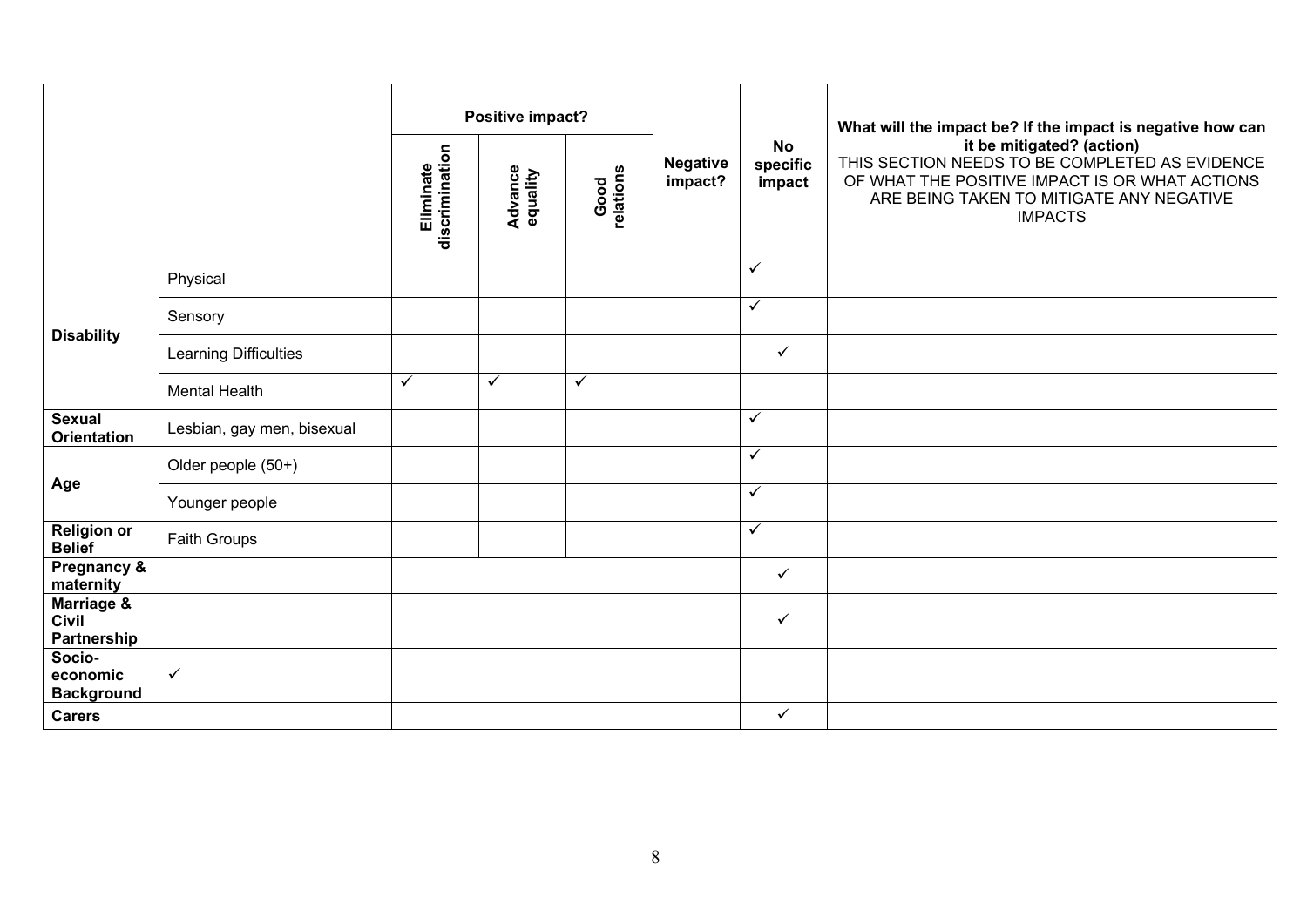### **Equality Impact Assessment – Cherry Trees**

|        |                                                  | Positive impact?            |                     |                |                            | What will the impact be? If the impact is negative how can |                                                                                                                                                                                             |
|--------|--------------------------------------------------|-----------------------------|---------------------|----------------|----------------------------|------------------------------------------------------------|---------------------------------------------------------------------------------------------------------------------------------------------------------------------------------------------|
|        |                                                  | discrimination<br>Eliminate | Advance<br>equality | Good relations | <b>Negative</b><br>impact? | <b>No</b><br>specific<br>impact                            | it be mitigated? (action)<br>THIS SECTION NEEDS TO BE COMPLETED AS EVIDENCE<br>OF WHAT THE POSITIVE IMPACT IS OR WHAT ACTIONS<br>ARE BEING TAKEN TO MITIGATE ANY NEGATIVE<br><b>IMPACTS</b> |
|        | Men                                              |                             |                     |                |                            | $\checkmark$                                               |                                                                                                                                                                                             |
| Gender | Women                                            |                             |                     |                |                            | $\checkmark$                                               |                                                                                                                                                                                             |
|        | Gender Reassignment                              |                             |                     |                |                            | $\checkmark$                                               |                                                                                                                                                                                             |
|        | White                                            |                             |                     |                |                            | $\checkmark$                                               |                                                                                                                                                                                             |
|        | Mixed/Multiple ethnic groups                     |                             |                     |                |                            | ✓                                                          |                                                                                                                                                                                             |
| Race   | Asian/Asian British                              |                             |                     |                |                            | $\checkmark$                                               |                                                                                                                                                                                             |
|        | Black/African/Caribbean/<br><b>Black British</b> |                             |                     |                |                            | $\checkmark$                                               |                                                                                                                                                                                             |
|        | Gypsies / travellers                             |                             |                     |                |                            | $\checkmark$                                               |                                                                                                                                                                                             |
|        | Other ethnic group                               |                             |                     |                |                            | $\checkmark$                                               |                                                                                                                                                                                             |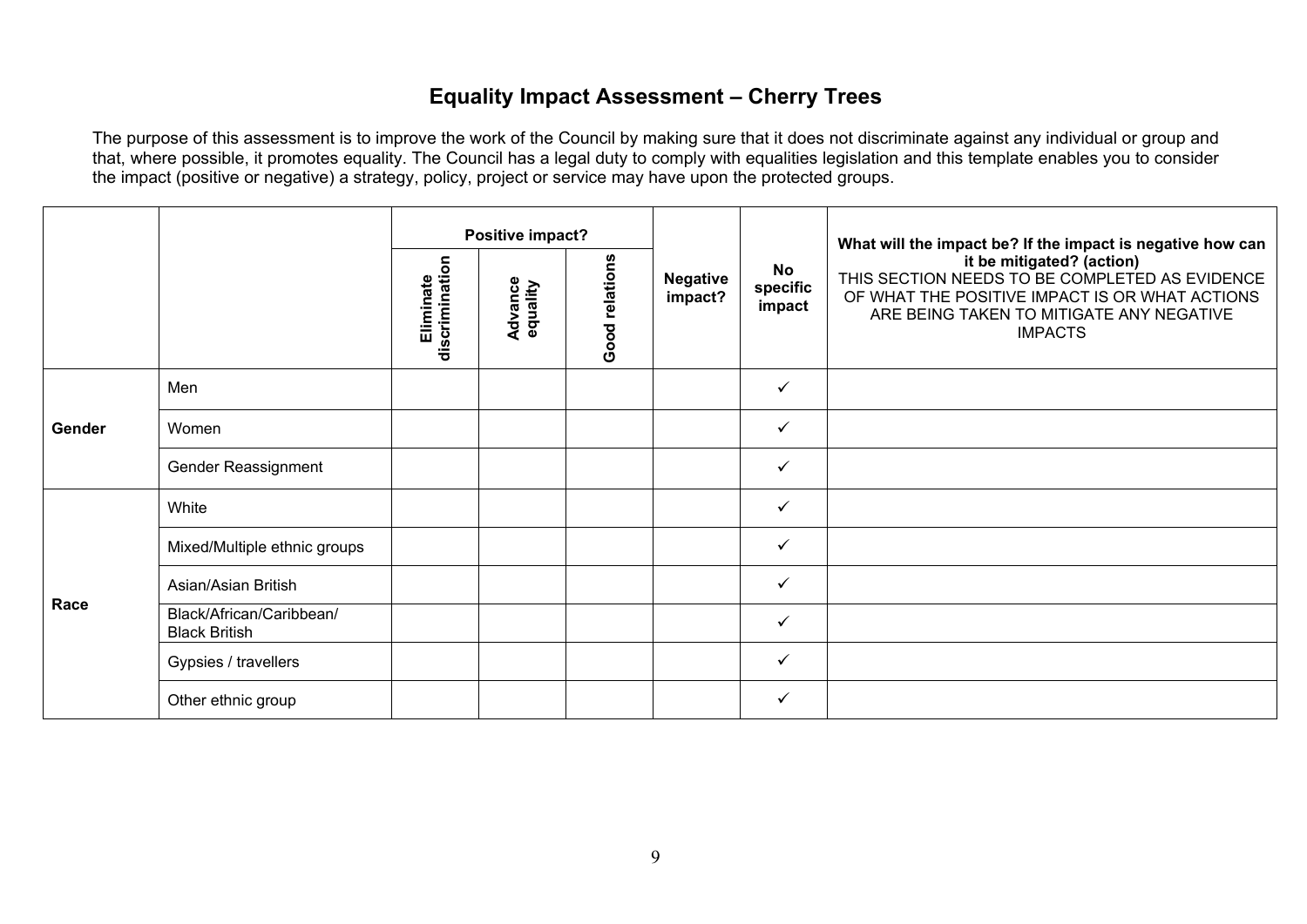|                                                      |                            | Positive impact?            |                            |                   |                            |                                 | What will the impact be? If the impact is negative how can                                                                                                                                  |
|------------------------------------------------------|----------------------------|-----------------------------|----------------------------|-------------------|----------------------------|---------------------------------|---------------------------------------------------------------------------------------------------------------------------------------------------------------------------------------------|
|                                                      |                            | Eliminate<br>discrimination | <b>Advance</b><br>equality | Good<br>relations | <b>Negative</b><br>impact? | <b>No</b><br>specific<br>impact | it be mitigated? (action)<br>THIS SECTION NEEDS TO BE COMPLETED AS EVIDENCE<br>OF WHAT THE POSITIVE IMPACT IS OR WHAT ACTIONS<br>ARE BEING TAKEN TO MITIGATE ANY NEGATIVE<br><b>IMPACTS</b> |
|                                                      | Physical                   | ✓                           | $\checkmark$               | $\checkmark$      |                            |                                 | Provide respite for disabled children. 9% of current users are from Woking                                                                                                                  |
|                                                      | Sensory                    | ✓                           | $\checkmark$               | $\checkmark$      |                            |                                 | $\alpha$                                                                                                                                                                                    |
| <b>Disability</b>                                    | Learning Difficulties      | $\checkmark$                | $\checkmark$               | $\checkmark$      |                            |                                 | $\alpha$                                                                                                                                                                                    |
|                                                      | <b>Mental Health</b>       |                             |                            |                   |                            | $\checkmark$                    |                                                                                                                                                                                             |
| <b>Sexual</b><br><b>Orientation</b>                  | Lesbian, gay men, bisexual |                             |                            |                   |                            | $\checkmark$                    |                                                                                                                                                                                             |
|                                                      | Older people (50+)         |                             |                            |                   |                            | $\checkmark$                    |                                                                                                                                                                                             |
| Age                                                  | Younger people             | ✓                           | $\checkmark$               | $\checkmark$      |                            |                                 | All users are aged 6-19                                                                                                                                                                     |
| <b>Religion or</b><br><b>Belief</b>                  | <b>Faith Groups</b>        |                             |                            |                   |                            | $\checkmark$                    |                                                                                                                                                                                             |
| Pregnancy &<br>maternity                             |                            |                             |                            |                   |                            | $\checkmark$                    |                                                                                                                                                                                             |
| <b>Marriage &amp;</b><br><b>Civil</b><br>Partnership |                            |                             |                            |                   |                            | $\checkmark$                    |                                                                                                                                                                                             |
| Socio-<br>economic<br><b>Background</b>              |                            |                             |                            |                   |                            | ✓                               |                                                                                                                                                                                             |
| <b>Carers</b>                                        |                            |                             | ✓                          |                   |                            |                                 | Provide respite for carers                                                                                                                                                                  |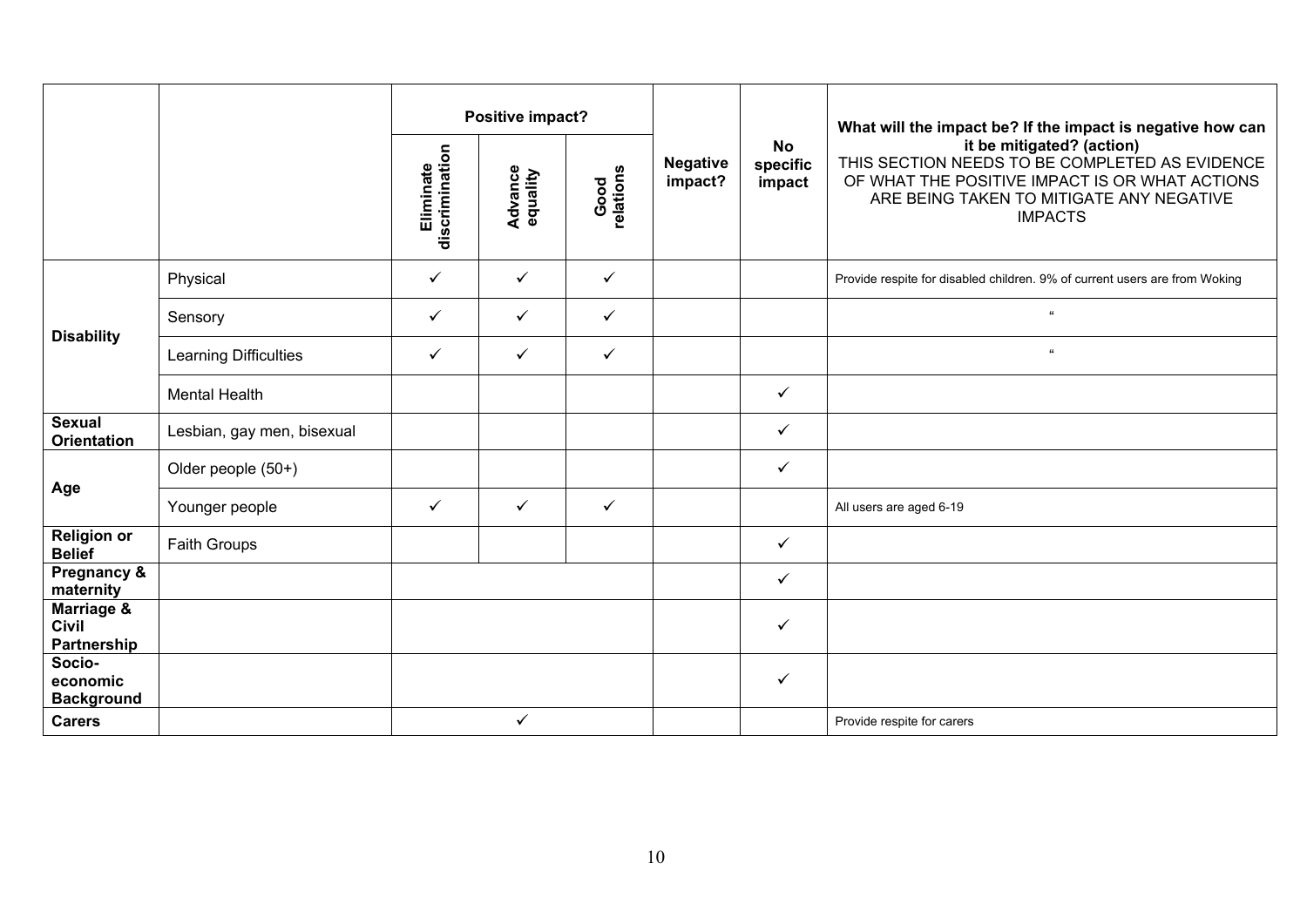#### **Equality Impact Assessment – Citizen's Advice Woking**

|        |                                                  |                                             | Positive impact?           |                |                            |                          | What will the impact be? If the impact is negative how                                                                                                                                          |
|--------|--------------------------------------------------|---------------------------------------------|----------------------------|----------------|----------------------------|--------------------------|-------------------------------------------------------------------------------------------------------------------------------------------------------------------------------------------------|
|        |                                                  | $\overline{5}$<br>Eliminate<br>discriminati | <b>Advance</b><br>equality | Good relations | <b>Negative</b><br>impact? | No<br>specific<br>impact | can it be mitigated? (action)<br>THIS SECTION NEEDS TO BE COMPLETED AS<br>EVIDENCE OF WHAT THE POSITIVE IMPACT IS OR<br>WHAT ACTIONS ARE BEING TAKEN TO MITIGATE ANY<br><b>NEGATIVE IMPACTS</b> |
|        | Men                                              | ✓                                           |                            |                |                            |                          | Advice provided to vulnerable sections of the community including<br>domestic abuse                                                                                                             |
| Gender | Women                                            | $\checkmark$                                |                            |                |                            |                          | $\alpha$                                                                                                                                                                                        |
|        | Gender Reassignment                              |                                             |                            |                |                            | $\checkmark$             |                                                                                                                                                                                                 |
|        | White                                            |                                             |                            |                |                            | $\checkmark$             |                                                                                                                                                                                                 |
|        | Mixed/Multiple ethnic groups                     | ✓                                           |                            |                |                            |                          | 20% of users from BME community.Bi-lingual staff.                                                                                                                                               |
|        | Asian/Asian British                              | $\checkmark$                                |                            |                |                            |                          | $\alpha$                                                                                                                                                                                        |
| Race   | Black/African/Caribbean/<br><b>Black British</b> | ✓                                           |                            |                |                            |                          | $\epsilon$                                                                                                                                                                                      |
|        | Gypsies / travellers                             |                                             |                            |                |                            |                          |                                                                                                                                                                                                 |
|        | Other ethnic group                               | ✓                                           |                            |                |                            |                          | $\epsilon$                                                                                                                                                                                      |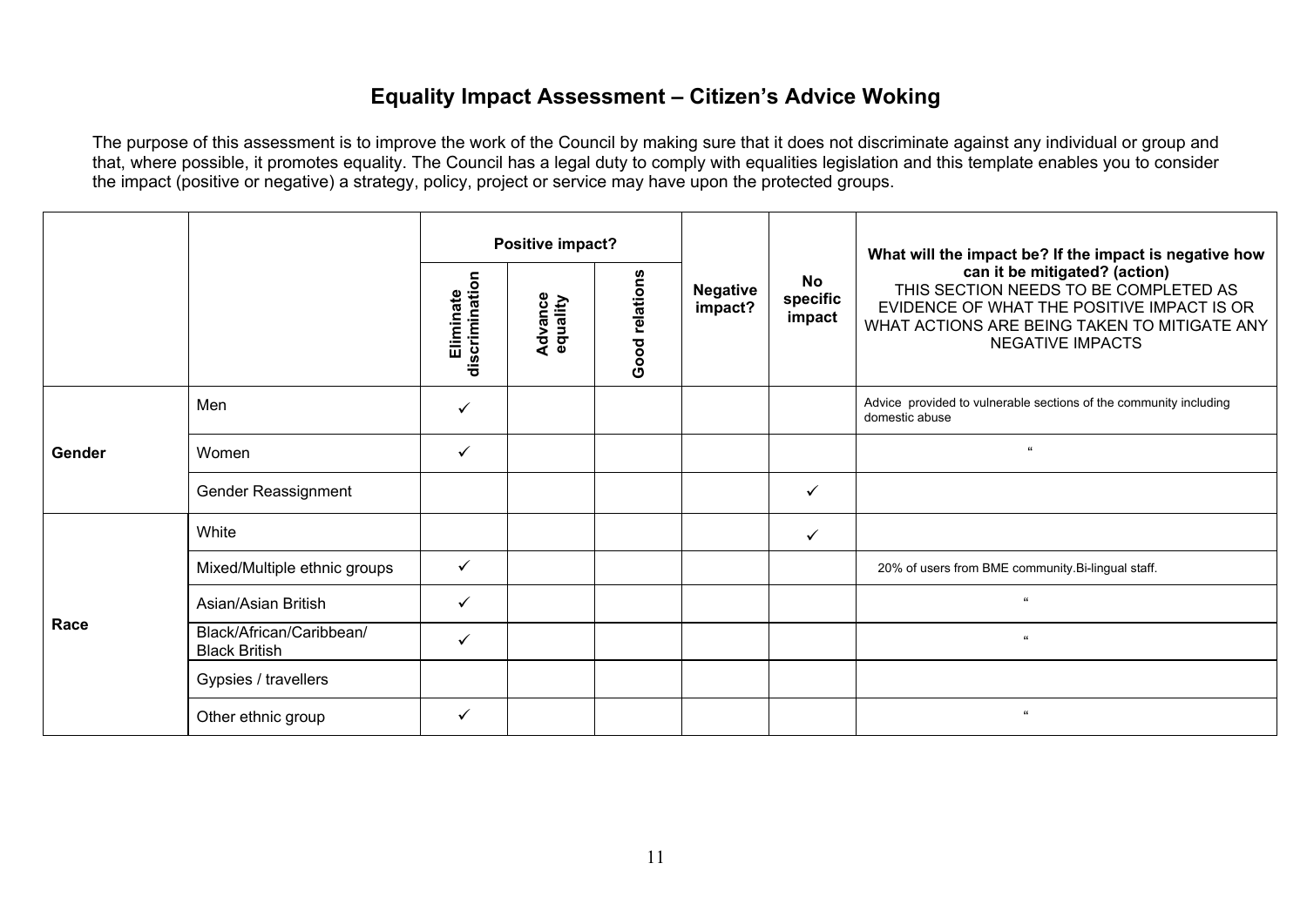|                                           |                            |                             | Positive impact?           |                   |                            |                                 | What will the impact be? If the impact is negative how can<br>it be mitigated? (action)<br>THIS SECTION NEEDS TO BE COMPLETED AS EVIDENCE<br>OF WHAT THE POSITIVE IMPACT IS OR WHAT ACTIONS<br>ARE BEING TAKEN TO MITIGATE ANY NEGATIVE<br><b>IMPACTS</b> |
|-------------------------------------------|----------------------------|-----------------------------|----------------------------|-------------------|----------------------------|---------------------------------|-----------------------------------------------------------------------------------------------------------------------------------------------------------------------------------------------------------------------------------------------------------|
|                                           |                            | Eliminate<br>discrimination | <b>Advance</b><br>equality | Good<br>relations | <b>Negative</b><br>impact? | <b>No</b><br>specific<br>impact |                                                                                                                                                                                                                                                           |
|                                           | Physical                   | $\checkmark$                |                            |                   |                            |                                 | Advice on welfare benefits & financial capability, including outreach.48% of<br>users have a disability or long-term health condition.                                                                                                                    |
| <b>Disability</b>                         | Sensory                    | $\checkmark$                |                            |                   |                            |                                 | $\alpha$                                                                                                                                                                                                                                                  |
|                                           | Learning Difficulties      | $\checkmark$                |                            |                   |                            |                                 | $\alpha$                                                                                                                                                                                                                                                  |
|                                           | <b>Mental Health</b>       | $\checkmark$                |                            |                   |                            |                                 | $\alpha$                                                                                                                                                                                                                                                  |
| <b>Sexual</b><br><b>Orientation</b>       | Lesbian, gay men, bisexual |                             |                            |                   |                            | ✓                               |                                                                                                                                                                                                                                                           |
|                                           | Older people (50+)         | $\checkmark$                |                            |                   |                            |                                 | 21% of users are over 65.                                                                                                                                                                                                                                 |
| Age                                       | Younger people             |                             |                            |                   |                            | ✓                               |                                                                                                                                                                                                                                                           |
| <b>Religion or</b><br><b>Belief</b>       | <b>Faith Groups</b>        |                             |                            |                   |                            | ✓                               |                                                                                                                                                                                                                                                           |
| Pregnancy &<br>maternity                  |                            |                             |                            |                   |                            | $\checkmark$                    |                                                                                                                                                                                                                                                           |
| Marriage &<br><b>Civil</b><br>Partnership |                            |                             |                            |                   |                            | ✓                               |                                                                                                                                                                                                                                                           |
| Socio-<br>economic<br><b>Background</b>   |                            |                             | ✓                          |                   |                            |                                 | Advice to vulnerable members of the community on financial capability,<br>welfare benefits, employment & emergency fund.                                                                                                                                  |
| <b>Carers</b>                             |                            |                             | ✓                          |                   |                            |                                 | Advice for carers.                                                                                                                                                                                                                                        |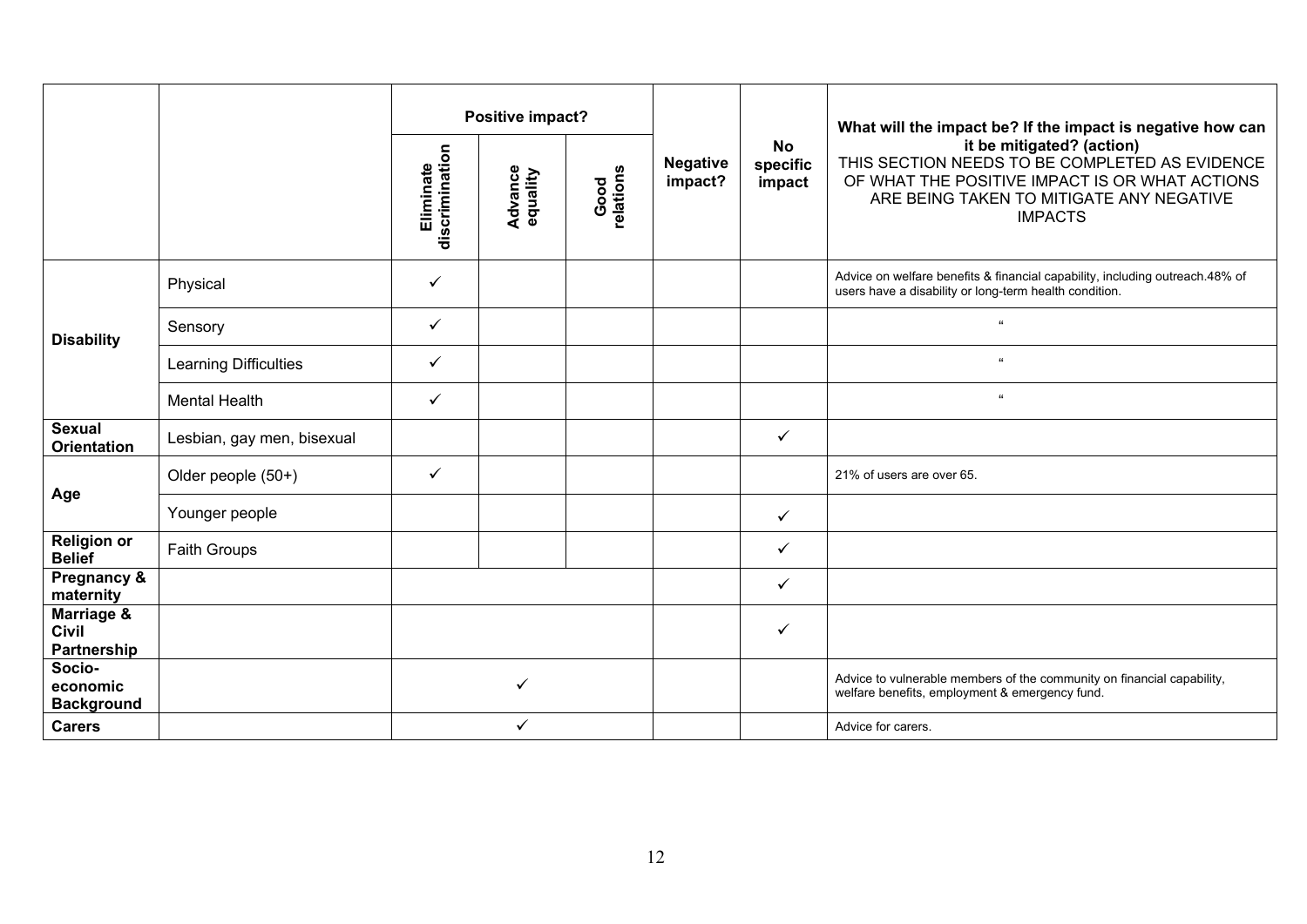### **Equality Impact Assessment – Community Advice Forum**

|        |                                                  |                             | Positive impact?    |                |                            |                                 | What will the impact be? If the impact is negative how                                                                                                                                          |
|--------|--------------------------------------------------|-----------------------------|---------------------|----------------|----------------------------|---------------------------------|-------------------------------------------------------------------------------------------------------------------------------------------------------------------------------------------------|
|        |                                                  | discrimination<br>Eliminate | Advance<br>equality | Good relations | <b>Negative</b><br>impact? | <b>No</b><br>specific<br>impact | can it be mitigated? (action)<br>THIS SECTION NEEDS TO BE COMPLETED AS<br>EVIDENCE OF WHAT THE POSITIVE IMPACT IS OR<br>WHAT ACTIONS ARE BEING TAKEN TO MITIGATE ANY<br><b>NEGATIVE IMPACTS</b> |
|        | Men                                              |                             |                     |                |                            | ✓                               |                                                                                                                                                                                                 |
| Gender | Women                                            |                             |                     |                |                            | $\checkmark$                    |                                                                                                                                                                                                 |
|        | <b>Gender Reassignment</b>                       |                             |                     |                |                            | $\checkmark$                    |                                                                                                                                                                                                 |
|        | White                                            |                             |                     |                |                            | $\checkmark$                    |                                                                                                                                                                                                 |
|        | Mixed/Multiple ethnic groups                     | $\checkmark$                | ✓                   |                |                            |                                 | The Centre provides advice services on issues such as unemployment,<br>health and housing for those living in the local area.                                                                   |
| Race   | Asian/Asian British                              | $\checkmark$                | $\checkmark$        |                |                            |                                 | $\alpha$                                                                                                                                                                                        |
|        | Black/African/Caribbean/<br><b>Black British</b> | ✓                           | ✓                   |                |                            |                                 | $\epsilon\epsilon$                                                                                                                                                                              |
|        | Gypsies / travellers                             |                             |                     |                |                            | $\checkmark$                    |                                                                                                                                                                                                 |
|        | Other ethnic group                               | $\checkmark$                | ✓                   |                |                            |                                 | $\epsilon\epsilon$                                                                                                                                                                              |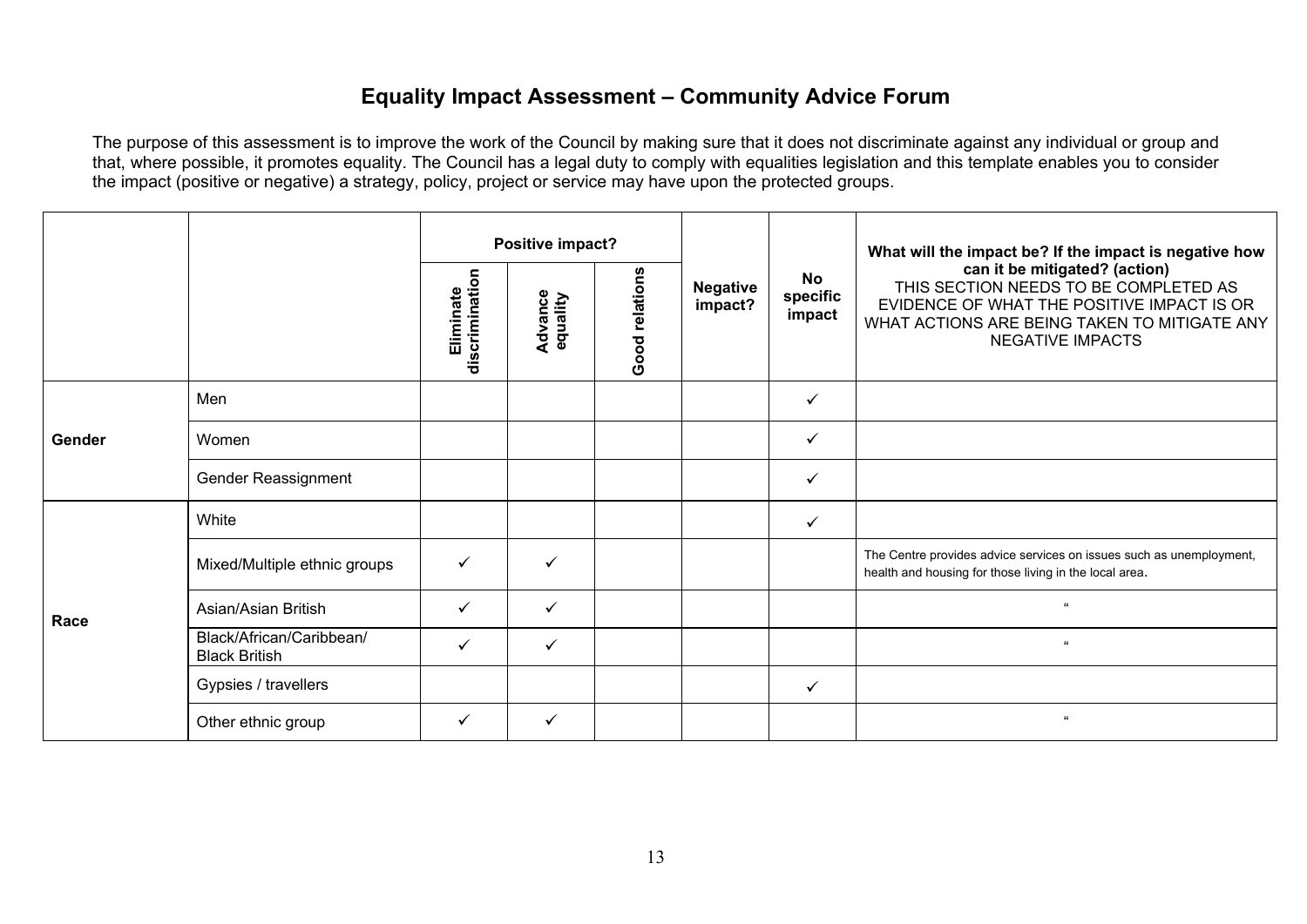|                                            |                            |                             | Positive impact?           |                |                            |                                 | What will the impact be? If the impact is negative how                                                                                                                                          |
|--------------------------------------------|----------------------------|-----------------------------|----------------------------|----------------|----------------------------|---------------------------------|-------------------------------------------------------------------------------------------------------------------------------------------------------------------------------------------------|
|                                            |                            | discrimination<br>Eliminate | <b>Advance</b><br>equality | Good relations | <b>Negative</b><br>impact? | <b>No</b><br>specific<br>impact | can it be mitigated? (action)<br>THIS SECTION NEEDS TO BE COMPLETED AS<br>EVIDENCE OF WHAT THE POSITIVE IMPACT IS OR<br>WHAT ACTIONS ARE BEING TAKEN TO MITIGATE ANY<br><b>NEGATIVE IMPACTS</b> |
|                                            | Physical                   |                             |                            |                |                            | $\checkmark$                    |                                                                                                                                                                                                 |
|                                            | Sensory                    |                             |                            |                |                            | $\checkmark$                    |                                                                                                                                                                                                 |
| <b>Disability</b>                          | Learning Difficulties      |                             |                            |                |                            | $\checkmark$                    |                                                                                                                                                                                                 |
|                                            | <b>Mental Health</b>       |                             |                            |                |                            | $\checkmark$                    |                                                                                                                                                                                                 |
| <b>Sexual</b><br><b>Orientation</b>        | Lesbian, gay men, bisexual |                             |                            |                |                            | $\checkmark$                    |                                                                                                                                                                                                 |
|                                            | Older people (50+)         |                             |                            |                |                            | $\checkmark$                    |                                                                                                                                                                                                 |
| Age                                        | Younger people             |                             |                            |                |                            | $\checkmark$                    |                                                                                                                                                                                                 |
| <b>Religion or Belief</b>                  | Faith Groups               |                             |                            |                |                            | $\checkmark$                    |                                                                                                                                                                                                 |
| Pregnancy &<br>maternity                   |                            |                             |                            |                |                            | $\checkmark$                    |                                                                                                                                                                                                 |
| <b>Marriage &amp; Civil</b><br>Partnership |                            |                             |                            |                |                            | $\checkmark$                    |                                                                                                                                                                                                 |
| Socio-economic<br><b>Background</b>        |                            |                             | ✓                          |                |                            |                                 | Provide advice & support for those who may not know/ be able to access<br>mainstream services, eg. due to language barriers.                                                                    |
| <b>Carers</b>                              |                            |                             |                            |                |                            | $\checkmark$                    |                                                                                                                                                                                                 |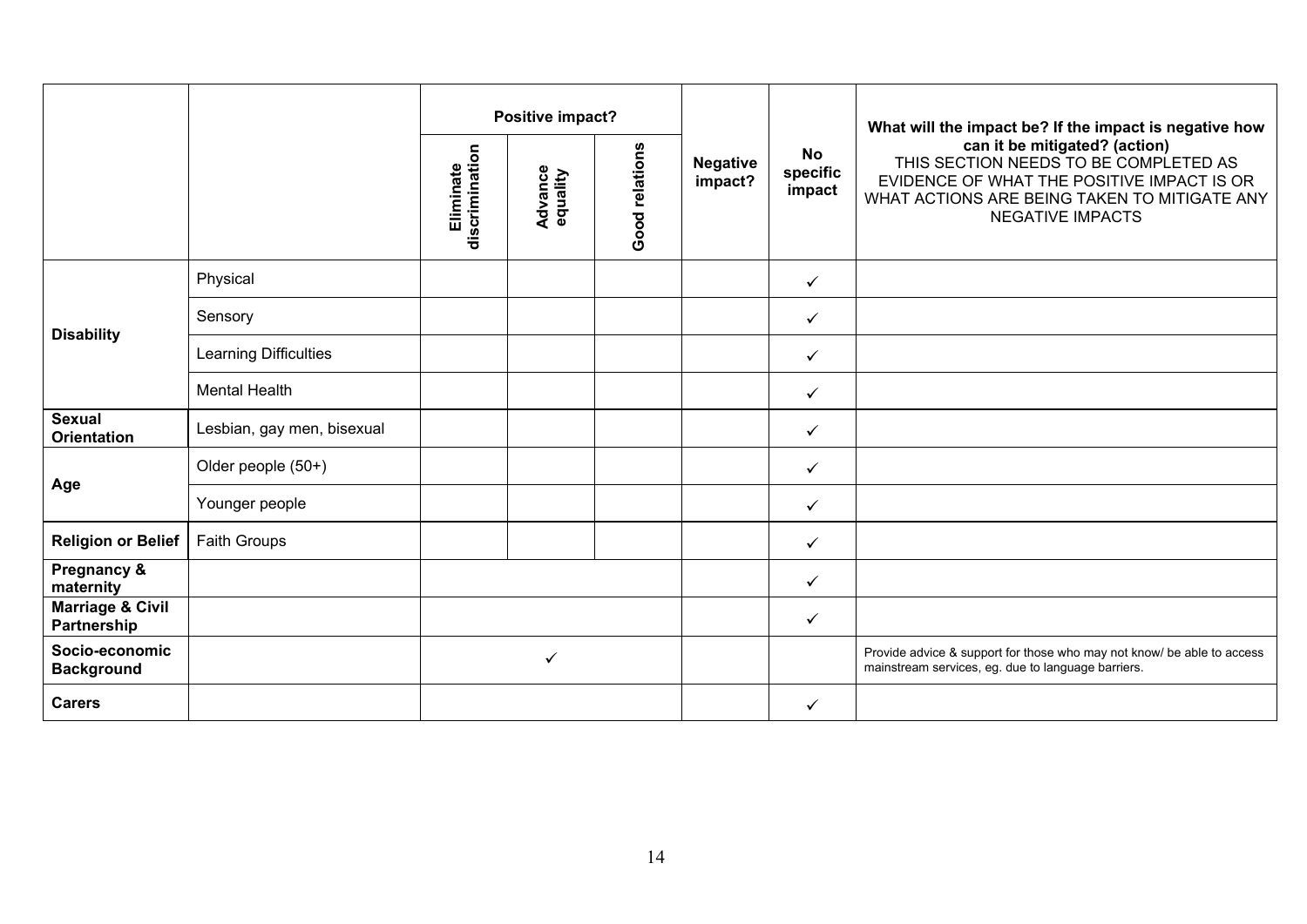# **Equality Impact Assessment – Coram Life Education**

|        |                                                  |                             | Positive impact?           |                |                            |                          | What will the impact be? If the impact is negative how<br>can it be mitigated? (action)<br>THIS SECTION NEEDS TO BE COMPLETED AS<br>EVIDENCE OF WHAT THE POSITIVE IMPACT IS OR<br>WHAT ACTIONS ARE BEING TAKEN TO MITIGATE ANY<br><b>NEGATIVE IMPACTS</b> |
|--------|--------------------------------------------------|-----------------------------|----------------------------|----------------|----------------------------|--------------------------|-----------------------------------------------------------------------------------------------------------------------------------------------------------------------------------------------------------------------------------------------------------|
|        |                                                  | Eliminate<br>discrimination | <b>Advance</b><br>equality | Good relations | <b>Negative</b><br>impact? | No<br>specific<br>impact |                                                                                                                                                                                                                                                           |
|        | Men                                              |                             |                            |                |                            | $\checkmark$             |                                                                                                                                                                                                                                                           |
| Gender | Women                                            |                             |                            |                |                            | $\checkmark$             |                                                                                                                                                                                                                                                           |
|        | Gender Reassignment                              |                             |                            |                |                            | $\checkmark$             |                                                                                                                                                                                                                                                           |
|        | White                                            |                             |                            |                |                            | $\checkmark$             |                                                                                                                                                                                                                                                           |
|        | Mixed/Multiple ethnic groups                     |                             |                            |                |                            | $\checkmark$             |                                                                                                                                                                                                                                                           |
| Race   | Asian/Asian British                              |                             |                            |                |                            | $\checkmark$             |                                                                                                                                                                                                                                                           |
|        | Black/African/Caribbean/<br><b>Black British</b> |                             |                            |                |                            | $\checkmark$             |                                                                                                                                                                                                                                                           |
|        | Gypsies / travellers                             |                             |                            |                |                            | $\checkmark$             |                                                                                                                                                                                                                                                           |
|        | Other ethnic group                               |                             |                            |                |                            | $\checkmark$             |                                                                                                                                                                                                                                                           |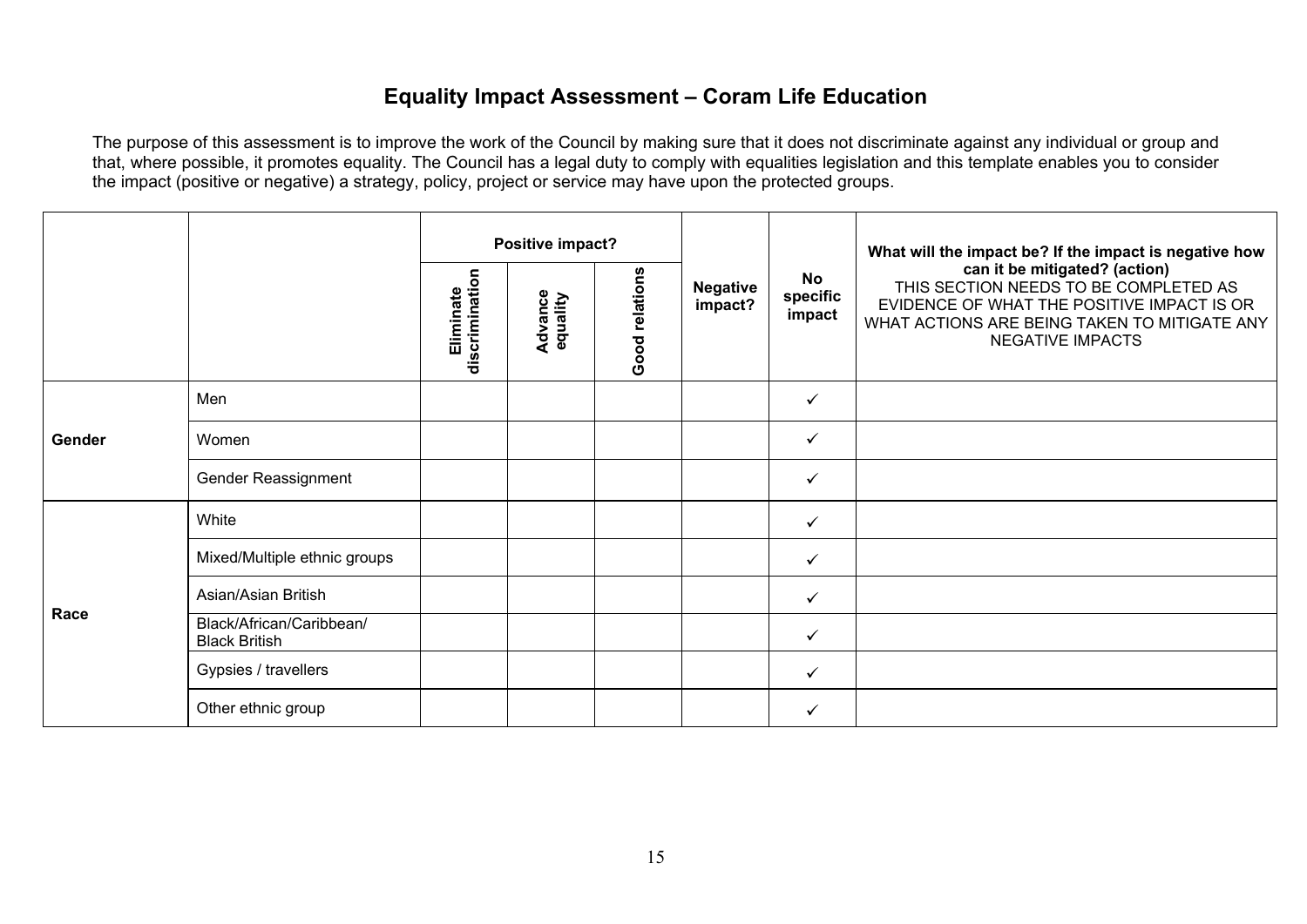|                                            | Positive impact?           |                                                                             |              |                            | What will the impact be? If the impact is negative how |                                                                                                                                                                                                 |                                                                                                                |
|--------------------------------------------|----------------------------|-----------------------------------------------------------------------------|--------------|----------------------------|--------------------------------------------------------|-------------------------------------------------------------------------------------------------------------------------------------------------------------------------------------------------|----------------------------------------------------------------------------------------------------------------|
|                                            |                            | Good relations<br>discrimination<br>Eliminate<br><b>Advance</b><br>equality |              | <b>Negative</b><br>impact? | <b>No</b><br>specific<br>impact                        | can it be mitigated? (action)<br>THIS SECTION NEEDS TO BE COMPLETED AS<br>EVIDENCE OF WHAT THE POSITIVE IMPACT IS OR<br>WHAT ACTIONS ARE BEING TAKEN TO MITIGATE ANY<br><b>NEGATIVE IMPACTS</b> |                                                                                                                |
|                                            | Physical                   |                                                                             |              |                            |                                                        | ✓                                                                                                                                                                                               |                                                                                                                |
|                                            | Sensory                    |                                                                             |              |                            |                                                        | ✓                                                                                                                                                                                               |                                                                                                                |
| <b>Disability</b>                          | Learning Difficulties      |                                                                             | $\checkmark$ |                            |                                                        |                                                                                                                                                                                                 | The Group provides life education via educator workshops, online<br>SCARF resources and training for teachers. |
|                                            | <b>Mental Health</b>       |                                                                             |              |                            |                                                        | ✓                                                                                                                                                                                               |                                                                                                                |
| <b>Sexual</b><br><b>Orientation</b>        | Lesbian, gay men, bisexual |                                                                             |              |                            |                                                        | ✓                                                                                                                                                                                               |                                                                                                                |
|                                            | Older people (50+)         |                                                                             |              |                            |                                                        | ✓                                                                                                                                                                                               |                                                                                                                |
| Age                                        | Younger people             |                                                                             | $\checkmark$ |                            |                                                        |                                                                                                                                                                                                 | The Group provides life education via educator workshops, online<br>SCARF resources and training for teachers. |
| <b>Religion or Belief</b>                  | <b>Faith Groups</b>        |                                                                             |              |                            |                                                        | ✓                                                                                                                                                                                               |                                                                                                                |
| Pregnancy &<br>maternity                   |                            |                                                                             |              |                            |                                                        | ✓                                                                                                                                                                                               |                                                                                                                |
| <b>Marriage &amp; Civil</b><br>Partnership |                            |                                                                             |              |                            |                                                        | ✓                                                                                                                                                                                               |                                                                                                                |
| Socio-economic<br><b>Background</b>        |                            |                                                                             | ✓            |                            |                                                        |                                                                                                                                                                                                 | The Group provides life education via educator workshops, online<br>SCARF resources and training for teachers. |
| <b>Carers</b>                              |                            |                                                                             |              |                            |                                                        | $\checkmark$                                                                                                                                                                                    |                                                                                                                |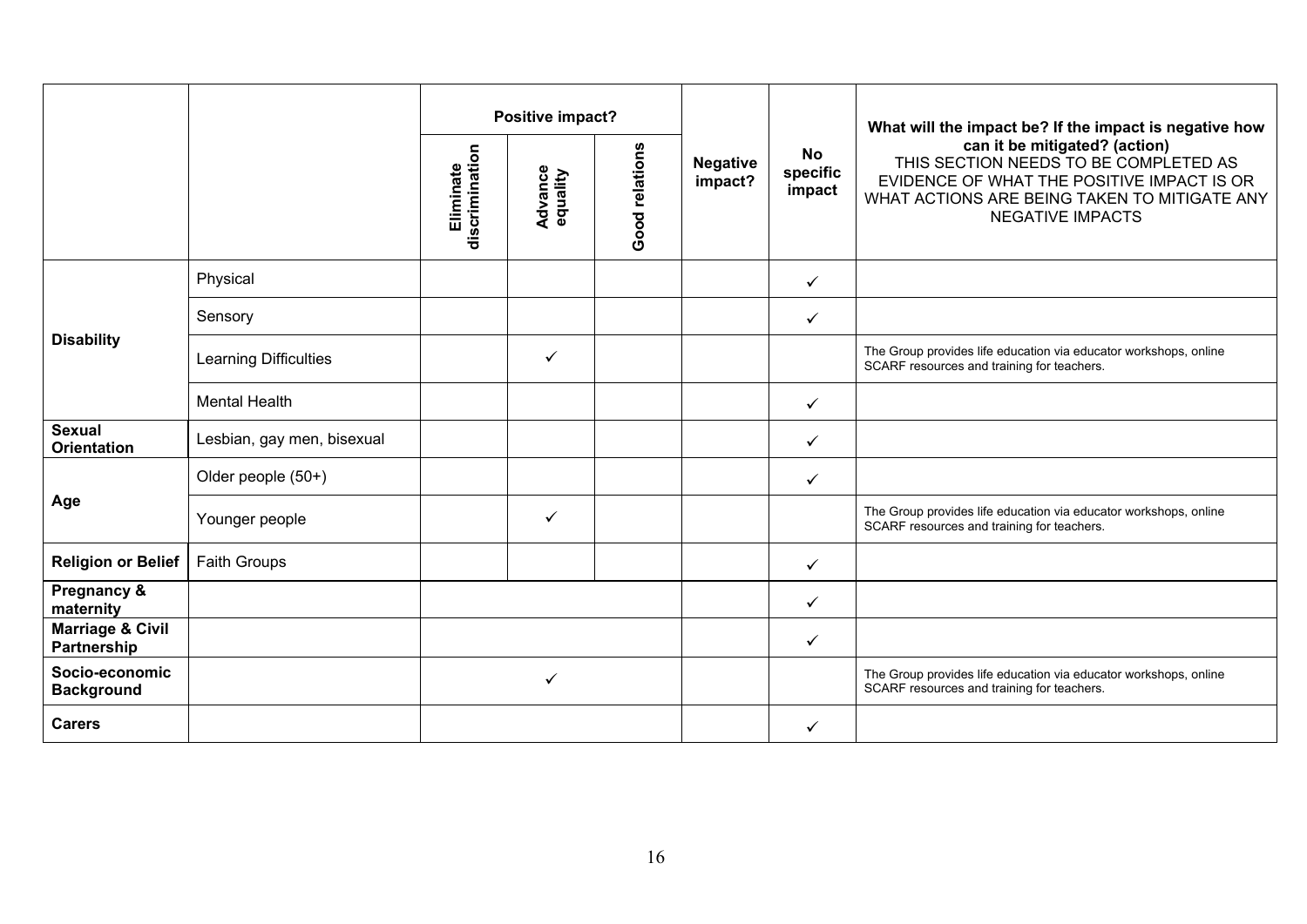### **Equality Impact Assessment – Crossroads Care Surrey**

|        |                                                  | Positive impact?                        |                            |                |                            |                          | What will the impact be? If the impact is negative how                                                                                                                                          |
|--------|--------------------------------------------------|-----------------------------------------|----------------------------|----------------|----------------------------|--------------------------|-------------------------------------------------------------------------------------------------------------------------------------------------------------------------------------------------|
|        |                                                  | $\epsilon$<br>discriminati<br>Eliminate | <b>Advance</b><br>equality | Good relations | <b>Negative</b><br>impact? | No<br>specific<br>impact | can it be mitigated? (action)<br>THIS SECTION NEEDS TO BE COMPLETED AS<br>EVIDENCE OF WHAT THE POSITIVE IMPACT IS OR<br>WHAT ACTIONS ARE BEING TAKEN TO MITIGATE ANY<br><b>NEGATIVE IMPACTS</b> |
|        | Men                                              |                                         |                            |                |                            | $\checkmark$             | Provide supported social interaction/ activities for cared for individuals<br>with long-term health conditions, eg.Alzheimer's, Dementia, Parkinson's.<br>Providing respite for their carers.   |
| Gender | Women                                            |                                         |                            |                |                            | $\checkmark$             |                                                                                                                                                                                                 |
|        | Gender Reassignment                              |                                         |                            |                |                            | ✓                        |                                                                                                                                                                                                 |
|        | White                                            |                                         |                            |                |                            | $\checkmark$             |                                                                                                                                                                                                 |
|        | Mixed/Multiple ethnic groups                     |                                         |                            |                |                            | ✓                        |                                                                                                                                                                                                 |
| Race   | Asian/Asian British                              |                                         |                            |                |                            | $\checkmark$             |                                                                                                                                                                                                 |
|        | Black/African/Caribbean/<br><b>Black British</b> |                                         |                            |                |                            | $\checkmark$             |                                                                                                                                                                                                 |
|        | Gypsies / travellers                             |                                         |                            |                |                            | $\checkmark$             |                                                                                                                                                                                                 |
|        | Other ethnic group                               |                                         |                            |                |                            | ✓                        |                                                                                                                                                                                                 |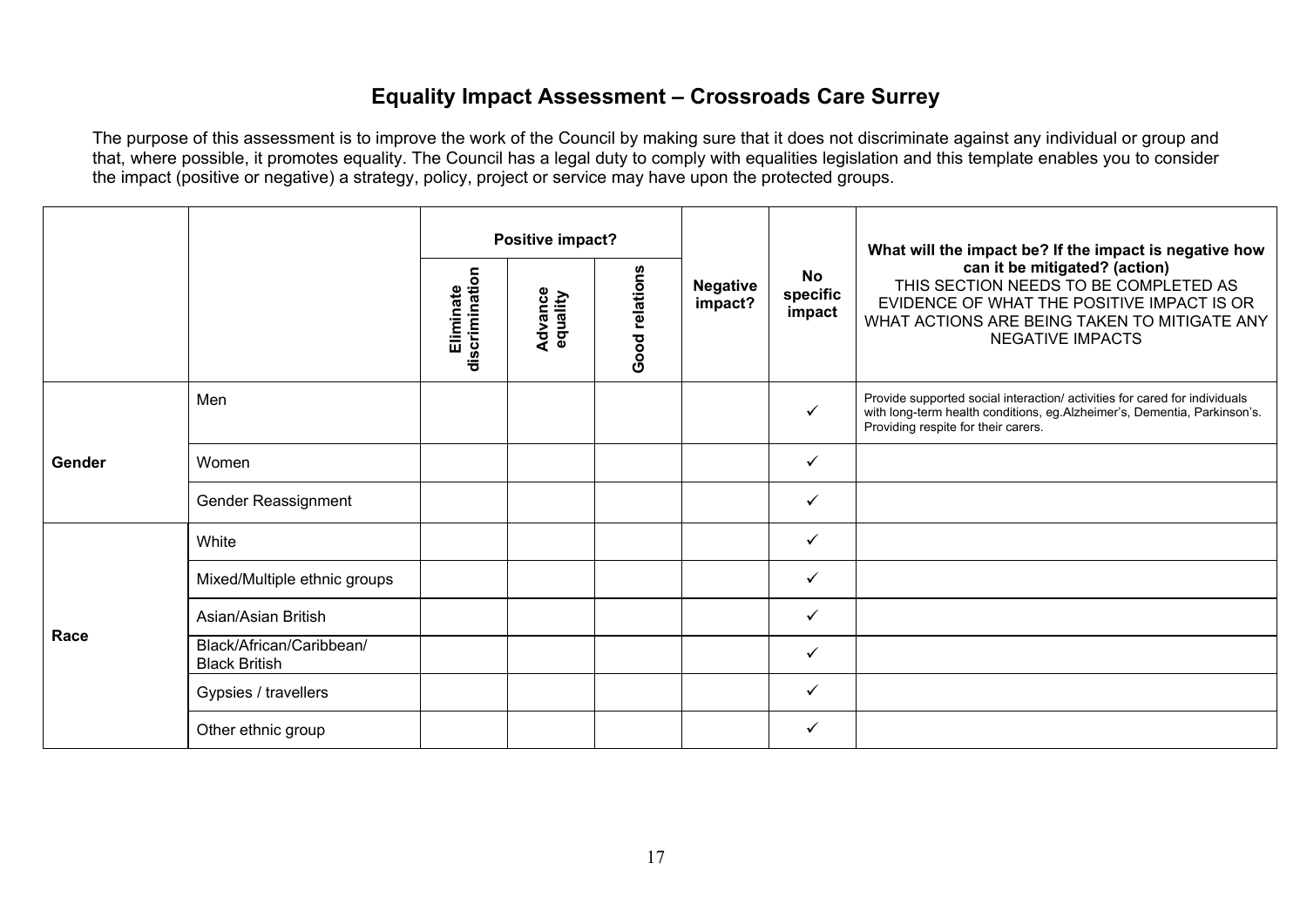|                                            |                            |                             | Positive impact?           |                |                            |                                 | What will the impact be? If the impact is negative how<br>can it be mitigated? (action)<br>THIS SECTION NEEDS TO BE COMPLETED AS<br>EVIDENCE OF WHAT THE POSITIVE IMPACT IS OR<br>WHAT ACTIONS ARE BEING TAKEN TO MITIGATE ANY<br><b>NEGATIVE IMPACTS</b> |
|--------------------------------------------|----------------------------|-----------------------------|----------------------------|----------------|----------------------------|---------------------------------|-----------------------------------------------------------------------------------------------------------------------------------------------------------------------------------------------------------------------------------------------------------|
|                                            |                            | discrimination<br>Eliminate | <b>Advance</b><br>equality | Good relations | <b>Negative</b><br>impact? | <b>No</b><br>specific<br>impact |                                                                                                                                                                                                                                                           |
|                                            | Physical                   | ✓                           | ✓                          | $\checkmark$   |                            |                                 | Provide supported social interaction/ activities for cared for individuals<br>with long-term health conditions, eg.Alzheimer's, Dementia, Parkinson's.                                                                                                    |
| <b>Disability</b>                          | Sensory                    | ✓                           | ✓                          | $\checkmark$   |                            |                                 |                                                                                                                                                                                                                                                           |
|                                            | Learning Difficulties      | ✓                           | ✓                          | $\checkmark$   |                            |                                 |                                                                                                                                                                                                                                                           |
|                                            | <b>Mental Health</b>       | ✓                           | ✓                          | $\checkmark$   |                            |                                 |                                                                                                                                                                                                                                                           |
| <b>Sexual</b><br><b>Orientation</b>        | Lesbian, gay men, bisexual |                             |                            |                |                            | $\checkmark$                    |                                                                                                                                                                                                                                                           |
|                                            | Older people (50+)         |                             |                            |                |                            | $\checkmark$                    |                                                                                                                                                                                                                                                           |
| Age                                        | Younger people             |                             |                            |                |                            | $\checkmark$                    |                                                                                                                                                                                                                                                           |
| <b>Religion or Belief</b>                  | <b>Faith Groups</b>        |                             |                            |                |                            | $\checkmark$                    |                                                                                                                                                                                                                                                           |
| Pregnancy &<br>maternity                   |                            |                             |                            |                |                            | $\checkmark$                    |                                                                                                                                                                                                                                                           |
| <b>Marriage &amp; Civil</b><br>Partnership |                            |                             |                            |                |                            | $\checkmark$                    |                                                                                                                                                                                                                                                           |
| Socio-economic<br><b>Background</b>        |                            |                             |                            |                |                            | $\checkmark$                    |                                                                                                                                                                                                                                                           |
| <b>Carers</b>                              |                            |                             | ✓                          |                |                            |                                 | Respite for carers                                                                                                                                                                                                                                        |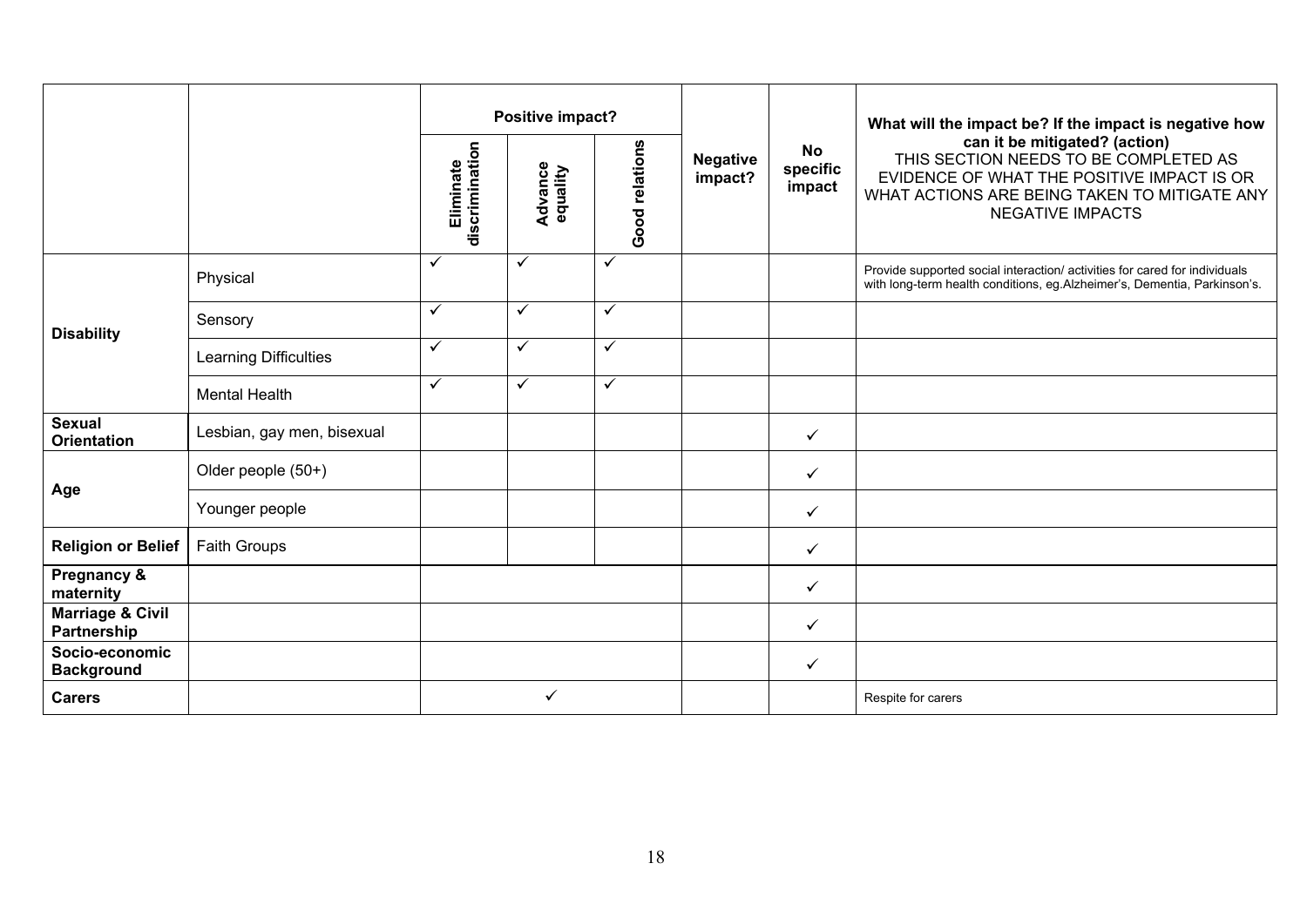# **Equality Impact Assessment – Dance Woking**

|        |                                                  |                             | Positive impact?    |                |                            |                          | What will the impact be? If the impact is negative how can<br>it be mitigated? (action)<br>THIS SECTION NEEDS TO BE COMPLETED AS EVIDENCE<br>OF WHAT THE POSITIVE IMPACT IS OR WHAT ACTIONS<br>ARE BEING TAKEN TO MITIGATE ANY NEGATIVE<br><b>IMPACTS</b> |
|--------|--------------------------------------------------|-----------------------------|---------------------|----------------|----------------------------|--------------------------|-----------------------------------------------------------------------------------------------------------------------------------------------------------------------------------------------------------------------------------------------------------|
|        |                                                  | discrimination<br>Eliminate | Advance<br>equality | Good relations | <b>Negative</b><br>impact? | No<br>specific<br>impact |                                                                                                                                                                                                                                                           |
|        | Men                                              |                             |                     |                |                            | $\checkmark$             | Inspire more people to get moving, get creative, and get<br>connected through a varied programme of in-person and<br>digital based dance led activities.                                                                                                  |
| Gender | Women                                            |                             |                     |                |                            | $\checkmark$             |                                                                                                                                                                                                                                                           |
|        | Gender Reassignment                              |                             |                     |                |                            | $\checkmark$             |                                                                                                                                                                                                                                                           |
|        | White                                            |                             |                     |                |                            | $\checkmark$             |                                                                                                                                                                                                                                                           |
|        | Mixed/Multiple ethnic groups                     |                             |                     |                |                            | $\checkmark$             |                                                                                                                                                                                                                                                           |
|        | Asian/Asian British                              |                             |                     |                |                            | $\checkmark$             |                                                                                                                                                                                                                                                           |
| Race   | Black/African/Caribbean/<br><b>Black British</b> |                             |                     |                |                            | $\checkmark$             |                                                                                                                                                                                                                                                           |
|        | Gypsies / travellers                             |                             |                     |                |                            | $\checkmark$             |                                                                                                                                                                                                                                                           |
|        | Other ethnic group                               |                             |                     |                |                            | $\checkmark$             |                                                                                                                                                                                                                                                           |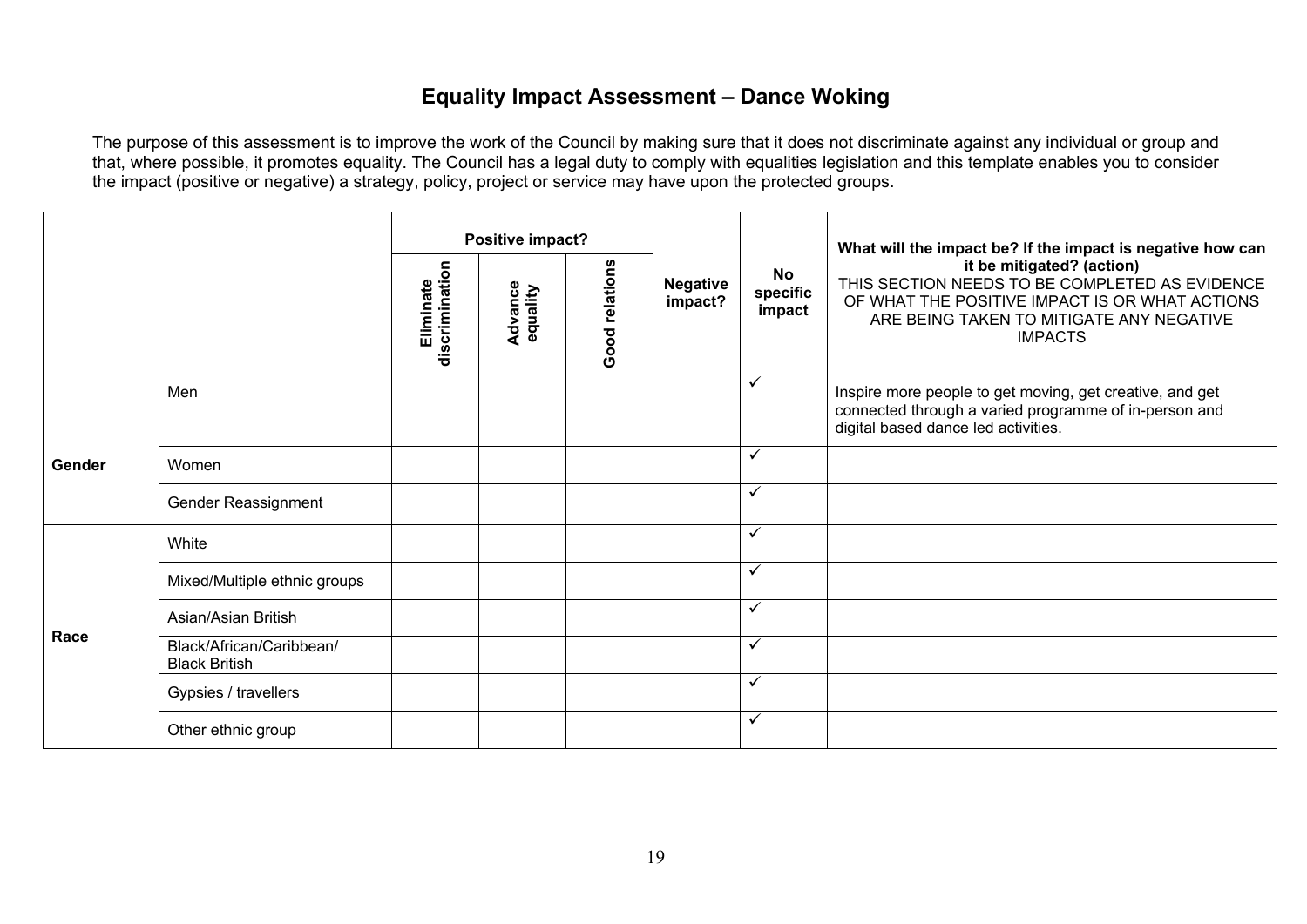|                                           |                            |                             | Positive impact?           |                   |                            |                                 | What will the impact be? If the impact is negative how can<br>it be mitigated? (action)<br>THIS SECTION NEEDS TO BE COMPLETED AS EVIDENCE<br>OF WHAT THE POSITIVE IMPACT IS OR WHAT ACTIONS<br>ARE BEING TAKEN TO MITIGATE ANY NEGATIVE<br><b>IMPACTS</b> |
|-------------------------------------------|----------------------------|-----------------------------|----------------------------|-------------------|----------------------------|---------------------------------|-----------------------------------------------------------------------------------------------------------------------------------------------------------------------------------------------------------------------------------------------------------|
|                                           |                            | discrimination<br>Eliminate | <b>Advance</b><br>equality | Good<br>relations | <b>Negative</b><br>impact? | <b>No</b><br>specific<br>impact |                                                                                                                                                                                                                                                           |
|                                           | Physical                   |                             |                            |                   |                            | $\checkmark$                    |                                                                                                                                                                                                                                                           |
|                                           | Sensory                    |                             |                            |                   |                            | $\checkmark$                    |                                                                                                                                                                                                                                                           |
| <b>Disability</b>                         | Learning Difficulties      |                             |                            |                   |                            | $\checkmark$                    |                                                                                                                                                                                                                                                           |
|                                           | <b>Mental Health</b>       |                             |                            |                   |                            | $\checkmark$                    |                                                                                                                                                                                                                                                           |
| <b>Sexual</b><br><b>Orientation</b>       | Lesbian, gay men, bisexual |                             |                            |                   |                            | $\checkmark$                    |                                                                                                                                                                                                                                                           |
|                                           | Older people (50+)         |                             |                            |                   |                            | $\checkmark$                    |                                                                                                                                                                                                                                                           |
| Age                                       | Younger people             |                             |                            |                   |                            | $\checkmark$                    |                                                                                                                                                                                                                                                           |
| <b>Religion or</b><br><b>Belief</b>       | Faith Groups               |                             |                            |                   |                            | $\overline{\checkmark}$         |                                                                                                                                                                                                                                                           |
| Pregnancy &<br>maternity                  |                            |                             |                            |                   |                            | $\checkmark$                    |                                                                                                                                                                                                                                                           |
| Marriage &<br><b>Civil</b><br>Partnership |                            |                             |                            |                   |                            | $\checkmark$                    |                                                                                                                                                                                                                                                           |
| Socio-<br>economic<br><b>Background</b>   |                            |                             |                            |                   |                            | $\checkmark$                    |                                                                                                                                                                                                                                                           |
| <b>Carers</b>                             |                            |                             |                            |                   |                            | $\checkmark$                    |                                                                                                                                                                                                                                                           |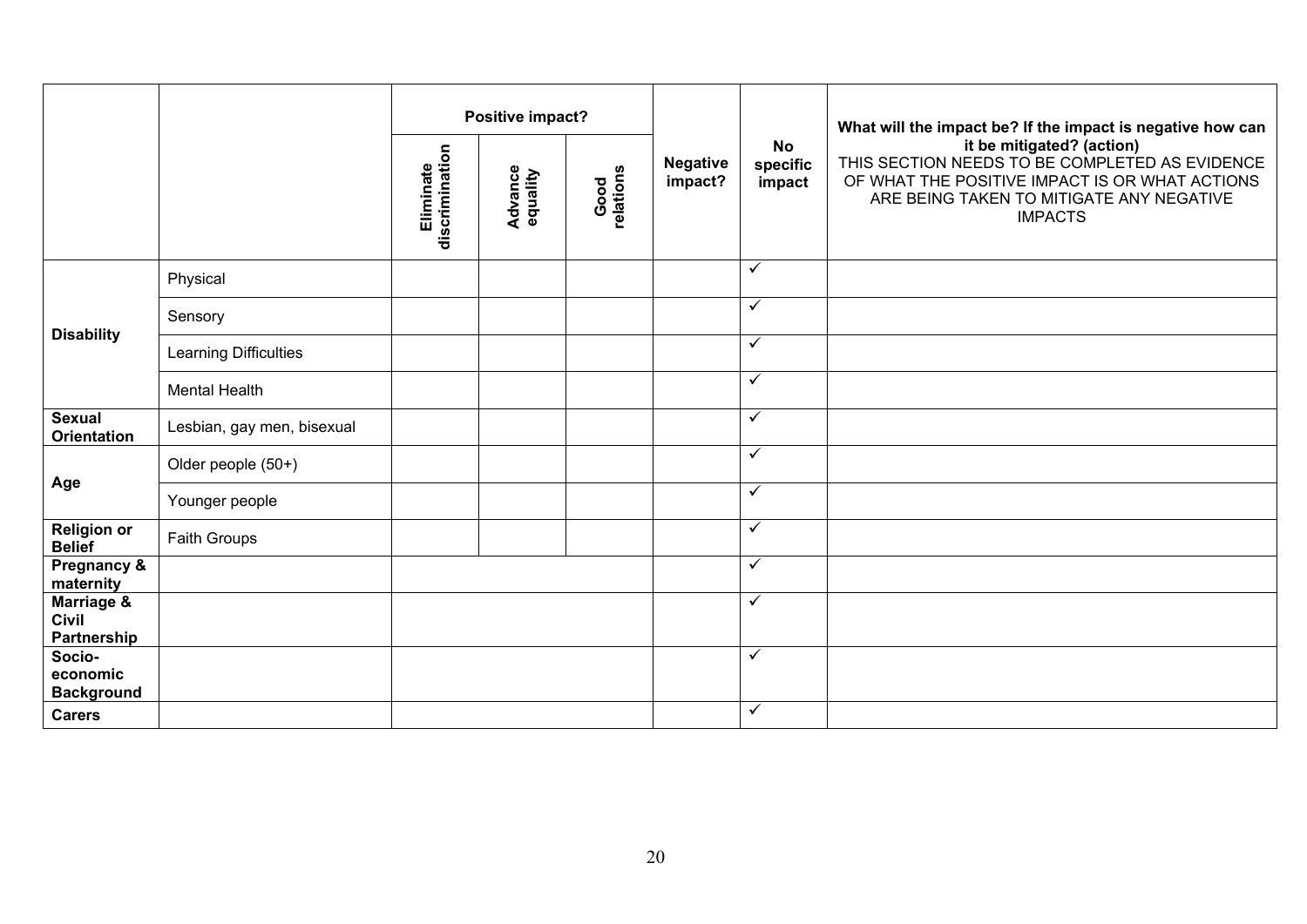# **Equality Impact Assessment – GASP Motor Project**

|        |                                                  |                             | Positive impact?    |                |                            |                                 | What will the impact be? If the impact is negative how can<br>it be mitigated? (action)<br>THIS SECTION NEEDS TO BE COMPLETED AS EVIDENCE<br>OF WHAT THE POSITIVE IMPACT IS OR WHAT ACTIONS<br>ARE BEING TAKEN TO MITIGATE ANY NEGATIVE<br><b>IMPACTS</b> |
|--------|--------------------------------------------------|-----------------------------|---------------------|----------------|----------------------------|---------------------------------|-----------------------------------------------------------------------------------------------------------------------------------------------------------------------------------------------------------------------------------------------------------|
|        |                                                  | discrimination<br>Eliminate | Advance<br>equality | Good relations | <b>Negative</b><br>impact? | <b>No</b><br>specific<br>impact |                                                                                                                                                                                                                                                           |
|        | Men                                              |                             |                     |                |                            | ✓                               |                                                                                                                                                                                                                                                           |
| Gender | Women                                            |                             |                     |                |                            | ✓                               |                                                                                                                                                                                                                                                           |
|        | Gender Reassignment                              |                             |                     |                |                            | $\checkmark$                    |                                                                                                                                                                                                                                                           |
|        | White                                            |                             |                     |                |                            | $\checkmark$                    |                                                                                                                                                                                                                                                           |
|        | Mixed/Multiple ethnic groups                     |                             |                     |                |                            | ✓                               |                                                                                                                                                                                                                                                           |
| Race   | Asian/Asian British                              |                             |                     |                |                            | ✓                               |                                                                                                                                                                                                                                                           |
|        | Black/African/Caribbean/<br><b>Black British</b> |                             |                     |                |                            | $\checkmark$                    |                                                                                                                                                                                                                                                           |
|        | Gypsies / travellers                             |                             |                     |                |                            | ✓                               |                                                                                                                                                                                                                                                           |
|        | Other ethnic group                               |                             |                     |                |                            | $\checkmark$                    |                                                                                                                                                                                                                                                           |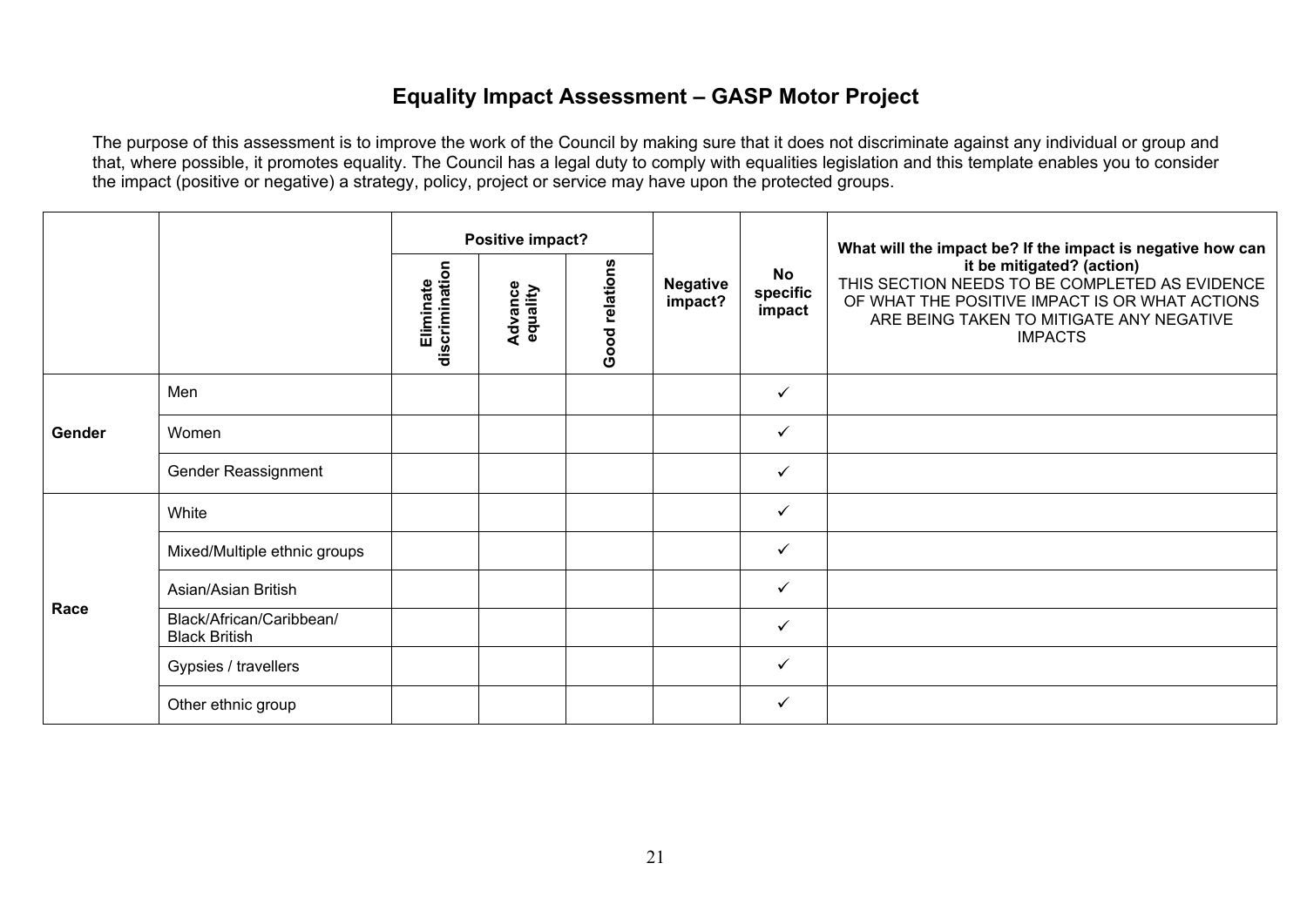|                                           |                              |                             | Positive impact?           |                   |                            |                                 | What will the impact be? If the impact is negative how can                                                                                                                                  |
|-------------------------------------------|------------------------------|-----------------------------|----------------------------|-------------------|----------------------------|---------------------------------|---------------------------------------------------------------------------------------------------------------------------------------------------------------------------------------------|
|                                           |                              | discrimination<br>Eliminate | <b>Advance</b><br>equality | Good<br>relations | <b>Negative</b><br>impact? | <b>No</b><br>specific<br>impact | it be mitigated? (action)<br>THIS SECTION NEEDS TO BE COMPLETED AS EVIDENCE<br>OF WHAT THE POSITIVE IMPACT IS OR WHAT ACTIONS<br>ARE BEING TAKEN TO MITIGATE ANY NEGATIVE<br><b>IMPACTS</b> |
|                                           | Physical                     |                             |                            |                   |                            | ✓                               |                                                                                                                                                                                             |
|                                           | Sensory                      |                             |                            |                   |                            | $\checkmark$                    |                                                                                                                                                                                             |
| <b>Disability</b>                         | <b>Learning Difficulties</b> |                             |                            |                   |                            | ✓                               |                                                                                                                                                                                             |
|                                           | <b>Mental Health</b>         |                             |                            |                   |                            | ✓                               |                                                                                                                                                                                             |
| <b>Sexual</b><br><b>Orientation</b>       | Lesbian, gay men, bisexual   |                             |                            |                   |                            | ✓                               |                                                                                                                                                                                             |
|                                           | Older people (50+)           |                             |                            |                   |                            | ✓                               |                                                                                                                                                                                             |
| Age                                       | Younger people               | ✓                           | ✓                          | ✓                 |                            |                                 | Provides 'at risk' young people opportunity to re-engage with learning and<br>ultimately to support their progress towards training and employment.<br>Including young people with SEN.     |
| <b>Religion or</b><br><b>Belief</b>       | Faith Groups                 |                             |                            |                   |                            | ✓                               |                                                                                                                                                                                             |
| Pregnancy &<br>maternity                  |                              |                             |                            |                   |                            | ✓                               |                                                                                                                                                                                             |
| Marriage &<br><b>Civil</b><br>Partnership |                              |                             |                            |                   |                            | ✓                               |                                                                                                                                                                                             |
| Socio-<br>economic<br><b>Background</b>   |                              |                             | ✓                          |                   |                            |                                 | Provides 'at risk' young people opportunity to re-engage with learning and<br>ultimately to support their progress towards training and employment.<br>Including young people with SEN.     |
| <b>Carers</b>                             |                              |                             |                            |                   |                            | ✓                               |                                                                                                                                                                                             |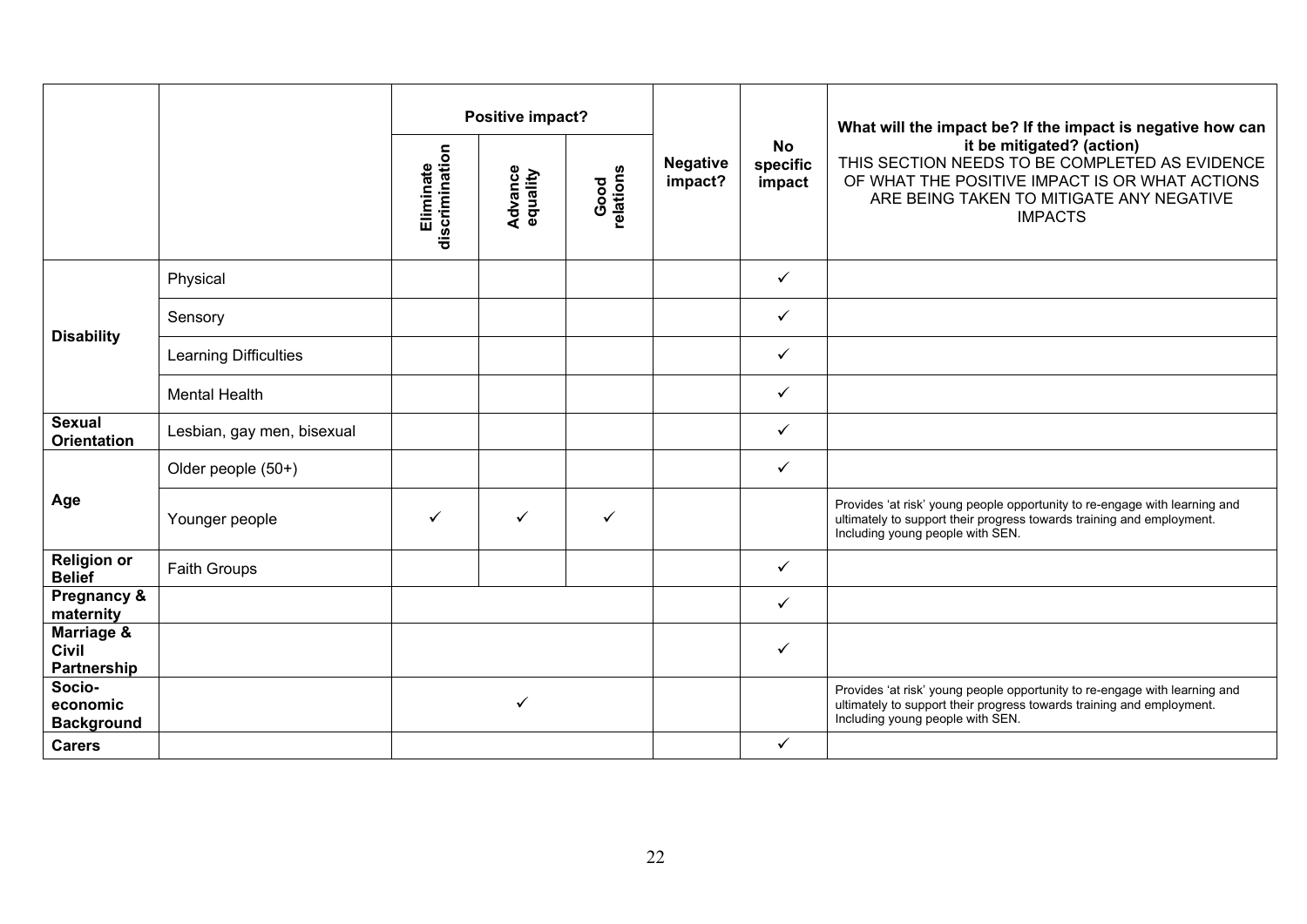# **Equality Impact Assessment – Headway Surrey**

|        |                                                  |                             | Positive impact?           |                |                            |                          | What will the impact be? If the impact is negative how can<br>it be mitigated? (action)<br>THIS SECTION NEEDS TO BE COMPLETED AS EVIDENCE<br>OF WHAT THE POSITIVE IMPACT IS OR WHAT ACTIONS<br>ARE BEING TAKEN TO MITIGATE ANY NEGATIVE<br><b>IMPACTS</b> |
|--------|--------------------------------------------------|-----------------------------|----------------------------|----------------|----------------------------|--------------------------|-----------------------------------------------------------------------------------------------------------------------------------------------------------------------------------------------------------------------------------------------------------|
|        |                                                  | discrimination<br>Eliminate | <b>Advance</b><br>equality | Good relations | <b>Negative</b><br>impact? | No<br>specific<br>impact |                                                                                                                                                                                                                                                           |
|        | Men                                              |                             |                            |                |                            | $\checkmark$             | Provide various services/support to adults who have an acquired or traumatic<br>brain injury and to provide to their families and carers, including day centre,<br>drop-in sessions, carers support. Currently 16% of users are from Woking.              |
| Gender | Women                                            |                             |                            |                |                            | $\checkmark$             | $\epsilon\epsilon$                                                                                                                                                                                                                                        |
|        | Gender Reassignment                              |                             |                            |                |                            | ✓                        |                                                                                                                                                                                                                                                           |
|        | White                                            |                             |                            |                |                            | ✓                        |                                                                                                                                                                                                                                                           |
|        | Mixed/Multiple ethnic groups                     |                             |                            |                |                            | $\checkmark$             |                                                                                                                                                                                                                                                           |
| Race   | Asian/Asian British                              |                             |                            |                |                            | $\checkmark$             |                                                                                                                                                                                                                                                           |
|        | Black/African/Caribbean/<br><b>Black British</b> |                             |                            |                |                            | $\checkmark$             |                                                                                                                                                                                                                                                           |
|        | Gypsies / travellers                             |                             |                            |                |                            | ✓                        |                                                                                                                                                                                                                                                           |
|        | Other ethnic group                               |                             |                            |                |                            | ✓                        |                                                                                                                                                                                                                                                           |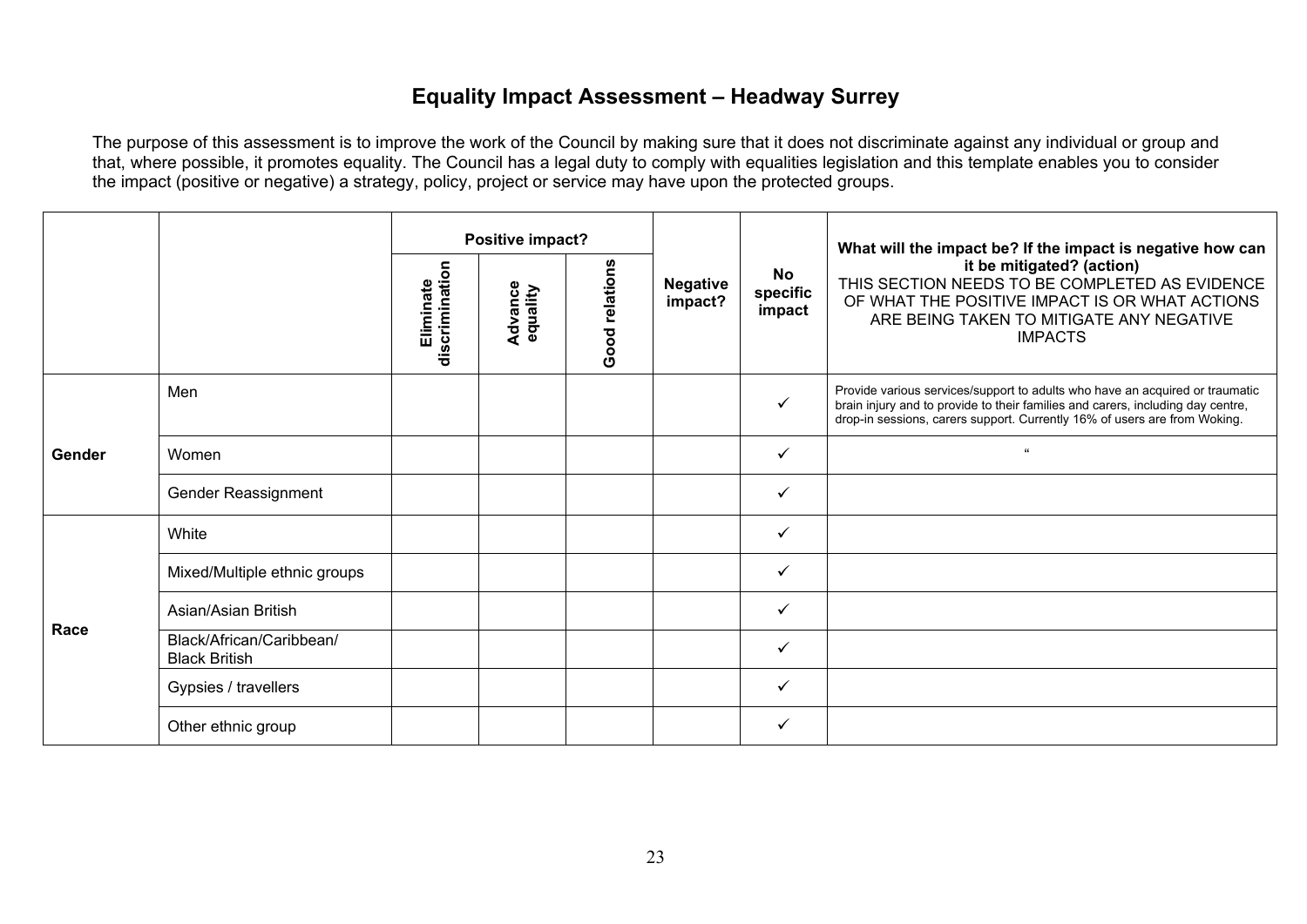|                                         |                            |                             | Positive impact?           |                   |                            |                                 | What will the impact be? If the impact is negative how can<br>it be mitigated? (action)<br>THIS SECTION NEEDS TO BE COMPLETED AS EVIDENCE<br>OF WHAT THE POSITIVE IMPACT IS OR WHAT ACTIONS<br>ARE BEING TAKEN TO MITIGATE ANY NEGATIVE<br><b>IMPACTS</b> |
|-----------------------------------------|----------------------------|-----------------------------|----------------------------|-------------------|----------------------------|---------------------------------|-----------------------------------------------------------------------------------------------------------------------------------------------------------------------------------------------------------------------------------------------------------|
|                                         |                            | discrimination<br>Eliminate | <b>Advance</b><br>equality | Good<br>relations | <b>Negative</b><br>impact? | <b>No</b><br>specific<br>impact |                                                                                                                                                                                                                                                           |
|                                         | Physical                   | ✓                           | ✓                          | ✓                 |                            |                                 | Provide various services/support to adults who have an acquired or traumatic<br>brain injury and to provide to their families and carers, including day centre,<br>drop-in sessions, carers support. Currently 16% of users are from Woking.              |
| <b>Disability</b>                       | Sensory                    | ✓                           | ✓                          | $\checkmark$      |                            |                                 | Provide various services/support to adults who have an acquired or traumatic<br>brain injury and to provide to their families and carers, including day centre,<br>drop-in sessions, carers support. Currently 16% of users are from Woking.              |
|                                         | Learning Difficulties      | ✓                           | ✓                          | $\checkmark$      |                            |                                 | Provide various services/support to adults who have an acquired or traumatic<br>brain injury and to provide to their families and carers, including day centre,<br>drop-in sessions, carers support. Currently 16% of users are from Woking.              |
|                                         | <b>Mental Health</b>       | ✓                           | ✓                          | ✓                 |                            |                                 | Provide various services/support to adults who have an acquired or traumatic<br>brain injury and to provide to their families and carers, including day centre,<br>drop-in sessions, carers support. Currently 16% of users are from Woking.              |
| <b>Sexual</b><br><b>Orientation</b>     | Lesbian, gay men, bisexual |                             |                            |                   |                            | ✓                               |                                                                                                                                                                                                                                                           |
|                                         | Older people (50+)         |                             |                            |                   |                            | $\checkmark$                    |                                                                                                                                                                                                                                                           |
| Age                                     | Younger people             |                             |                            |                   |                            | $\checkmark$                    |                                                                                                                                                                                                                                                           |
| <b>Religion or</b><br><b>Belief</b>     | Faith Groups               |                             |                            |                   |                            | $\checkmark$                    |                                                                                                                                                                                                                                                           |
| Pregnancy &<br>maternity                |                            |                             |                            |                   |                            | $\checkmark$                    |                                                                                                                                                                                                                                                           |
| Marriage &<br>Civil<br>Partnership      |                            |                             |                            |                   |                            | $\checkmark$                    |                                                                                                                                                                                                                                                           |
| Socio-<br>economic<br><b>Background</b> |                            |                             |                            |                   |                            | $\checkmark$                    |                                                                                                                                                                                                                                                           |
| <b>Carers</b>                           |                            |                             | ✓                          |                   |                            |                                 | Support/advice to carers.                                                                                                                                                                                                                                 |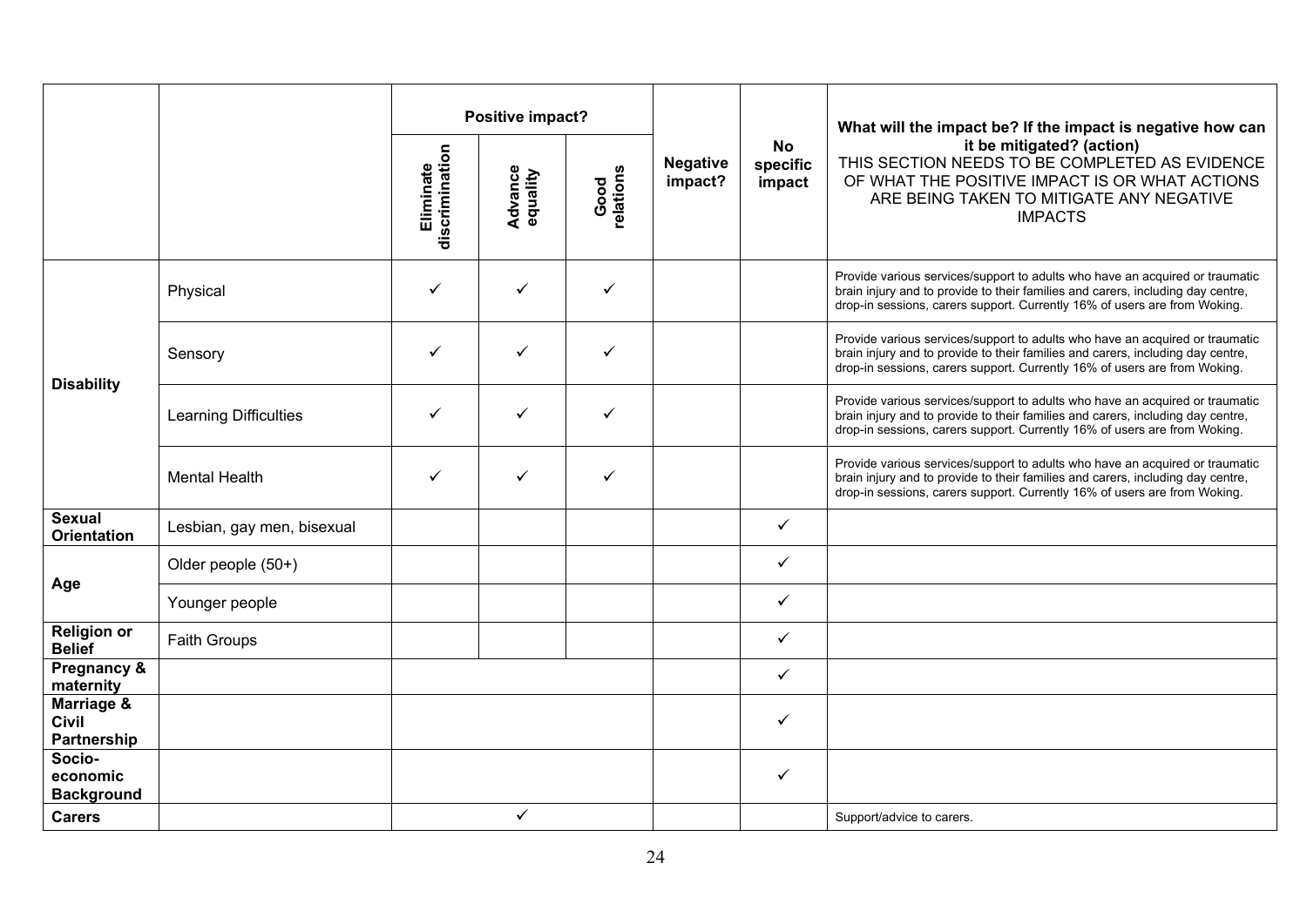#### **Equality Impact Assessment – Home-Start Runnymede and Woking**

|        |                                                  |                             | Positive impact?           |                |                            | <b>No</b><br>specific<br>impact | What will the impact be? If the impact is negative how<br>can it be mitigated? (action)<br>THIS SECTION NEEDS TO BE COMPLETED AS<br>EVIDENCE OF WHAT THE POSITIVE IMPACT IS OR<br>WHAT ACTIONS ARE BEING TAKEN TO MITIGATE ANY<br><b>NEGATIVE IMPACTS</b> |
|--------|--------------------------------------------------|-----------------------------|----------------------------|----------------|----------------------------|---------------------------------|-----------------------------------------------------------------------------------------------------------------------------------------------------------------------------------------------------------------------------------------------------------|
|        |                                                  | discrimination<br>Eliminate | <b>Advance</b><br>equality | Good relations | <b>Negative</b><br>impact? |                                 |                                                                                                                                                                                                                                                           |
| Gender | Men                                              |                             |                            |                |                            | ✓                               |                                                                                                                                                                                                                                                           |
|        | Women                                            |                             |                            |                |                            | ✓                               |                                                                                                                                                                                                                                                           |
|        | Gender Reassignment                              |                             |                            |                |                            | ✓                               |                                                                                                                                                                                                                                                           |
|        | White                                            |                             | ✓                          |                |                            |                                 |                                                                                                                                                                                                                                                           |
|        | Mixed/Multiple ethnic groups                     |                             | ✓                          |                |                            |                                 | 57% of referrals were for Black, Asian and Minority Ethnic families.                                                                                                                                                                                      |
|        | Asian/Asian British                              |                             | $\checkmark$               |                |                            |                                 |                                                                                                                                                                                                                                                           |
| Race   | Black/African/Caribbean/<br><b>Black British</b> |                             | ✓                          |                |                            |                                 | 57% of referrals were for Black, Asian and Minority Ethnic families.                                                                                                                                                                                      |
|        | Gypsies / travellers                             |                             |                            |                |                            | ✓                               |                                                                                                                                                                                                                                                           |
|        | Other ethnic group                               |                             | $\checkmark$               |                |                            |                                 | 57% of referrals were for Black, Asian and Minority Ethnic families.                                                                                                                                                                                      |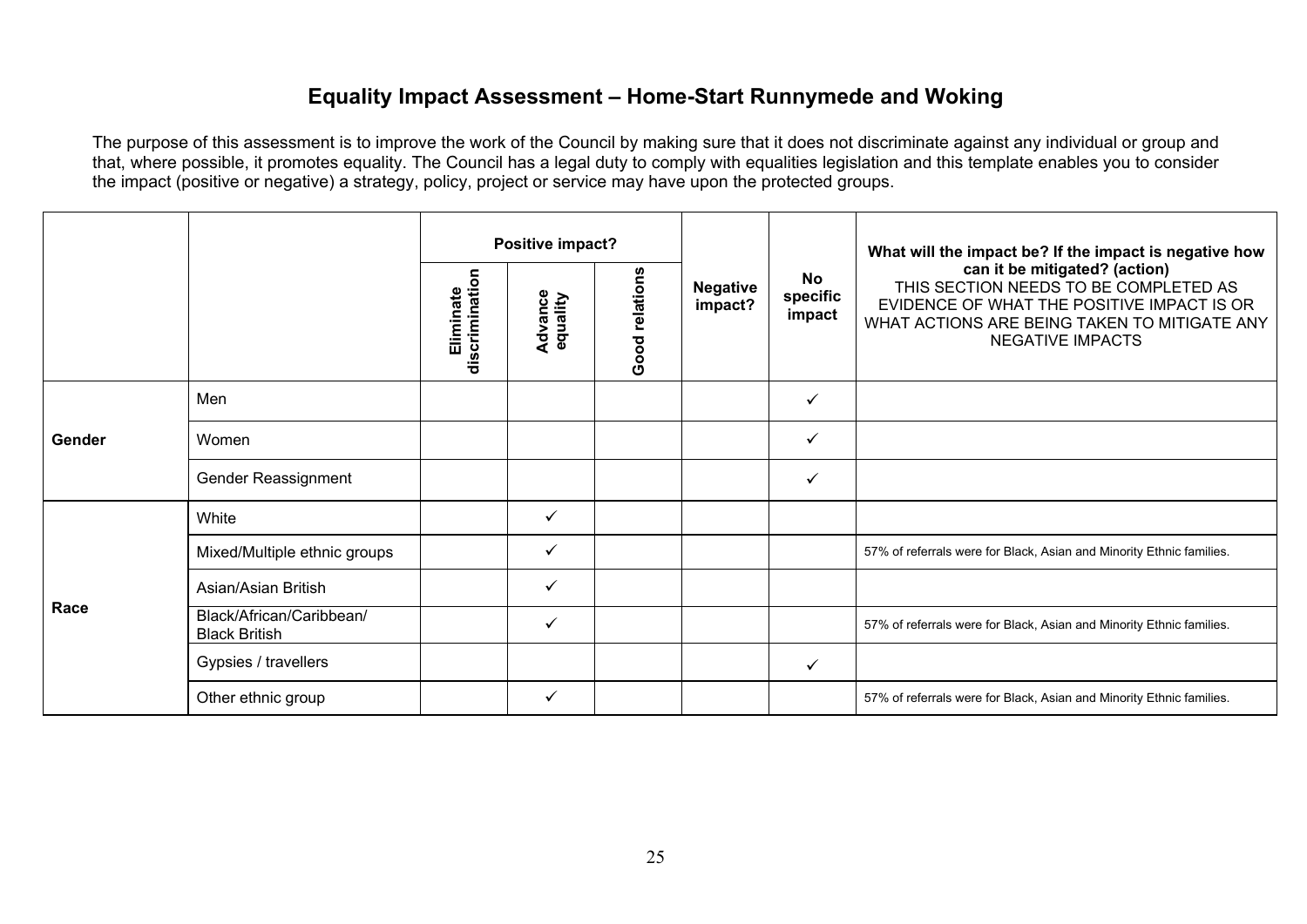|                                            |                            |                             | Positive impact?    |                |                            |                                 | What will the impact be? If the impact is negative how                                                                                                                                          |
|--------------------------------------------|----------------------------|-----------------------------|---------------------|----------------|----------------------------|---------------------------------|-------------------------------------------------------------------------------------------------------------------------------------------------------------------------------------------------|
|                                            |                            | Eliminate<br>discrimination | Advance<br>equality | Good relations | <b>Negative</b><br>impact? | <b>No</b><br>specific<br>impact | can it be mitigated? (action)<br>THIS SECTION NEEDS TO BE COMPLETED AS<br>EVIDENCE OF WHAT THE POSITIVE IMPACT IS OR<br>WHAT ACTIONS ARE BEING TAKEN TO MITIGATE ANY<br><b>NEGATIVE IMPACTS</b> |
|                                            | Physical                   |                             | ✓                   |                |                            |                                 | Significant number of referals are from families where child has additional<br>needs.                                                                                                           |
| <b>Disability</b>                          | Sensory                    |                             | $\checkmark$        |                |                            |                                 |                                                                                                                                                                                                 |
|                                            | Learning Difficulties      |                             | $\checkmark$        |                |                            |                                 | $\alpha$                                                                                                                                                                                        |
|                                            | <b>Mental Health</b>       |                             | $\checkmark$        |                |                            |                                 | 80% of referrals due to maternal mental health issues                                                                                                                                           |
| <b>Sexual</b><br><b>Orientation</b>        | Lesbian, gay men, bisexual |                             |                     |                |                            | $\checkmark$                    |                                                                                                                                                                                                 |
|                                            | Older people (50+)         |                             |                     |                |                            | $\checkmark$                    |                                                                                                                                                                                                 |
| Age                                        | Younger people             | $\checkmark$                | $\checkmark$        | $\checkmark$   |                            |                                 | Support provided to any families with children under 5 experiencing<br>difficulties in coping. Currently support 58 families.                                                                   |
| <b>Religion or Belief</b>                  | Faith Groups               |                             |                     |                |                            | $\checkmark$                    |                                                                                                                                                                                                 |
| Pregnancy &<br>maternity                   |                            |                             |                     |                |                            | ✓                               |                                                                                                                                                                                                 |
| <b>Marriage &amp; Civil</b><br>Partnership |                            |                             |                     |                |                            | ✓                               |                                                                                                                                                                                                 |
| Socio-economic<br><b>Background</b>        |                            |                             |                     |                |                            | ✓                               |                                                                                                                                                                                                 |
| <b>Carers</b>                              |                            |                             |                     |                |                            | ✓                               |                                                                                                                                                                                                 |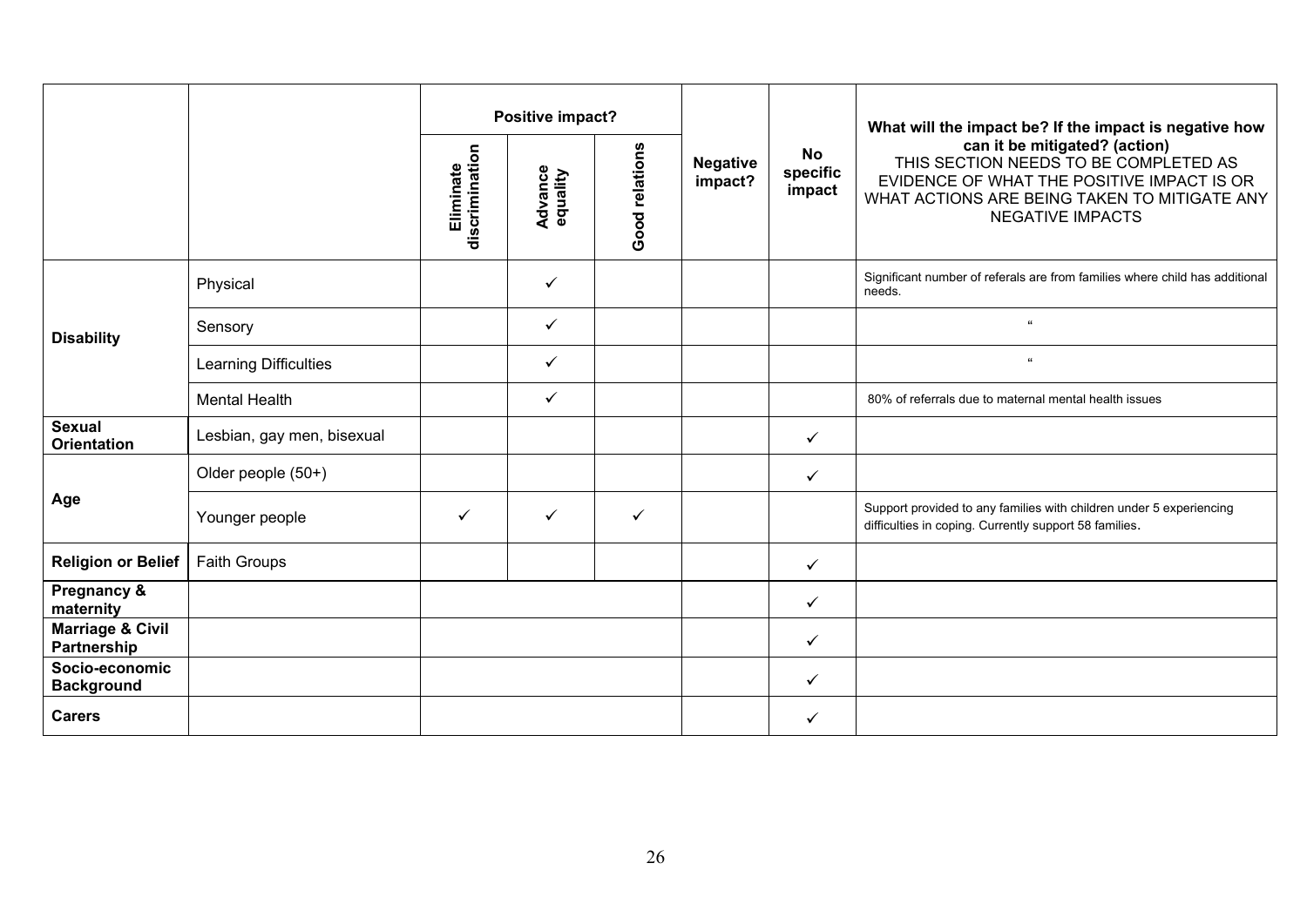#### **Equality Impact Assessment – Intergenerational Music Making**

|        |                                                  | Positive impact?            |                     |                |                            | What will the impact be? If the impact is negative how can |                                                                                                                                                                                             |
|--------|--------------------------------------------------|-----------------------------|---------------------|----------------|----------------------------|------------------------------------------------------------|---------------------------------------------------------------------------------------------------------------------------------------------------------------------------------------------|
|        |                                                  | discrimination<br>Eliminate | Advance<br>equality | Good relations | <b>Negative</b><br>impact? | <b>No</b><br>specific<br>impact                            | it be mitigated? (action)<br>THIS SECTION NEEDS TO BE COMPLETED AS EVIDENCE<br>OF WHAT THE POSITIVE IMPACT IS OR WHAT ACTIONS<br>ARE BEING TAKEN TO MITIGATE ANY NEGATIVE<br><b>IMPACTS</b> |
|        | Men                                              |                             |                     |                |                            | ✓                                                          |                                                                                                                                                                                             |
| Gender | Women                                            |                             |                     |                |                            | ✓                                                          |                                                                                                                                                                                             |
|        | Gender Reassignment                              |                             |                     |                |                            | $\checkmark$                                               |                                                                                                                                                                                             |
|        | White                                            |                             |                     |                |                            | $\checkmark$                                               |                                                                                                                                                                                             |
|        | Mixed/Multiple ethnic groups                     |                             |                     |                |                            | ✓                                                          |                                                                                                                                                                                             |
| Race   | Asian/Asian British                              |                             |                     |                |                            | ✓                                                          |                                                                                                                                                                                             |
|        | Black/African/Caribbean/<br><b>Black British</b> |                             |                     |                |                            | $\checkmark$                                               |                                                                                                                                                                                             |
|        | Gypsies / travellers                             |                             |                     |                |                            | ✓                                                          |                                                                                                                                                                                             |
|        | Other ethnic group                               |                             |                     |                |                            | $\checkmark$                                               |                                                                                                                                                                                             |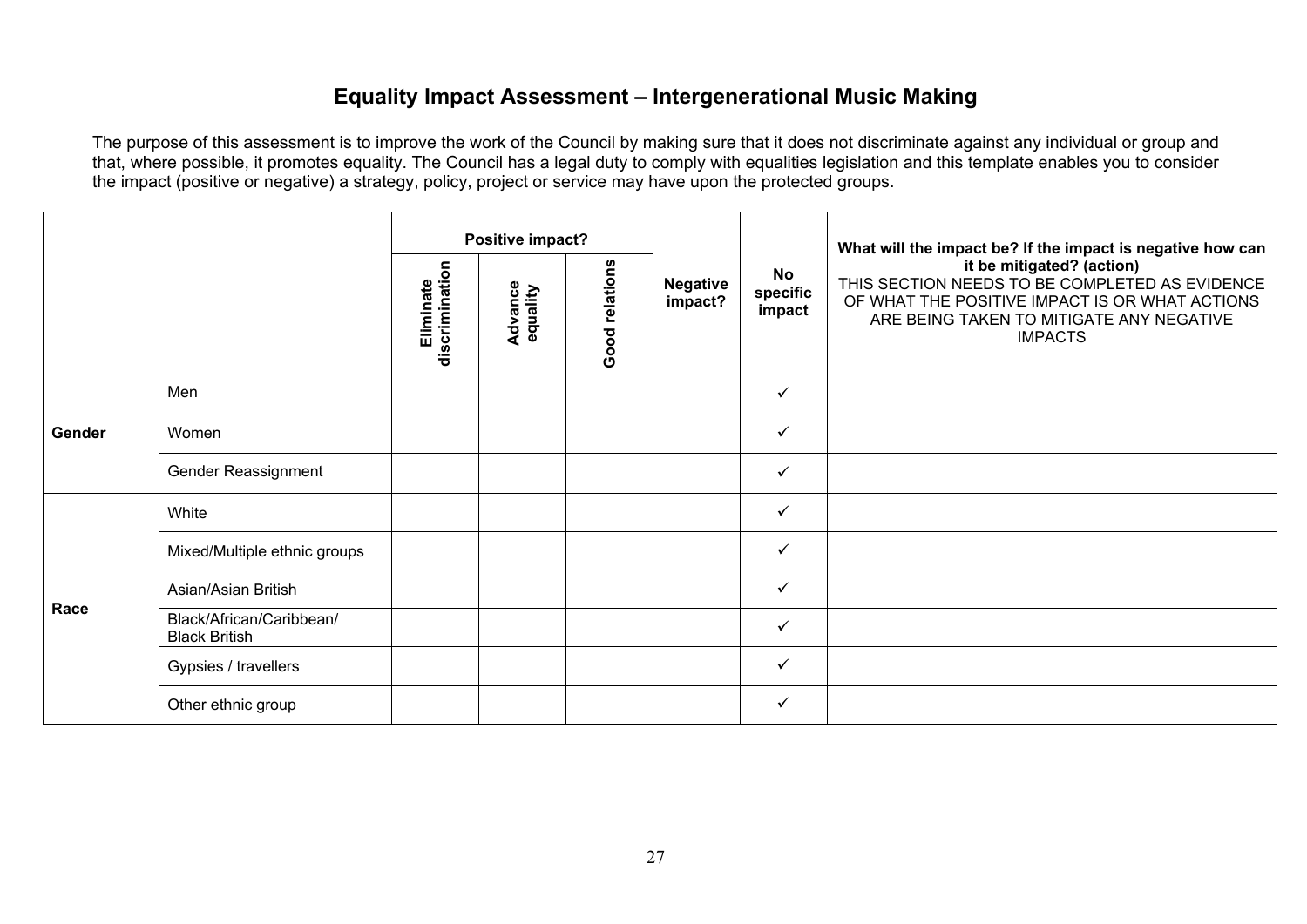|                                           |                              |                             | Positive impact?           |                   |                            |                                 | What will the impact be? If the impact is negative how can                                                                                                                                  |
|-------------------------------------------|------------------------------|-----------------------------|----------------------------|-------------------|----------------------------|---------------------------------|---------------------------------------------------------------------------------------------------------------------------------------------------------------------------------------------|
|                                           |                              | Eliminate<br>discrimination | <b>Advance</b><br>equality | Good<br>relations | <b>Negative</b><br>impact? | <b>No</b><br>specific<br>impact | it be mitigated? (action)<br>THIS SECTION NEEDS TO BE COMPLETED AS EVIDENCE<br>OF WHAT THE POSITIVE IMPACT IS OR WHAT ACTIONS<br>ARE BEING TAKEN TO MITIGATE ANY NEGATIVE<br><b>IMPACTS</b> |
|                                           | Physical                     |                             |                            |                   |                            | $\checkmark$                    |                                                                                                                                                                                             |
|                                           | Sensory                      |                             |                            |                   |                            | $\checkmark$                    |                                                                                                                                                                                             |
| <b>Disability</b>                         | <b>Learning Difficulties</b> |                             |                            |                   |                            | ✓                               |                                                                                                                                                                                             |
|                                           | <b>Mental Health</b>         |                             |                            |                   |                            | $\checkmark$                    |                                                                                                                                                                                             |
| <b>Sexual</b><br><b>Orientation</b>       | Lesbian, gay men, bisexual   |                             |                            |                   |                            | $\checkmark$                    |                                                                                                                                                                                             |
|                                           | Older people (50+)           | $\checkmark$                | $\checkmark$               | $\checkmark$      |                            |                                 | Intergenerational music project (with local care homes & schools)                                                                                                                           |
| Age                                       | Younger people               | ✓                           | $\checkmark$               | $\checkmark$      |                            |                                 | $\alpha$                                                                                                                                                                                    |
| <b>Religion or</b><br><b>Belief</b>       | Faith Groups                 |                             |                            |                   |                            | $\checkmark$                    |                                                                                                                                                                                             |
| Pregnancy &<br>maternity                  |                              |                             |                            |                   |                            | $\checkmark$                    |                                                                                                                                                                                             |
| Marriage &<br><b>Civil</b><br>Partnership |                              |                             |                            |                   |                            | ✓                               |                                                                                                                                                                                             |
| Socio-<br>economic<br><b>Background</b>   |                              |                             |                            |                   |                            | $\checkmark$                    |                                                                                                                                                                                             |
| <b>Carers</b>                             |                              |                             |                            |                   |                            | $\checkmark$                    |                                                                                                                                                                                             |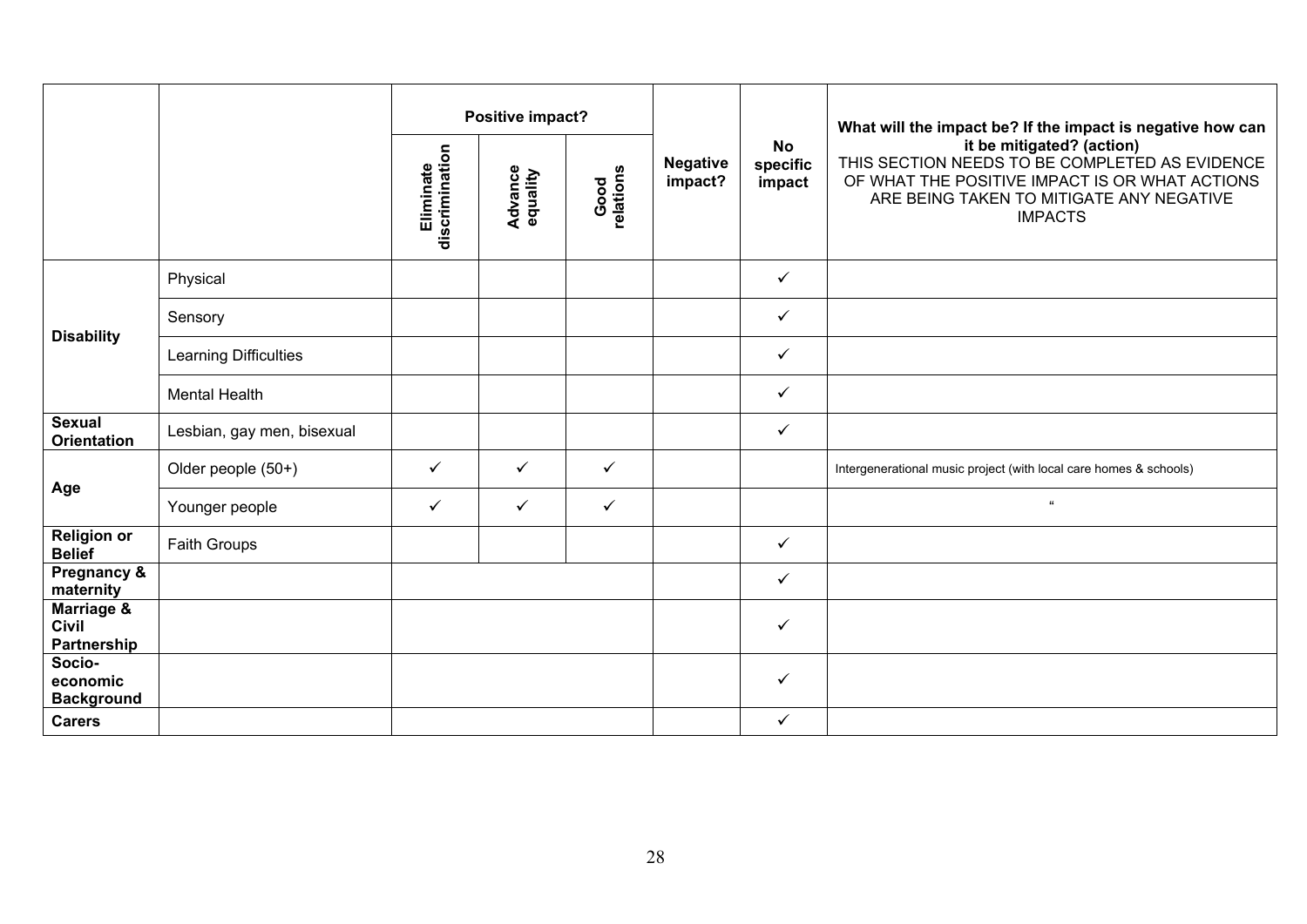### **Equality Impact Assessment – LCAG Lift Up Together and Little Minions**

|        |                                                  |                                                                      | Positive impact?           |                          |                                                                                                                                                                                                 |              | What will the impact be? If the impact is negative how |
|--------|--------------------------------------------------|----------------------------------------------------------------------|----------------------------|--------------------------|-------------------------------------------------------------------------------------------------------------------------------------------------------------------------------------------------|--------------|--------------------------------------------------------|
|        |                                                  | Good relations<br>discrimination<br>Eliminate<br>Advance<br>equality | <b>Negative</b><br>impact? | No<br>specific<br>impact | can it be mitigated? (action)<br>THIS SECTION NEEDS TO BE COMPLETED AS<br>EVIDENCE OF WHAT THE POSITIVE IMPACT IS OR<br>WHAT ACTIONS ARE BEING TAKEN TO MITIGATE ANY<br><b>NEGATIVE IMPACTS</b> |              |                                                        |
| Gender | Men                                              |                                                                      |                            |                          |                                                                                                                                                                                                 | ✓            |                                                        |
|        | Women                                            |                                                                      |                            |                          |                                                                                                                                                                                                 | ✓            |                                                        |
|        | Gender Reassignment                              |                                                                      |                            |                          |                                                                                                                                                                                                 | ✓            |                                                        |
|        | White                                            |                                                                      |                            |                          |                                                                                                                                                                                                 | $\checkmark$ |                                                        |
|        | Mixed/Multiple ethnic groups                     |                                                                      |                            |                          |                                                                                                                                                                                                 | $\checkmark$ |                                                        |
| Race   | Asian/Asian British                              |                                                                      |                            |                          |                                                                                                                                                                                                 | $\checkmark$ |                                                        |
|        | Black/African/Caribbean/<br><b>Black British</b> |                                                                      |                            |                          |                                                                                                                                                                                                 | $\checkmark$ |                                                        |
|        | Gypsies / travellers                             |                                                                      |                            |                          |                                                                                                                                                                                                 | $\checkmark$ |                                                        |
|        | Other ethnic group                               |                                                                      |                            |                          |                                                                                                                                                                                                 | $\checkmark$ |                                                        |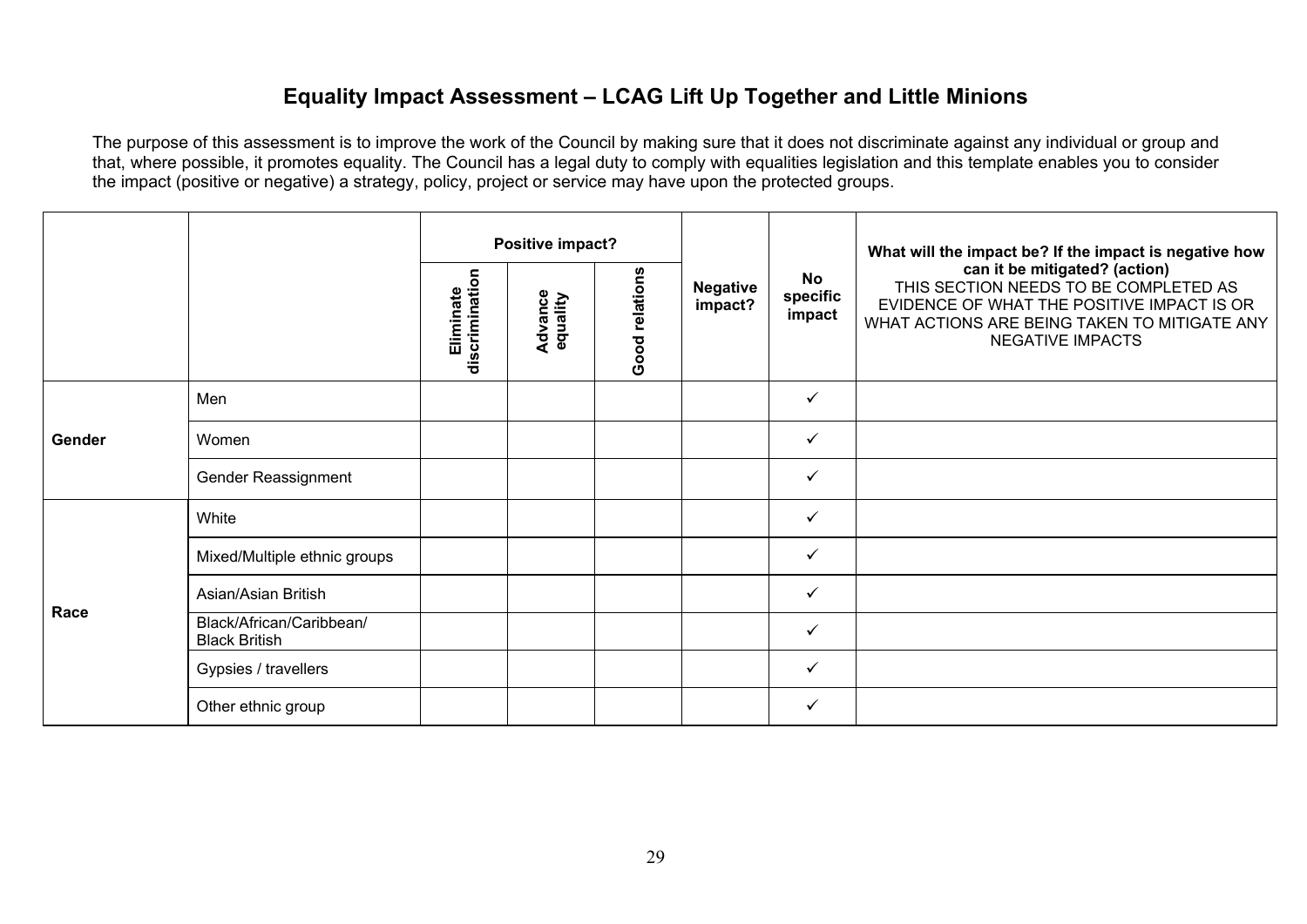|                                            |                            | Positive impact?            |                            |                |                            |                                 | What will the impact be? If the impact is negative how                                                                                                                                          |
|--------------------------------------------|----------------------------|-----------------------------|----------------------------|----------------|----------------------------|---------------------------------|-------------------------------------------------------------------------------------------------------------------------------------------------------------------------------------------------|
|                                            |                            | discrimination<br>Eliminate | <b>Advance</b><br>equality | Good relations | <b>Negative</b><br>impact? | <b>No</b><br>specific<br>impact | can it be mitigated? (action)<br>THIS SECTION NEEDS TO BE COMPLETED AS<br>EVIDENCE OF WHAT THE POSITIVE IMPACT IS OR<br>WHAT ACTIONS ARE BEING TAKEN TO MITIGATE ANY<br><b>NEGATIVE IMPACTS</b> |
|                                            | Physical                   |                             |                            |                |                            | $\checkmark$                    |                                                                                                                                                                                                 |
|                                            | Sensory                    |                             |                            |                |                            | $\checkmark$                    |                                                                                                                                                                                                 |
| <b>Disability</b>                          | Learning Difficulties      |                             |                            |                |                            | ✓                               |                                                                                                                                                                                                 |
|                                            | <b>Mental Health</b>       | $\checkmark$                | $\checkmark$               | ✓              |                            |                                 | Provides support, drop-in, activities and trips for those with mental health<br>issues and their carers.                                                                                        |
| <b>Sexual</b><br><b>Orientation</b>        | Lesbian, gay men, bisexual |                             |                            |                |                            |                                 |                                                                                                                                                                                                 |
|                                            | Older people (50+)         |                             |                            |                |                            | $\checkmark$                    |                                                                                                                                                                                                 |
| Age                                        | Younger people             |                             |                            |                |                            | ✓                               |                                                                                                                                                                                                 |
| <b>Religion or Belief</b>                  | <b>Faith Groups</b>        |                             |                            |                |                            | ✓                               |                                                                                                                                                                                                 |
| Pregnancy &<br>maternity                   |                            |                             |                            |                |                            | $\checkmark$                    |                                                                                                                                                                                                 |
| <b>Marriage &amp; Civil</b><br>Partnership |                            |                             |                            |                |                            | $\checkmark$                    |                                                                                                                                                                                                 |
| Socio-economic<br><b>Background</b>        |                            | ✓                           |                            |                |                            |                                 | Supports vulnerable people in the Lakeview community                                                                                                                                            |
| <b>Carers</b>                              |                            |                             |                            |                |                            |                                 | Provides support, drop-in, activities and trips for those with mental health<br>issues and their carers. Provide youth club for young people.                                                   |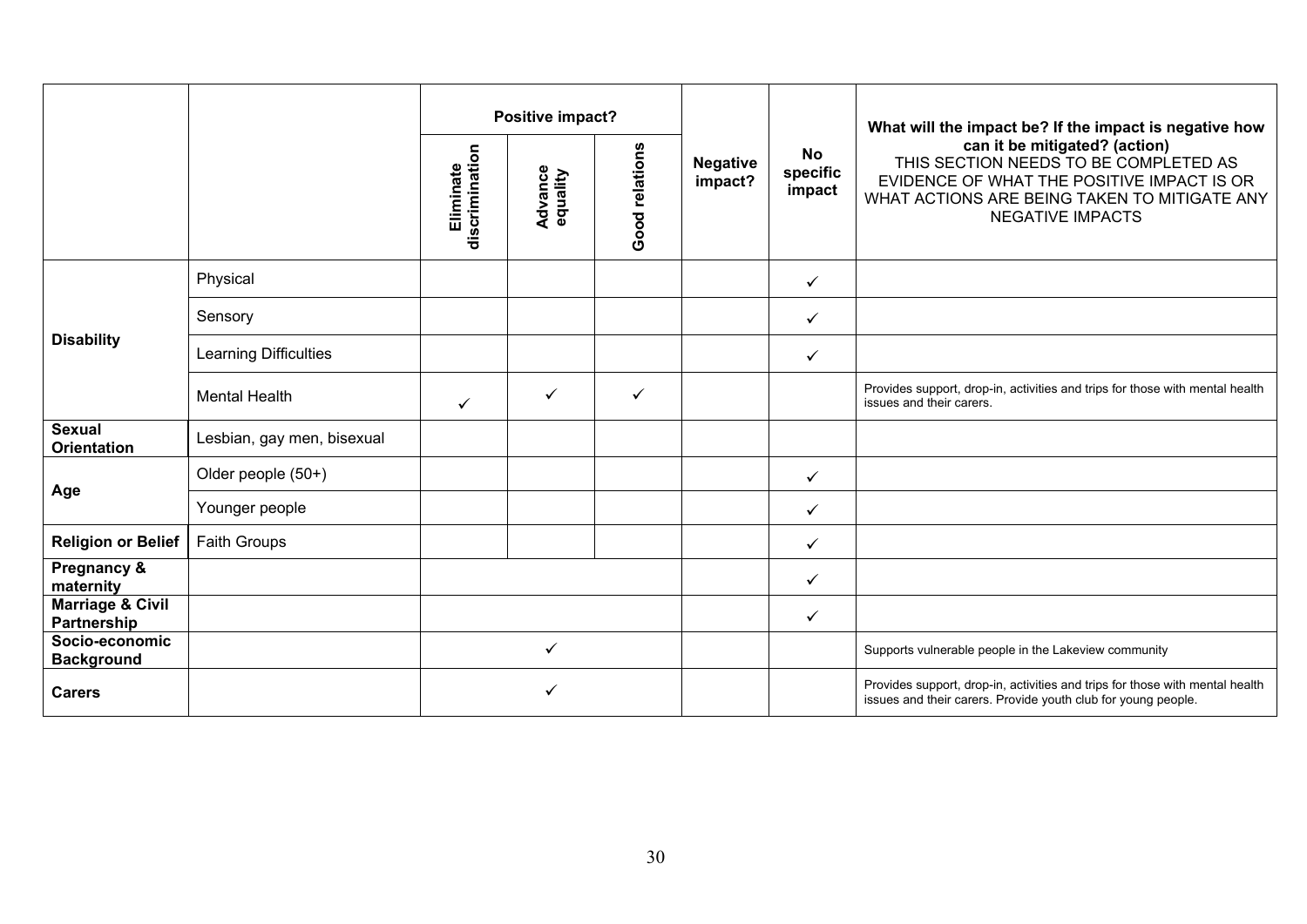### **Equality Impact Assessment – Let's Read Ltd**

|        |                                                                             |  | Positive impact?           |                                 |                                                                                                                                                                                                 |              | What will the impact be? If the impact is negative how                                                                                                            |
|--------|-----------------------------------------------------------------------------|--|----------------------------|---------------------------------|-------------------------------------------------------------------------------------------------------------------------------------------------------------------------------------------------|--------------|-------------------------------------------------------------------------------------------------------------------------------------------------------------------|
|        | Good relations<br>discrimination<br>Eliminate<br><b>Advance</b><br>equality |  | <b>Negative</b><br>impact? | <b>No</b><br>specific<br>impact | can it be mitigated? (action)<br>THIS SECTION NEEDS TO BE COMPLETED AS<br>EVIDENCE OF WHAT THE POSITIVE IMPACT IS OR<br>WHAT ACTIONS ARE BEING TAKEN TO MITIGATE ANY<br><b>NEGATIVE IMPACTS</b> |              |                                                                                                                                                                   |
| Gender | Men                                                                         |  |                            |                                 |                                                                                                                                                                                                 | $\checkmark$ |                                                                                                                                                                   |
|        | Women                                                                       |  |                            |                                 |                                                                                                                                                                                                 | $\checkmark$ |                                                                                                                                                                   |
|        | Gender Reassignment                                                         |  |                            |                                 |                                                                                                                                                                                                 | ✓            |                                                                                                                                                                   |
|        | White                                                                       |  | ✓                          |                                 |                                                                                                                                                                                                 |              | Provides reading support for those children in Woking schools who are<br>struggling to read. Provides books to those who may not have access to<br>books at home. |
|        | Mixed/Multiple ethnic groups                                                |  | $\checkmark$               |                                 |                                                                                                                                                                                                 |              | $\mathbf{u}$                                                                                                                                                      |
| Race   | Asian/Asian British                                                         |  | $\checkmark$               |                                 |                                                                                                                                                                                                 |              | $\epsilon\epsilon$                                                                                                                                                |
|        | Black/African/Caribbean/<br><b>Black British</b>                            |  | ✓                          |                                 |                                                                                                                                                                                                 |              | $\mathbf{u}$                                                                                                                                                      |
|        | Gypsies / travellers                                                        |  | ✓                          |                                 |                                                                                                                                                                                                 |              | $\alpha$                                                                                                                                                          |
|        | Other ethnic group                                                          |  | $\checkmark$               |                                 |                                                                                                                                                                                                 |              | $\mathbf{u}$                                                                                                                                                      |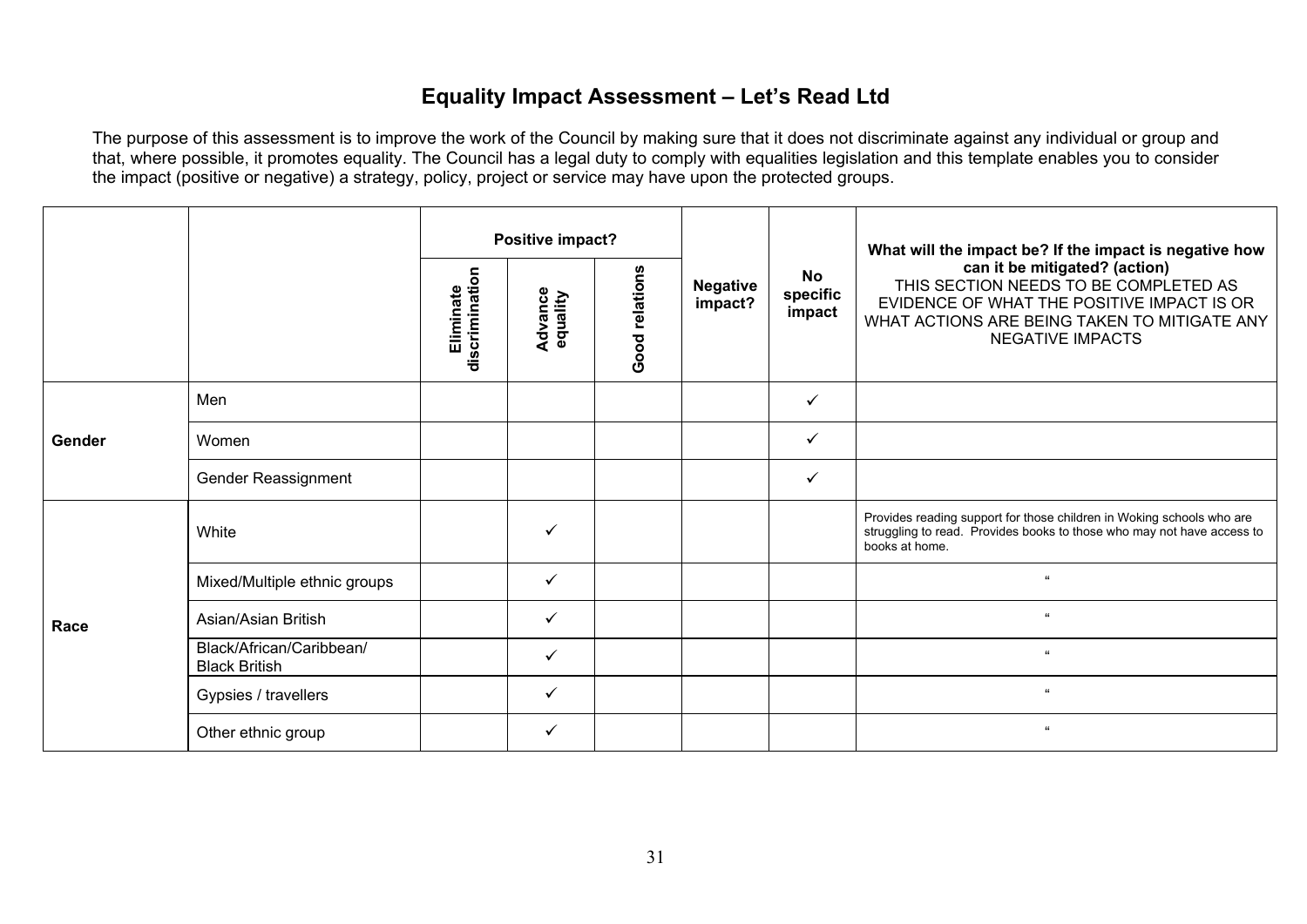|                                            |                            | Positive impact?            |                            |                |                            |                                 | What will the impact be? If the impact is negative how                                                                                                                                          |
|--------------------------------------------|----------------------------|-----------------------------|----------------------------|----------------|----------------------------|---------------------------------|-------------------------------------------------------------------------------------------------------------------------------------------------------------------------------------------------|
|                                            |                            | discrimination<br>Eliminate | <b>Advance</b><br>equality | Good relations | <b>Negative</b><br>impact? | <b>No</b><br>specific<br>impact | can it be mitigated? (action)<br>THIS SECTION NEEDS TO BE COMPLETED AS<br>EVIDENCE OF WHAT THE POSITIVE IMPACT IS OR<br>WHAT ACTIONS ARE BEING TAKEN TO MITIGATE ANY<br><b>NEGATIVE IMPACTS</b> |
|                                            | Physical                   |                             |                            |                |                            | $\checkmark$                    |                                                                                                                                                                                                 |
| <b>Disability</b>                          | Sensory                    |                             |                            |                |                            | ✓                               |                                                                                                                                                                                                 |
|                                            | Learning Difficulties      |                             |                            |                |                            | ✓                               |                                                                                                                                                                                                 |
|                                            | <b>Mental Health</b>       |                             |                            |                |                            | $\checkmark$                    |                                                                                                                                                                                                 |
| <b>Sexual</b><br><b>Orientation</b>        | Lesbian, gay men, bisexual |                             |                            |                |                            | $\checkmark$                    |                                                                                                                                                                                                 |
|                                            | Older people (50+)         |                             |                            |                |                            | ✓                               |                                                                                                                                                                                                 |
| Age                                        | Younger people             | $\checkmark$                | $\checkmark$               |                |                            |                                 | Provides reading support for those children in Woking schools who are<br>struggling to read. Provides books to those who may not have access to<br>books at home.                               |
| <b>Religion or Belief</b>                  | <b>Faith Groups</b>        |                             |                            |                |                            | $\checkmark$                    |                                                                                                                                                                                                 |
| Pregnancy &<br>maternity                   |                            |                             |                            |                |                            | $\checkmark$                    |                                                                                                                                                                                                 |
| <b>Marriage &amp; Civil</b><br>Partnership |                            |                             |                            |                |                            | $\checkmark$                    |                                                                                                                                                                                                 |
| Socio-economic<br><b>Background</b>        |                            |                             | ✓                          |                |                            |                                 | Provides books to those who may not have access to books at home.                                                                                                                               |
| <b>Carers</b>                              |                            |                             |                            |                |                            | ✓                               |                                                                                                                                                                                                 |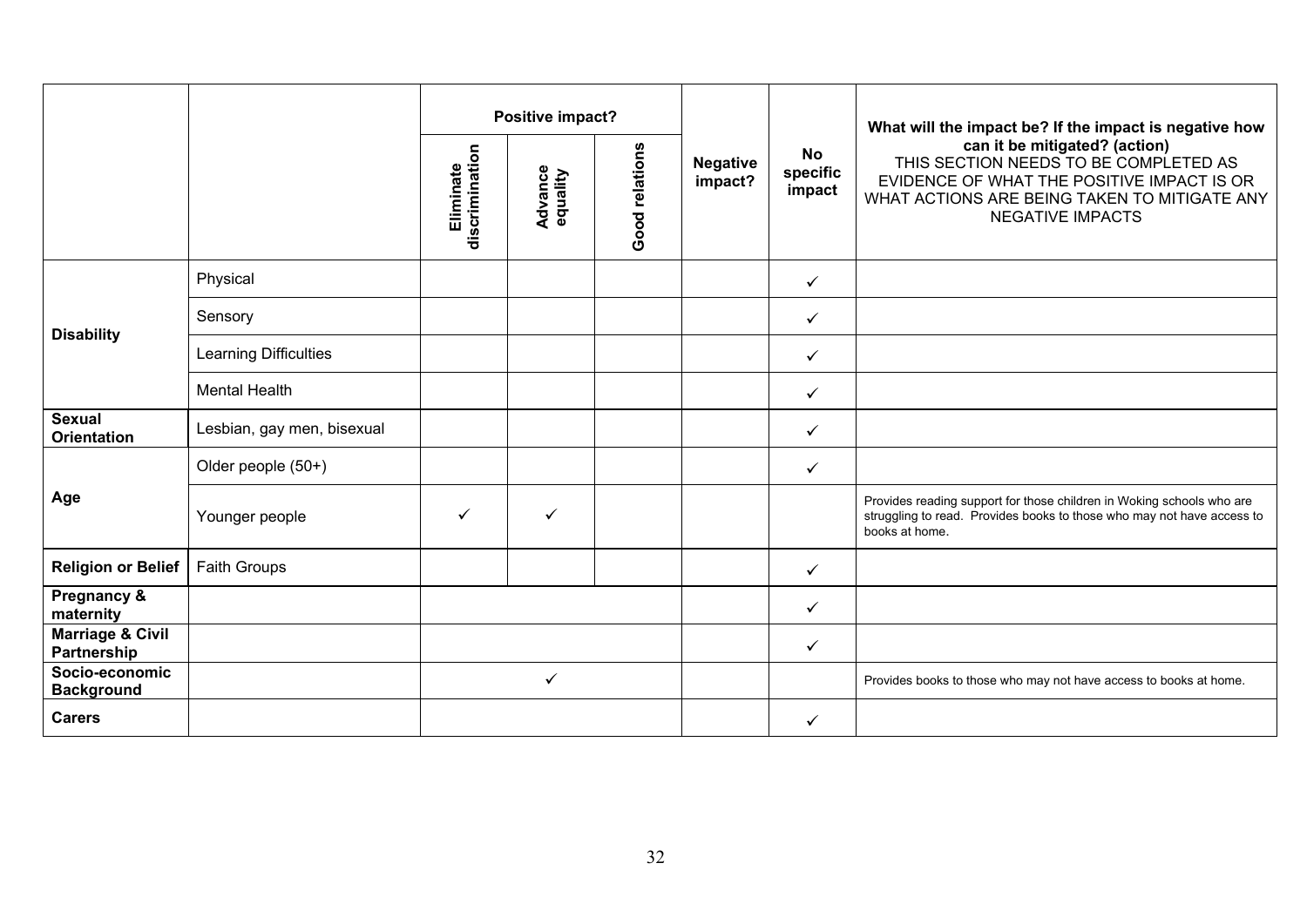### **Equality Impact Assessment – Maybury and Community Centre Trust (MASCOT)**

|        |                                                  | Positive impact?            |                     |                |                            | What will the impact be? If the impact is negative how can |                                                                                                                                                                                             |
|--------|--------------------------------------------------|-----------------------------|---------------------|----------------|----------------------------|------------------------------------------------------------|---------------------------------------------------------------------------------------------------------------------------------------------------------------------------------------------|
|        |                                                  | Eliminate<br>discrimination | Advance<br>equality | Good relations | <b>Negative</b><br>impact? | No<br>specific<br>impact                                   | it be mitigated? (action)<br>THIS SECTION NEEDS TO BE COMPLETED AS EVIDENCE<br>OF WHAT THE POSITIVE IMPACT IS OR WHAT ACTIONS<br>ARE BEING TAKEN TO MITIGATE ANY NEGATIVE<br><b>IMPACTS</b> |
|        | Men                                              | $\checkmark$                | ✓                   |                |                            |                                                            | Provides range of activities for local community, eg. ESOL, career support,<br>satellite foodbank, hearing aid maintenance, IT tutoring, internet cafe,                                     |
| Gender | Women                                            | $\checkmark$                | $\checkmark$        |                |                            |                                                            |                                                                                                                                                                                             |
|        | Gender Reassignment                              |                             |                     |                |                            | $\checkmark$                                               |                                                                                                                                                                                             |
|        | White                                            | $\checkmark$                |                     |                |                            |                                                            | Services available to all members of the local community.                                                                                                                                   |
|        | Mixed/Multiple ethnic groups                     | $\checkmark$                |                     |                |                            |                                                            |                                                                                                                                                                                             |
| Race   | Asian/Asian British                              | $\checkmark$                |                     |                |                            |                                                            |                                                                                                                                                                                             |
|        | Black/African/Caribbean/<br><b>Black British</b> | $\checkmark$                |                     |                |                            |                                                            |                                                                                                                                                                                             |
|        | Gypsies / travellers                             | $\checkmark$                |                     |                |                            |                                                            |                                                                                                                                                                                             |
|        | Other ethnic group                               | $\checkmark$                |                     |                |                            |                                                            |                                                                                                                                                                                             |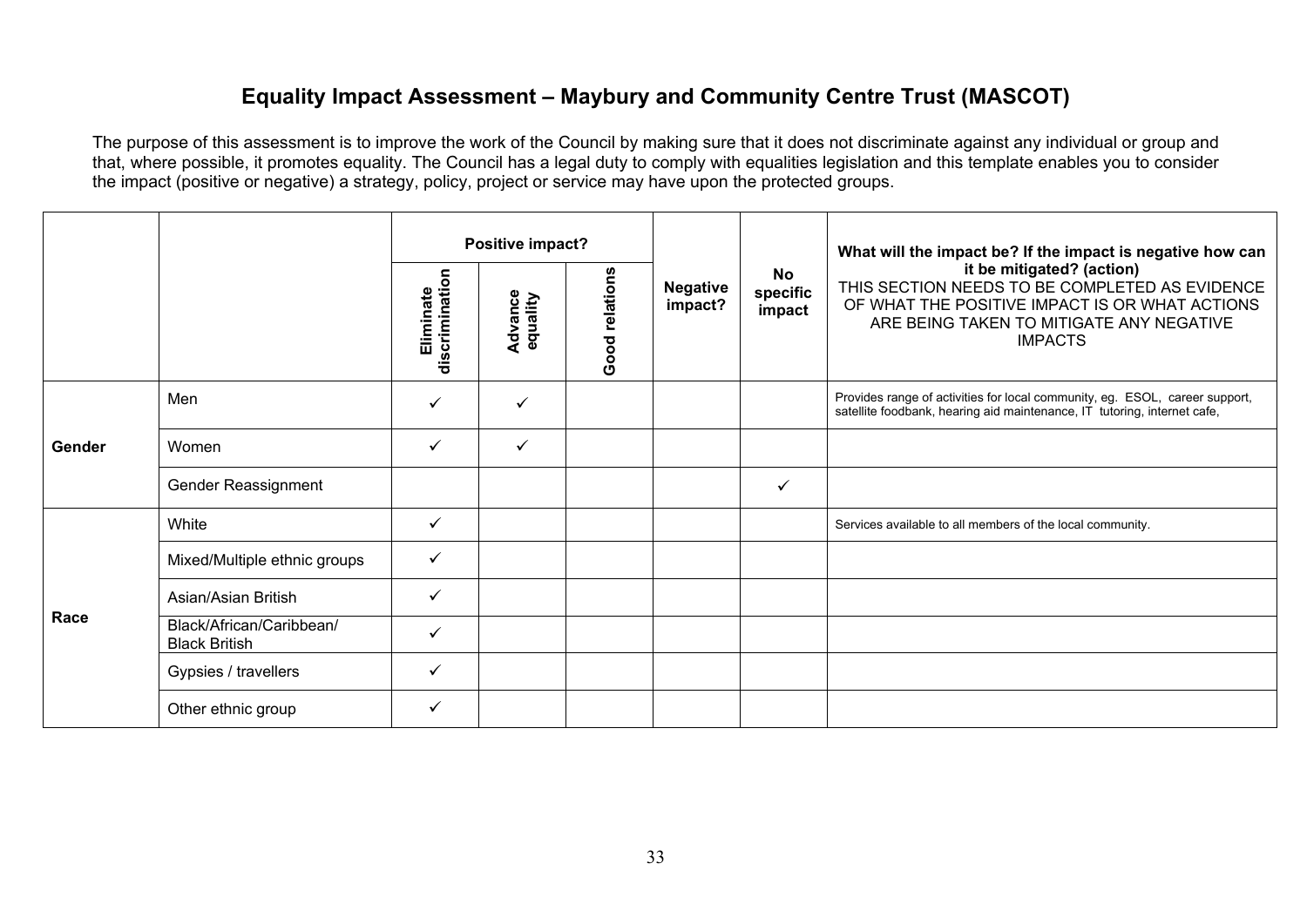|                                           |                            |                             | Positive impact?           |                   |                            |                                 | What will the impact be? If the impact is negative how can                                                                                                                                  |
|-------------------------------------------|----------------------------|-----------------------------|----------------------------|-------------------|----------------------------|---------------------------------|---------------------------------------------------------------------------------------------------------------------------------------------------------------------------------------------|
|                                           |                            | Eliminate<br>discrimination | <b>Advance</b><br>equality | Good<br>relations | <b>Negative</b><br>impact? | <b>No</b><br>specific<br>impact | it be mitigated? (action)<br>THIS SECTION NEEDS TO BE COMPLETED AS EVIDENCE<br>OF WHAT THE POSITIVE IMPACT IS OR WHAT ACTIONS<br>ARE BEING TAKEN TO MITIGATE ANY NEGATIVE<br><b>IMPACTS</b> |
|                                           | Physical                   | ✓                           | $\checkmark$               |                   |                            |                                 | Surrey Choices use facilities to provide employability skills.                                                                                                                              |
|                                           | Sensory                    | ✓                           | $\checkmark$               |                   |                            |                                 | $\alpha$                                                                                                                                                                                    |
| <b>Disability</b>                         | Learning Difficulties      | ✓                           | $\checkmark$               |                   |                            |                                 | $\alpha$                                                                                                                                                                                    |
|                                           | <b>Mental Health</b>       |                             |                            |                   |                            | $\checkmark$                    |                                                                                                                                                                                             |
| <b>Sexual</b><br><b>Orientation</b>       | Lesbian, gay men, bisexual |                             |                            |                   |                            | $\checkmark$                    |                                                                                                                                                                                             |
|                                           | Older people (50+)         | $\checkmark$                | $\checkmark$               |                   |                            |                                 | Services available to all members of local community.                                                                                                                                       |
| Age                                       | Younger people             | ✓                           | $\checkmark$               | $\checkmark$      |                            |                                 | Activities aimed at local children.                                                                                                                                                         |
| <b>Religion or</b><br><b>Belief</b>       | Faith Groups               |                             |                            |                   |                            | $\checkmark$                    |                                                                                                                                                                                             |
| Pregnancy &<br>maternity                  |                            |                             |                            |                   |                            | $\checkmark$                    |                                                                                                                                                                                             |
| Marriage &<br><b>Civil</b><br>Partnership |                            |                             |                            |                   |                            | $\checkmark$                    |                                                                                                                                                                                             |
| Socio-<br>economic<br><b>Background</b>   |                            |                             | ✓                          |                   |                            |                                 | Covers Sheerwater/Maybury area.                                                                                                                                                             |
| <b>Carers</b>                             |                            |                             |                            |                   |                            | $\checkmark$                    |                                                                                                                                                                                             |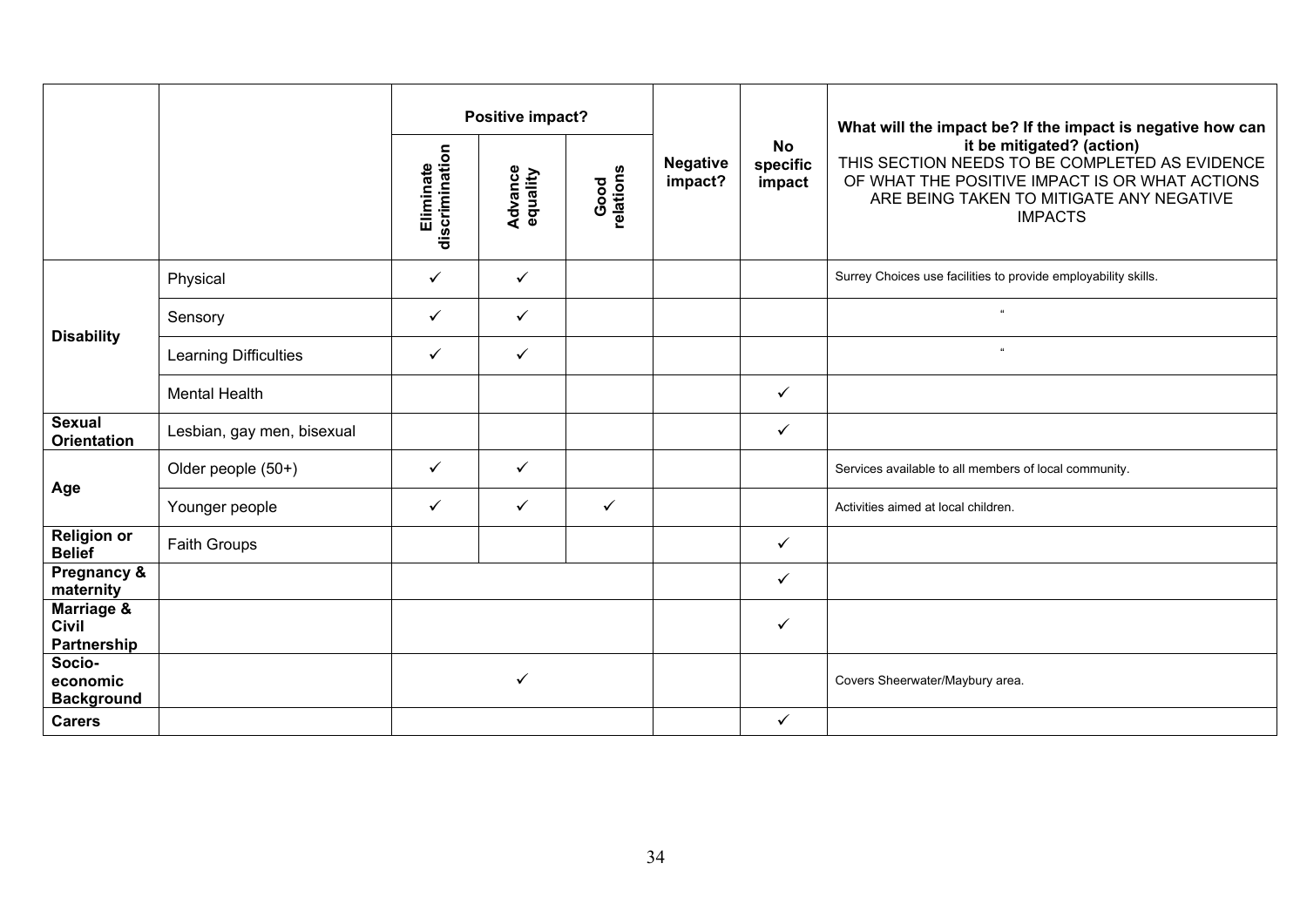## **Equality Impact Assessment – Mediation Surrey**

|        |                                                                             |  | Positive impact?           |                          |                                                                                                                                                                                                 |              | What will the impact be? If the impact is negative how                                                  |
|--------|-----------------------------------------------------------------------------|--|----------------------------|--------------------------|-------------------------------------------------------------------------------------------------------------------------------------------------------------------------------------------------|--------------|---------------------------------------------------------------------------------------------------------|
|        | Good relations<br>Eliminate<br>discrimination<br><b>Advance</b><br>equality |  | <b>Negative</b><br>impact? | No<br>specific<br>impact | can it be mitigated? (action)<br>THIS SECTION NEEDS TO BE COMPLETED AS<br>EVIDENCE OF WHAT THE POSITIVE IMPACT IS OR<br>WHAT ACTIONS ARE BEING TAKEN TO MITIGATE ANY<br><b>NEGATIVE IMPACTS</b> |              |                                                                                                         |
| Gender | Men                                                                         |  |                            |                          |                                                                                                                                                                                                 | $\checkmark$ | Mediation service offered to all sections of the community. Approx 10% of<br>current users from Woking. |
|        | Women                                                                       |  |                            |                          |                                                                                                                                                                                                 | $\checkmark$ |                                                                                                         |
|        | Gender Reassignment                                                         |  |                            |                          |                                                                                                                                                                                                 | $\checkmark$ |                                                                                                         |
|        | White                                                                       |  |                            |                          |                                                                                                                                                                                                 | $\checkmark$ |                                                                                                         |
|        | Mixed/Multiple ethnic groups                                                |  |                            |                          |                                                                                                                                                                                                 | ✓            |                                                                                                         |
| Race   | Asian/Asian British                                                         |  |                            |                          |                                                                                                                                                                                                 | $\checkmark$ |                                                                                                         |
|        | Black/African/Caribbean/<br><b>Black British</b>                            |  |                            |                          |                                                                                                                                                                                                 | $\checkmark$ |                                                                                                         |
|        | Gypsies / travellers                                                        |  |                            |                          |                                                                                                                                                                                                 | ✓            |                                                                                                         |
|        | Other ethnic group                                                          |  |                            |                          |                                                                                                                                                                                                 | ✓            |                                                                                                         |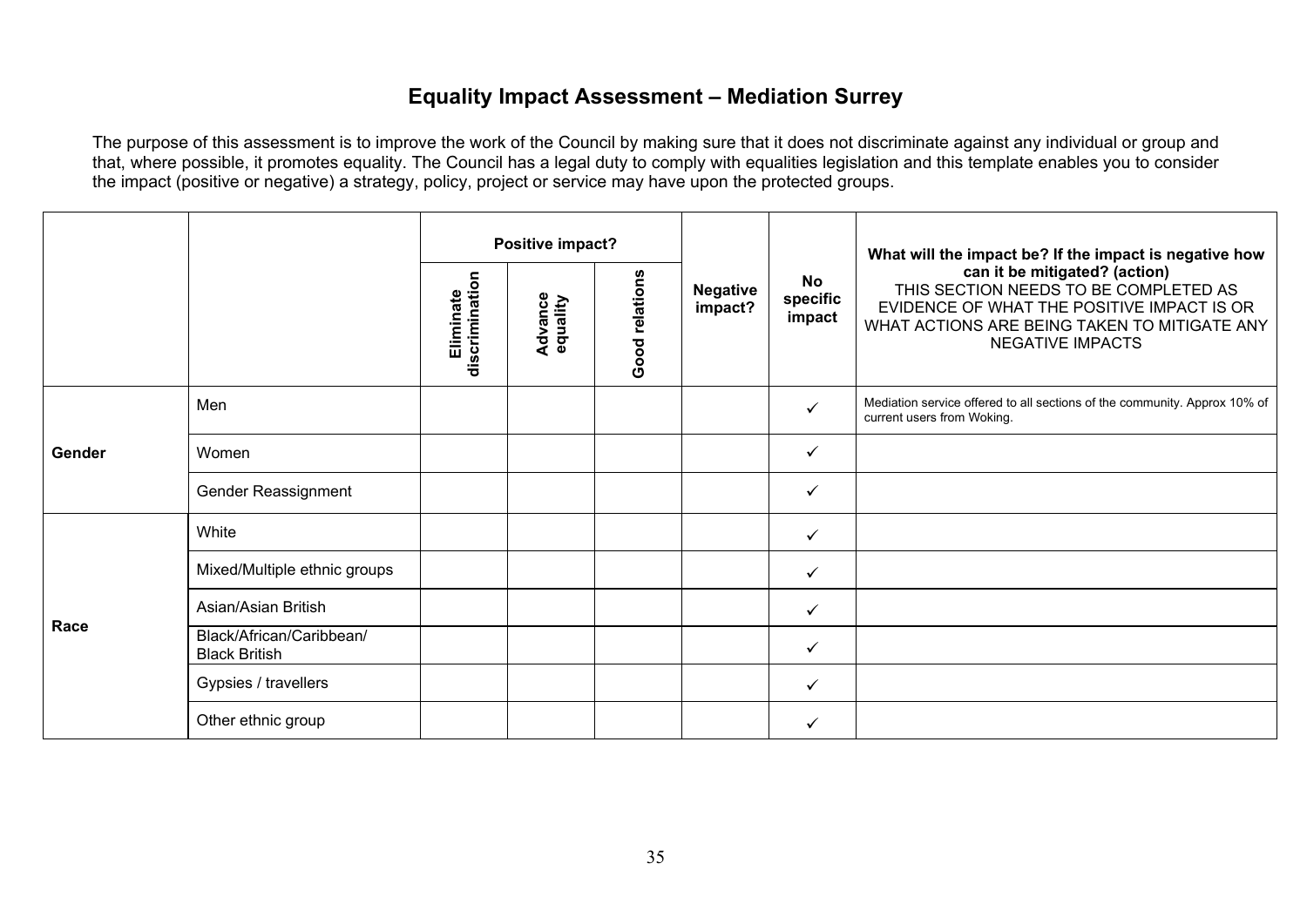|                                            |                            |                             | Positive impact?           |                |                            |                                 | What will the impact be? If the impact is negative how                                                                                                                                          |
|--------------------------------------------|----------------------------|-----------------------------|----------------------------|----------------|----------------------------|---------------------------------|-------------------------------------------------------------------------------------------------------------------------------------------------------------------------------------------------|
|                                            |                            | discrimination<br>Eliminate | <b>Advance</b><br>equality | Good relations | <b>Negative</b><br>impact? | <b>No</b><br>specific<br>impact | can it be mitigated? (action)<br>THIS SECTION NEEDS TO BE COMPLETED AS<br>EVIDENCE OF WHAT THE POSITIVE IMPACT IS OR<br>WHAT ACTIONS ARE BEING TAKEN TO MITIGATE ANY<br><b>NEGATIVE IMPACTS</b> |
|                                            | Physical                   |                             |                            |                |                            | $\checkmark$                    |                                                                                                                                                                                                 |
|                                            | Sensory                    |                             |                            |                |                            | $\checkmark$                    |                                                                                                                                                                                                 |
| <b>Disability</b>                          | Learning Difficulties      |                             |                            |                |                            | $\checkmark$                    |                                                                                                                                                                                                 |
|                                            | <b>Mental Health</b>       |                             |                            |                |                            | $\checkmark$                    |                                                                                                                                                                                                 |
| <b>Sexual</b><br><b>Orientation</b>        | Lesbian, gay men, bisexual |                             |                            |                |                            | $\checkmark$                    |                                                                                                                                                                                                 |
|                                            | Older people (50+)         |                             |                            |                |                            | $\checkmark$                    |                                                                                                                                                                                                 |
| Age                                        | Younger people             |                             |                            |                |                            | $\checkmark$                    |                                                                                                                                                                                                 |
| <b>Religion or Belief</b>                  | Faith Groups               |                             |                            |                |                            | $\checkmark$                    |                                                                                                                                                                                                 |
| <b>Pregnancy &amp;</b><br>maternity        |                            |                             |                            |                |                            | $\checkmark$                    |                                                                                                                                                                                                 |
| <b>Marriage &amp; Civil</b><br>Partnership |                            |                             |                            |                |                            | $\checkmark$                    |                                                                                                                                                                                                 |
| Socio-economic<br><b>Background</b>        |                            |                             |                            |                |                            | $\checkmark$                    |                                                                                                                                                                                                 |
| <b>Carers</b>                              |                            |                             |                            |                |                            | $\checkmark$                    |                                                                                                                                                                                                 |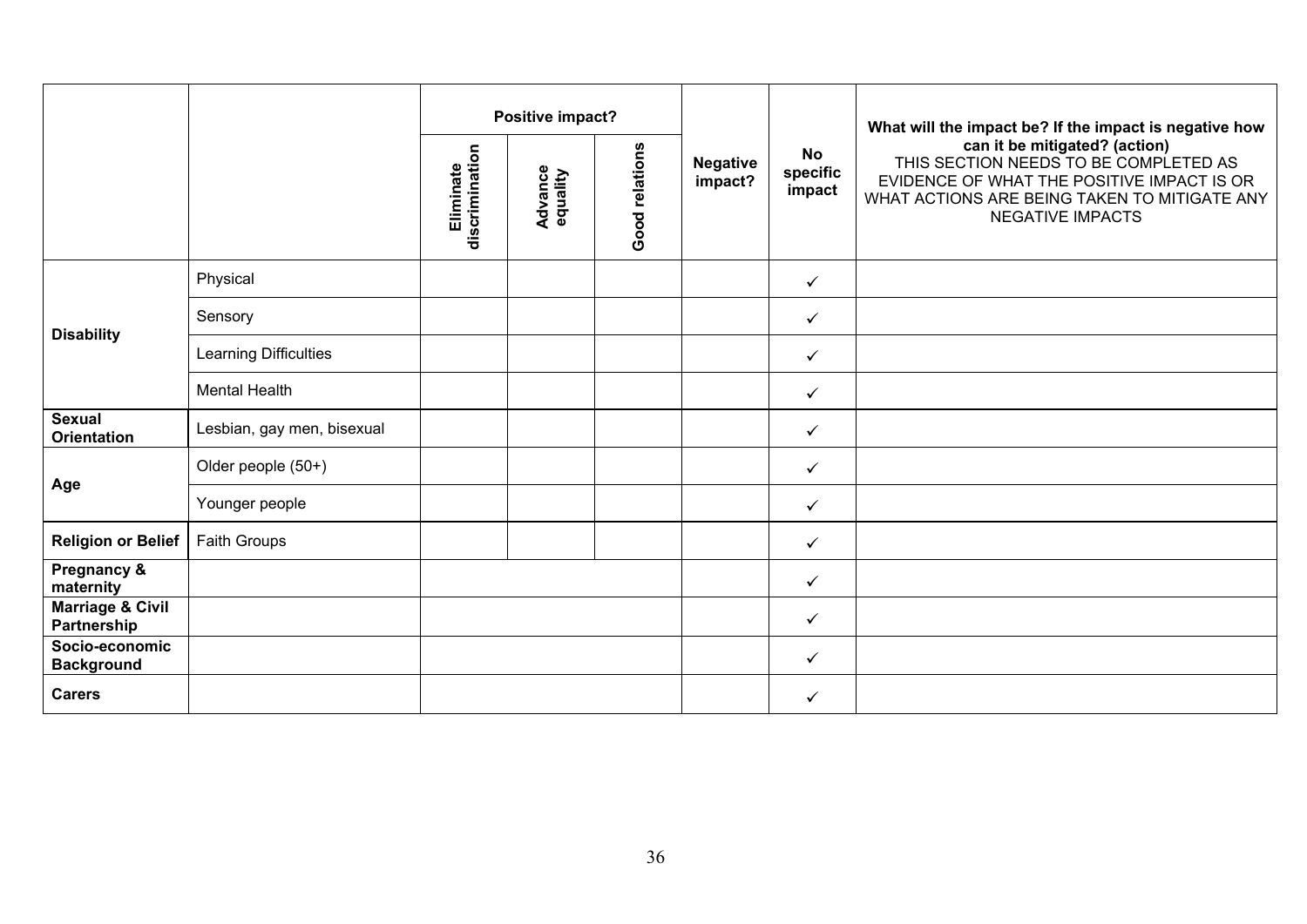## **Equality Impact Assessment – Outline**

|        |                                                  | Positive impact?            |                            |                |                            |                          | What will the impact be? If the impact is negative how can                                                                                                                                  |
|--------|--------------------------------------------------|-----------------------------|----------------------------|----------------|----------------------------|--------------------------|---------------------------------------------------------------------------------------------------------------------------------------------------------------------------------------------|
|        |                                                  | discrimination<br>Eliminate | <b>Advance</b><br>equality | Good relations | <b>Negative</b><br>impact? | No<br>specific<br>impact | it be mitigated? (action)<br>THIS SECTION NEEDS TO BE COMPLETED AS EVIDENCE<br>OF WHAT THE POSITIVE IMPACT IS OR WHAT ACTIONS<br>ARE BEING TAKEN TO MITIGATE ANY NEGATIVE<br><b>IMPACTS</b> |
|        | Men                                              |                             |                            |                |                            | ✓                        |                                                                                                                                                                                             |
| Gender | Women                                            |                             |                            |                |                            | ✓                        |                                                                                                                                                                                             |
|        | Gender Reassignment                              | $\checkmark$                | ✓                          | ✓              |                            |                          | Provides support and advice to Trans community. Raises awareness about<br>community through education/events eg. International Day Against<br>Homophobia.                                   |
|        | White                                            |                             |                            |                |                            | ✓                        |                                                                                                                                                                                             |
|        | Mixed/Multiple ethnic groups                     |                             |                            |                |                            | ✓                        |                                                                                                                                                                                             |
| Race   | Asian/Asian British                              |                             |                            |                |                            | ✓                        |                                                                                                                                                                                             |
|        | Black/African/Caribbean/<br><b>Black British</b> |                             |                            |                |                            | ✓                        |                                                                                                                                                                                             |
|        | Gypsies / travellers                             |                             |                            |                |                            | ✓                        |                                                                                                                                                                                             |
|        | Other ethnic group                               |                             |                            |                |                            |                          |                                                                                                                                                                                             |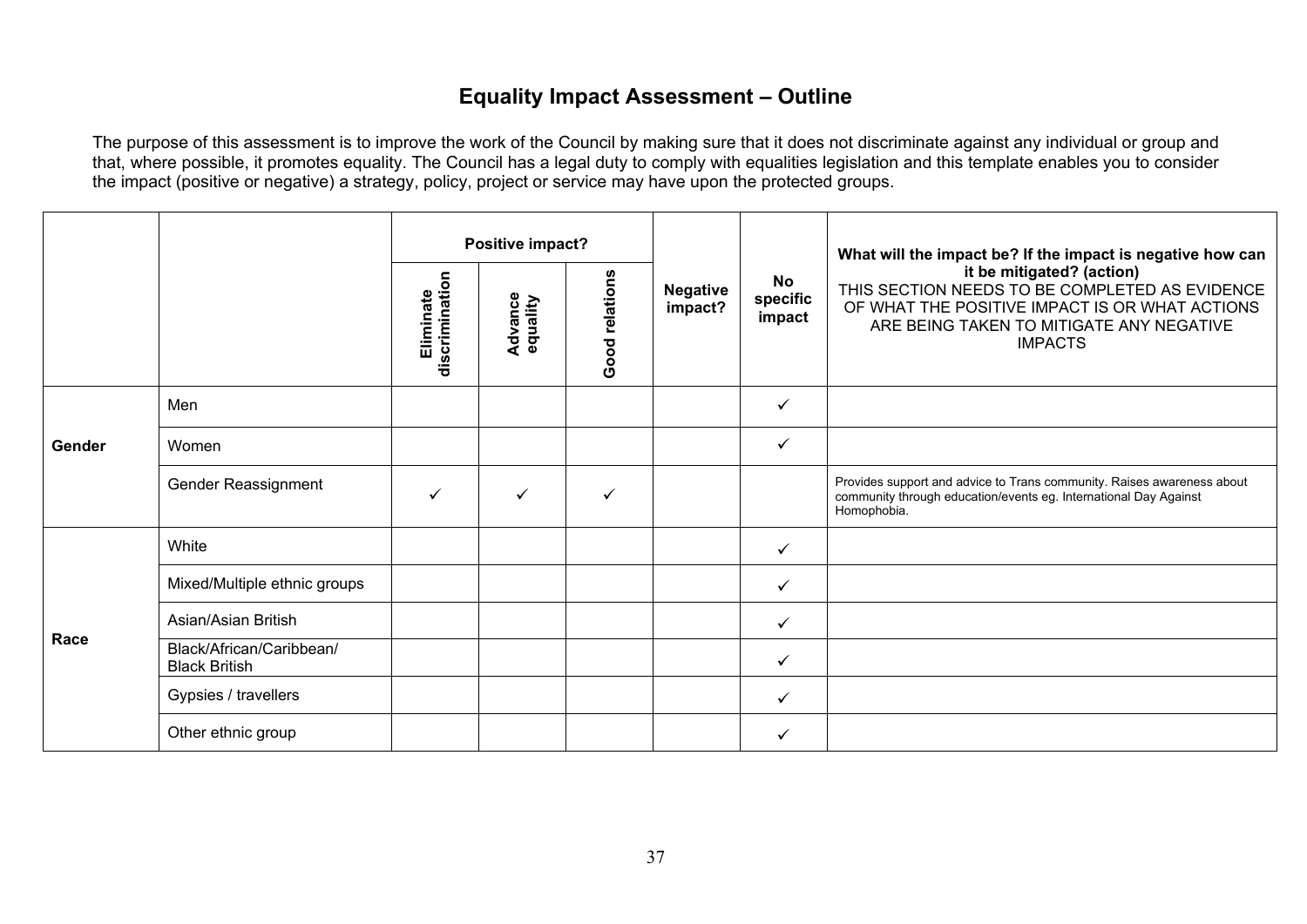|                                           |                              | discrimination<br>Eliminate | Positive impact?<br><b>Advance</b><br>equality | Good relations | <b>Negative</b><br>impact? | <b>No</b><br>specific<br>impact | What will the impact be? If the impact is negative how can<br>it be mitigated? (action)<br>THIS SECTION NEEDS TO BE COMPLETED AS EVIDENCE<br>OF WHAT THE POSITIVE IMPACT IS OR WHAT ACTIONS<br>ARE BEING TAKEN TO MITIGATE ANY NEGATIVE<br><b>IMPACTS</b> |
|-------------------------------------------|------------------------------|-----------------------------|------------------------------------------------|----------------|----------------------------|---------------------------------|-----------------------------------------------------------------------------------------------------------------------------------------------------------------------------------------------------------------------------------------------------------|
|                                           |                              |                             |                                                |                |                            |                                 |                                                                                                                                                                                                                                                           |
|                                           | Physical                     |                             |                                                |                |                            | $\checkmark$                    |                                                                                                                                                                                                                                                           |
|                                           | Sensory                      |                             |                                                |                |                            | $\checkmark$                    |                                                                                                                                                                                                                                                           |
| <b>Disability</b>                         | <b>Learning Difficulties</b> |                             |                                                |                |                            | $\checkmark$                    |                                                                                                                                                                                                                                                           |
|                                           | <b>Mental Health</b>         |                             |                                                |                |                            | $\checkmark$                    |                                                                                                                                                                                                                                                           |
| <b>Sexual</b><br><b>Orientation</b>       | Lesbian, gay men, bisexual   | $\checkmark$                | ✓                                              | $\checkmark$   |                            |                                 | Provides support and advice to LGBT community. Raises awareness through<br>education/events eg. International Day Against Homophobia.                                                                                                                     |
|                                           | Older people (50+)           |                             |                                                |                |                            | $\checkmark$                    |                                                                                                                                                                                                                                                           |
| Age                                       | Younger people               |                             |                                                |                |                            | $\checkmark$                    |                                                                                                                                                                                                                                                           |
| <b>Religion or</b><br><b>Belief</b>       | Faith Groups                 |                             |                                                |                |                            | $\checkmark$                    |                                                                                                                                                                                                                                                           |
| Pregnancy &<br>maternity                  |                              |                             |                                                |                |                            | $\checkmark$                    |                                                                                                                                                                                                                                                           |
| Marriage &<br><b>Civil</b><br>Partnership |                              |                             | ✓                                              |                |                            |                                 | Advice/support on same sex marriage/civil partnerships.                                                                                                                                                                                                   |
| Socio-<br>economic<br><b>Background</b>   |                              |                             |                                                |                |                            | $\checkmark$                    |                                                                                                                                                                                                                                                           |
| <b>Carers</b>                             |                              |                             |                                                |                |                            | $\checkmark$                    |                                                                                                                                                                                                                                                           |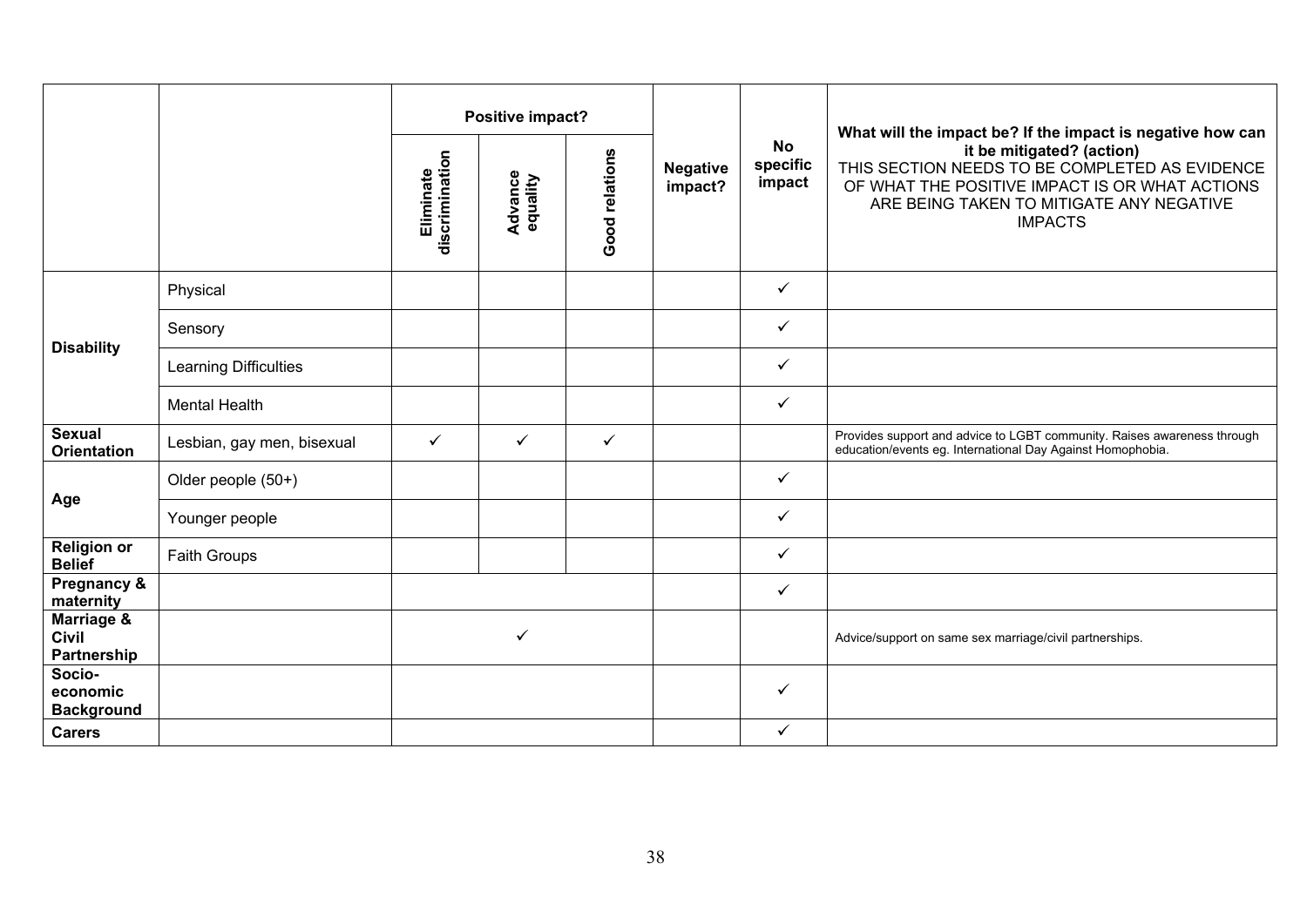### **Equality Impact Assessment – Relate West Surrey**

|        |                                                  |                             | Positive impact?    |                |                            |                          | What will the impact be? If the impact is negative how                                                                                                                                          |
|--------|--------------------------------------------------|-----------------------------|---------------------|----------------|----------------------------|--------------------------|-------------------------------------------------------------------------------------------------------------------------------------------------------------------------------------------------|
|        |                                                  | Eliminate<br>discrimination | Advance<br>equality | Good relations | <b>Negative</b><br>impact? | No<br>specific<br>impact | can it be mitigated? (action)<br>THIS SECTION NEEDS TO BE COMPLETED AS<br>EVIDENCE OF WHAT THE POSITIVE IMPACT IS OR<br>WHAT ACTIONS ARE BEING TAKEN TO MITIGATE ANY<br><b>NEGATIVE IMPACTS</b> |
|        | Men                                              |                             |                     |                |                            | ✓                        | Provides relationship counselling to all sections of the community. Grant<br>is contribution towards service charge at Provincial House.                                                        |
| Gender | Women                                            |                             |                     |                |                            | ✓                        |                                                                                                                                                                                                 |
|        | Gender Reassignment                              |                             |                     |                |                            | ✓                        |                                                                                                                                                                                                 |
|        | White                                            |                             |                     |                |                            | ✓                        |                                                                                                                                                                                                 |
|        | Mixed/Multiple ethnic groups                     |                             |                     |                |                            | $\checkmark$             |                                                                                                                                                                                                 |
|        | Asian/Asian British                              |                             |                     |                |                            | ✓                        |                                                                                                                                                                                                 |
| Race   | Black/African/Caribbean/<br><b>Black British</b> |                             |                     |                |                            | ✓                        |                                                                                                                                                                                                 |
|        | Gypsies / travellers                             |                             |                     |                |                            | $\checkmark$             |                                                                                                                                                                                                 |
|        | Other ethnic group                               |                             |                     |                |                            | ✓                        |                                                                                                                                                                                                 |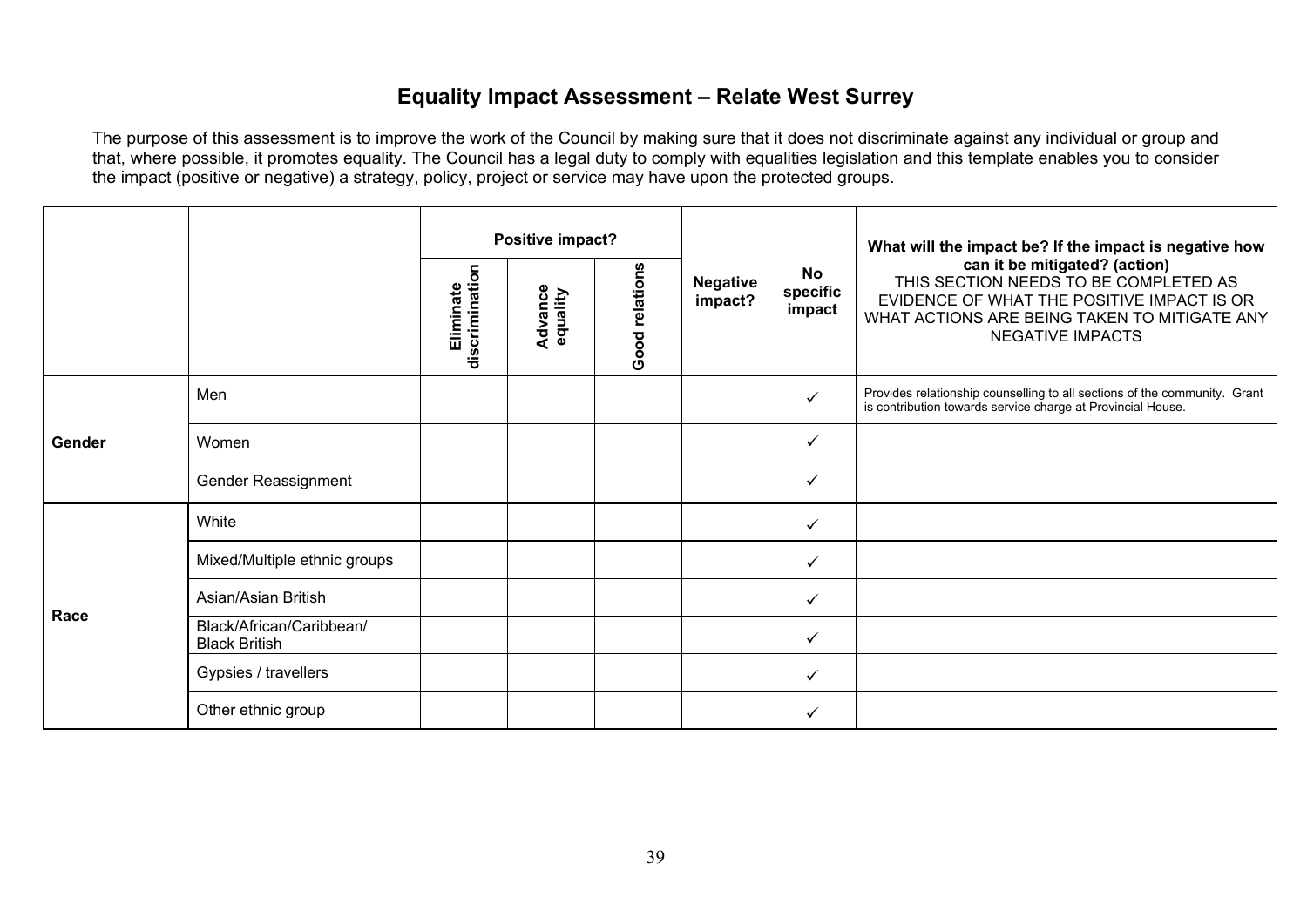|                                            |                            |                             | Positive impact?    |                |                            |                                 | What will the impact be? If the impact is negative how                                                                                                                                          |
|--------------------------------------------|----------------------------|-----------------------------|---------------------|----------------|----------------------------|---------------------------------|-------------------------------------------------------------------------------------------------------------------------------------------------------------------------------------------------|
|                                            |                            | Eliminate<br>discrimination | Advance<br>equality | Good relations | <b>Negative</b><br>impact? | <b>No</b><br>specific<br>impact | can it be mitigated? (action)<br>THIS SECTION NEEDS TO BE COMPLETED AS<br>EVIDENCE OF WHAT THE POSITIVE IMPACT IS OR<br>WHAT ACTIONS ARE BEING TAKEN TO MITIGATE ANY<br><b>NEGATIVE IMPACTS</b> |
|                                            | Physical                   |                             |                     |                |                            | $\checkmark$                    |                                                                                                                                                                                                 |
|                                            | Sensory                    |                             |                     |                |                            | $\checkmark$                    |                                                                                                                                                                                                 |
| <b>Disability</b>                          | Learning Difficulties      |                             |                     |                |                            | $\checkmark$                    |                                                                                                                                                                                                 |
|                                            | <b>Mental Health</b>       |                             |                     |                |                            | ✓                               |                                                                                                                                                                                                 |
| <b>Sexual</b><br><b>Orientation</b>        | Lesbian, gay men, bisexual |                             |                     |                |                            | $\checkmark$                    |                                                                                                                                                                                                 |
|                                            | Older people (50+)         |                             |                     |                |                            | $\checkmark$                    |                                                                                                                                                                                                 |
| Age                                        | Younger people             |                             | $\checkmark$        |                |                            |                                 | Provides counselling service for children & young people.                                                                                                                                       |
| <b>Religion or Belief</b>                  | Faith Groups               |                             |                     |                |                            | $\checkmark$                    |                                                                                                                                                                                                 |
| Pregnancy &<br>maternity                   |                            |                             |                     |                |                            | $\checkmark$                    |                                                                                                                                                                                                 |
| <b>Marriage &amp; Civil</b><br>Partnership |                            |                             | ✓                   |                |                            |                                 | Provides relationship counselling to all sections of the community                                                                                                                              |
| Socio-economic<br><b>Background</b>        |                            |                             | ✓                   |                |                            |                                 | Bursary support offered to those unable to pay (reviewed after 6<br>sessions)                                                                                                                   |
| <b>Carers</b>                              |                            |                             |                     |                |                            | $\checkmark$                    |                                                                                                                                                                                                 |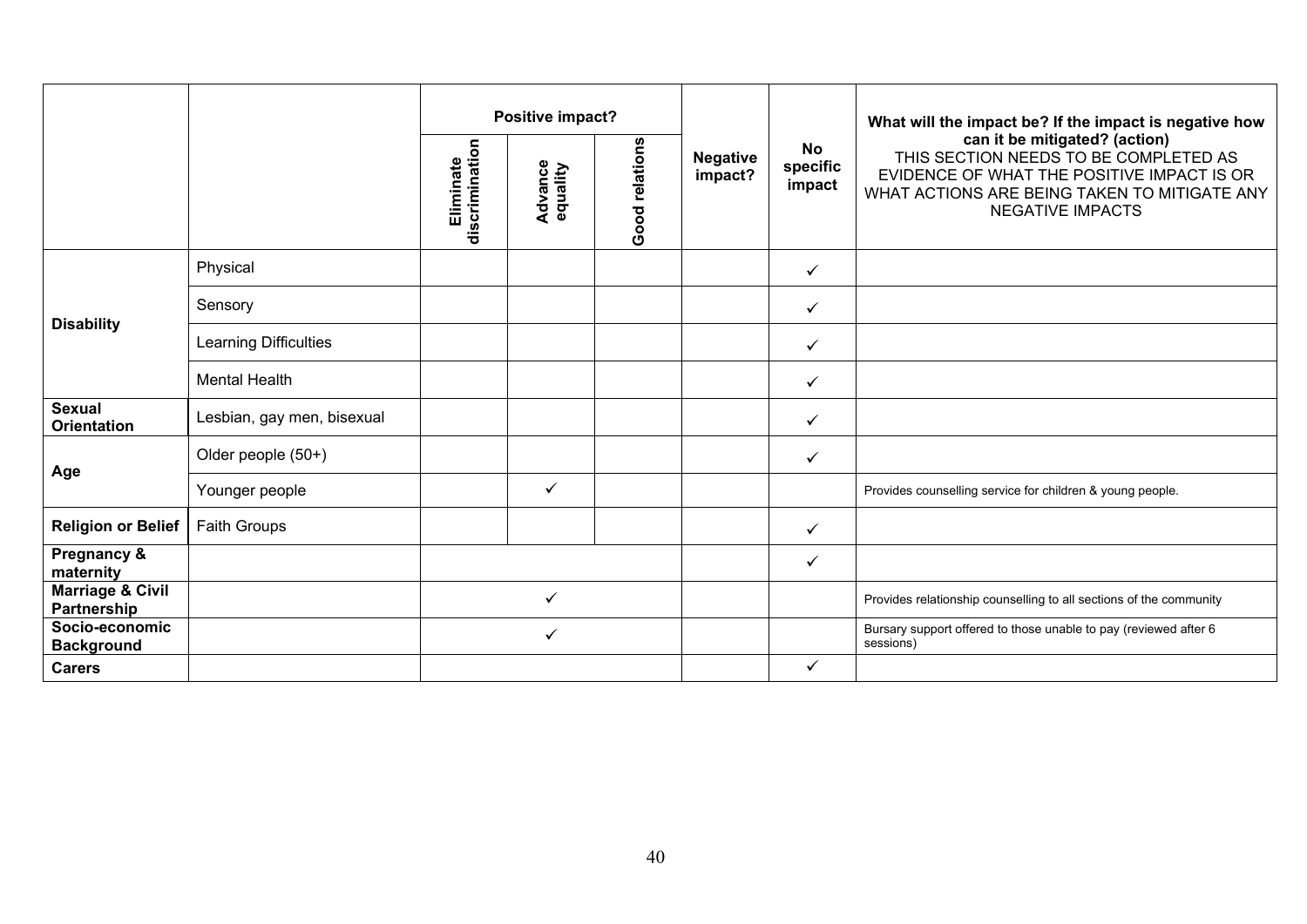# **Equality Impact Assessment – Sight for Surrey**

|        |                                                  |                             | Positive impact?           |                |                            |                                 | What will the impact be? If the impact is negative how                                                                                                                                          |
|--------|--------------------------------------------------|-----------------------------|----------------------------|----------------|----------------------------|---------------------------------|-------------------------------------------------------------------------------------------------------------------------------------------------------------------------------------------------|
|        |                                                  | discrimination<br>Eliminate | <b>Advance</b><br>equality | Good relations | <b>Negative</b><br>impact? | <b>No</b><br>specific<br>impact | can it be mitigated? (action)<br>THIS SECTION NEEDS TO BE COMPLETED AS<br>EVIDENCE OF WHAT THE POSITIVE IMPACT IS OR<br>WHAT ACTIONS ARE BEING TAKEN TO MITIGATE ANY<br><b>NEGATIVE IMPACTS</b> |
|        | Men                                              |                             |                            |                |                            | ✓                               | Supports people who are blind, partially sighted, Deaf, deafblind or hard<br>of hearing. Funding request for contribution towards cost of Eye Clinic<br>Liaison Officer & Hearing Loss Advisor  |
| Gender | Women                                            |                             |                            |                |                            | $\checkmark$                    |                                                                                                                                                                                                 |
|        | Gender Reassignment                              |                             |                            |                |                            | $\checkmark$                    |                                                                                                                                                                                                 |
|        | White                                            |                             |                            |                |                            | $\checkmark$                    |                                                                                                                                                                                                 |
|        | Mixed/Multiple ethnic groups                     |                             |                            |                |                            | $\checkmark$                    |                                                                                                                                                                                                 |
|        | Asian/Asian British                              |                             |                            |                |                            | $\checkmark$                    |                                                                                                                                                                                                 |
| Race   | Black/African/Caribbean/<br><b>Black British</b> |                             |                            |                |                            | ✓                               |                                                                                                                                                                                                 |
|        | Gypsies / travellers                             |                             |                            |                |                            | $\checkmark$                    |                                                                                                                                                                                                 |
|        | Other ethnic group                               |                             |                            |                |                            | $\checkmark$                    |                                                                                                                                                                                                 |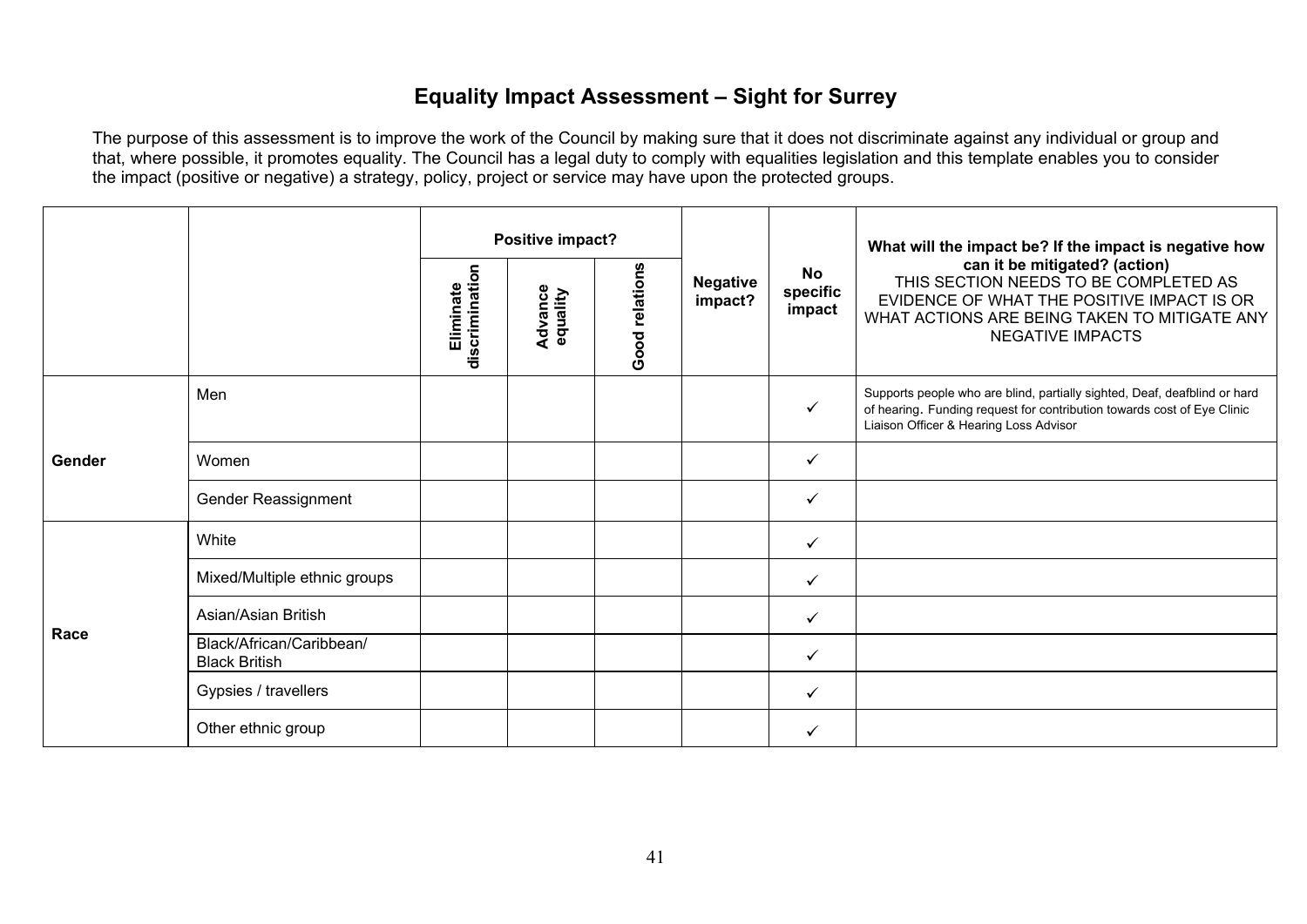|                                            |                            |                             | Positive impact?           |                |                            |                                 | What will the impact be? If the impact is negative how                                                                                                                                          |
|--------------------------------------------|----------------------------|-----------------------------|----------------------------|----------------|----------------------------|---------------------------------|-------------------------------------------------------------------------------------------------------------------------------------------------------------------------------------------------|
|                                            |                            | discrimination<br>Eliminate | <b>Advance</b><br>equality | Good relations | <b>Negative</b><br>impact? | <b>No</b><br>specific<br>impact | can it be mitigated? (action)<br>THIS SECTION NEEDS TO BE COMPLETED AS<br>EVIDENCE OF WHAT THE POSITIVE IMPACT IS OR<br>WHAT ACTIONS ARE BEING TAKEN TO MITIGATE ANY<br><b>NEGATIVE IMPACTS</b> |
|                                            | Physical                   |                             |                            |                |                            | $\checkmark$                    |                                                                                                                                                                                                 |
| <b>Disability</b>                          | Sensory                    | $\checkmark$                | $\checkmark$               | ✓              |                            |                                 | Supports people who are blind, partially sighted, Deaf, deafblind or hard<br>of hearing. Funding toward eye clinic liaison officer & Hearing Loss<br>Advisor.                                   |
|                                            | Learning Difficulties      |                             |                            |                |                            | $\checkmark$                    |                                                                                                                                                                                                 |
|                                            | <b>Mental Health</b>       | $\checkmark$                | $\checkmark$               | ✓              |                            |                                 | Support individuals with mental health issues resulting from their<br>disability.                                                                                                               |
| <b>Sexual</b><br><b>Orientation</b>        | Lesbian, gay men, bisexual |                             |                            |                |                            | $\checkmark$                    |                                                                                                                                                                                                 |
|                                            | Older people (50+)         |                             |                            |                |                            | $\checkmark$                    |                                                                                                                                                                                                 |
| Age                                        | Younger people             |                             |                            |                |                            | $\checkmark$                    |                                                                                                                                                                                                 |
| <b>Religion or Belief</b>                  | Faith Groups               |                             |                            |                |                            | $\checkmark$                    |                                                                                                                                                                                                 |
| Pregnancy &<br>maternity                   |                            |                             |                            |                |                            | $\checkmark$                    |                                                                                                                                                                                                 |
| <b>Marriage &amp; Civil</b><br>Partnership |                            |                             |                            |                |                            | $\checkmark$                    |                                                                                                                                                                                                 |
| Socio-economic<br><b>Background</b>        |                            |                             |                            |                |                            | $\checkmark$                    |                                                                                                                                                                                                 |
| <b>Carers</b>                              |                            |                             |                            |                |                            | $\checkmark$                    |                                                                                                                                                                                                 |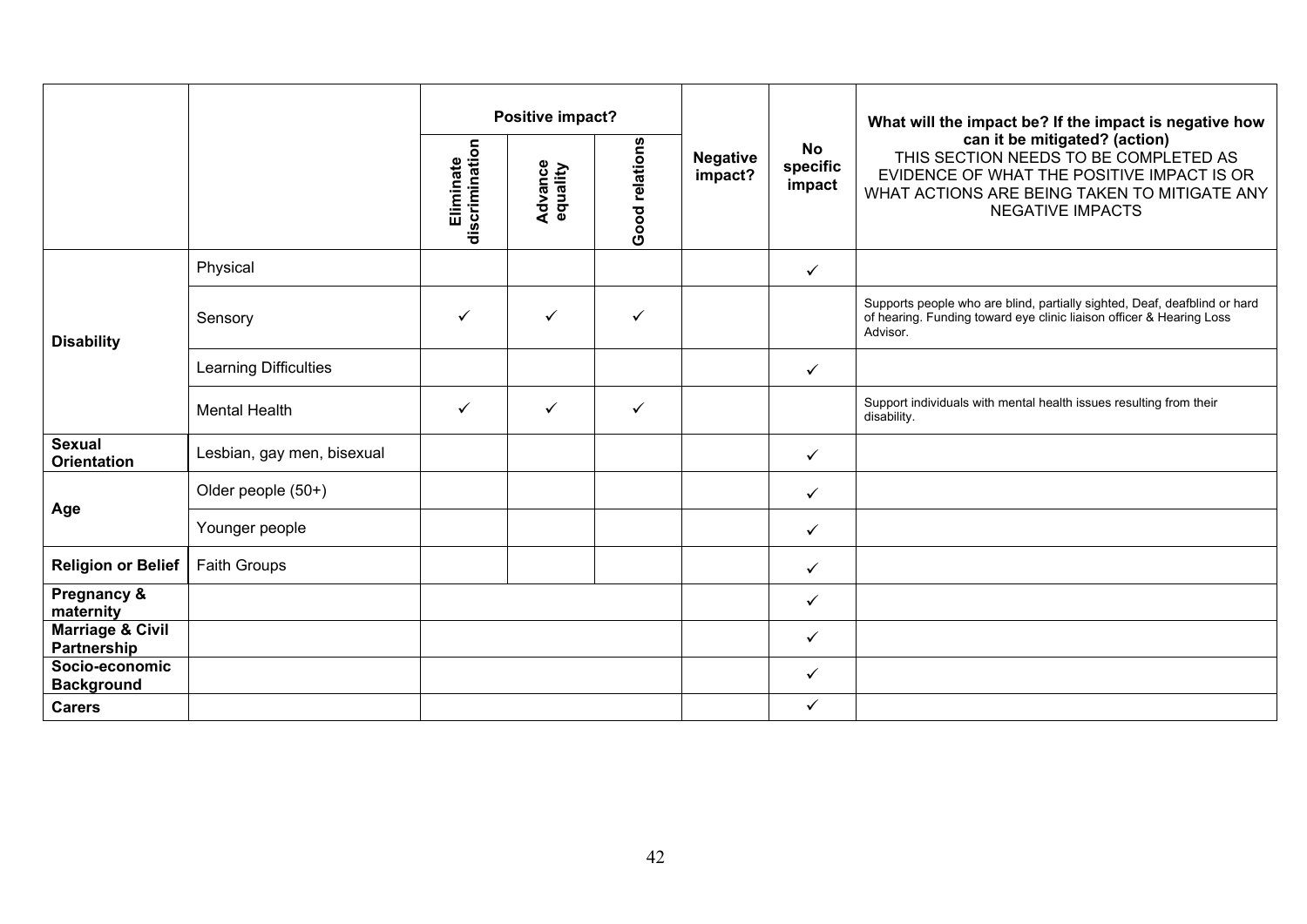# **Equality Impact Assessment – Surrey Care Trust**

|        |                                                  | Positive impact?            |                     |                |                            | What will the impact be? If the impact is negative how can |                                                                                                                                                                                             |
|--------|--------------------------------------------------|-----------------------------|---------------------|----------------|----------------------------|------------------------------------------------------------|---------------------------------------------------------------------------------------------------------------------------------------------------------------------------------------------|
|        |                                                  | discrimination<br>Eliminate | Advance<br>equality | Good relations | <b>Negative</b><br>impact? | <b>No</b><br>specific<br>impact                            | it be mitigated? (action)<br>THIS SECTION NEEDS TO BE COMPLETED AS EVIDENCE<br>OF WHAT THE POSITIVE IMPACT IS OR WHAT ACTIONS<br>ARE BEING TAKEN TO MITIGATE ANY NEGATIVE<br><b>IMPACTS</b> |
|        | Men                                              |                             |                     |                |                            | $\checkmark$                                               | Funding for STEPS and Alternative Learning Provision for vulnerable 14-16<br>year olds                                                                                                      |
| Gender | Women                                            |                             |                     |                |                            | $\checkmark$                                               |                                                                                                                                                                                             |
|        | Gender Reassignment                              |                             |                     |                |                            | ✓                                                          |                                                                                                                                                                                             |
|        | White                                            |                             |                     |                |                            | $\checkmark$                                               |                                                                                                                                                                                             |
|        | Mixed/Multiple ethnic groups                     |                             |                     |                |                            | $\checkmark$                                               |                                                                                                                                                                                             |
| Race   | Asian/Asian British                              |                             |                     |                |                            | ✓                                                          |                                                                                                                                                                                             |
|        | Black/African/Caribbean/<br><b>Black British</b> |                             |                     |                |                            | $\checkmark$                                               |                                                                                                                                                                                             |
|        | Gypsies / travellers                             |                             |                     |                |                            | $\checkmark$                                               |                                                                                                                                                                                             |
|        | Other ethnic group                               |                             |                     |                |                            | ✓                                                          |                                                                                                                                                                                             |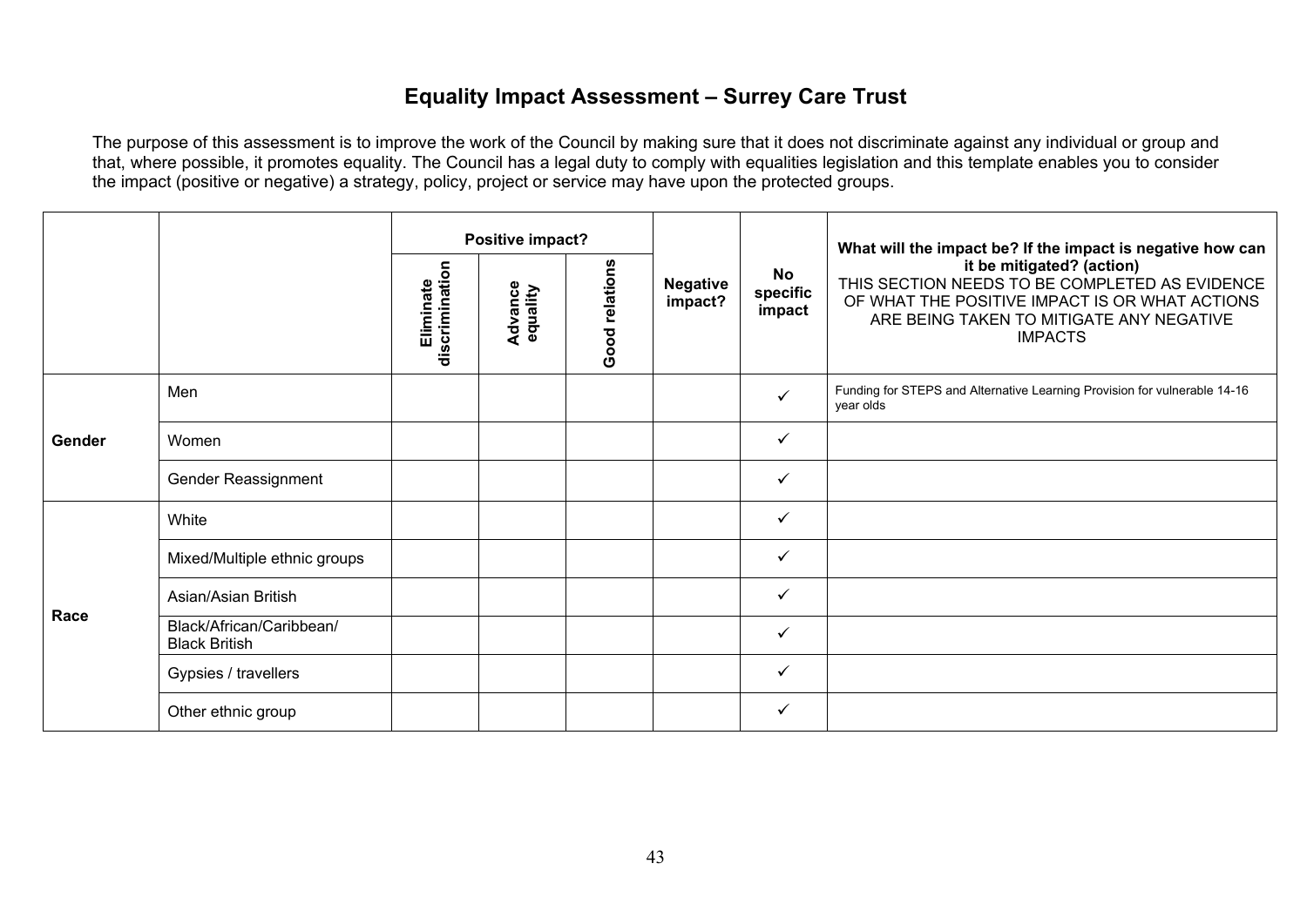|                                           |                            |                             | Positive impact?           |                   | <b>Negative</b><br>impact? |                                 | What will the impact be? If the impact is negative how can<br>it be mitigated? (action)<br>THIS SECTION NEEDS TO BE COMPLETED AS EVIDENCE<br>OF WHAT THE POSITIVE IMPACT IS OR WHAT ACTIONS<br>ARE BEING TAKEN TO MITIGATE ANY NEGATIVE<br><b>IMPACTS</b> |
|-------------------------------------------|----------------------------|-----------------------------|----------------------------|-------------------|----------------------------|---------------------------------|-----------------------------------------------------------------------------------------------------------------------------------------------------------------------------------------------------------------------------------------------------------|
|                                           |                            | discrimination<br>Eliminate | <b>Advance</b><br>equality | Good<br>relations |                            | <b>No</b><br>specific<br>impact |                                                                                                                                                                                                                                                           |
|                                           | Physical                   |                             |                            |                   |                            | $\checkmark$                    |                                                                                                                                                                                                                                                           |
|                                           | Sensory                    |                             |                            |                   |                            | $\checkmark$                    |                                                                                                                                                                                                                                                           |
| <b>Disability</b>                         | Learning Difficulties      |                             |                            |                   |                            | $\checkmark$                    |                                                                                                                                                                                                                                                           |
|                                           | <b>Mental Health</b>       |                             |                            |                   |                            | $\checkmark$                    |                                                                                                                                                                                                                                                           |
| <b>Sexual</b><br><b>Orientation</b>       | Lesbian, gay men, bisexual |                             |                            |                   |                            | $\checkmark$                    |                                                                                                                                                                                                                                                           |
|                                           | Older people (50+)         |                             |                            |                   |                            | $\checkmark$                    |                                                                                                                                                                                                                                                           |
| Age                                       | Younger people             | $\checkmark$                | $\checkmark$               | $\checkmark$      |                            |                                 | Service for vulnerable young people (16-25)                                                                                                                                                                                                               |
| <b>Religion or</b><br><b>Belief</b>       | Faith Groups               |                             |                            |                   |                            | $\checkmark$                    |                                                                                                                                                                                                                                                           |
| Pregnancy &<br>maternity                  |                            |                             |                            |                   |                            | $\checkmark$                    |                                                                                                                                                                                                                                                           |
| Marriage &<br><b>Civil</b><br>Partnership |                            |                             |                            |                   |                            | $\checkmark$                    |                                                                                                                                                                                                                                                           |
| Socio-<br>economic<br><b>Background</b>   |                            |                             |                            |                   |                            | $\checkmark$                    |                                                                                                                                                                                                                                                           |
| <b>Carers</b>                             |                            |                             |                            |                   |                            | $\checkmark$                    |                                                                                                                                                                                                                                                           |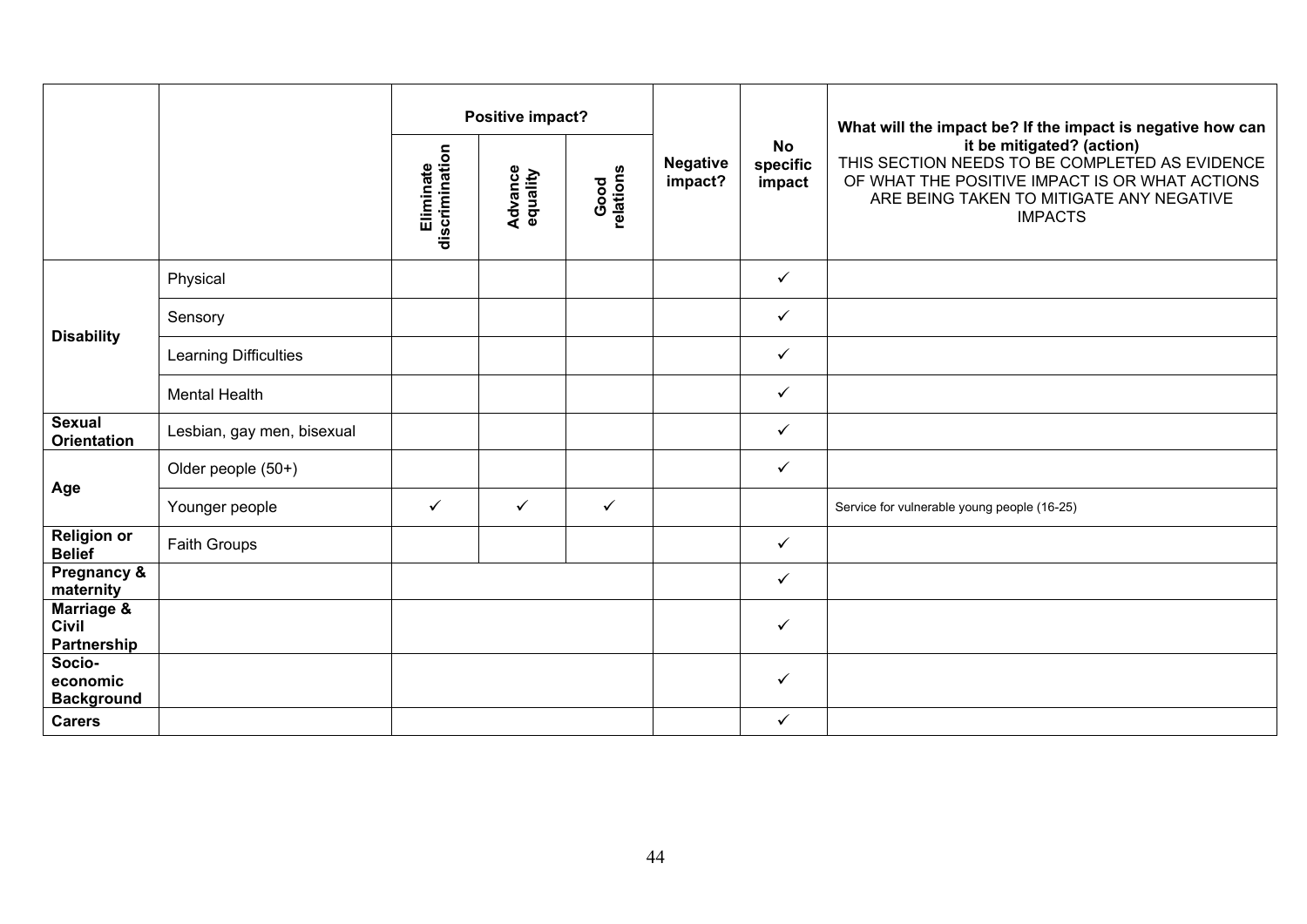#### **Equality Impact Assessment – Surrey North Area Cruse Bereavement Care**

|        |                                                  | Positive impact?            |                     |                |                            | What will the impact be? If the impact is negative how can |                                                                                                                                                                                             |
|--------|--------------------------------------------------|-----------------------------|---------------------|----------------|----------------------------|------------------------------------------------------------|---------------------------------------------------------------------------------------------------------------------------------------------------------------------------------------------|
|        |                                                  | discrimination<br>Eliminate | Advance<br>equality | Good relations | <b>Negative</b><br>impact? | <b>No</b><br>specific<br>impact                            | it be mitigated? (action)<br>THIS SECTION NEEDS TO BE COMPLETED AS EVIDENCE<br>OF WHAT THE POSITIVE IMPACT IS OR WHAT ACTIONS<br>ARE BEING TAKEN TO MITIGATE ANY NEGATIVE<br><b>IMPACTS</b> |
|        | Men                                              |                             |                     |                |                            | $\checkmark$                                               | Provide bereavement support - open to all sections of the community.<br>Contrbution towards running costs.                                                                                  |
| Gender | Women                                            |                             |                     |                |                            | $\checkmark$                                               |                                                                                                                                                                                             |
|        | Gender Reassignment                              |                             |                     |                |                            | ✓                                                          |                                                                                                                                                                                             |
|        | White                                            |                             |                     |                |                            | $\checkmark$                                               |                                                                                                                                                                                             |
|        | Mixed/Multiple ethnic groups                     |                             |                     |                |                            | $\checkmark$                                               |                                                                                                                                                                                             |
| Race   | Asian/Asian British                              |                             |                     |                |                            | ✓                                                          |                                                                                                                                                                                             |
|        | Black/African/Caribbean/<br><b>Black British</b> |                             |                     |                |                            | $\checkmark$                                               |                                                                                                                                                                                             |
|        | Gypsies / travellers                             |                             |                     |                |                            | $\checkmark$                                               |                                                                                                                                                                                             |
|        | Other ethnic group                               |                             |                     |                |                            | ✓                                                          |                                                                                                                                                                                             |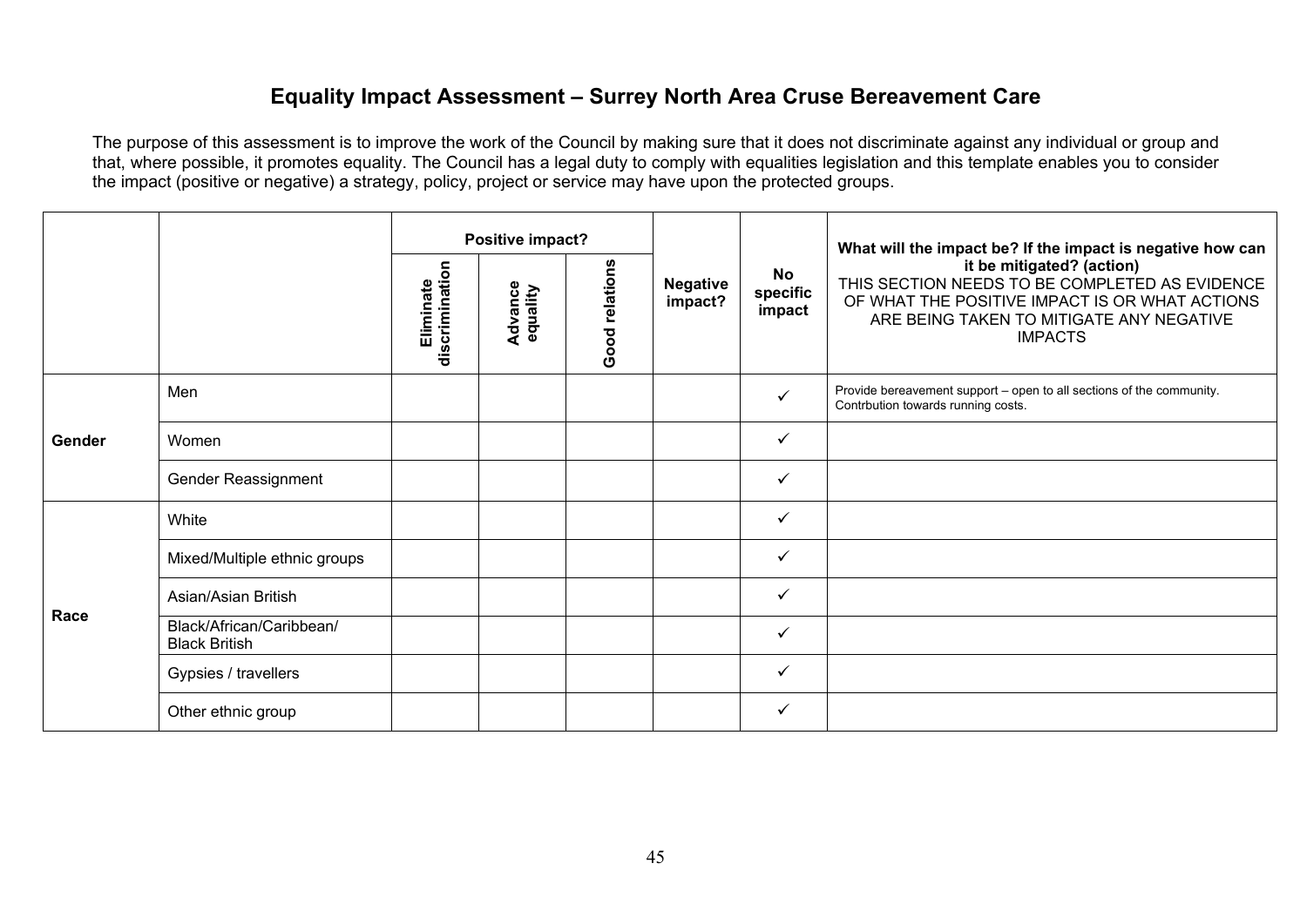|                                           |                            | Positive impact?                                                               |                            |                                 |                                                                                                                                                                                             |              | What will the impact be? If the impact is negative how can |
|-------------------------------------------|----------------------------|--------------------------------------------------------------------------------|----------------------------|---------------------------------|---------------------------------------------------------------------------------------------------------------------------------------------------------------------------------------------|--------------|------------------------------------------------------------|
|                                           |                            | discrimination<br>Eliminate<br><b>Advance</b><br>equality<br>Good<br>relations | <b>Negative</b><br>impact? | <b>No</b><br>specific<br>impact | it be mitigated? (action)<br>THIS SECTION NEEDS TO BE COMPLETED AS EVIDENCE<br>OF WHAT THE POSITIVE IMPACT IS OR WHAT ACTIONS<br>ARE BEING TAKEN TO MITIGATE ANY NEGATIVE<br><b>IMPACTS</b> |              |                                                            |
|                                           | Physical                   |                                                                                |                            |                                 |                                                                                                                                                                                             | $\checkmark$ |                                                            |
|                                           | Sensory                    |                                                                                |                            |                                 |                                                                                                                                                                                             | $\checkmark$ |                                                            |
| <b>Disability</b>                         | Learning Difficulties      |                                                                                |                            |                                 |                                                                                                                                                                                             | $\checkmark$ |                                                            |
|                                           | <b>Mental Health</b>       |                                                                                |                            |                                 |                                                                                                                                                                                             | $\checkmark$ |                                                            |
| <b>Sexual</b><br><b>Orientation</b>       | Lesbian, gay men, bisexual |                                                                                |                            |                                 |                                                                                                                                                                                             | $\checkmark$ |                                                            |
|                                           | Older people (50+)         |                                                                                |                            |                                 |                                                                                                                                                                                             | $\checkmark$ |                                                            |
| Age                                       | Younger people             | ✓                                                                              | ✓                          |                                 |                                                                                                                                                                                             |              | Specialist support provided to children & young people.    |
| <b>Religion or</b><br><b>Belief</b>       | Faith Groups               |                                                                                |                            |                                 |                                                                                                                                                                                             | $\checkmark$ |                                                            |
| Pregnancy &<br>maternity                  |                            |                                                                                |                            |                                 |                                                                                                                                                                                             | $\checkmark$ |                                                            |
| Marriage &<br><b>Civil</b><br>Partnership |                            |                                                                                |                            |                                 |                                                                                                                                                                                             | $\checkmark$ |                                                            |
| Socio-<br>economic<br><b>Background</b>   |                            |                                                                                |                            |                                 |                                                                                                                                                                                             | $\checkmark$ |                                                            |
| <b>Carers</b>                             |                            |                                                                                |                            |                                 |                                                                                                                                                                                             | $\checkmark$ |                                                            |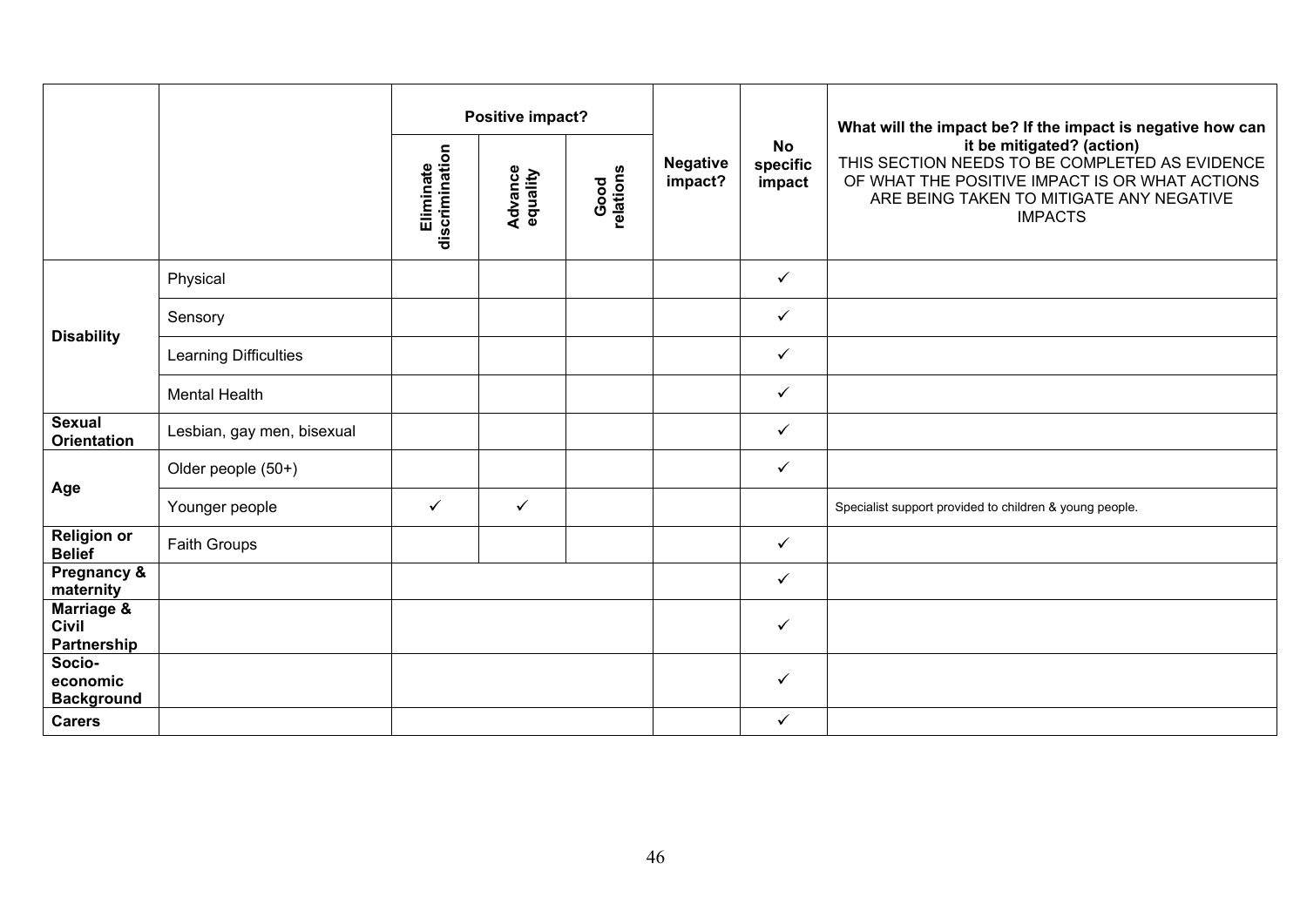## **Equality Impact Assessment – Surrey Welfare Rights Unit**

|        |                                                  |                             | Positive impact?    |                |                            | No<br>specific<br>impact | What will the impact be? If the impact is negative how can<br>it be mitigated? (action)<br>THIS SECTION NEEDS TO BE COMPLETED AS EVIDENCE<br>OF WHAT THE POSITIVE IMPACT IS OR WHAT ACTIONS<br>ARE BEING TAKEN TO MITIGATE ANY NEGATIVE<br><b>IMPACTS</b> |
|--------|--------------------------------------------------|-----------------------------|---------------------|----------------|----------------------------|--------------------------|-----------------------------------------------------------------------------------------------------------------------------------------------------------------------------------------------------------------------------------------------------------|
|        |                                                  | Eliminate<br>discrimination | Advance<br>equality | Good relations | <b>Negative</b><br>impact? |                          |                                                                                                                                                                                                                                                           |
|        | Men                                              |                             |                     |                |                            | $\checkmark$             | Provides advice & support on welfare benefits and community care law to<br>voluntary sector organisations, via help-line &on-line training courses. 12% of<br>current users are Woking based.                                                             |
| Gender | Women                                            |                             |                     |                |                            | ✓                        |                                                                                                                                                                                                                                                           |
|        | Gender Reassignment                              |                             |                     |                |                            | ✓                        |                                                                                                                                                                                                                                                           |
|        | White                                            |                             |                     |                |                            | $\checkmark$             |                                                                                                                                                                                                                                                           |
|        | Mixed/Multiple ethnic groups                     |                             |                     |                |                            | $\checkmark$             |                                                                                                                                                                                                                                                           |
| Race   | Asian/Asian British                              |                             |                     |                |                            | ✓                        |                                                                                                                                                                                                                                                           |
|        | Black/African/Caribbean/<br><b>Black British</b> |                             |                     |                |                            | ✓                        |                                                                                                                                                                                                                                                           |
|        | Gypsies / travellers                             |                             |                     |                |                            | $\checkmark$             |                                                                                                                                                                                                                                                           |
|        | Other ethnic group                               |                             |                     |                |                            | ✓                        |                                                                                                                                                                                                                                                           |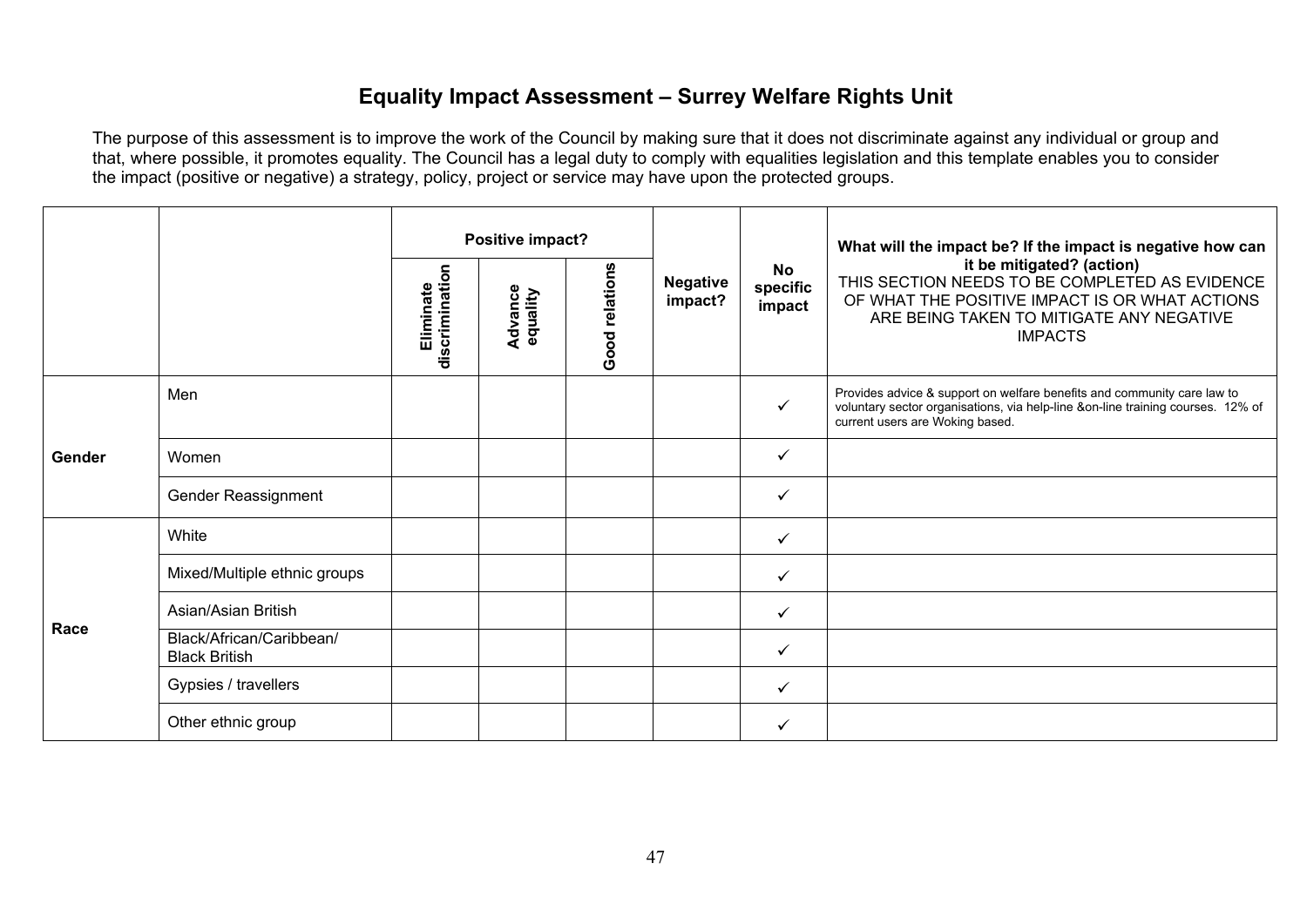|                                           |                              |                             | Positive impact?           |                |                            |                                 | What will the impact be? If the impact is negative how can                                                                                                                                  |
|-------------------------------------------|------------------------------|-----------------------------|----------------------------|----------------|----------------------------|---------------------------------|---------------------------------------------------------------------------------------------------------------------------------------------------------------------------------------------|
|                                           |                              | Eliminate<br>discrimination | <b>Advance</b><br>equality | Good relations | <b>Negative</b><br>impact? | <b>No</b><br>specific<br>impact | it be mitigated? (action)<br>THIS SECTION NEEDS TO BE COMPLETED AS EVIDENCE<br>OF WHAT THE POSITIVE IMPACT IS OR WHAT ACTIONS<br>ARE BEING TAKEN TO MITIGATE ANY NEGATIVE<br><b>IMPACTS</b> |
|                                           | Physical                     |                             |                            |                |                            | $\checkmark$                    |                                                                                                                                                                                             |
|                                           | Sensory                      |                             |                            |                |                            | $\checkmark$                    |                                                                                                                                                                                             |
| <b>Disability</b>                         | <b>Learning Difficulties</b> |                             |                            |                |                            | $\checkmark$                    |                                                                                                                                                                                             |
|                                           | <b>Mental Health</b>         |                             |                            |                |                            | $\checkmark$                    |                                                                                                                                                                                             |
| <b>Sexual</b><br><b>Orientation</b>       | Lesbian, gay men, bisexual   |                             |                            |                |                            | $\checkmark$                    |                                                                                                                                                                                             |
|                                           | Older people (50+)           |                             |                            |                |                            | $\checkmark$                    |                                                                                                                                                                                             |
| Age                                       | Younger people               |                             |                            |                |                            | $\checkmark$                    |                                                                                                                                                                                             |
| <b>Religion or</b><br><b>Belief</b>       | Faith Groups                 |                             |                            |                |                            | $\checkmark$                    |                                                                                                                                                                                             |
| Pregnancy &<br>maternity                  |                              |                             |                            |                |                            | $\checkmark$                    |                                                                                                                                                                                             |
| Marriage &<br><b>Civil</b><br>Partnership |                              |                             |                            |                |                            | $\checkmark$                    |                                                                                                                                                                                             |
| Socio-<br>economic<br><b>Background</b>   |                              |                             |                            |                |                            | $\checkmark$                    |                                                                                                                                                                                             |
| <b>Carers</b>                             |                              |                             |                            |                |                            | $\checkmark$                    |                                                                                                                                                                                             |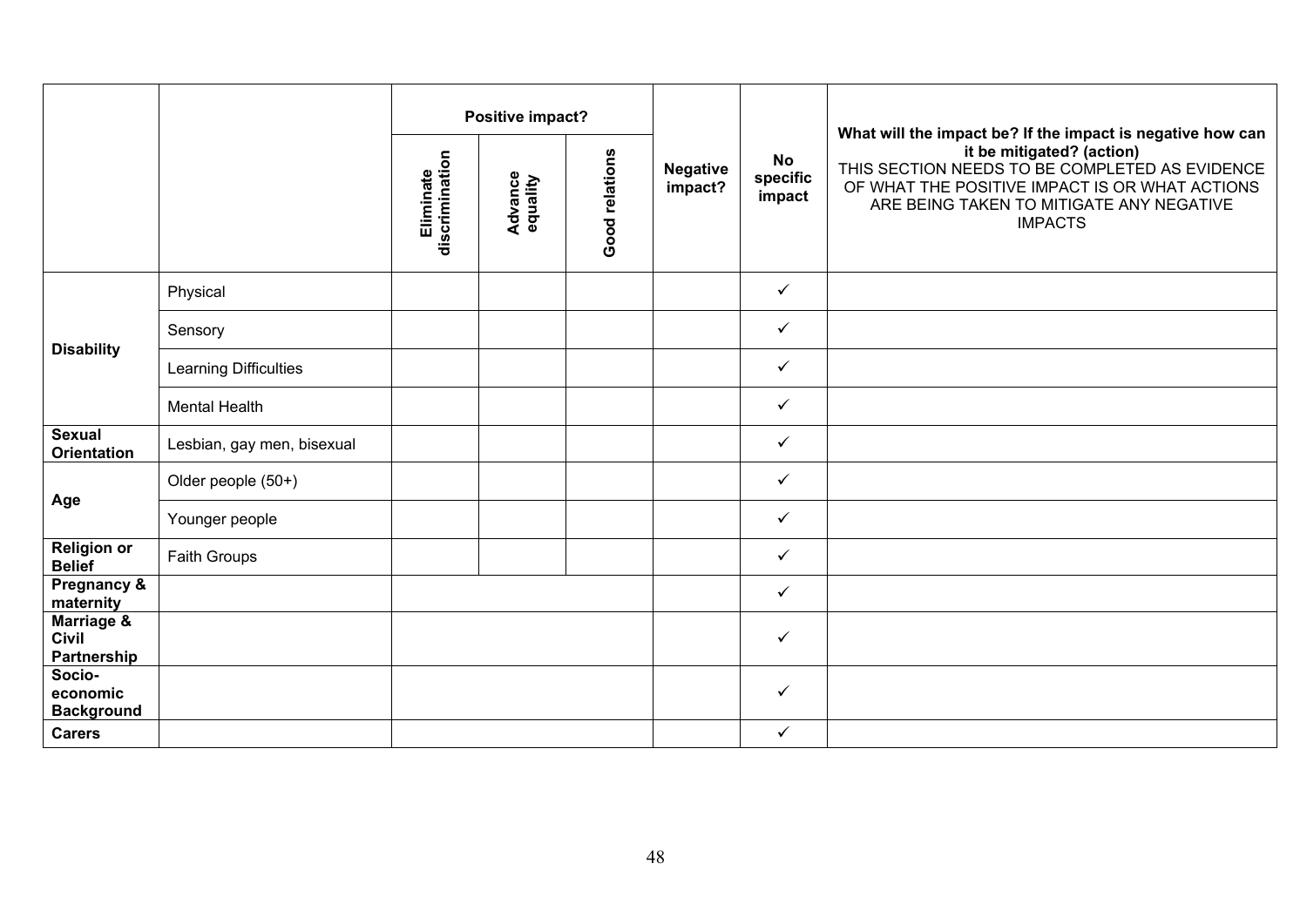# **Equality Impact Assessment – TALK Surrey CIO**

|        |                                                  |                             | Positive impact?    |                |                            |                                 | What will the impact be? If the impact is negative how can                                                                                                                                  |
|--------|--------------------------------------------------|-----------------------------|---------------------|----------------|----------------------------|---------------------------------|---------------------------------------------------------------------------------------------------------------------------------------------------------------------------------------------|
|        |                                                  | discrimination<br>Eliminate | Advance<br>equality | Good relations | <b>Negative</b><br>impact? | <b>No</b><br>specific<br>impact | it be mitigated? (action)<br>THIS SECTION NEEDS TO BE COMPLETED AS EVIDENCE<br>OF WHAT THE POSITIVE IMPACT IS OR WHAT ACTIONS<br>ARE BEING TAKEN TO MITIGATE ANY NEGATIVE<br><b>IMPACTS</b> |
|        | Men                                              |                             | ✓                   |                |                            |                                 | Provides support for individuals with communication difficulties following<br>stroke.                                                                                                       |
| Gender | Women                                            |                             | ✓                   |                |                            |                                 |                                                                                                                                                                                             |
|        | Gender Reassignment                              |                             |                     |                |                            | ✓                               |                                                                                                                                                                                             |
|        | White                                            |                             |                     |                |                            | $\checkmark$                    |                                                                                                                                                                                             |
|        | Mixed/Multiple ethnic groups                     |                             |                     |                |                            | ✓                               |                                                                                                                                                                                             |
| Race   | Asian/Asian British                              |                             |                     |                |                            | $\checkmark$                    |                                                                                                                                                                                             |
|        | Black/African/Caribbean/<br><b>Black British</b> |                             |                     |                |                            | ✓                               |                                                                                                                                                                                             |
|        | Gypsies / travellers                             |                             |                     |                |                            | ✓                               |                                                                                                                                                                                             |
|        | Other ethnic group                               |                             |                     |                |                            | ✓                               |                                                                                                                                                                                             |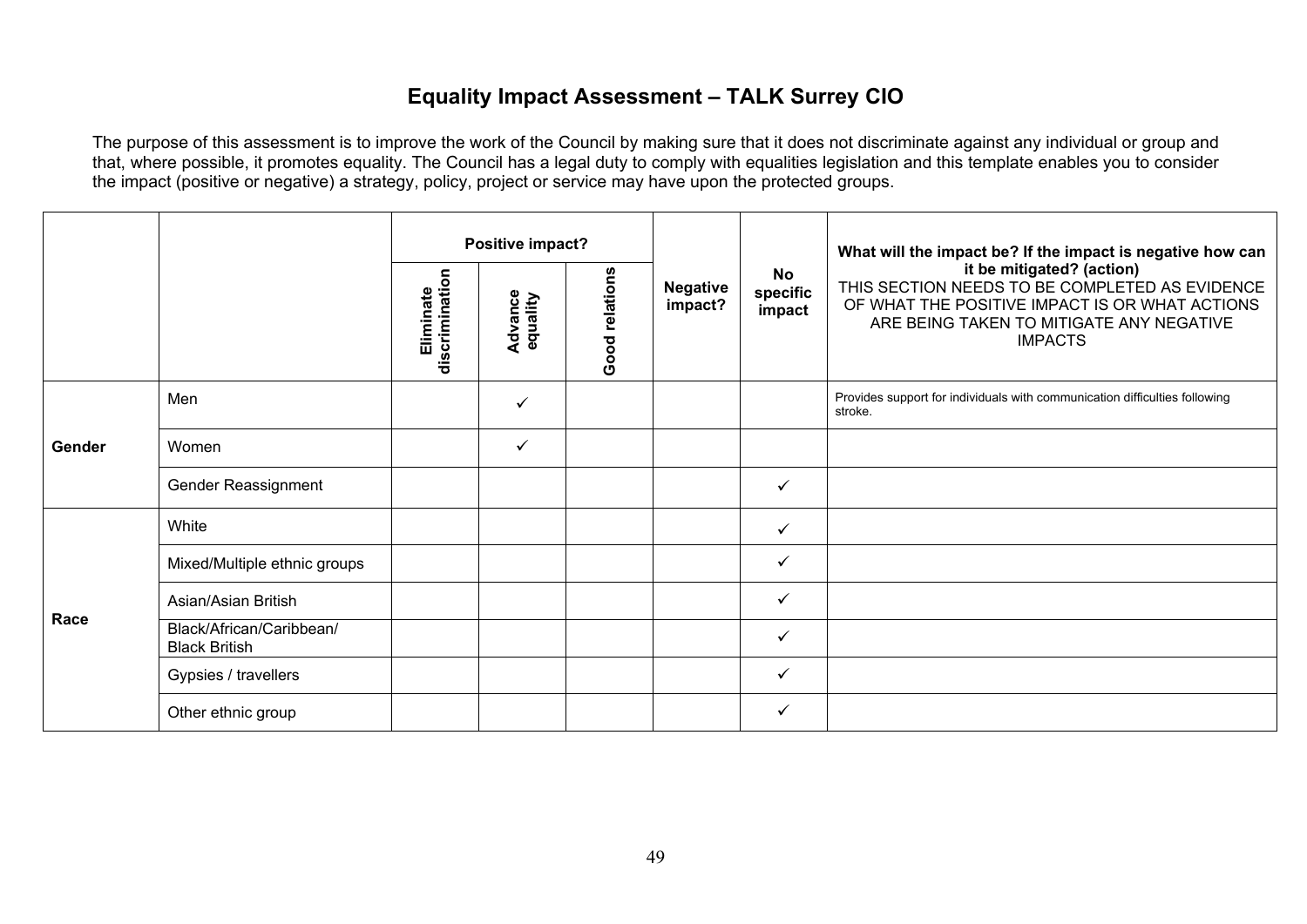|                                           |                            | discrimination<br>Eliminate | Positive impact?<br><b>Advance</b><br>equality | Good relations | <b>Negative</b><br>impact? | <b>No</b><br>specific<br>impact | What will the impact be? If the impact is negative how can<br>it be mitigated? (action)<br>THIS SECTION NEEDS TO BE COMPLETED AS EVIDENCE<br>OF WHAT THE POSITIVE IMPACT IS OR WHAT ACTIONS<br>ARE BEING TAKEN TO MITIGATE ANY NEGATIVE<br><b>IMPACTS</b> |
|-------------------------------------------|----------------------------|-----------------------------|------------------------------------------------|----------------|----------------------------|---------------------------------|-----------------------------------------------------------------------------------------------------------------------------------------------------------------------------------------------------------------------------------------------------------|
|                                           | Physical                   | $\checkmark$                | $\checkmark$                                   | $\checkmark$   |                            |                                 | Provides support for individuals with communication difficulties following<br>stroke.                                                                                                                                                                     |
| <b>Disability</b>                         | Sensory                    | $\checkmark$                | $\checkmark$                                   | $\checkmark$   |                            |                                 | $\alpha$                                                                                                                                                                                                                                                  |
|                                           | Learning Difficulties      |                             |                                                |                |                            | $\checkmark$                    |                                                                                                                                                                                                                                                           |
|                                           | <b>Mental Health</b>       |                             |                                                |                |                            | $\checkmark$                    |                                                                                                                                                                                                                                                           |
| <b>Sexual</b><br><b>Orientation</b>       | Lesbian, gay men, bisexual |                             |                                                |                |                            | $\checkmark$                    |                                                                                                                                                                                                                                                           |
|                                           | Older people (50+)         |                             |                                                |                |                            |                                 |                                                                                                                                                                                                                                                           |
| Age                                       | Younger people             |                             |                                                |                |                            | $\checkmark$                    |                                                                                                                                                                                                                                                           |
| <b>Religion or</b><br><b>Belief</b>       | Faith Groups               |                             |                                                |                |                            | $\checkmark$                    |                                                                                                                                                                                                                                                           |
| Pregnancy &<br>maternity                  |                            |                             |                                                |                |                            | $\checkmark$                    |                                                                                                                                                                                                                                                           |
| Marriage &<br><b>Civil</b><br>Partnership |                            |                             |                                                |                |                            | $\checkmark$                    |                                                                                                                                                                                                                                                           |
| Socio-<br>economic<br><b>Background</b>   |                            |                             |                                                |                |                            | $\checkmark$                    |                                                                                                                                                                                                                                                           |
| <b>Carers</b>                             |                            |                             |                                                |                |                            | $\checkmark$                    |                                                                                                                                                                                                                                                           |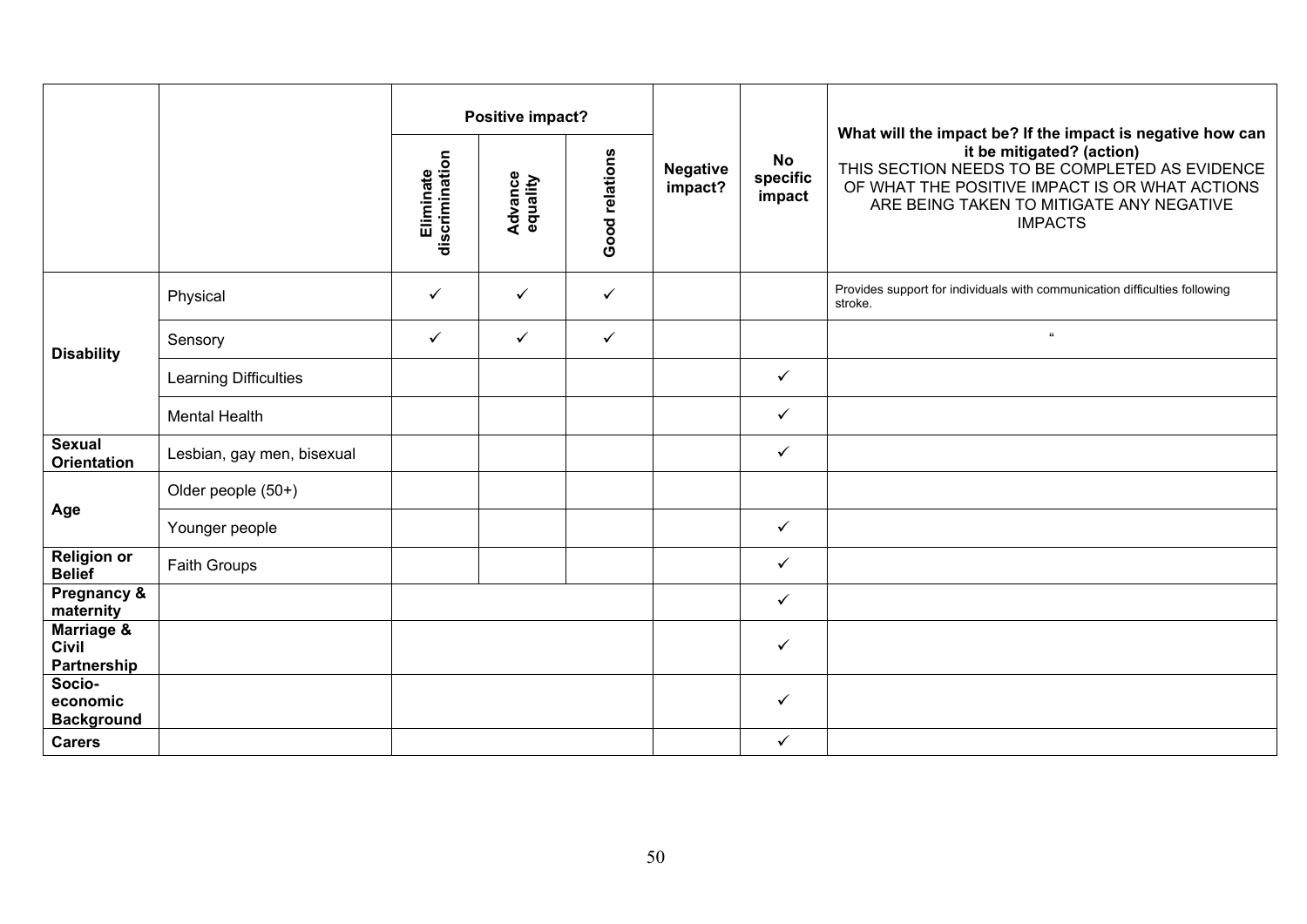## **Equality Impact Assessment – The Brigitte Trust**

|        |                                                  | Positive impact?            |                     |                |                            | What will the impact be? If the impact is negative how can |                                                                                                                                                                                                                                                                                                      |
|--------|--------------------------------------------------|-----------------------------|---------------------|----------------|----------------------------|------------------------------------------------------------|------------------------------------------------------------------------------------------------------------------------------------------------------------------------------------------------------------------------------------------------------------------------------------------------------|
|        |                                                  | discrimination<br>Eliminate | Advance<br>equality | Good relations | <b>Negative</b><br>impact? | No<br>specific<br>impact                                   | it be mitigated? (action)<br>THIS SECTION NEEDS TO BE COMPLETED AS EVIDENCE<br>OF WHAT THE POSITIVE IMPACT IS OR WHAT ACTIONS<br>ARE BEING TAKEN TO MITIGATE ANY NEGATIVE<br><b>IMPACTS</b>                                                                                                          |
|        | Men                                              |                             |                     |                |                            | ✓                                                          | Funding to run volunteer training programme for those providing emotional/<br>practical support to people with life threatening conditions (currently 36% of<br>users are from Woking). Expanded remit to include support to vulnerable<br>people during pandemic via telephone befriending service. |
| Gender | Women                                            |                             |                     |                |                            | ✓                                                          |                                                                                                                                                                                                                                                                                                      |
|        | Gender Reassignment                              |                             |                     |                |                            | ✓                                                          |                                                                                                                                                                                                                                                                                                      |
|        | White                                            |                             |                     |                |                            | ✓                                                          |                                                                                                                                                                                                                                                                                                      |
|        | Mixed/Multiple ethnic groups                     |                             |                     |                |                            |                                                            |                                                                                                                                                                                                                                                                                                      |
|        | Asian/Asian British                              |                             |                     |                |                            | ✓                                                          |                                                                                                                                                                                                                                                                                                      |
| Race   | Black/African/Caribbean/<br><b>Black British</b> |                             |                     |                |                            | ✓                                                          |                                                                                                                                                                                                                                                                                                      |
|        | Gypsies / travellers                             |                             |                     |                |                            | ✓                                                          |                                                                                                                                                                                                                                                                                                      |
|        | Other ethnic group                               |                             |                     |                |                            | ✓                                                          |                                                                                                                                                                                                                                                                                                      |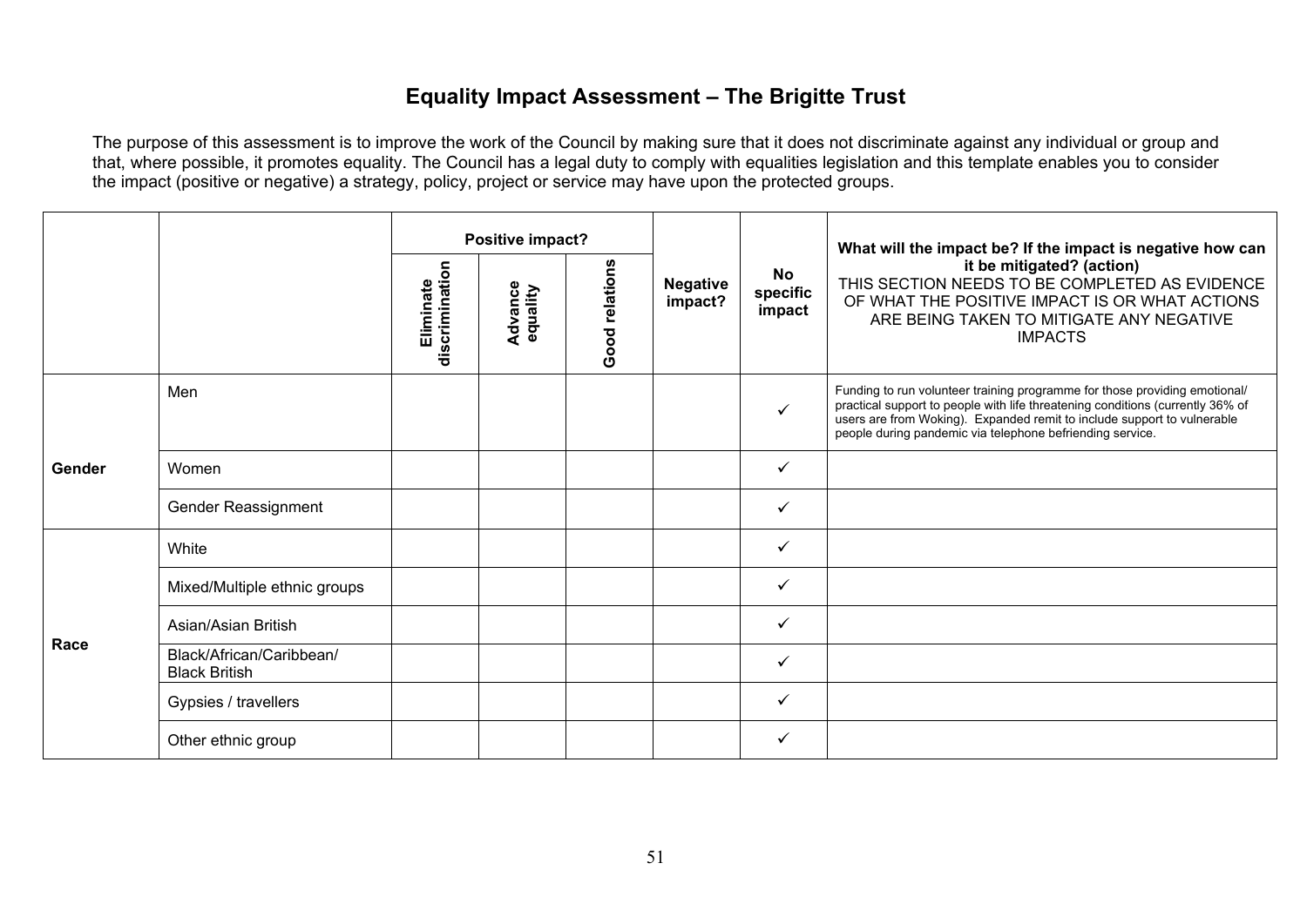|                                           |                            |                             | Positive impact?           |                   |                            |                                 | What will the impact be? If the impact is negative how can<br>it be mitigated? (action)<br>THIS SECTION NEEDS TO BE COMPLETED AS EVIDENCE<br>OF WHAT THE POSITIVE IMPACT IS OR WHAT ACTIONS<br>ARE BEING TAKEN TO MITIGATE ANY NEGATIVE<br><b>IMPACTS</b> |
|-------------------------------------------|----------------------------|-----------------------------|----------------------------|-------------------|----------------------------|---------------------------------|-----------------------------------------------------------------------------------------------------------------------------------------------------------------------------------------------------------------------------------------------------------|
|                                           |                            | discrimination<br>Eliminate | <b>Advance</b><br>equality | Good<br>relations | <b>Negative</b><br>impact? | <b>No</b><br>specific<br>impact |                                                                                                                                                                                                                                                           |
|                                           | Physical                   |                             |                            |                   |                            | $\checkmark$                    |                                                                                                                                                                                                                                                           |
|                                           | Sensory                    |                             |                            |                   |                            | $\checkmark$                    |                                                                                                                                                                                                                                                           |
| <b>Disability</b>                         | Learning Difficulties      |                             |                            |                   |                            | $\checkmark$                    |                                                                                                                                                                                                                                                           |
|                                           | <b>Mental Health</b>       |                             |                            |                   |                            | $\checkmark$                    |                                                                                                                                                                                                                                                           |
| <b>Sexual</b><br><b>Orientation</b>       | Lesbian, gay men, bisexual |                             |                            |                   |                            | $\checkmark$                    |                                                                                                                                                                                                                                                           |
|                                           | Older people (50+)         |                             |                            |                   |                            | $\checkmark$                    |                                                                                                                                                                                                                                                           |
| Age                                       | Younger people             |                             |                            |                   |                            | $\checkmark$                    |                                                                                                                                                                                                                                                           |
| <b>Religion or</b><br><b>Belief</b>       | Faith Groups               |                             |                            |                   |                            | $\checkmark$                    |                                                                                                                                                                                                                                                           |
| Pregnancy &<br>maternity                  |                            |                             |                            |                   |                            | $\checkmark$                    |                                                                                                                                                                                                                                                           |
| Marriage &<br><b>Civil</b><br>Partnership |                            |                             |                            |                   |                            | $\checkmark$                    |                                                                                                                                                                                                                                                           |
| Socio-<br>economic<br><b>Background</b>   |                            |                             |                            |                   |                            | $\checkmark$                    |                                                                                                                                                                                                                                                           |
| <b>Carers</b>                             |                            |                             |                            |                   |                            | $\checkmark$                    |                                                                                                                                                                                                                                                           |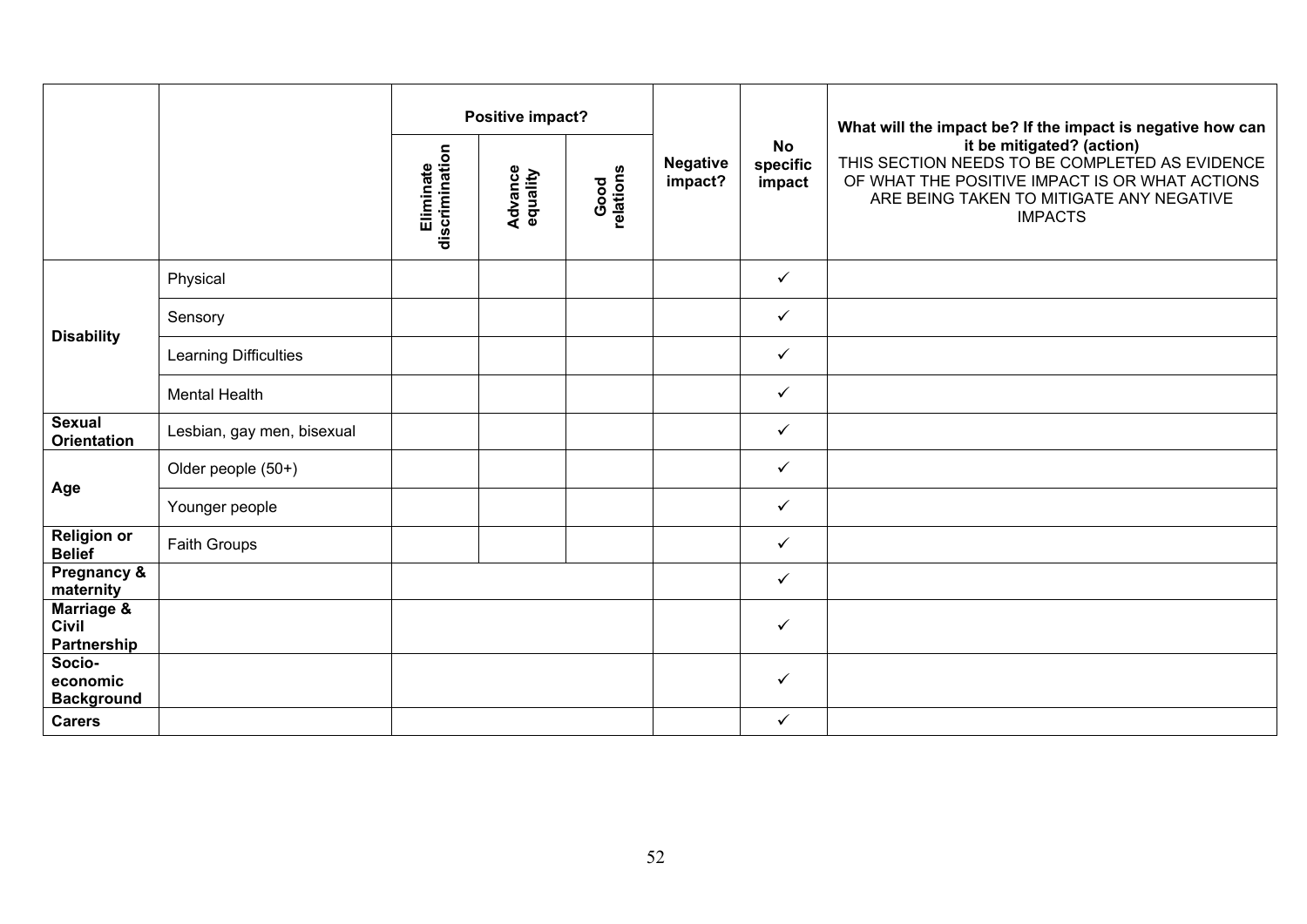# **Equality Impact Assessment – The Club at Old Woking**

|        |                                                  |                             | Positive impact?    |                |                            |                                 | What will the impact be? If the impact is negative how<br>can it be mitigated? (action)<br>THIS SECTION NEEDS TO BE COMPLETED AS<br>EVIDENCE OF WHAT THE POSITIVE IMPACT IS OR<br>WHAT ACTIONS ARE BEING TAKEN TO MITIGATE ANY<br><b>NEGATIVE IMPACTS</b> |
|--------|--------------------------------------------------|-----------------------------|---------------------|----------------|----------------------------|---------------------------------|-----------------------------------------------------------------------------------------------------------------------------------------------------------------------------------------------------------------------------------------------------------|
|        |                                                  | discrimination<br>Eliminate | Advance<br>equality | Good relations | <b>Negative</b><br>impact? | <b>No</b><br>specific<br>impact |                                                                                                                                                                                                                                                           |
|        | Men                                              |                             |                     |                |                            | ✓                               |                                                                                                                                                                                                                                                           |
| Gender | Women                                            |                             |                     |                |                            | $\checkmark$                    |                                                                                                                                                                                                                                                           |
|        | Gender Reassignment                              |                             |                     |                |                            | $\checkmark$                    |                                                                                                                                                                                                                                                           |
|        | White                                            |                             |                     |                |                            | $\checkmark$                    |                                                                                                                                                                                                                                                           |
|        | Mixed/Multiple ethnic groups                     |                             |                     |                |                            | $\checkmark$                    |                                                                                                                                                                                                                                                           |
|        | Asian/Asian British                              |                             |                     |                |                            | $\checkmark$                    |                                                                                                                                                                                                                                                           |
| Race   | Black/African/Caribbean/<br><b>Black British</b> |                             |                     |                |                            | $\checkmark$                    |                                                                                                                                                                                                                                                           |
|        | Gypsies / travellers                             |                             |                     |                |                            | $\checkmark$                    |                                                                                                                                                                                                                                                           |
|        | Other ethnic group                               |                             |                     |                |                            | ✓                               |                                                                                                                                                                                                                                                           |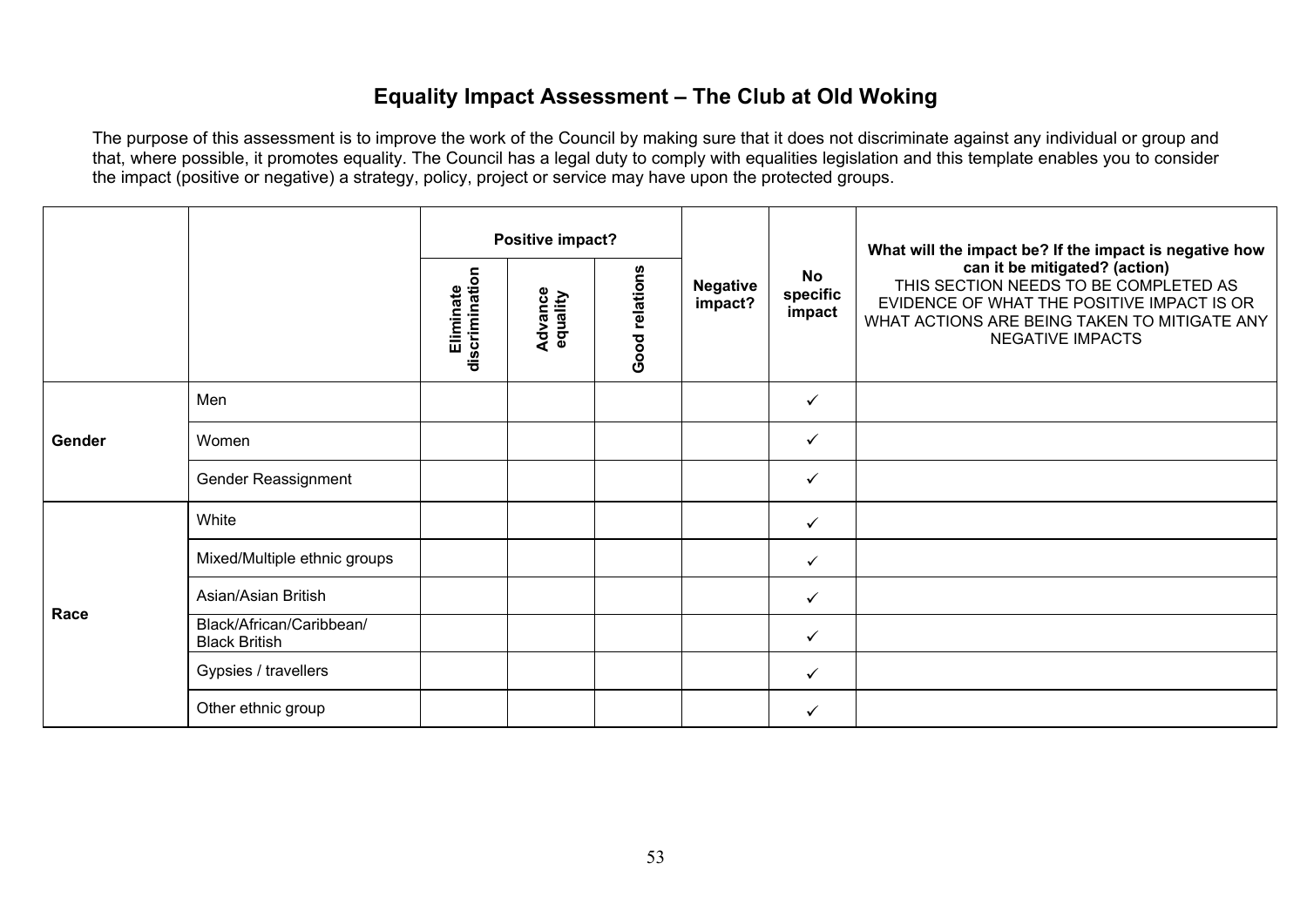|                                           |                              | Positive impact?            |                            |                |                            |                                 | What will the impact be? If the impact is negative how can                                                                                                                                                                                                                                                         |
|-------------------------------------------|------------------------------|-----------------------------|----------------------------|----------------|----------------------------|---------------------------------|--------------------------------------------------------------------------------------------------------------------------------------------------------------------------------------------------------------------------------------------------------------------------------------------------------------------|
|                                           |                              | Eliminate<br>discrimination | <b>Advance</b><br>equality | Good relations | <b>Negative</b><br>impact? | <b>No</b><br>specific<br>impact | it be mitigated? (action)<br>THIS SECTION NEEDS TO BE COMPLETED AS EVIDENCE<br>OF WHAT THE POSITIVE IMPACT IS OR WHAT ACTIONS<br>ARE BEING TAKEN TO MITIGATE ANY NEGATIVE<br><b>IMPACTS</b>                                                                                                                        |
|                                           | Physical                     |                             |                            |                |                            | $\checkmark$                    |                                                                                                                                                                                                                                                                                                                    |
|                                           | Sensory                      |                             |                            |                |                            | ✓                               |                                                                                                                                                                                                                                                                                                                    |
| <b>Disability</b>                         | <b>Learning Difficulties</b> |                             |                            |                |                            | ✓                               |                                                                                                                                                                                                                                                                                                                    |
|                                           | <b>Mental Health</b>         |                             |                            |                |                            | ✓                               |                                                                                                                                                                                                                                                                                                                    |
| <b>Sexual</b><br><b>Orientation</b>       | Lesbian, gay men, bisexual   |                             |                            |                |                            | ✓                               |                                                                                                                                                                                                                                                                                                                    |
|                                           | Older people (50+)           |                             |                            |                |                            | ✓                               |                                                                                                                                                                                                                                                                                                                    |
| Age                                       | Younger people               |                             | ✓                          | ✓              |                            |                                 | A safe, managed environment in which young people can socialise and take<br>part in activities which increase their sense of self worth and teach them how<br>to value the needs of the wider community. Ha sbeen closed since the March<br>2020 due to pandemic. Not due to reopen until Sept 2022 due to refurb. |
| <b>Religion or</b><br><b>Belief</b>       | Faith Groups                 |                             |                            |                |                            | $\checkmark$                    |                                                                                                                                                                                                                                                                                                                    |
| Pregnancy &<br>maternity                  |                              |                             |                            |                |                            | ✓                               |                                                                                                                                                                                                                                                                                                                    |
| Marriage &<br><b>Civil</b><br>Partnership |                              |                             |                            |                |                            | ✓                               |                                                                                                                                                                                                                                                                                                                    |
| Socio-<br>economic<br><b>Background</b>   |                              |                             | $\checkmark$               |                |                            |                                 |                                                                                                                                                                                                                                                                                                                    |
| <b>Carers</b>                             |                              |                             |                            |                |                            | ✓                               |                                                                                                                                                                                                                                                                                                                    |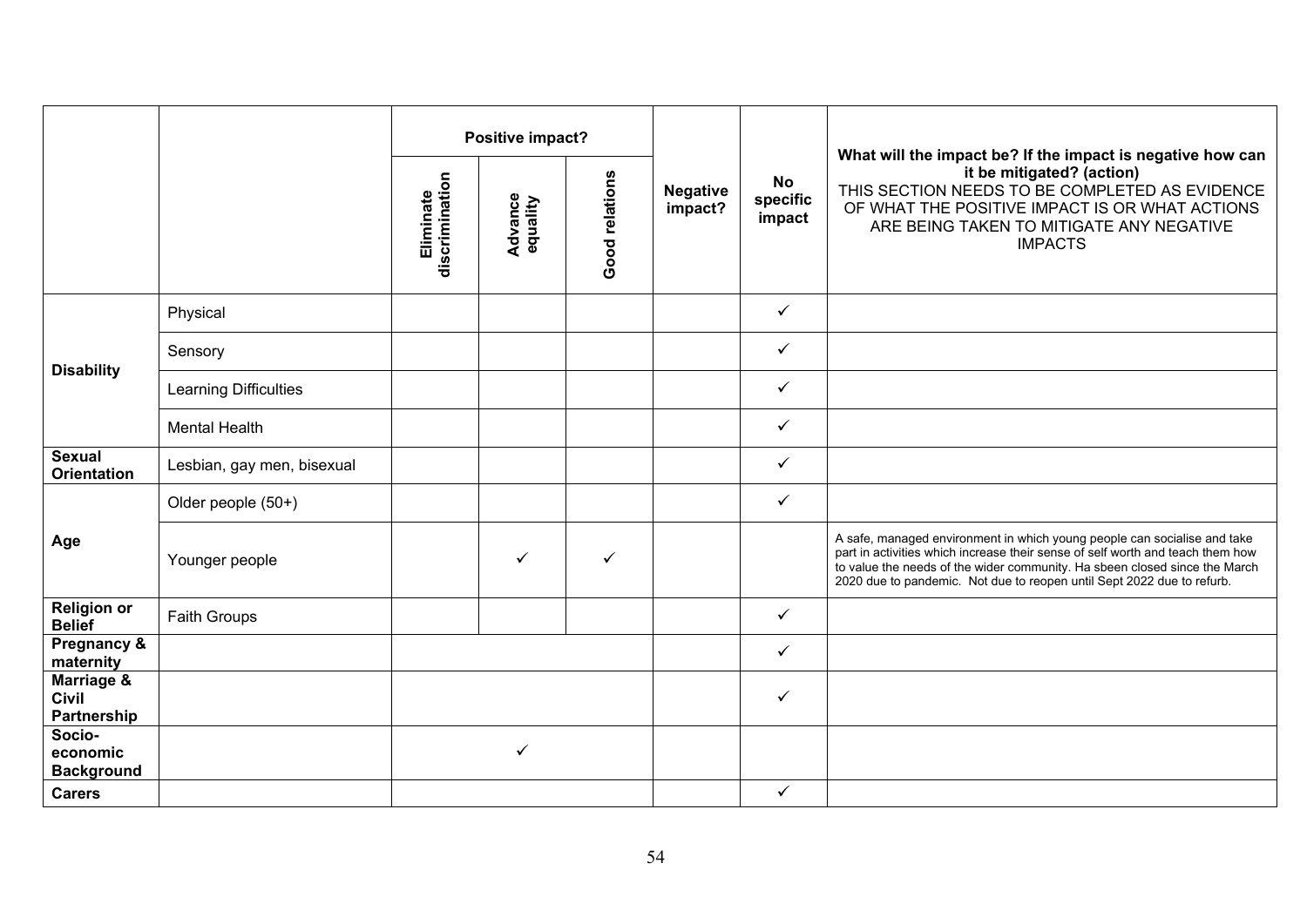### **Equality Impact Assessment – The Counselling Partnership**

|        |                                                  |                             | Positive impact?    |                |                            | <b>No</b><br>specific<br>impact | What will the impact be? If the impact is negative how<br>can it be mitigated? (action)<br>THIS SECTION NEEDS TO BE COMPLETED AS<br>EVIDENCE OF WHAT THE POSITIVE IMPACT IS OR<br>WHAT ACTIONS ARE BEING TAKEN TO MITIGATE ANY<br><b>NEGATIVE IMPACTS</b> |
|--------|--------------------------------------------------|-----------------------------|---------------------|----------------|----------------------------|---------------------------------|-----------------------------------------------------------------------------------------------------------------------------------------------------------------------------------------------------------------------------------------------------------|
|        |                                                  | discrimination<br>Eliminate | Advance<br>equality | Good relations | <b>Negative</b><br>impact? |                                 |                                                                                                                                                                                                                                                           |
|        | Men                                              |                             |                     |                |                            | ✓                               | Counselling service. Approx. 14% of users currently from Woking area.<br>Digital alternatives provided during pandemic but not favoured by all<br>clients.                                                                                                |
| Gender | Women                                            |                             |                     |                |                            | $\checkmark$                    |                                                                                                                                                                                                                                                           |
|        | Gender Reassignment                              |                             |                     |                |                            | $\checkmark$                    |                                                                                                                                                                                                                                                           |
|        | White                                            |                             |                     |                |                            | ✓                               |                                                                                                                                                                                                                                                           |
|        | Mixed/Multiple ethnic groups                     |                             |                     |                |                            | $\checkmark$                    |                                                                                                                                                                                                                                                           |
|        | Asian/Asian British                              |                             |                     |                |                            | $\checkmark$                    |                                                                                                                                                                                                                                                           |
| Race   | Black/African/Caribbean/<br><b>Black British</b> |                             |                     |                |                            | $\checkmark$                    |                                                                                                                                                                                                                                                           |
|        | Gypsies / travellers                             |                             |                     |                |                            | ✓                               |                                                                                                                                                                                                                                                           |
|        | Other ethnic group                               |                             |                     |                |                            | $\checkmark$                    |                                                                                                                                                                                                                                                           |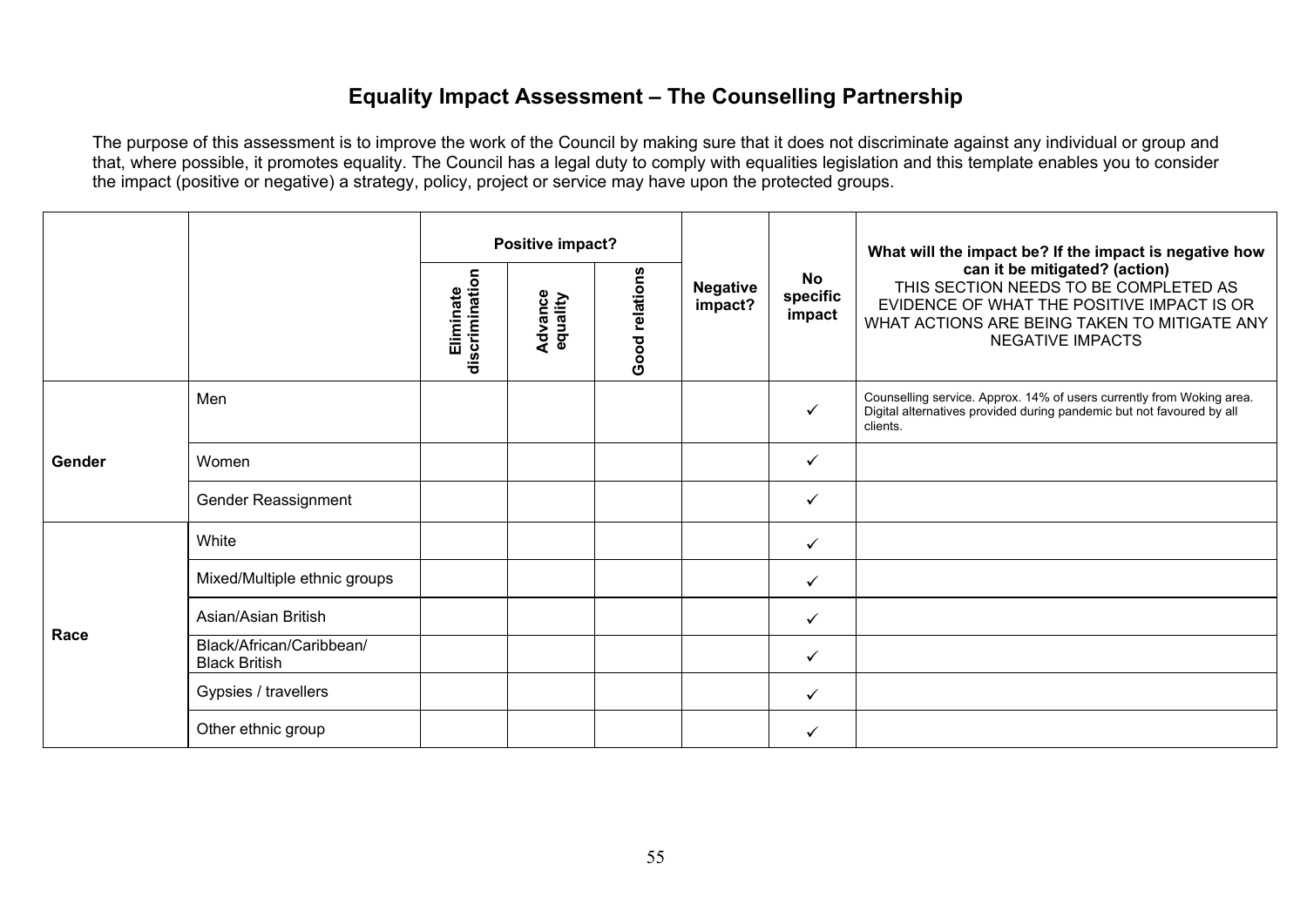|                                            |                            |                             | Positive impact?    |                |                            |                                 | What will the impact be? If the impact is negative how                                                                                                                                          |
|--------------------------------------------|----------------------------|-----------------------------|---------------------|----------------|----------------------------|---------------------------------|-------------------------------------------------------------------------------------------------------------------------------------------------------------------------------------------------|
|                                            |                            | discrimination<br>Eliminate | Advance<br>equality | Good relations | <b>Negative</b><br>impact? | <b>No</b><br>specific<br>impact | can it be mitigated? (action)<br>THIS SECTION NEEDS TO BE COMPLETED AS<br>EVIDENCE OF WHAT THE POSITIVE IMPACT IS OR<br>WHAT ACTIONS ARE BEING TAKEN TO MITIGATE ANY<br><b>NEGATIVE IMPACTS</b> |
|                                            | Physical                   |                             |                     |                |                            | $\checkmark$                    |                                                                                                                                                                                                 |
| <b>Disability</b>                          | Sensory                    |                             |                     |                |                            | $\checkmark$                    |                                                                                                                                                                                                 |
|                                            | Learning Difficulties      |                             |                     |                |                            | $\checkmark$                    |                                                                                                                                                                                                 |
|                                            | <b>Mental Health</b>       | $\checkmark$                | $\checkmark$        | $\checkmark$   |                            |                                 | Provides accessible face to face counselling. Digitally during lockdown.                                                                                                                        |
| <b>Sexual</b><br><b>Orientation</b>        | Lesbian, gay men, bisexual |                             |                     |                |                            | $\checkmark$                    |                                                                                                                                                                                                 |
|                                            | Older people (50+)         |                             |                     |                |                            | $\checkmark$                    |                                                                                                                                                                                                 |
| Age                                        | Younger people             |                             |                     |                |                            | $\checkmark$                    |                                                                                                                                                                                                 |
| <b>Religion or Belief</b>                  | <b>Faith Groups</b>        |                             |                     |                |                            | $\checkmark$                    |                                                                                                                                                                                                 |
| Pregnancy &<br>maternity                   |                            |                             |                     |                |                            | $\checkmark$                    |                                                                                                                                                                                                 |
| <b>Marriage &amp; Civil</b><br>Partnership |                            |                             |                     |                |                            | $\checkmark$                    |                                                                                                                                                                                                 |
| Socio-economic<br><b>Background</b>        |                            |                             | $\checkmark$        |                |                            |                                 | Counselling service aimed at members of the community who cannot<br>afford to contribute towards session.                                                                                       |
| <b>Carers</b>                              |                            |                             |                     |                |                            | $\checkmark$                    |                                                                                                                                                                                                 |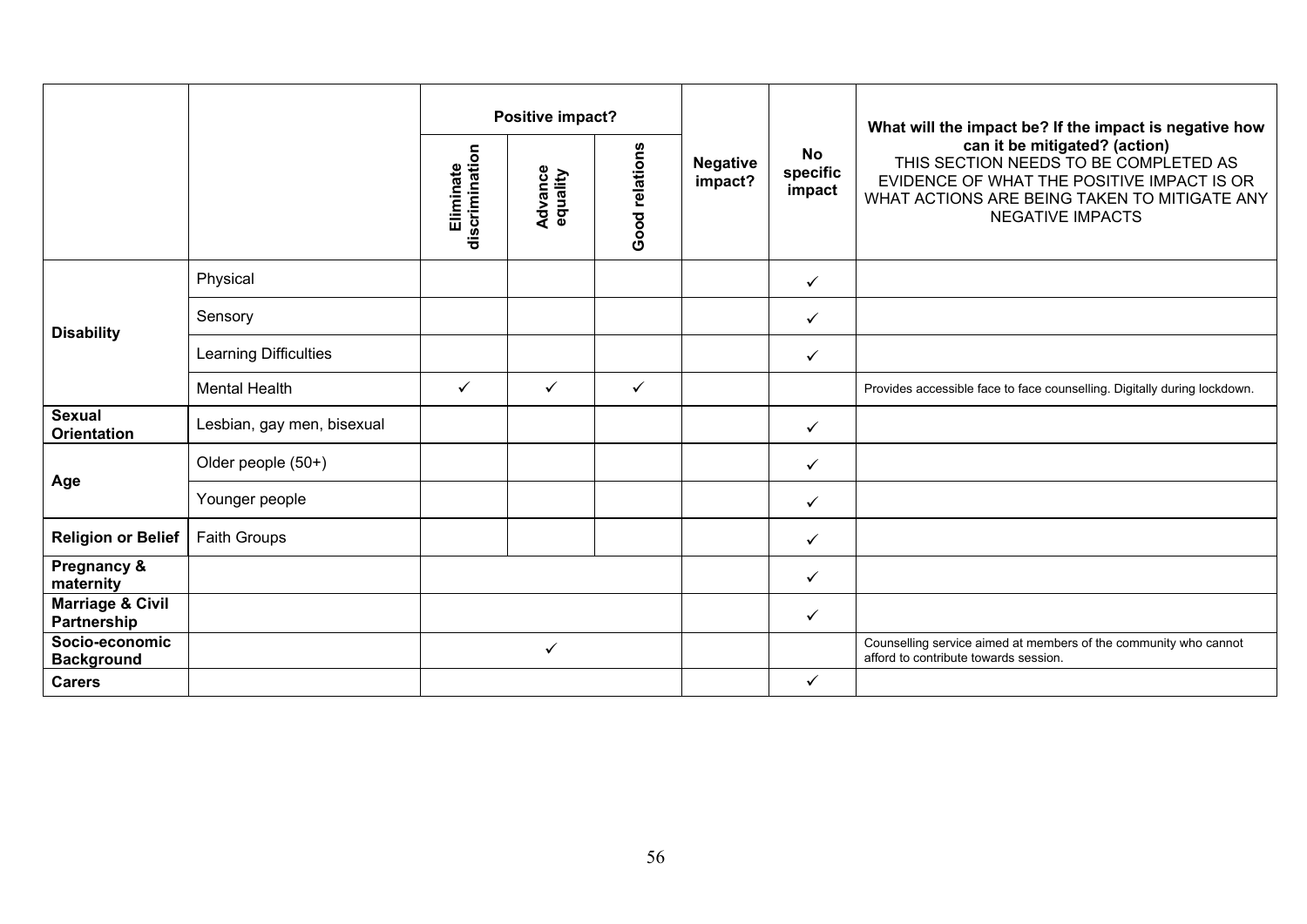## **Equality Impact Assessment – The Lightbox**

|        |                                                  |                             | Positive impact?    |                |                            |                                 | What will the impact be? If the impact is negative how can                                                                                                                                  |
|--------|--------------------------------------------------|-----------------------------|---------------------|----------------|----------------------------|---------------------------------|---------------------------------------------------------------------------------------------------------------------------------------------------------------------------------------------|
|        |                                                  | Eliminate<br>discrimination | Advance<br>equality | Good relations | <b>Negative</b><br>impact? | <b>No</b><br>specific<br>impact | it be mitigated? (action)<br>THIS SECTION NEEDS TO BE COMPLETED AS EVIDENCE<br>OF WHAT THE POSITIVE IMPACT IS OR WHAT ACTIONS<br>ARE BEING TAKEN TO MITIGATE ANY NEGATIVE<br><b>IMPACTS</b> |
|        | Men                                              |                             |                     |                |                            | $\checkmark$                    |                                                                                                                                                                                             |
| Gender | Women                                            |                             |                     |                |                            | $\checkmark$                    |                                                                                                                                                                                             |
|        | Gender Reassignment                              |                             |                     |                |                            | $\checkmark$                    |                                                                                                                                                                                             |
|        | White                                            |                             |                     |                |                            | $\checkmark$                    |                                                                                                                                                                                             |
|        | Mixed/Multiple ethnic groups                     |                             |                     |                |                            | $\checkmark$                    |                                                                                                                                                                                             |
| Race   | Asian/Asian British                              |                             |                     |                |                            | $\checkmark$                    |                                                                                                                                                                                             |
|        | Black/African/Caribbean/<br><b>Black British</b> |                             |                     |                |                            | $\checkmark$                    |                                                                                                                                                                                             |
|        | Gypsies / travellers                             |                             |                     |                |                            | $\checkmark$                    |                                                                                                                                                                                             |
|        | Other ethnic group                               |                             |                     |                |                            | $\checkmark$                    |                                                                                                                                                                                             |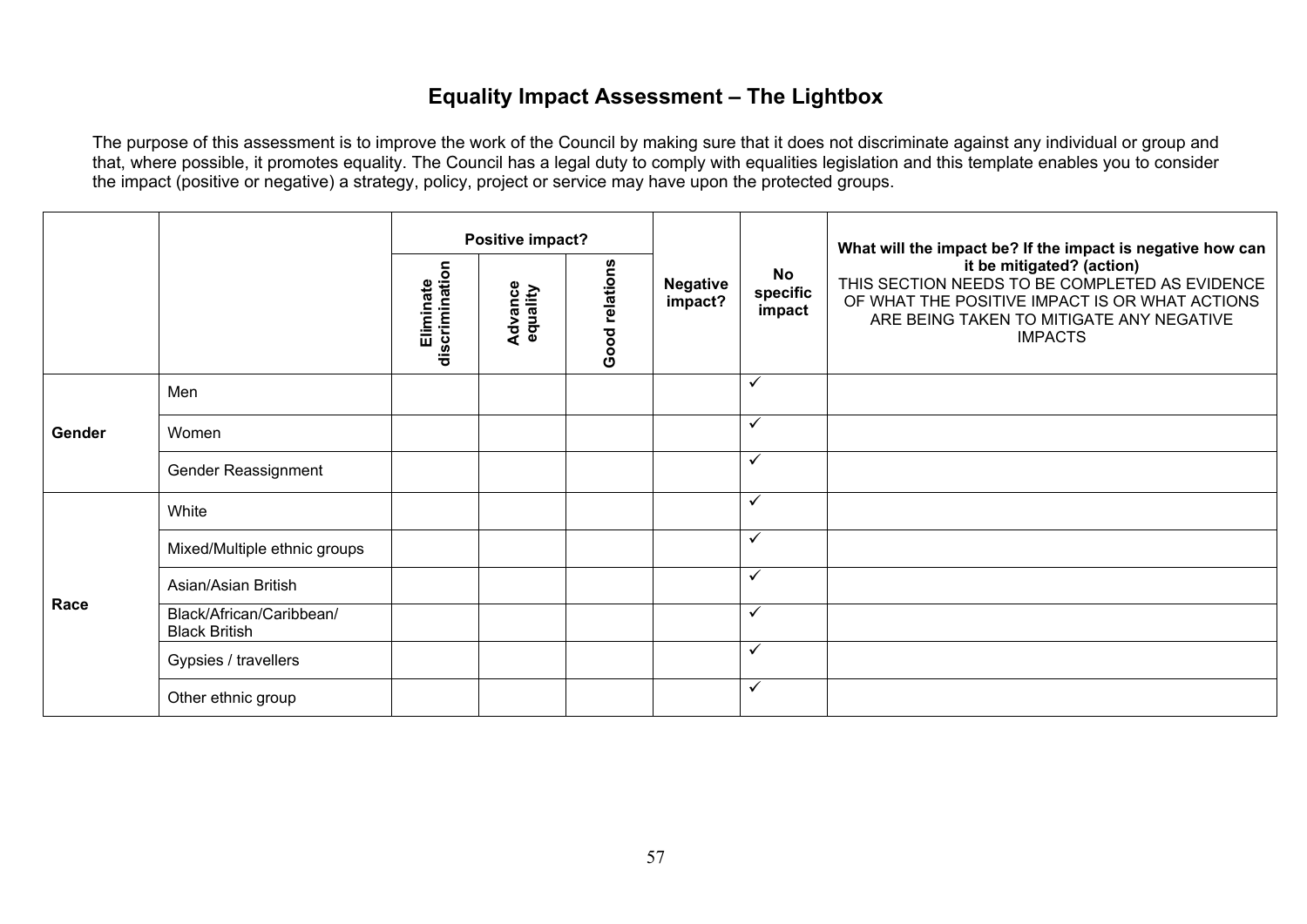|                                           |                            | Positive impact?            |                            |                                                 |  | What will the impact be? If the impact is negative how can |                                                                                                                                                                                             |
|-------------------------------------------|----------------------------|-----------------------------|----------------------------|-------------------------------------------------|--|------------------------------------------------------------|---------------------------------------------------------------------------------------------------------------------------------------------------------------------------------------------|
|                                           |                            | discrimination<br>Eliminate | <b>Advance</b><br>equality | <b>Negative</b><br>Good<br>relations<br>impact? |  | <b>No</b><br>specific<br>impact                            | it be mitigated? (action)<br>THIS SECTION NEEDS TO BE COMPLETED AS EVIDENCE<br>OF WHAT THE POSITIVE IMPACT IS OR WHAT ACTIONS<br>ARE BEING TAKEN TO MITIGATE ANY NEGATIVE<br><b>IMPACTS</b> |
|                                           | Physical                   |                             |                            |                                                 |  | $\checkmark$                                               |                                                                                                                                                                                             |
|                                           | Sensory                    |                             |                            |                                                 |  | $\checkmark$                                               |                                                                                                                                                                                             |
| <b>Disability</b>                         | Learning Difficulties      |                             |                            |                                                 |  | $\checkmark$                                               |                                                                                                                                                                                             |
|                                           | <b>Mental Health</b>       | $\checkmark$                | $\checkmark$               | $\checkmark$                                    |  |                                                            | Open-Mind project aimed at users of Woking Mind. Provides tour of gallery,<br>talk & refreshments.                                                                                          |
| <b>Sexual</b><br><b>Orientation</b>       | Lesbian, gay men, bisexual |                             |                            |                                                 |  | $\checkmark$                                               |                                                                                                                                                                                             |
|                                           | Older people (50+)         |                             |                            |                                                 |  | $\checkmark$                                               |                                                                                                                                                                                             |
| Age                                       | Younger people             |                             |                            |                                                 |  | $\checkmark$                                               |                                                                                                                                                                                             |
| <b>Religion or</b><br><b>Belief</b>       | Faith Groups               |                             |                            |                                                 |  | $\checkmark$                                               |                                                                                                                                                                                             |
| Pregnancy &<br>maternity                  |                            |                             |                            |                                                 |  |                                                            |                                                                                                                                                                                             |
| Marriage &<br><b>Civil</b><br>Partnership |                            |                             |                            |                                                 |  | $\checkmark$                                               |                                                                                                                                                                                             |
| Socio-<br>economic<br><b>Background</b>   |                            |                             |                            |                                                 |  | $\checkmark$                                               |                                                                                                                                                                                             |
| <b>Carers</b>                             |                            |                             |                            |                                                 |  | $\checkmark$                                               |                                                                                                                                                                                             |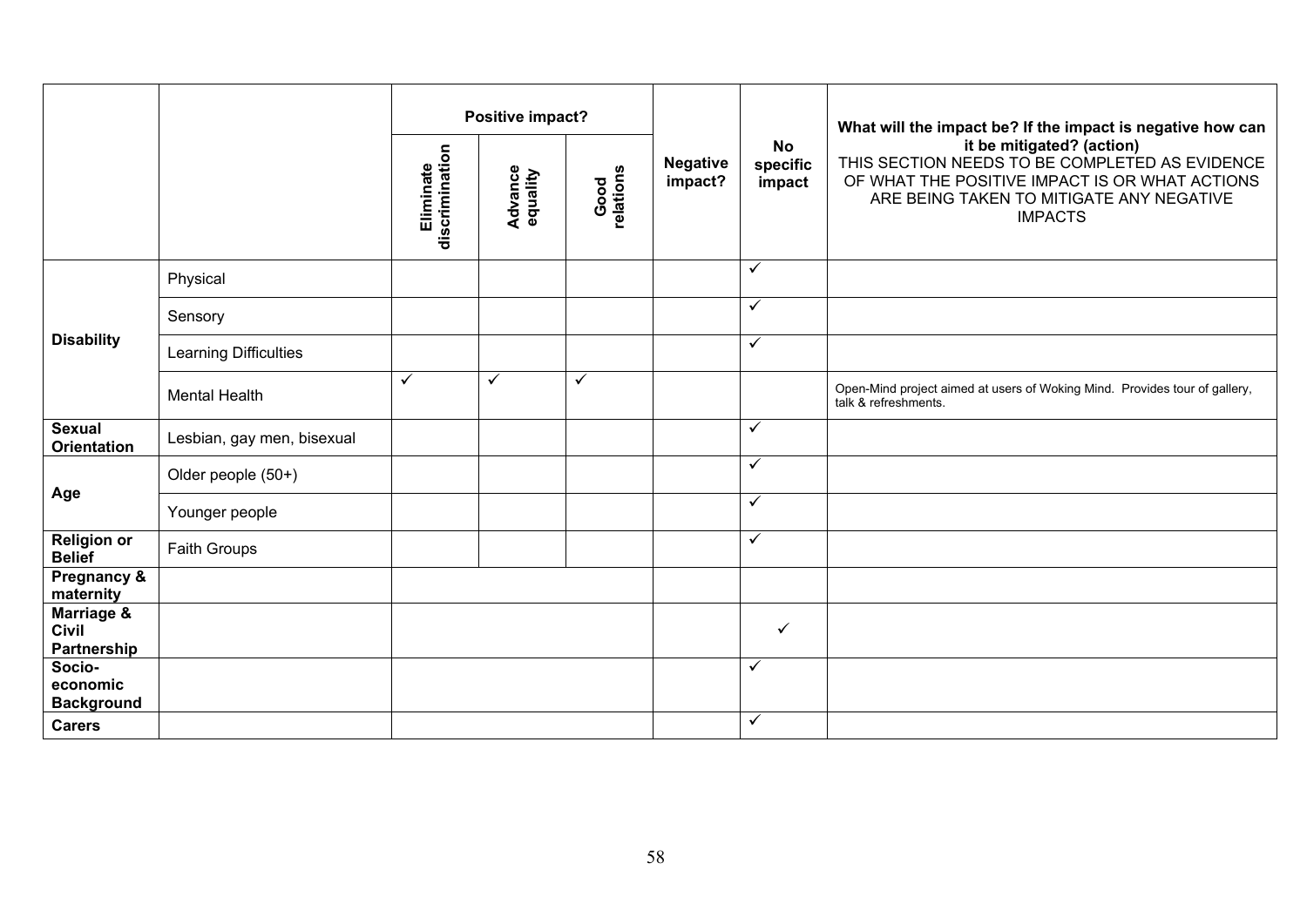### **Equality Impact Assessment – The Lighthouse**

|        |                                                  |                             | Positive impact?    |                |                            |                                 | What will the impact be? If the impact is negative how can<br>it be mitigated? (action)<br>THIS SECTION NEEDS TO BE COMPLETED AS EVIDENCE<br>OF WHAT THE POSITIVE IMPACT IS OR WHAT ACTIONS<br>ARE BEING TAKEN TO MITIGATE ANY NEGATIVE<br><b>IMPACTS</b> |
|--------|--------------------------------------------------|-----------------------------|---------------------|----------------|----------------------------|---------------------------------|-----------------------------------------------------------------------------------------------------------------------------------------------------------------------------------------------------------------------------------------------------------|
|        |                                                  | discrimination<br>Eliminate | Advance<br>equality | Good relations | <b>Negative</b><br>impact? | <b>No</b><br>specific<br>impact |                                                                                                                                                                                                                                                           |
| Gender | Men                                              |                             |                     |                |                            | ✓                               | A range of projects aimed at vulnerable sections of the community including<br>Jigsaw, Esteem Ahead & Foodbank. 64% of users from Woking.                                                                                                                 |
|        | Women                                            |                             |                     |                |                            | ✓                               |                                                                                                                                                                                                                                                           |
|        | Gender Reassignment                              |                             |                     |                |                            | ✓                               |                                                                                                                                                                                                                                                           |
|        | White                                            |                             |                     |                |                            | ✓                               |                                                                                                                                                                                                                                                           |
|        | Mixed/Multiple ethnic groups                     | $\checkmark$                | $\checkmark$        |                |                            |                                 | 32% of users currently from ethnic minority communities.                                                                                                                                                                                                  |
|        | Asian/Asian British                              | $\checkmark$                | ✓                   |                |                            |                                 |                                                                                                                                                                                                                                                           |
| Race   | Black/African/Caribbean/<br><b>Black British</b> | ✓                           | $\checkmark$        |                |                            |                                 |                                                                                                                                                                                                                                                           |
|        | Gypsies / travellers                             |                             |                     |                |                            | $\checkmark$                    |                                                                                                                                                                                                                                                           |
|        | Other ethnic group                               | $\checkmark$                | ✓                   |                |                            |                                 |                                                                                                                                                                                                                                                           |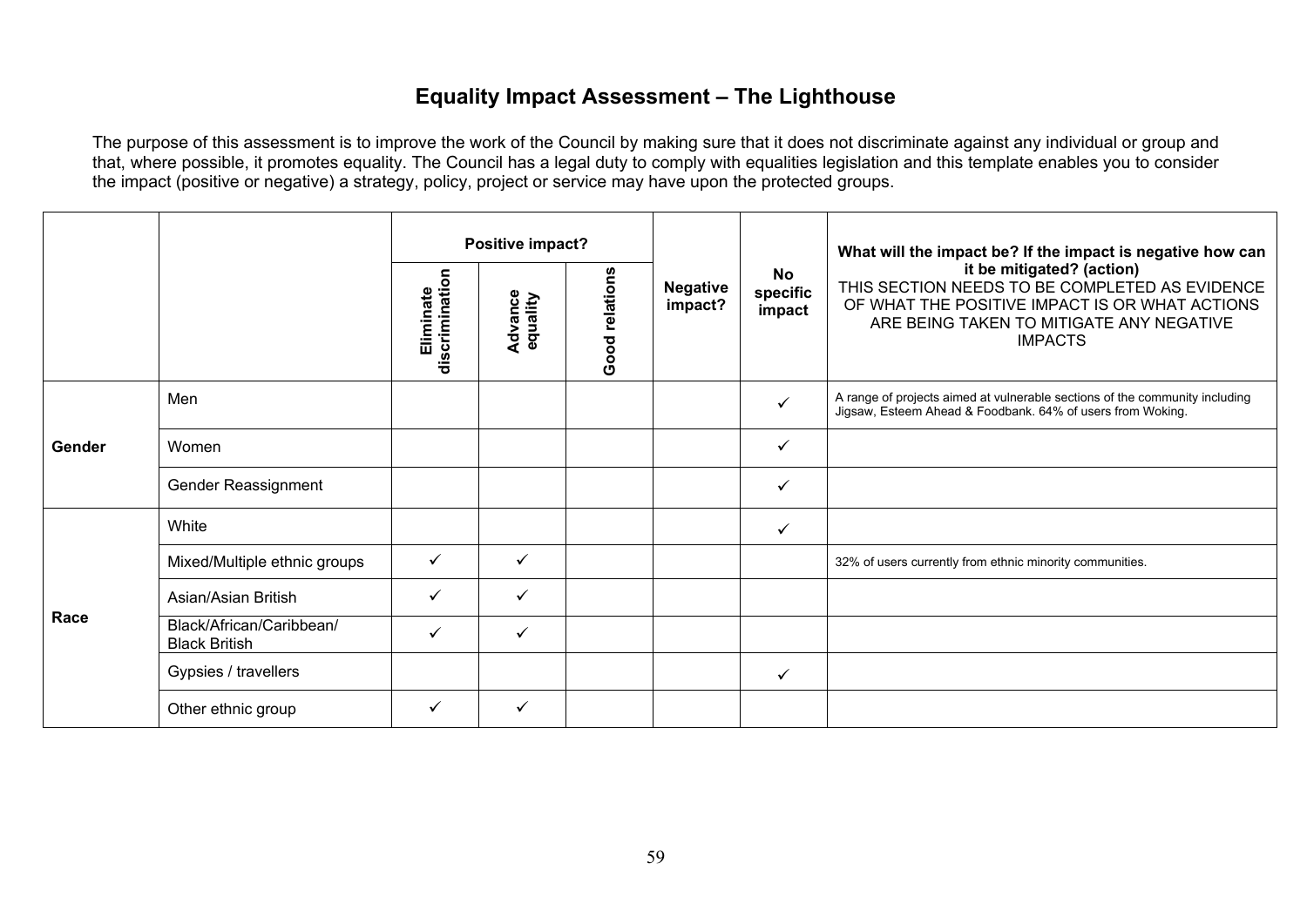|                                           |                            | Positive impact?            |                            |                |                            |                                 | What will the impact be? If the impact is negative how can                                                                                                                                  |
|-------------------------------------------|----------------------------|-----------------------------|----------------------------|----------------|----------------------------|---------------------------------|---------------------------------------------------------------------------------------------------------------------------------------------------------------------------------------------|
|                                           |                            | Eliminate<br>discrimination | <b>Advance</b><br>equality | Good relations | <b>Negative</b><br>impact? | <b>No</b><br>specific<br>impact | it be mitigated? (action)<br>THIS SECTION NEEDS TO BE COMPLETED AS EVIDENCE<br>OF WHAT THE POSITIVE IMPACT IS OR WHAT ACTIONS<br>ARE BEING TAKEN TO MITIGATE ANY NEGATIVE<br><b>IMPACTS</b> |
|                                           | Physical                   |                             | $\checkmark$               |                |                            |                                 | 7% of users have a disability.                                                                                                                                                              |
|                                           | Sensory                    |                             | $\checkmark$               |                |                            |                                 |                                                                                                                                                                                             |
| <b>Disability</b>                         | Learning Difficulties      |                             | $\checkmark$               |                |                            |                                 |                                                                                                                                                                                             |
|                                           | <b>Mental Health</b>       |                             | $\checkmark$               |                |                            |                                 |                                                                                                                                                                                             |
| <b>Sexual</b><br><b>Orientation</b>       | Lesbian, gay men, bisexual |                             |                            |                |                            | $\checkmark$                    |                                                                                                                                                                                             |
|                                           | Older people (50+)         |                             |                            |                |                            | $\checkmark$                    |                                                                                                                                                                                             |
| Age                                       | Younger people             |                             |                            |                |                            | $\checkmark$                    |                                                                                                                                                                                             |
| <b>Religion or</b><br><b>Belief</b>       | Faith Groups               |                             |                            |                |                            | $\checkmark$                    |                                                                                                                                                                                             |
| Pregnancy &<br>maternity                  |                            |                             |                            |                |                            | $\checkmark$                    |                                                                                                                                                                                             |
| Marriage &<br><b>Civil</b><br>Partnership |                            |                             |                            |                |                            | $\checkmark$                    |                                                                                                                                                                                             |
| Socio-<br>economic<br><b>Background</b>   |                            |                             | ✓                          |                |                            |                                 |                                                                                                                                                                                             |
| <b>Carers</b>                             |                            |                             |                            |                |                            | $\checkmark$                    |                                                                                                                                                                                             |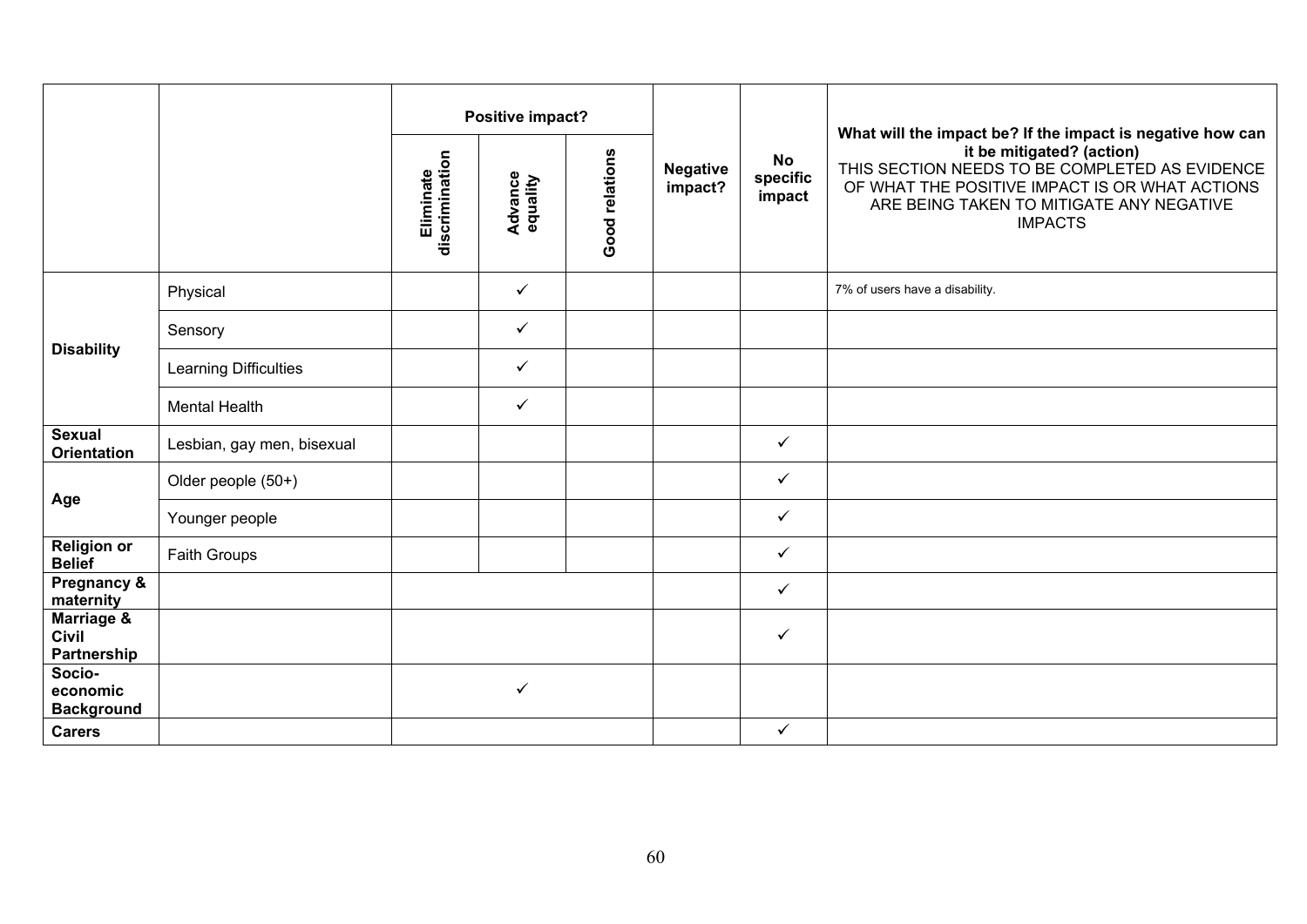## **Equality Impact Assessment – The Maybury Centre Trust**

|        |                                                  | Positive impact?            |                            |                |                            |                                 | What will the impact be? If the impact is negative how                                                                                                                                                           |
|--------|--------------------------------------------------|-----------------------------|----------------------------|----------------|----------------------------|---------------------------------|------------------------------------------------------------------------------------------------------------------------------------------------------------------------------------------------------------------|
|        |                                                  | discrimination<br>Eliminate | <b>Advance</b><br>equality | Good relations | <b>Negative</b><br>impact? | <b>No</b><br>specific<br>impact | can it be mitigated? (action)<br>THIS SECTION NEEDS TO BE COMPLETED AS<br>EVIDENCE OF WHAT THE POSITIVE IMPACT IS OR<br>WHAT ACTIONS ARE BEING TAKEN TO MITIGATE ANY<br><b>NEGATIVE IMPACTS</b>                  |
|        | Men                                              |                             |                            |                |                            | $\checkmark$                    | The Centre provides venues for local organisations and clubs to meet in,<br>providing indirect support to the local residents. Income has been<br>significantly impacted by restrictions caused by the pandemic. |
| Gender | Women                                            | $\checkmark$                |                            | ✓              |                            |                                 | Liaise Women's Centre provides accessible advice, services &<br>workshops for vulnerable local women & girls. Activities have continued<br>via zoom and are resuming in person where possible.                   |
|        | Gender Reassignment                              |                             |                            |                |                            | ✓                               |                                                                                                                                                                                                                  |
|        | White                                            |                             |                            | ✓              |                            |                                 |                                                                                                                                                                                                                  |
|        | Mixed/Multiple ethnic groups                     |                             | ✓                          | ✓              |                            |                                 |                                                                                                                                                                                                                  |
| Race   | Asian/Asian British                              |                             | ✓                          | ✓              |                            |                                 |                                                                                                                                                                                                                  |
|        | Black/African/Caribbean/<br><b>Black British</b> |                             | ✓                          | ✓              |                            |                                 |                                                                                                                                                                                                                  |
|        | Gypsies / travellers                             |                             |                            |                |                            | ✓                               |                                                                                                                                                                                                                  |
|        | Other ethnic group                               |                             | ✓                          | ✓              |                            |                                 |                                                                                                                                                                                                                  |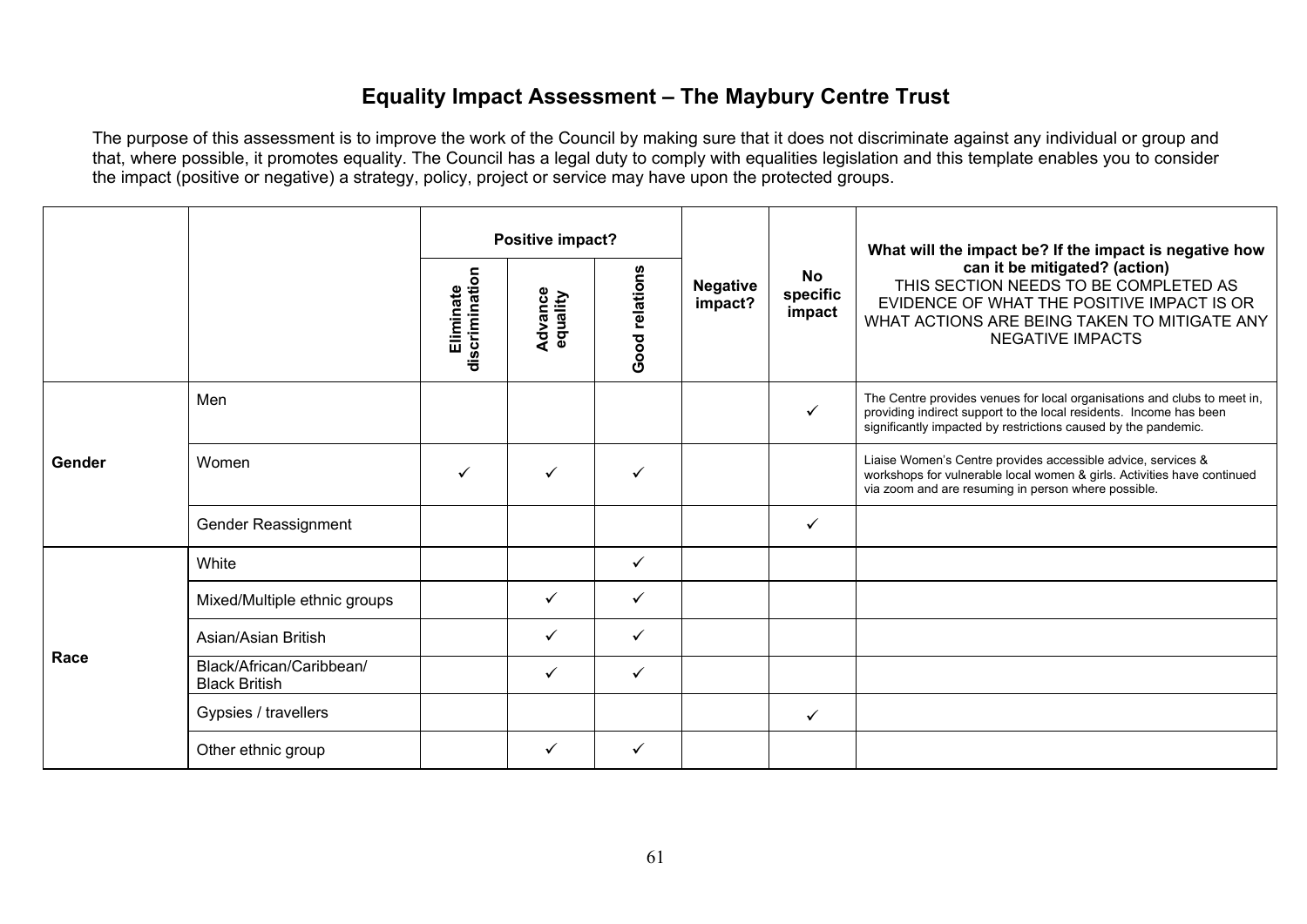|                                            |                            |                             | Positive impact?           |                | <b>Negative</b><br>impact? |                          | What will the impact be? If the impact is negative how                                                                                                                                          |
|--------------------------------------------|----------------------------|-----------------------------|----------------------------|----------------|----------------------------|--------------------------|-------------------------------------------------------------------------------------------------------------------------------------------------------------------------------------------------|
|                                            |                            | discrimination<br>Eliminate | <b>Advance</b><br>equality | Good relations |                            | No<br>specific<br>impact | can it be mitigated? (action)<br>THIS SECTION NEEDS TO BE COMPLETED AS<br>EVIDENCE OF WHAT THE POSITIVE IMPACT IS OR<br>WHAT ACTIONS ARE BEING TAKEN TO MITIGATE ANY<br><b>NEGATIVE IMPACTS</b> |
|                                            | Physical                   |                             |                            |                |                            | $\checkmark$             |                                                                                                                                                                                                 |
|                                            | Sensory                    |                             |                            |                |                            | $\checkmark$             |                                                                                                                                                                                                 |
| <b>Disability</b>                          | Learning Difficulties      |                             |                            |                |                            | $\checkmark$             |                                                                                                                                                                                                 |
|                                            | <b>Mental Health</b>       |                             |                            |                |                            | $\checkmark$             |                                                                                                                                                                                                 |
| <b>Sexual</b><br><b>Orientation</b>        | Lesbian, gay men, bisexual |                             |                            |                |                            | $\checkmark$             |                                                                                                                                                                                                 |
| Age                                        | Older people (50+)         |                             |                            | ✓              |                            |                          | Schoolhouse provides drop-in for older people. Contact has continued via<br>zoom and telephone.                                                                                                 |
|                                            | Younger people             |                             |                            | $\checkmark$   |                            |                          |                                                                                                                                                                                                 |
| <b>Religion or Belief</b>                  | <b>Faith Groups</b>        |                             |                            |                |                            | $\checkmark$             |                                                                                                                                                                                                 |
| Pregnancy &<br>maternity                   |                            |                             |                            |                |                            | $\checkmark$             |                                                                                                                                                                                                 |
| <b>Marriage &amp; Civil</b><br>Partnership |                            |                             |                            |                |                            | $\checkmark$             |                                                                                                                                                                                                 |
| Socio-economic<br><b>Background</b>        |                            |                             |                            |                |                            | $\checkmark$             |                                                                                                                                                                                                 |
| <b>Carers</b>                              |                            |                             |                            |                |                            | $\checkmark$             |                                                                                                                                                                                                 |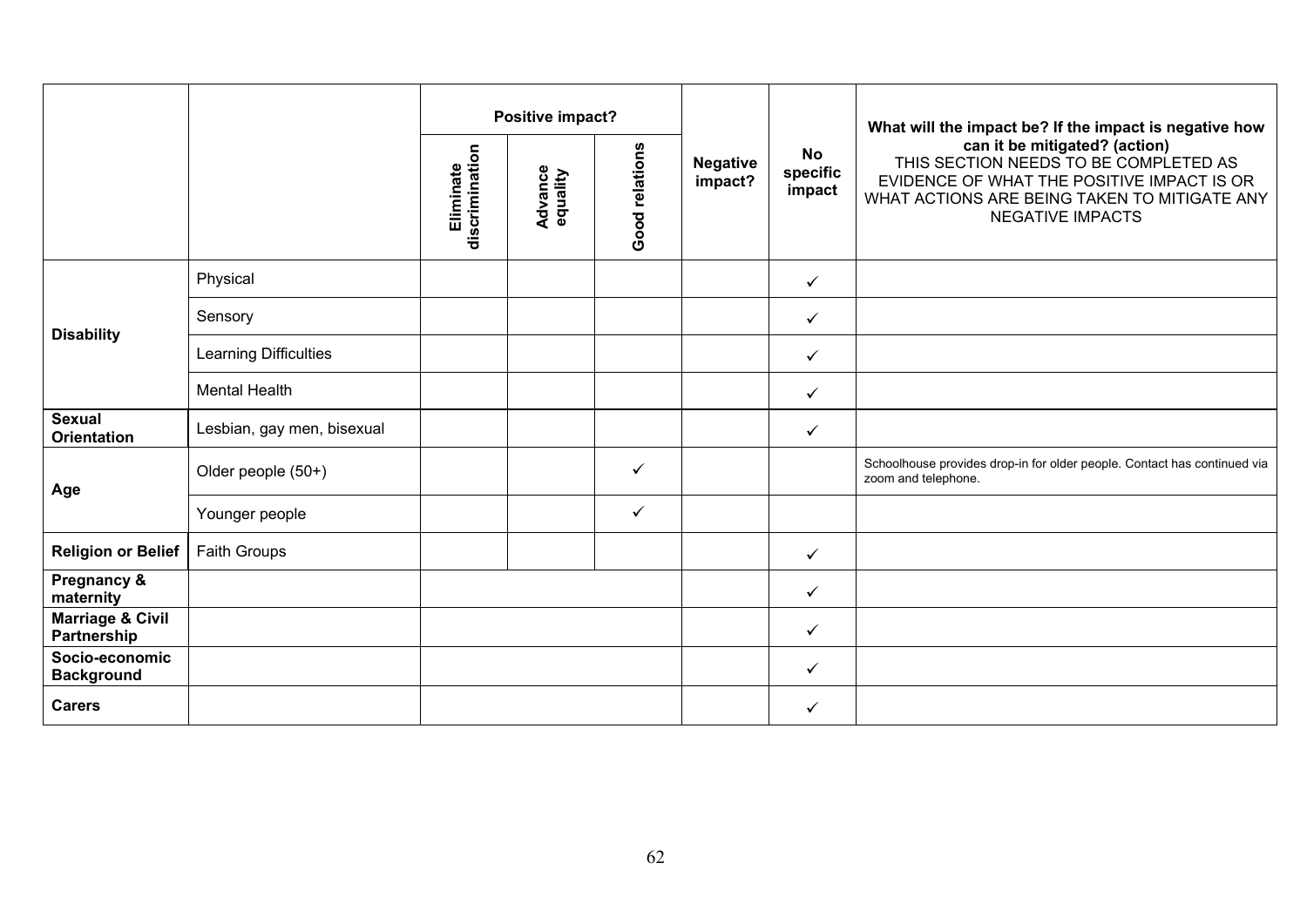# **Equality Impact Assessment – The Prison Fellowship**

|        |                                                  |                             |                     | Positive impact? |                            |                          | What will the impact be? If the impact is negative how can                                                                                                                                  |
|--------|--------------------------------------------------|-----------------------------|---------------------|------------------|----------------------------|--------------------------|---------------------------------------------------------------------------------------------------------------------------------------------------------------------------------------------|
|        |                                                  | discrimination<br>Eliminate | Advance<br>equality | Good relations   | <b>Negative</b><br>impact? | No<br>specific<br>impact | it be mitigated? (action)<br>THIS SECTION NEEDS TO BE COMPLETED AS EVIDENCE<br>OF WHAT THE POSITIVE IMPACT IS OR WHAT ACTIONS<br>ARE BEING TAKEN TO MITIGATE ANY NEGATIVE<br><b>IMPACTS</b> |
|        | Men                                              |                             |                     |                  |                            | $\checkmark$             | Grant will cover the cost of running 4 x Sycamore Tree victim awareness<br>courses at HMP Coldingley and HMP Send.                                                                          |
| Gender | Women                                            |                             |                     |                  |                            | $\checkmark$             |                                                                                                                                                                                             |
|        | Gender Reassignment                              |                             |                     |                  |                            | $\checkmark$             |                                                                                                                                                                                             |
|        | White                                            |                             |                     |                  |                            | $\checkmark$             |                                                                                                                                                                                             |
|        | Mixed/Multiple ethnic groups                     |                             |                     |                  |                            | $\checkmark$             |                                                                                                                                                                                             |
| Race   | Asian/Asian British                              |                             |                     |                  |                            | $\checkmark$             |                                                                                                                                                                                             |
|        | Black/African/Caribbean/<br><b>Black British</b> |                             |                     |                  |                            | $\checkmark$             |                                                                                                                                                                                             |
|        | Gypsies / travellers                             |                             |                     |                  |                            | $\checkmark$             |                                                                                                                                                                                             |
|        | Other ethnic group                               |                             |                     |                  |                            | $\checkmark$             |                                                                                                                                                                                             |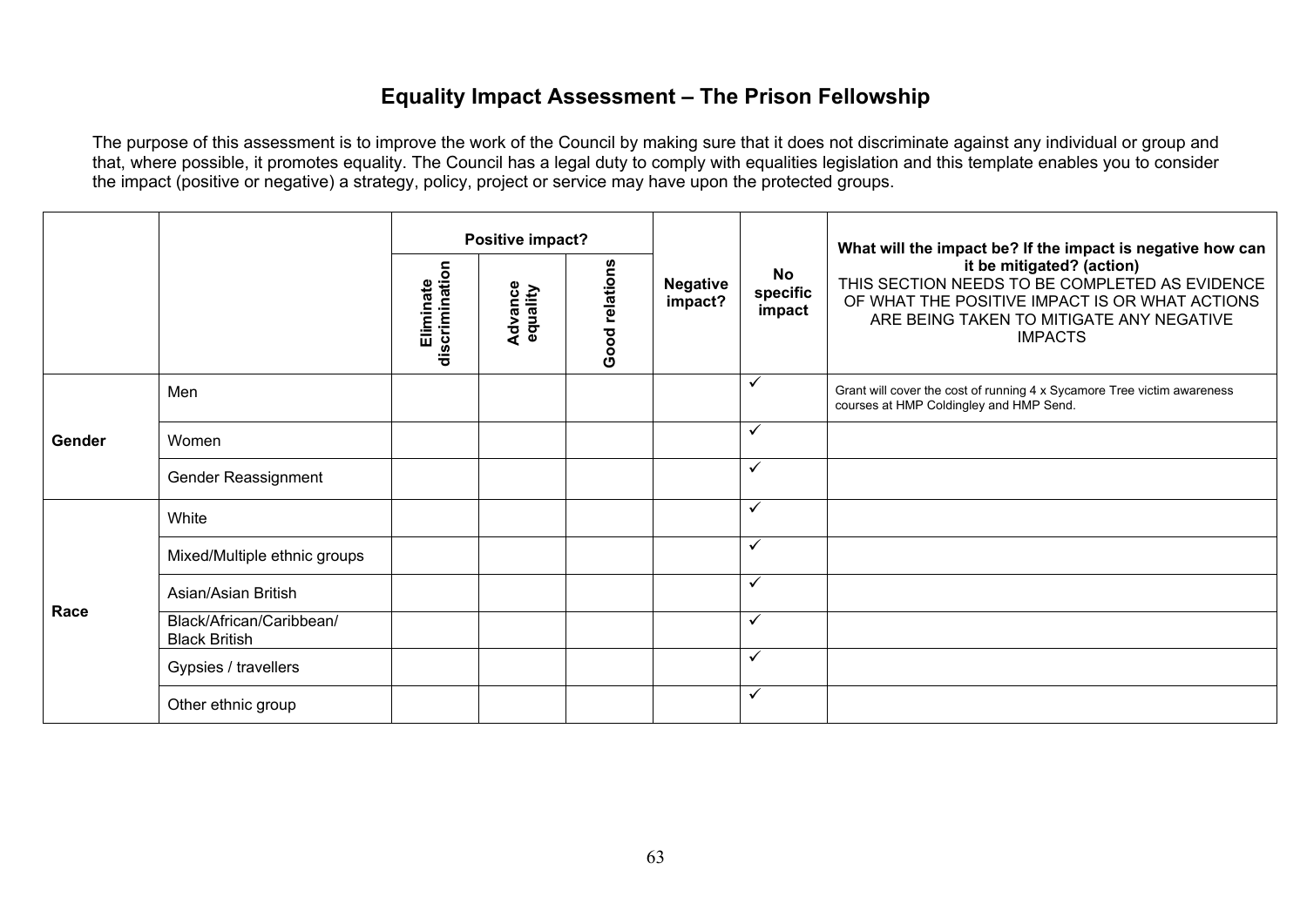|                                         |                            |                                                                                | Positive impact?           |                                 |                                                                                                                                                                                             |                         | What will the impact be? If the impact is negative how can |
|-----------------------------------------|----------------------------|--------------------------------------------------------------------------------|----------------------------|---------------------------------|---------------------------------------------------------------------------------------------------------------------------------------------------------------------------------------------|-------------------------|------------------------------------------------------------|
|                                         |                            | discrimination<br>Eliminate<br>Good<br>relations<br><b>Advance</b><br>equality | <b>Negative</b><br>impact? | <b>No</b><br>specific<br>impact | it be mitigated? (action)<br>THIS SECTION NEEDS TO BE COMPLETED AS EVIDENCE<br>OF WHAT THE POSITIVE IMPACT IS OR WHAT ACTIONS<br>ARE BEING TAKEN TO MITIGATE ANY NEGATIVE<br><b>IMPACTS</b> |                         |                                                            |
|                                         | Physical                   |                                                                                |                            |                                 |                                                                                                                                                                                             | $\checkmark$            |                                                            |
|                                         | Sensory                    |                                                                                |                            |                                 |                                                                                                                                                                                             | $\checkmark$            |                                                            |
| <b>Disability</b>                       | Learning Difficulties      |                                                                                |                            |                                 |                                                                                                                                                                                             | $\checkmark$            |                                                            |
|                                         | <b>Mental Health</b>       |                                                                                |                            |                                 |                                                                                                                                                                                             | $\checkmark$            |                                                            |
| <b>Sexual</b><br><b>Orientation</b>     | Lesbian, gay men, bisexual |                                                                                |                            |                                 |                                                                                                                                                                                             | $\checkmark$            |                                                            |
|                                         | Older people (50+)         |                                                                                |                            |                                 |                                                                                                                                                                                             | $\checkmark$            |                                                            |
| Age                                     | Younger people             |                                                                                |                            |                                 |                                                                                                                                                                                             | $\checkmark$            |                                                            |
| <b>Religion or</b><br><b>Belief</b>     | Faith Groups               |                                                                                |                            |                                 |                                                                                                                                                                                             | $\overline{\checkmark}$ |                                                            |
| Pregnancy &<br>maternity                |                            |                                                                                |                            |                                 |                                                                                                                                                                                             | $\checkmark$            |                                                            |
| Marriage &<br>Civil<br>Partnership      |                            |                                                                                |                            |                                 |                                                                                                                                                                                             | $\checkmark$            |                                                            |
| Socio-<br>economic<br><b>Background</b> |                            |                                                                                |                            |                                 |                                                                                                                                                                                             | $\checkmark$            |                                                            |
| <b>Carers</b>                           |                            |                                                                                |                            |                                 |                                                                                                                                                                                             | $\checkmark$            |                                                            |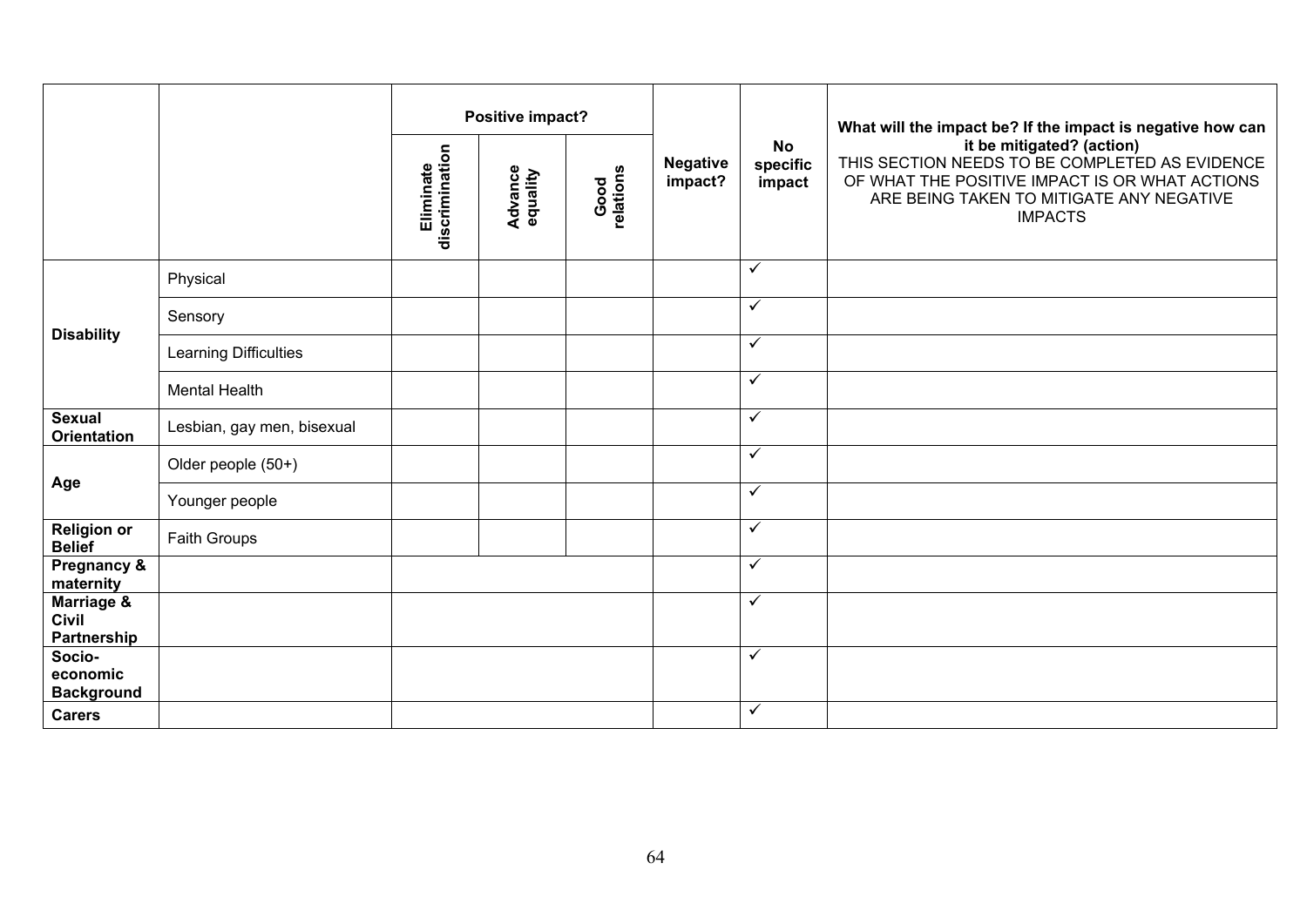## **Equality Impact Assessment – The Woking Community Furniture Project**

|        |                                                  | Positive impact?            |                            |                |                            |                          | What will the impact be? If the impact is negative how                                                                                                                                                                                                 |
|--------|--------------------------------------------------|-----------------------------|----------------------------|----------------|----------------------------|--------------------------|--------------------------------------------------------------------------------------------------------------------------------------------------------------------------------------------------------------------------------------------------------|
|        |                                                  | discrimination<br>Eliminate | <b>Advance</b><br>equality | Good relations | <b>Negative</b><br>impact? | No<br>specific<br>impact | can it be mitigated? (action)<br>THIS SECTION NEEDS TO BE COMPLETED AS<br>EVIDENCE OF WHAT THE POSITIVE IMPACT IS OR<br>WHAT ACTIONS ARE BEING TAKEN TO MITIGATE ANY<br><b>NEGATIVE IMPACTS</b>                                                        |
|        | Men                                              |                             |                            |                |                            | $\checkmark$             | Provision of furniture, electrical items & housewares for those on low<br>income. Funding will contribute towards employing a person to mentor<br>and train other volunteers, particularly those with mental health issues &<br>learning difficulties. |
| Gender | Women                                            |                             |                            |                |                            | $\checkmark$             |                                                                                                                                                                                                                                                        |
|        | Gender Reassignment                              |                             |                            |                |                            | $\checkmark$             |                                                                                                                                                                                                                                                        |
|        | White                                            |                             |                            |                |                            | $\checkmark$             |                                                                                                                                                                                                                                                        |
|        | Mixed/Multiple ethnic groups                     |                             |                            |                |                            | $\checkmark$             |                                                                                                                                                                                                                                                        |
| Race   | Asian/Asian British                              |                             |                            |                |                            | $\checkmark$             |                                                                                                                                                                                                                                                        |
|        | Black/African/Caribbean/<br><b>Black British</b> |                             |                            |                |                            | $\checkmark$             |                                                                                                                                                                                                                                                        |
|        | Gypsies / travellers                             |                             |                            |                |                            | $\checkmark$             |                                                                                                                                                                                                                                                        |
|        | Other ethnic group                               |                             |                            |                |                            | $\checkmark$             |                                                                                                                                                                                                                                                        |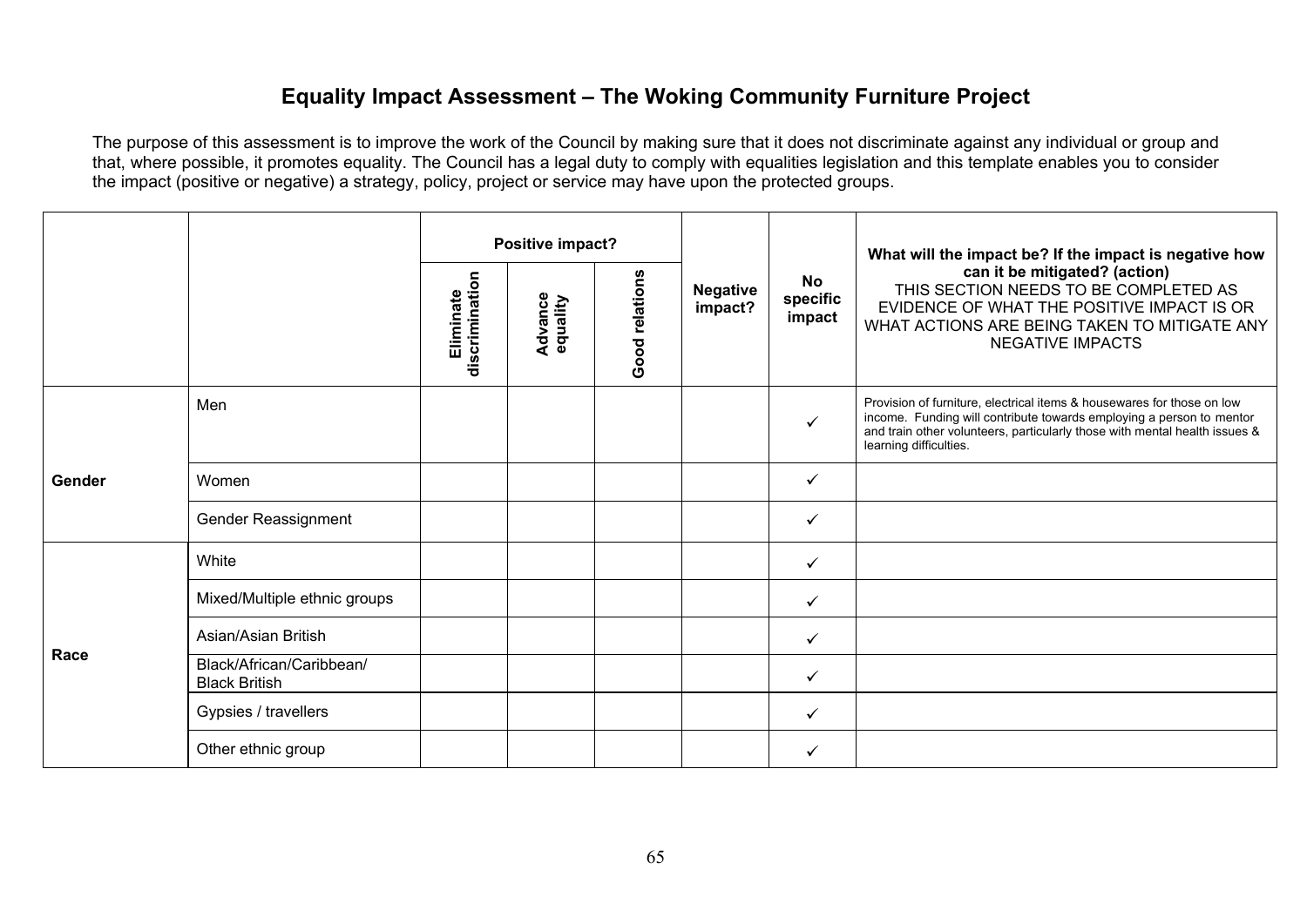|                                            |                              |                             | Positive impact?           |                |                            |                          | What will the impact be? If the impact is negative how                                                                                                                                          |
|--------------------------------------------|------------------------------|-----------------------------|----------------------------|----------------|----------------------------|--------------------------|-------------------------------------------------------------------------------------------------------------------------------------------------------------------------------------------------|
|                                            |                              | discrimination<br>Eliminate | <b>Advance</b><br>equality | Good relations | <b>Negative</b><br>impact? | No<br>specific<br>impact | can it be mitigated? (action)<br>THIS SECTION NEEDS TO BE COMPLETED AS<br>EVIDENCE OF WHAT THE POSITIVE IMPACT IS OR<br>WHAT ACTIONS ARE BEING TAKEN TO MITIGATE ANY<br><b>NEGATIVE IMPACTS</b> |
|                                            | Physical                     |                             |                            |                |                            | $\checkmark$             |                                                                                                                                                                                                 |
| <b>Disability</b>                          | Sensory                      |                             |                            |                |                            | ✓                        |                                                                                                                                                                                                 |
|                                            | <b>Learning Difficulties</b> | $\checkmark$                | $\checkmark$               | $\checkmark$   |                            |                          | Provide employment opportunity to member of local community                                                                                                                                     |
|                                            | <b>Mental Health</b>         | $\checkmark$                | $\checkmark$               | $\checkmark$   |                            |                          | $\alpha$                                                                                                                                                                                        |
| <b>Sexual</b><br><b>Orientation</b>        | Lesbian, gay men, bisexual   |                             |                            |                |                            | $\checkmark$             |                                                                                                                                                                                                 |
|                                            | Older people (50+)           |                             |                            |                |                            | ✓                        |                                                                                                                                                                                                 |
| Age                                        | Younger people               |                             |                            |                |                            | ✓                        |                                                                                                                                                                                                 |
| <b>Religion or Belief</b>                  | <b>Faith Groups</b>          |                             |                            |                |                            | ✓                        |                                                                                                                                                                                                 |
| Pregnancy &<br>maternity                   |                              |                             |                            |                |                            | $\checkmark$             |                                                                                                                                                                                                 |
| <b>Marriage &amp; Civil</b><br>Partnership |                              |                             |                            |                |                            | $\checkmark$             |                                                                                                                                                                                                 |
| Socio-economic<br><b>Background</b>        |                              | $\checkmark$                |                            |                |                            |                          | Provision of furniture, electrical items & housewares for those on low<br>income.                                                                                                               |
| <b>Carers</b>                              |                              |                             |                            |                |                            | ✓                        |                                                                                                                                                                                                 |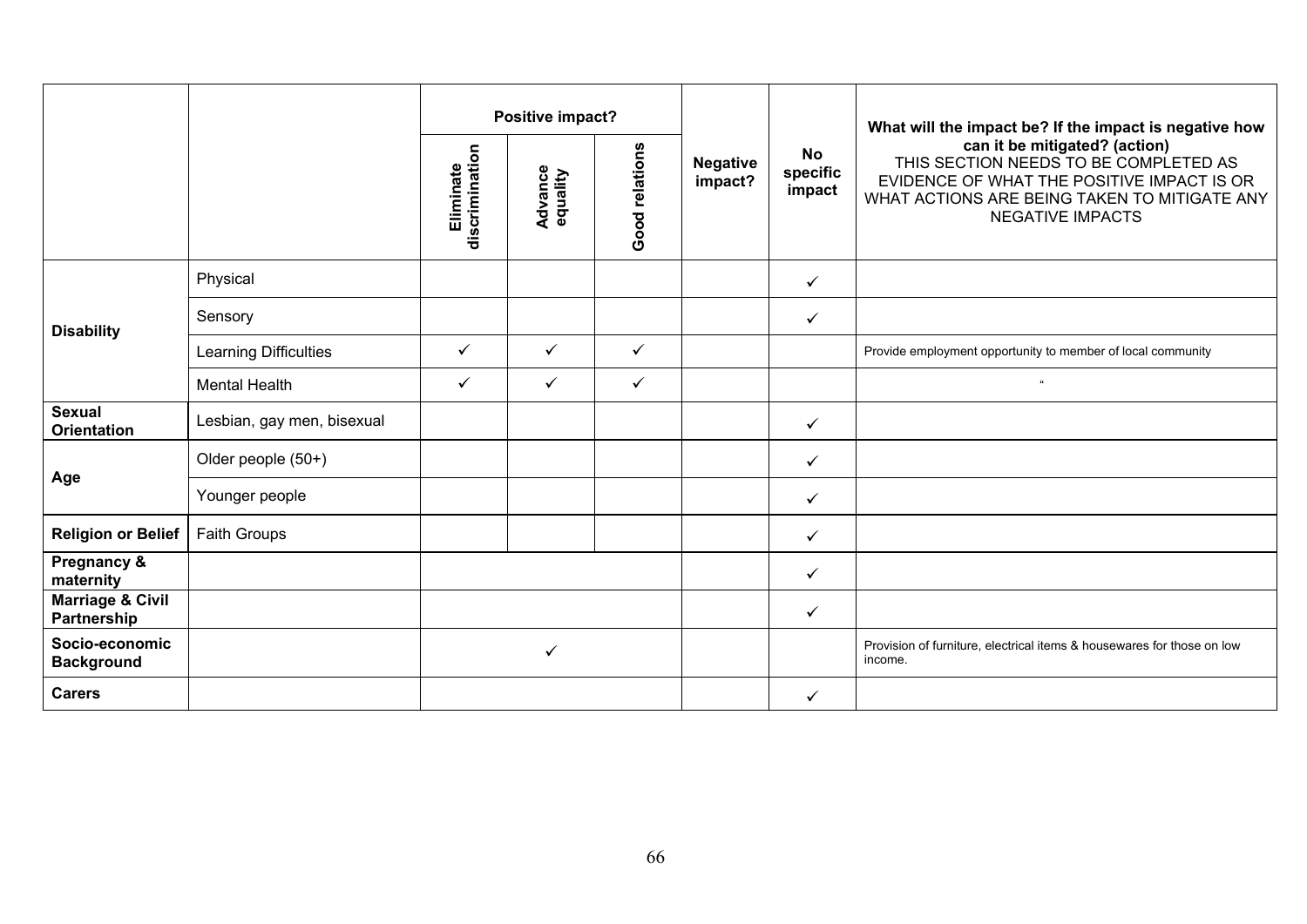# **Equality Impact Assessment – Woking Age Concern**

|        |                                                  | Positive impact?            |                     |                |                            | What will the impact be? If the impact is negative how can |                                                                                                                                                                                             |
|--------|--------------------------------------------------|-----------------------------|---------------------|----------------|----------------------------|------------------------------------------------------------|---------------------------------------------------------------------------------------------------------------------------------------------------------------------------------------------|
|        |                                                  | discrimination<br>Eliminate | Advance<br>equality | Good relations | <b>Negative</b><br>impact? | <b>No</b><br>specific<br>impact                            | it be mitigated? (action)<br>THIS SECTION NEEDS TO BE COMPLETED AS EVIDENCE<br>OF WHAT THE POSITIVE IMPACT IS OR WHAT ACTIONS<br>ARE BEING TAKEN TO MITIGATE ANY NEGATIVE<br><b>IMPACTS</b> |
|        | Men                                              |                             |                     |                |                            | $\checkmark$                                               |                                                                                                                                                                                             |
| Gender | Women                                            |                             |                     |                |                            | $\checkmark$                                               |                                                                                                                                                                                             |
|        | Gender Reassignment                              |                             |                     |                |                            | $\checkmark$                                               |                                                                                                                                                                                             |
|        | White                                            |                             |                     |                |                            | $\checkmark$                                               |                                                                                                                                                                                             |
|        | Mixed/Multiple ethnic groups                     |                             |                     |                |                            | ✓                                                          |                                                                                                                                                                                             |
| Race   | Asian/Asian British                              |                             |                     |                |                            | $\checkmark$                                               |                                                                                                                                                                                             |
|        | Black/African/Caribbean/<br><b>Black British</b> |                             |                     |                |                            | $\checkmark$                                               |                                                                                                                                                                                             |
|        | Gypsies / travellers                             |                             |                     |                |                            | $\checkmark$                                               |                                                                                                                                                                                             |
|        | Other ethnic group                               |                             |                     |                |                            | $\checkmark$                                               |                                                                                                                                                                                             |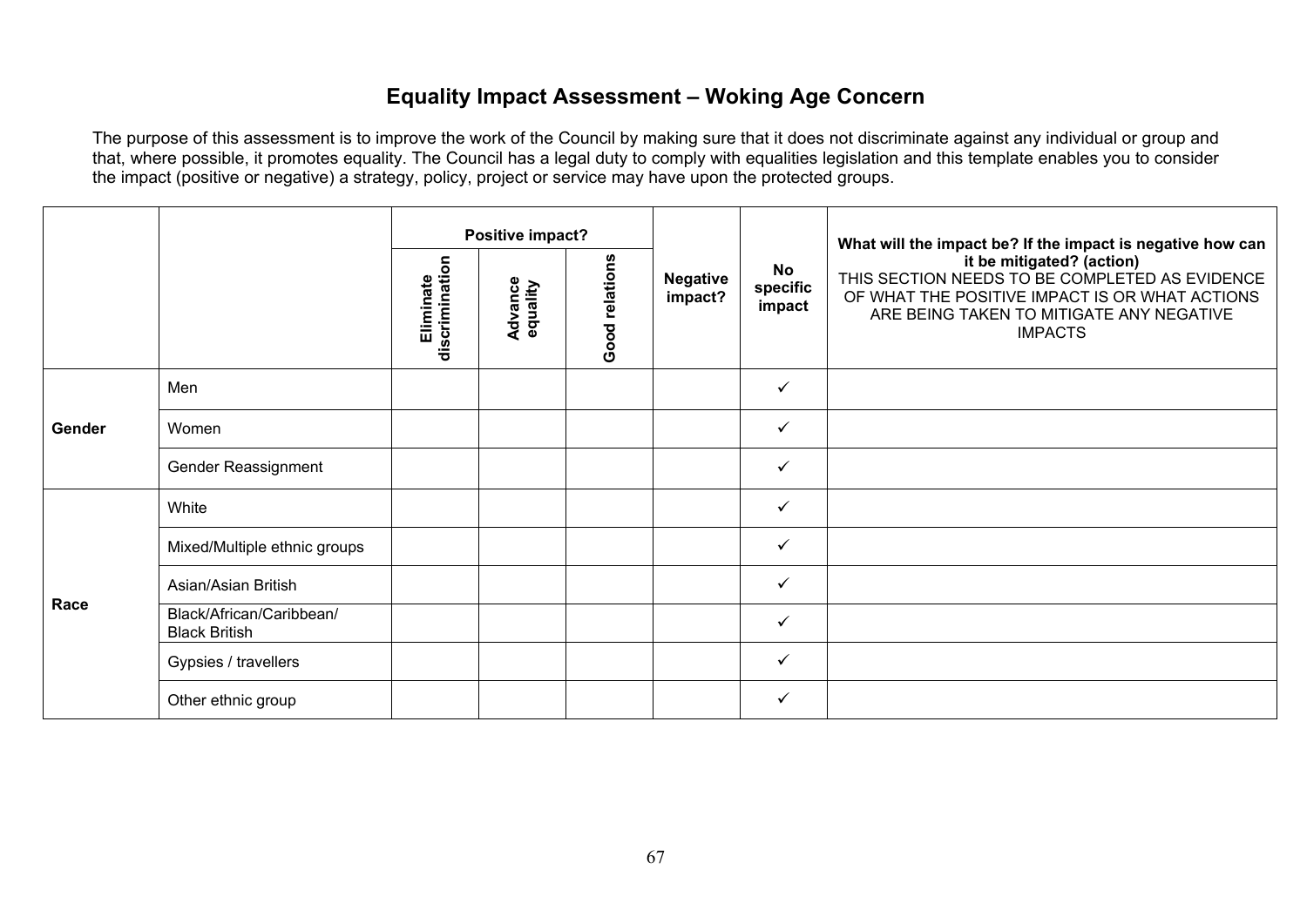|                                                      |                            | Positive impact?            |                     |                   |                            |                                 | What will the impact be? If the impact is negative how can                                                                                                                                  |
|------------------------------------------------------|----------------------------|-----------------------------|---------------------|-------------------|----------------------------|---------------------------------|---------------------------------------------------------------------------------------------------------------------------------------------------------------------------------------------|
|                                                      |                            | Eliminate<br>discrimination | Advance<br>equality | Good<br>relations | <b>Negative</b><br>impact? | <b>No</b><br>specific<br>impact | it be mitigated? (action)<br>THIS SECTION NEEDS TO BE COMPLETED AS EVIDENCE<br>OF WHAT THE POSITIVE IMPACT IS OR WHAT ACTIONS<br>ARE BEING TAKEN TO MITIGATE ANY NEGATIVE<br><b>IMPACTS</b> |
|                                                      | Physical                   |                             |                     |                   |                            | ✓                               | Some clients have disabilities                                                                                                                                                              |
|                                                      | Sensory                    |                             |                     |                   |                            | $\checkmark$                    |                                                                                                                                                                                             |
| <b>Disability</b>                                    | Learning Difficulties      |                             |                     |                   |                            | ✓                               |                                                                                                                                                                                             |
|                                                      | <b>Mental Health</b>       |                             |                     |                   |                            | $\checkmark$                    |                                                                                                                                                                                             |
| <b>Sexual</b><br><b>Orientation</b>                  | Lesbian, gay men, bisexual |                             |                     |                   |                            | $\checkmark$                    |                                                                                                                                                                                             |
|                                                      | Older people (50+)         | $\checkmark$                | $\checkmark$        | $\checkmark$      |                            |                                 | Provide support services to vulnerable older people.                                                                                                                                        |
| Age                                                  | Younger people             |                             |                     |                   |                            | $\checkmark$                    |                                                                                                                                                                                             |
| <b>Religion or</b><br><b>Belief</b>                  | Faith Groups               |                             |                     |                   |                            | $\checkmark$                    |                                                                                                                                                                                             |
| <b>Pregnancy &amp;</b><br>maternity                  |                            |                             |                     |                   |                            | $\checkmark$                    |                                                                                                                                                                                             |
| <b>Marriage &amp;</b><br><b>Civil</b><br>Partnership |                            |                             |                     |                   |                            | ✓                               |                                                                                                                                                                                             |
| Socio-<br>economic<br><b>Background</b>              |                            |                             |                     |                   |                            | ✓                               |                                                                                                                                                                                             |
| <b>Carers</b>                                        |                            |                             |                     |                   |                            | $\checkmark$                    |                                                                                                                                                                                             |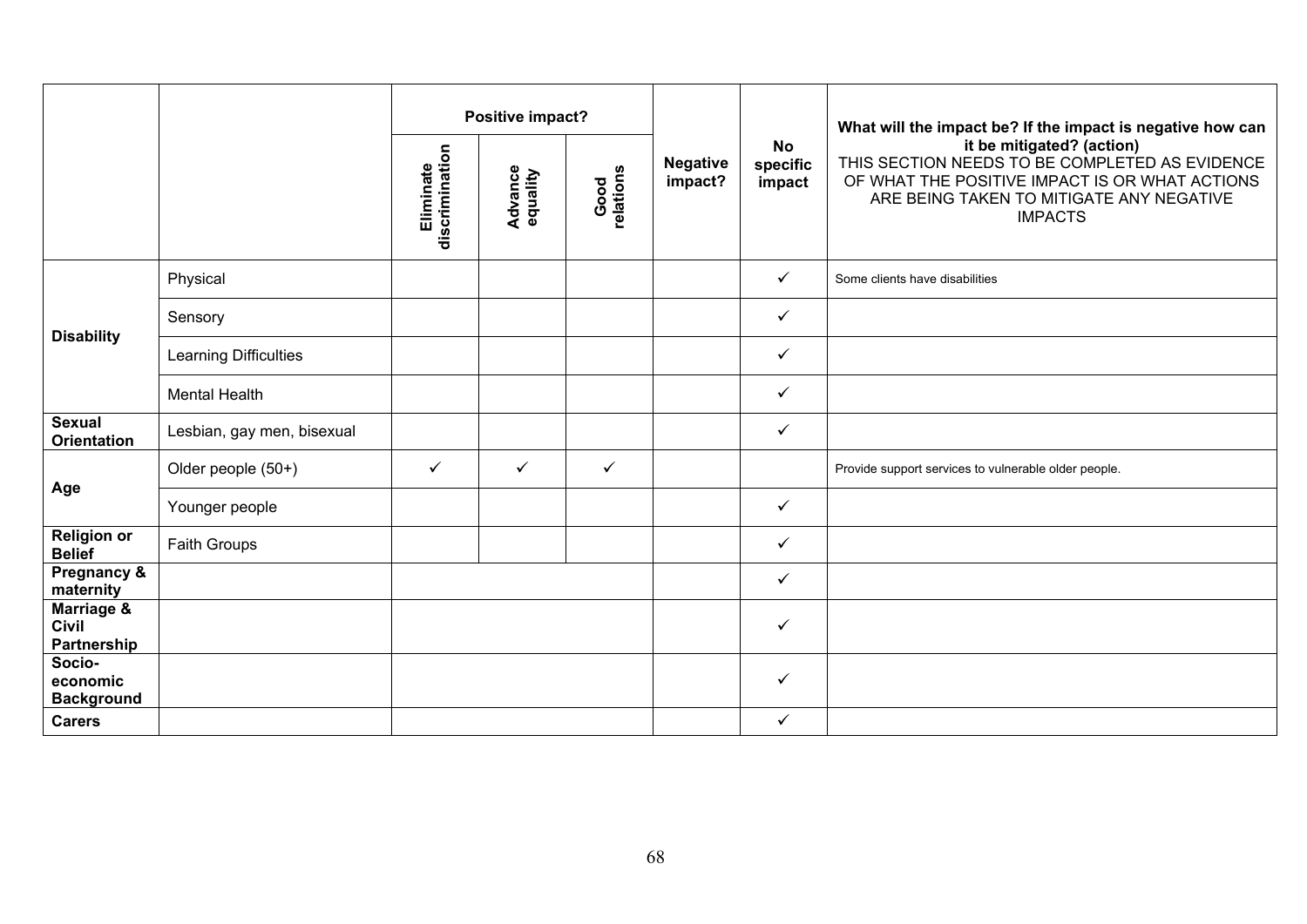### **Equality Impact Assessment – Woking and District Men's Shed**

|        |                                                  |                             | Positive impact?    |                |                            |                                 | What will the impact be? If the impact is negative how can                                                                                                                                  |
|--------|--------------------------------------------------|-----------------------------|---------------------|----------------|----------------------------|---------------------------------|---------------------------------------------------------------------------------------------------------------------------------------------------------------------------------------------|
|        |                                                  | discrimination<br>Eliminate | Advance<br>equality | Good relations | <b>Negative</b><br>impact? | <b>No</b><br>specific<br>impact | it be mitigated? (action)<br>THIS SECTION NEEDS TO BE COMPLETED AS EVIDENCE<br>OF WHAT THE POSITIVE IMPACT IS OR WHAT ACTIONS<br>ARE BEING TAKEN TO MITIGATE ANY NEGATIVE<br><b>IMPACTS</b> |
|        | Men                                              | ✓                           | ✓                   | ✓              |                            |                                 | Help combat isolation in older men. Funding will be used to cover cost of<br>materials required to carry out community projects.                                                            |
| Gender | Women                                            |                             |                     |                |                            | $\checkmark$                    |                                                                                                                                                                                             |
|        | Gender Reassignment                              |                             |                     |                |                            | ✓                               |                                                                                                                                                                                             |
|        | White                                            |                             |                     |                |                            | $\checkmark$                    |                                                                                                                                                                                             |
|        | Mixed/Multiple ethnic groups                     |                             |                     |                |                            | $\checkmark$                    |                                                                                                                                                                                             |
| Race   | Asian/Asian British                              |                             |                     |                |                            | $\checkmark$                    |                                                                                                                                                                                             |
|        | Black/African/Caribbean/<br><b>Black British</b> |                             |                     |                |                            | $\checkmark$                    |                                                                                                                                                                                             |
|        | Gypsies / travellers                             |                             |                     |                |                            | $\checkmark$                    |                                                                                                                                                                                             |
|        | Other ethnic group                               |                             |                     |                |                            | $\checkmark$                    |                                                                                                                                                                                             |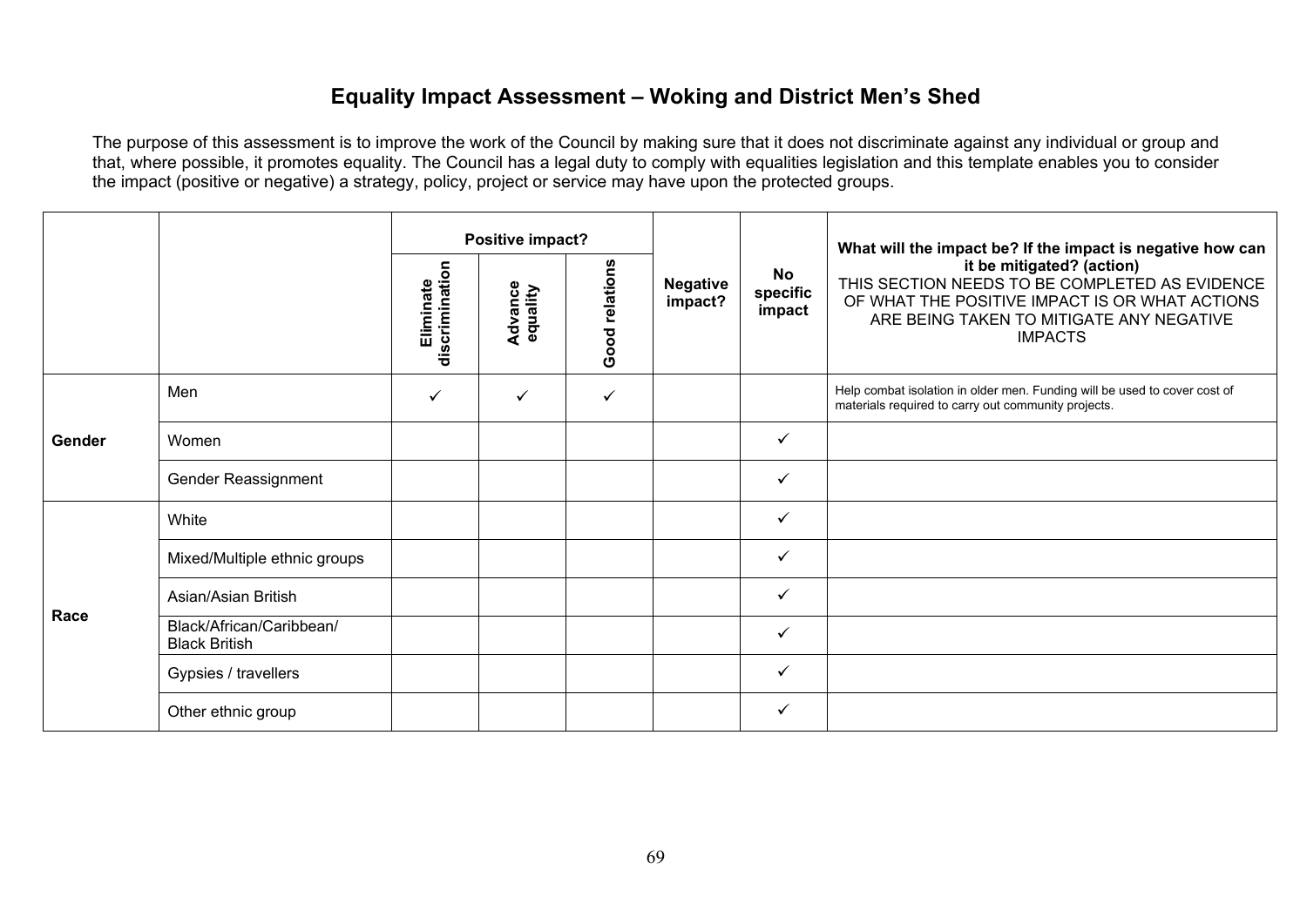|                                                      |                            | Positive impact?            |                            |                   |                            |                                 | What will the impact be? If the impact is negative how can                                                                                                                                  |
|------------------------------------------------------|----------------------------|-----------------------------|----------------------------|-------------------|----------------------------|---------------------------------|---------------------------------------------------------------------------------------------------------------------------------------------------------------------------------------------|
|                                                      |                            | discrimination<br>Eliminate | <b>Advance</b><br>equality | Good<br>relations | <b>Negative</b><br>impact? | <b>No</b><br>specific<br>impact | it be mitigated? (action)<br>THIS SECTION NEEDS TO BE COMPLETED AS EVIDENCE<br>OF WHAT THE POSITIVE IMPACT IS OR WHAT ACTIONS<br>ARE BEING TAKEN TO MITIGATE ANY NEGATIVE<br><b>IMPACTS</b> |
|                                                      | Physical                   |                             |                            |                   |                            | $\checkmark$                    |                                                                                                                                                                                             |
|                                                      | Sensory                    |                             |                            |                   |                            | $\checkmark$                    |                                                                                                                                                                                             |
| <b>Disability</b>                                    | Learning Difficulties      |                             |                            |                   |                            | $\checkmark$                    |                                                                                                                                                                                             |
|                                                      | <b>Mental Health</b>       | $\checkmark$                | ✓                          | $\checkmark$      |                            |                                 | Improve mental health & wellbeing                                                                                                                                                           |
| <b>Sexual</b><br><b>Orientation</b>                  | Lesbian, gay men, bisexual |                             |                            |                   |                            | $\checkmark$                    |                                                                                                                                                                                             |
|                                                      | Older people (50+)         | $\checkmark$                | $\checkmark$               | $\checkmark$      |                            |                                 |                                                                                                                                                                                             |
| Age                                                  | Younger people             |                             |                            |                   |                            | $\checkmark$                    |                                                                                                                                                                                             |
| <b>Religion or</b><br><b>Belief</b>                  | Faith Groups               |                             |                            |                   |                            | $\checkmark$                    |                                                                                                                                                                                             |
| Pregnancy &<br>maternity                             |                            |                             |                            |                   |                            | $\checkmark$                    |                                                                                                                                                                                             |
| <b>Marriage &amp;</b><br><b>Civil</b><br>Partnership |                            |                             |                            |                   |                            | $\checkmark$                    |                                                                                                                                                                                             |
| Socio-<br>economic<br><b>Background</b>              |                            |                             |                            |                   |                            | $\checkmark$                    |                                                                                                                                                                                             |
| <b>Carers</b>                                        |                            |                             |                            |                   |                            | $\checkmark$                    |                                                                                                                                                                                             |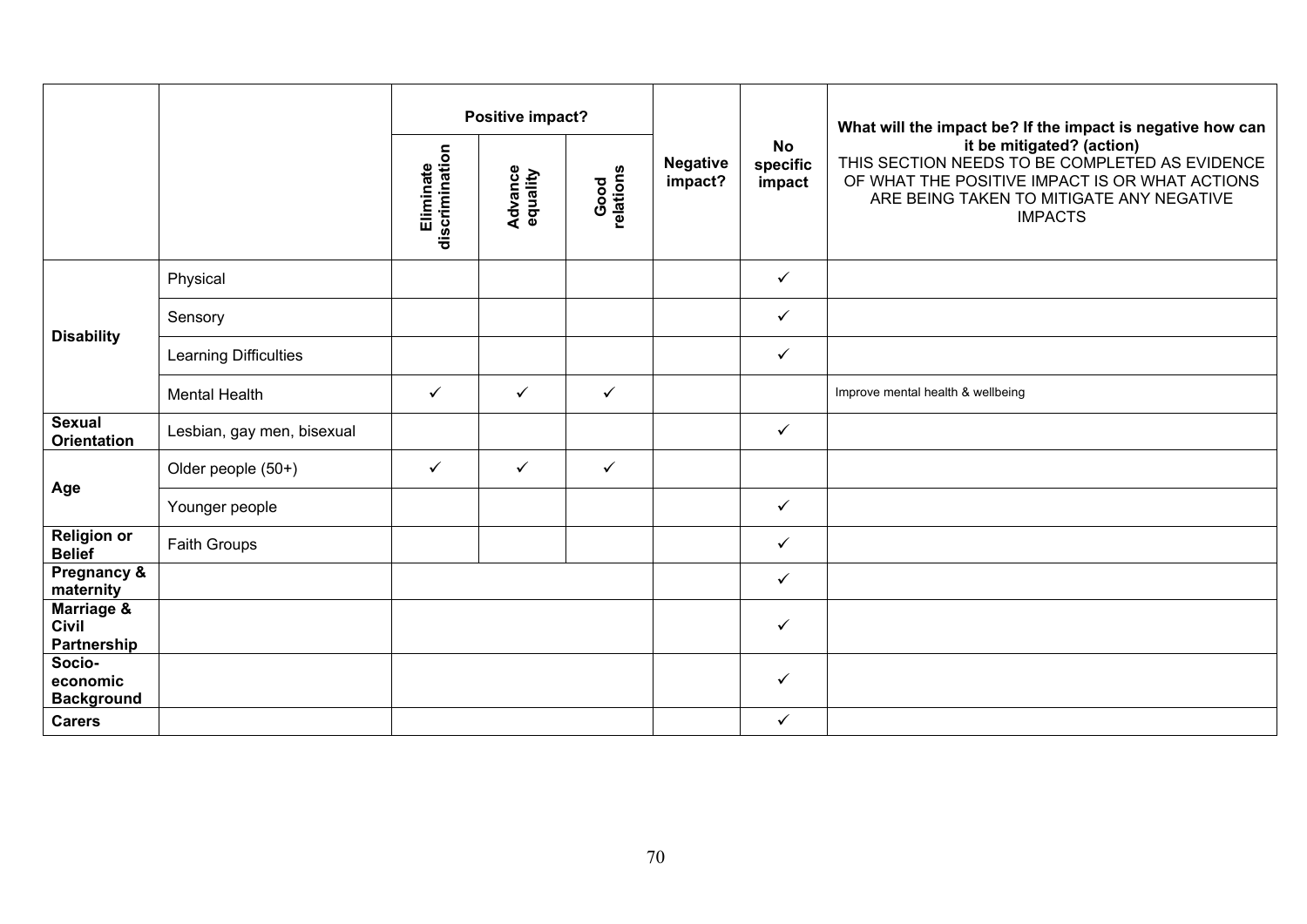## **Equality Impact Assessment – Woking and Sam Beare Hospices**

|        |                                                  |                             | Positive impact?           |                |                            |                                 | What will the impact be? If the impact is negative how                                                                                                                                                                                                            |
|--------|--------------------------------------------------|-----------------------------|----------------------------|----------------|----------------------------|---------------------------------|-------------------------------------------------------------------------------------------------------------------------------------------------------------------------------------------------------------------------------------------------------------------|
|        |                                                  | discrimination<br>Eliminate | <b>Advance</b><br>equality | Good relations | <b>Negative</b><br>impact? | <b>No</b><br>specific<br>impact | can it be mitigated? (action)<br>THIS SECTION NEEDS TO BE COMPLETED AS<br>EVIDENCE OF WHAT THE POSITIVE IMPACT IS OR<br>WHAT ACTIONS ARE BEING TAKEN TO MITIGATE ANY<br><b>NEGATIVE IMPACTS</b>                                                                   |
|        | Men                                              |                             |                            |                |                            | $\checkmark$                    | Hospice provides palliative and end of life care and support for patients<br>and their families living in Woking and the surrounding area. 31% of<br>users were from Woking. Funding will contribute towards salary of an<br>Associate Clinical Nurse Specialist. |
| Gender | Women                                            |                             |                            |                |                            | $\checkmark$                    |                                                                                                                                                                                                                                                                   |
|        | Gender Reassignment                              |                             |                            |                |                            | $\checkmark$                    |                                                                                                                                                                                                                                                                   |
|        | White                                            |                             |                            |                |                            | $\checkmark$                    |                                                                                                                                                                                                                                                                   |
|        | Mixed/Multiple ethnic groups                     |                             |                            |                |                            | $\checkmark$                    |                                                                                                                                                                                                                                                                   |
| Race   | Asian/Asian British                              |                             |                            |                |                            | $\checkmark$                    |                                                                                                                                                                                                                                                                   |
|        | Black/African/Caribbean/<br><b>Black British</b> |                             |                            |                |                            | $\checkmark$                    |                                                                                                                                                                                                                                                                   |
|        | Gypsies / travellers                             |                             |                            |                |                            | ✓                               |                                                                                                                                                                                                                                                                   |
|        | Other ethnic group                               |                             |                            |                |                            | $\checkmark$                    |                                                                                                                                                                                                                                                                   |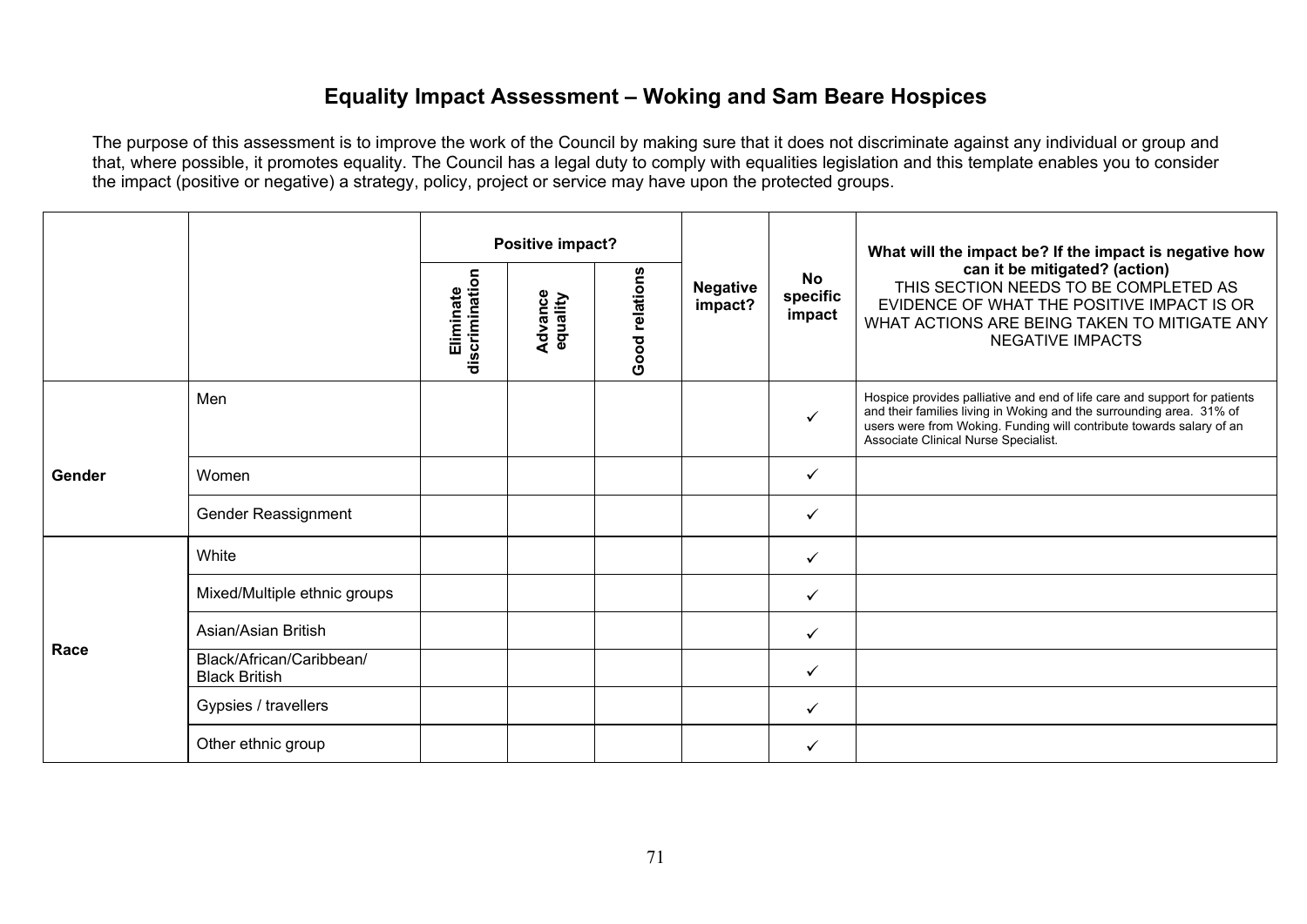|                                            |                            | Positive impact?            |                            |                |                            |                                 | What will the impact be? If the impact is negative how                                                                                                                                          |
|--------------------------------------------|----------------------------|-----------------------------|----------------------------|----------------|----------------------------|---------------------------------|-------------------------------------------------------------------------------------------------------------------------------------------------------------------------------------------------|
|                                            |                            | discrimination<br>Eliminate | <b>Advance</b><br>equality | Good relations | <b>Negative</b><br>impact? | <b>No</b><br>specific<br>impact | can it be mitigated? (action)<br>THIS SECTION NEEDS TO BE COMPLETED AS<br>EVIDENCE OF WHAT THE POSITIVE IMPACT IS OR<br>WHAT ACTIONS ARE BEING TAKEN TO MITIGATE ANY<br><b>NEGATIVE IMPACTS</b> |
|                                            | Physical                   |                             |                            |                |                            | $\checkmark$                    |                                                                                                                                                                                                 |
| <b>Disability</b>                          | Sensory                    |                             |                            |                |                            | $\checkmark$                    |                                                                                                                                                                                                 |
|                                            | Learning Difficulties      |                             |                            |                |                            | $\checkmark$                    |                                                                                                                                                                                                 |
|                                            | <b>Mental Health</b>       |                             |                            |                |                            | $\checkmark$                    |                                                                                                                                                                                                 |
| <b>Sexual</b><br><b>Orientation</b>        | Lesbian, gay men, bisexual |                             |                            |                |                            | $\checkmark$                    |                                                                                                                                                                                                 |
|                                            | Older people (50+)         |                             |                            |                |                            | $\checkmark$                    |                                                                                                                                                                                                 |
| Age                                        | Younger people             |                             |                            |                |                            | $\checkmark$                    |                                                                                                                                                                                                 |
| <b>Religion or Belief</b>                  | Faith Groups               |                             |                            |                |                            | $\checkmark$                    |                                                                                                                                                                                                 |
| <b>Pregnancy &amp;</b><br>maternity        |                            |                             |                            |                |                            | $\checkmark$                    |                                                                                                                                                                                                 |
| <b>Marriage &amp; Civil</b><br>Partnership |                            |                             |                            |                |                            | $\checkmark$                    |                                                                                                                                                                                                 |
| Socio-economic<br><b>Background</b>        |                            |                             |                            |                |                            | $\checkmark$                    |                                                                                                                                                                                                 |
| <b>Carers</b>                              |                            |                             | ✓                          |                |                            |                                 | Support for carers.                                                                                                                                                                             |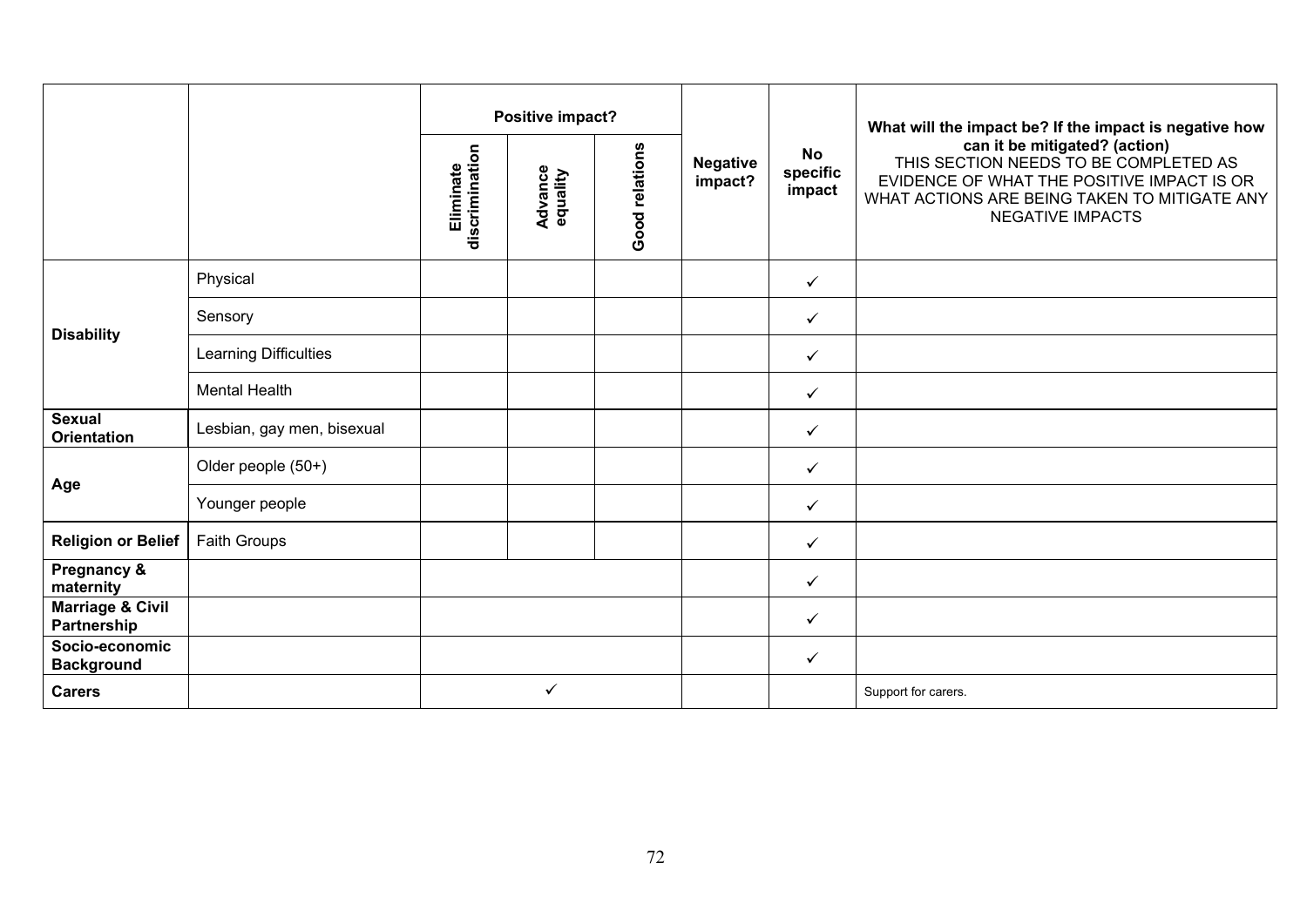### **Equality Impact Assessment – Woking and Weybridge Branch of Parkinson's UK**

|        |                                                  | Positive impact?            |                     |                |                            | What will the impact be? If the impact is negative how can |                                                                                                                                                                                             |
|--------|--------------------------------------------------|-----------------------------|---------------------|----------------|----------------------------|------------------------------------------------------------|---------------------------------------------------------------------------------------------------------------------------------------------------------------------------------------------|
|        |                                                  | discrimination<br>Eliminate | Advance<br>equality | Good relations | <b>Negative</b><br>impact? | <b>No</b><br>specific<br>impact                            | it be mitigated? (action)<br>THIS SECTION NEEDS TO BE COMPLETED AS EVIDENCE<br>OF WHAT THE POSITIVE IMPACT IS OR WHAT ACTIONS<br>ARE BEING TAKEN TO MITIGATE ANY NEGATIVE<br><b>IMPACTS</b> |
|        | Men                                              |                             |                     |                |                            | $\checkmark$                                               |                                                                                                                                                                                             |
| Gender | Women                                            |                             |                     |                |                            | $\checkmark$                                               |                                                                                                                                                                                             |
|        | Gender Reassignment                              |                             |                     |                |                            | $\checkmark$                                               |                                                                                                                                                                                             |
|        | White                                            |                             |                     |                |                            | $\checkmark$                                               |                                                                                                                                                                                             |
|        | Mixed/Multiple ethnic groups                     |                             |                     |                |                            | $\checkmark$                                               |                                                                                                                                                                                             |
| Race   | Asian/Asian British                              |                             |                     |                |                            | $\checkmark$                                               |                                                                                                                                                                                             |
|        | Black/African/Caribbean/<br><b>Black British</b> |                             |                     |                |                            | $\checkmark$                                               |                                                                                                                                                                                             |
|        | Gypsies / travellers                             |                             |                     |                |                            | $\checkmark$                                               |                                                                                                                                                                                             |
|        | Other ethnic group                               |                             |                     |                |                            | $\checkmark$                                               |                                                                                                                                                                                             |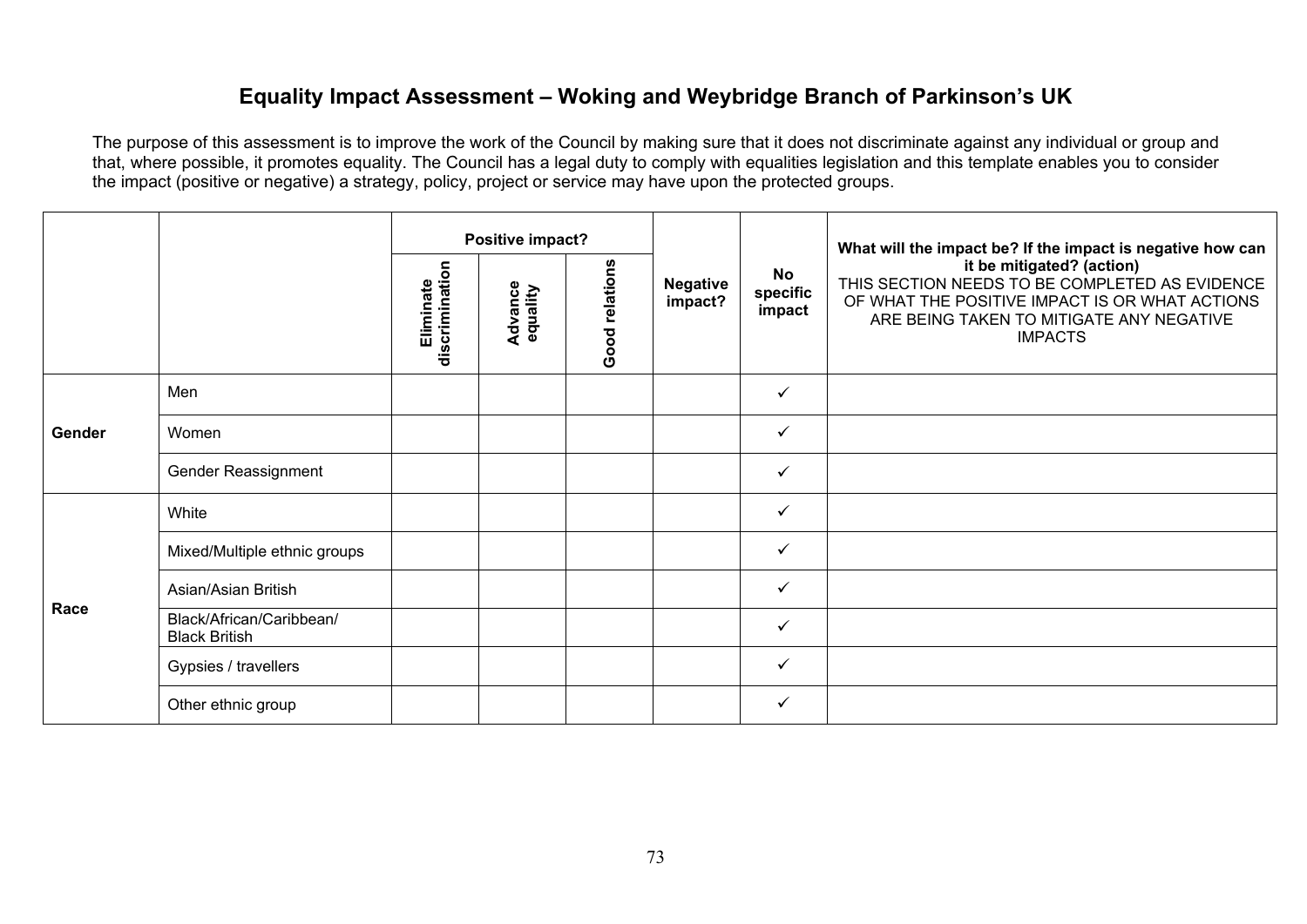|                                         |                            | discrimination<br>Eliminate | Positive impact?<br><b>Advance</b><br>equality | Good<br>relations | <b>Negative</b><br>impact? | <b>No</b><br>specific<br>impact | What will the impact be? If the impact is negative how can<br>it be mitigated? (action)<br>THIS SECTION NEEDS TO BE COMPLETED AS EVIDENCE<br>OF WHAT THE POSITIVE IMPACT IS OR WHAT ACTIONS<br>ARE BEING TAKEN TO MITIGATE ANY NEGATIVE<br><b>IMPACTS</b> |
|-----------------------------------------|----------------------------|-----------------------------|------------------------------------------------|-------------------|----------------------------|---------------------------------|-----------------------------------------------------------------------------------------------------------------------------------------------------------------------------------------------------------------------------------------------------------|
|                                         | Physical                   |                             | $\checkmark$                                   |                   |                            |                                 | Provide hydrotherapy for those with Parkinsons Disease. Not clear whether<br>resumed following pandemic.                                                                                                                                                  |
| <b>Disability</b>                       | Sensory                    |                             |                                                |                   |                            | $\checkmark$                    |                                                                                                                                                                                                                                                           |
|                                         | Learning Difficulties      |                             |                                                |                   |                            | $\checkmark$                    |                                                                                                                                                                                                                                                           |
|                                         | <b>Mental Health</b>       |                             |                                                |                   |                            | $\checkmark$                    |                                                                                                                                                                                                                                                           |
| <b>Sexual</b><br><b>Orientation</b>     | Lesbian, gay men, bisexual |                             |                                                |                   |                            | $\checkmark$                    |                                                                                                                                                                                                                                                           |
|                                         | Older people (50+)         |                             | $\checkmark$                                   |                   |                            |                                 | Provide hydrotherapy for those with Parkinsons Disease                                                                                                                                                                                                    |
| Age                                     | Younger people             |                             |                                                |                   |                            | $\checkmark$                    |                                                                                                                                                                                                                                                           |
| <b>Religion or</b><br><b>Belief</b>     | <b>Faith Groups</b>        |                             |                                                |                   |                            | ✓                               |                                                                                                                                                                                                                                                           |
| Pregnancy &<br>maternity                |                            |                             |                                                |                   |                            | $\checkmark$                    |                                                                                                                                                                                                                                                           |
| Marriage &<br>Civil<br>Partnership      |                            |                             |                                                |                   |                            | $\checkmark$                    |                                                                                                                                                                                                                                                           |
| Socio-<br>economic<br><b>Background</b> |                            |                             |                                                |                   |                            | ✓                               |                                                                                                                                                                                                                                                           |
| <b>Carers</b>                           |                            |                             |                                                |                   |                            | $\checkmark$                    |                                                                                                                                                                                                                                                           |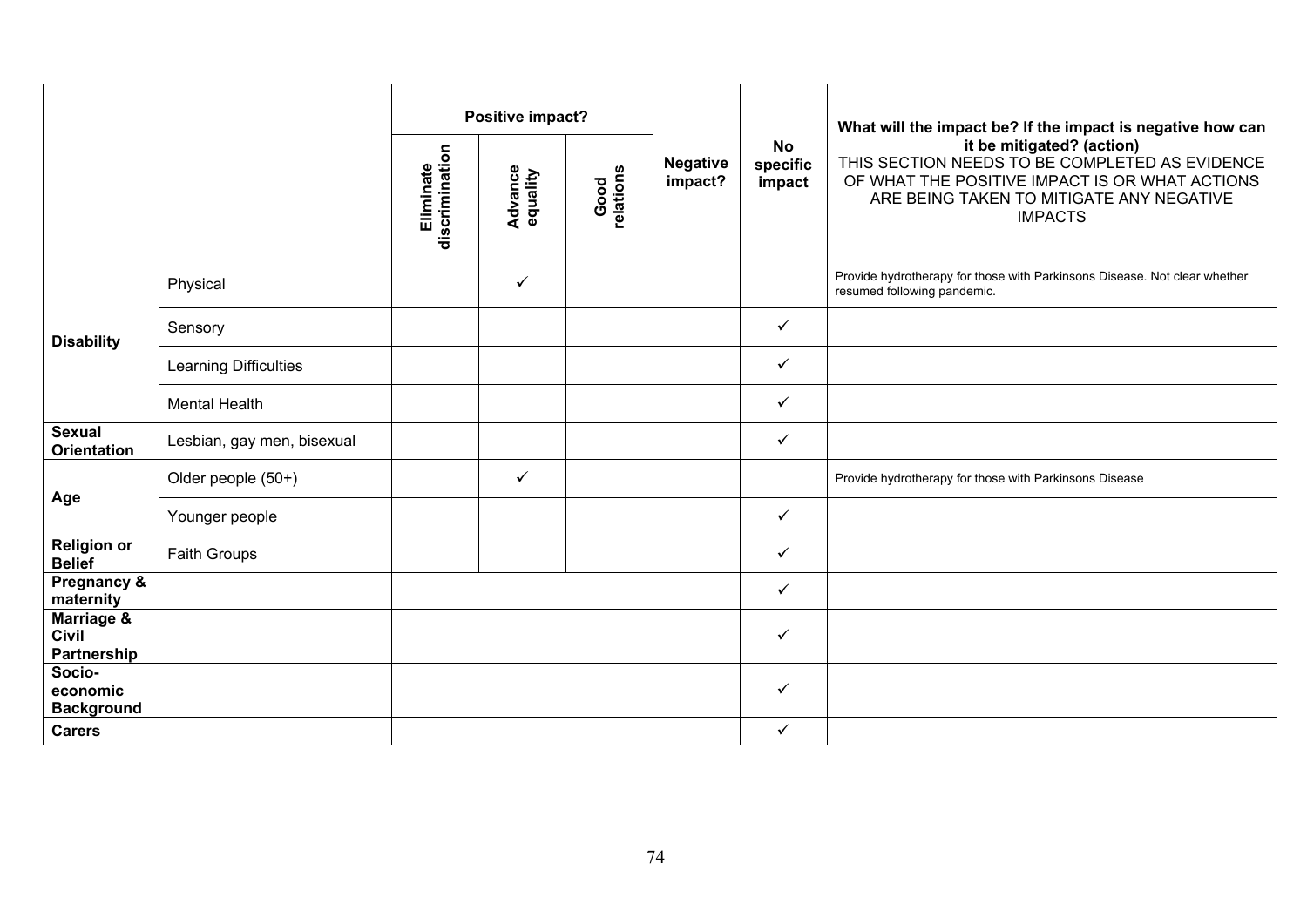### **Equality Impact Assessment – Woking Asian Business Forum**

|        |                                                  | Positive impact?            |                     |                |                            | What will the impact be? If the impact is negative how can |                                                                                                                                                                                             |
|--------|--------------------------------------------------|-----------------------------|---------------------|----------------|----------------------------|------------------------------------------------------------|---------------------------------------------------------------------------------------------------------------------------------------------------------------------------------------------|
|        |                                                  | discrimination<br>Eliminate | Advance<br>equality | Good relations | <b>Negative</b><br>impact? | <b>No</b><br>specific<br>impact                            | it be mitigated? (action)<br>THIS SECTION NEEDS TO BE COMPLETED AS EVIDENCE<br>OF WHAT THE POSITIVE IMPACT IS OR WHAT ACTIONS<br>ARE BEING TAKEN TO MITIGATE ANY NEGATIVE<br><b>IMPACTS</b> |
|        | Men                                              |                             |                     |                |                            | $\checkmark$                                               | Supports local Asian community via business contacts. Grant towards running<br>costs.                                                                                                       |
| Gender | Women                                            |                             |                     |                |                            | $\checkmark$                                               |                                                                                                                                                                                             |
|        | Gender Reassignment                              |                             |                     |                |                            | $\checkmark$                                               |                                                                                                                                                                                             |
|        | White                                            |                             |                     |                |                            | $\checkmark$                                               |                                                                                                                                                                                             |
|        | Mixed/Multiple ethnic groups                     |                             |                     |                |                            | $\checkmark$                                               |                                                                                                                                                                                             |
| Race   | Asian/Asian British                              | $\checkmark$                | ✓                   | $\checkmark$   |                            |                                                            |                                                                                                                                                                                             |
|        | Black/African/Caribbean/<br><b>Black British</b> |                             |                     |                |                            | $\checkmark$                                               |                                                                                                                                                                                             |
|        | Gypsies / travellers                             |                             |                     |                |                            | $\checkmark$                                               |                                                                                                                                                                                             |
|        | Other ethnic group                               |                             |                     |                |                            | $\checkmark$                                               |                                                                                                                                                                                             |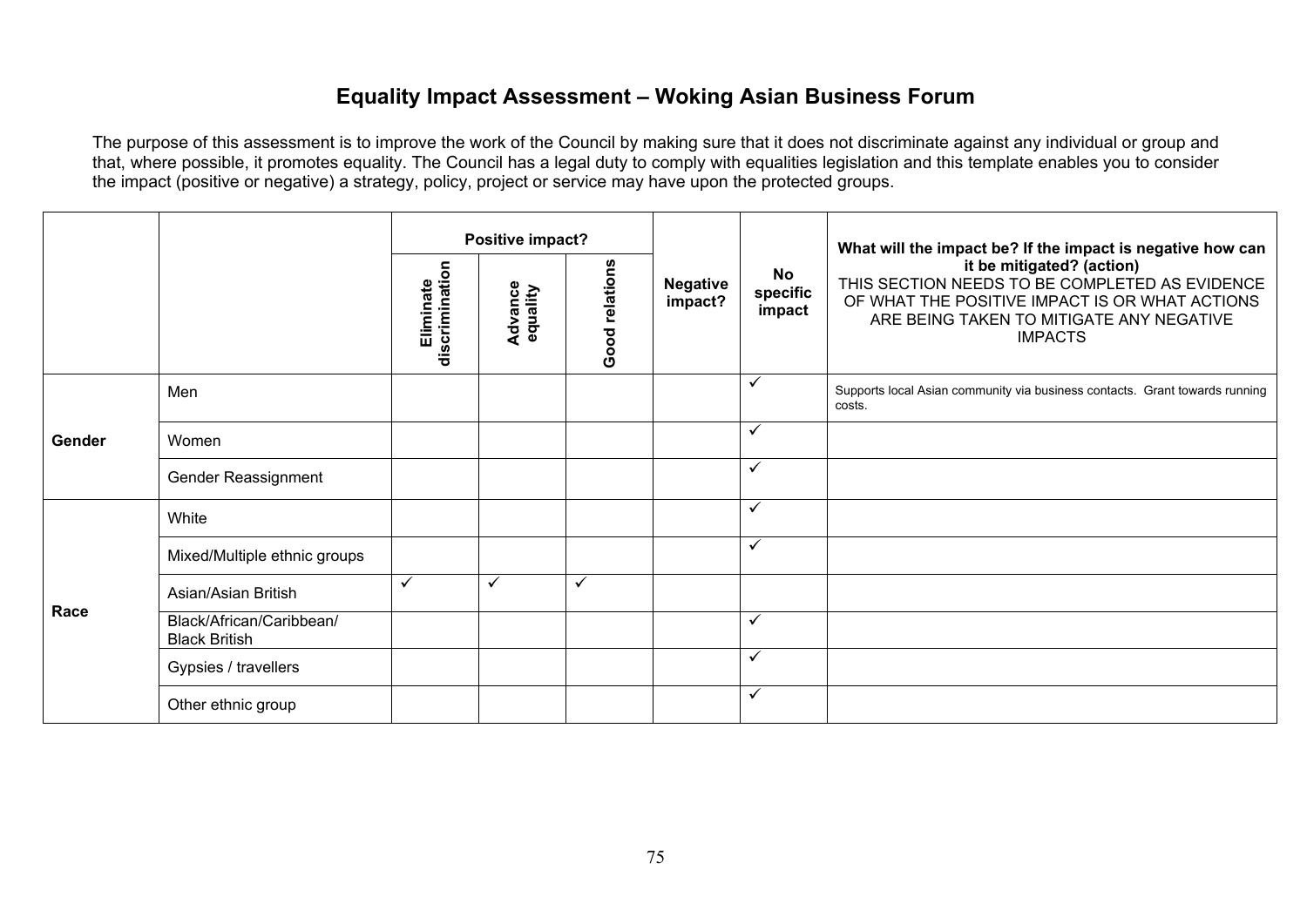|                                           |                            | Positive impact?            |                            |                   |                            |                                 | What will the impact be? If the impact is negative how can                                                                                                                                  |
|-------------------------------------------|----------------------------|-----------------------------|----------------------------|-------------------|----------------------------|---------------------------------|---------------------------------------------------------------------------------------------------------------------------------------------------------------------------------------------|
|                                           |                            | discrimination<br>Eliminate | <b>Advance</b><br>equality | Good<br>relations | <b>Negative</b><br>impact? | <b>No</b><br>specific<br>impact | it be mitigated? (action)<br>THIS SECTION NEEDS TO BE COMPLETED AS EVIDENCE<br>OF WHAT THE POSITIVE IMPACT IS OR WHAT ACTIONS<br>ARE BEING TAKEN TO MITIGATE ANY NEGATIVE<br><b>IMPACTS</b> |
|                                           | Physical                   |                             |                            |                   |                            | $\checkmark$                    |                                                                                                                                                                                             |
|                                           | Sensory                    |                             |                            |                   |                            | $\checkmark$                    |                                                                                                                                                                                             |
| <b>Disability</b>                         | Learning Difficulties      |                             |                            |                   |                            | $\checkmark$                    |                                                                                                                                                                                             |
|                                           | <b>Mental Health</b>       |                             |                            |                   |                            | $\checkmark$                    |                                                                                                                                                                                             |
| <b>Sexual</b><br><b>Orientation</b>       | Lesbian, gay men, bisexual |                             |                            |                   |                            | $\checkmark$                    |                                                                                                                                                                                             |
|                                           | Older people (50+)         |                             |                            |                   |                            | $\checkmark$                    |                                                                                                                                                                                             |
| Age                                       | Younger people             |                             |                            |                   |                            | $\checkmark$                    |                                                                                                                                                                                             |
| <b>Religion or</b><br><b>Belief</b>       | Faith Groups               |                             |                            |                   |                            | $\checkmark$                    |                                                                                                                                                                                             |
| Pregnancy &<br>maternity                  |                            |                             |                            |                   |                            | $\checkmark$                    |                                                                                                                                                                                             |
| Marriage &<br><b>Civil</b><br>Partnership |                            |                             |                            |                   |                            | $\checkmark$                    |                                                                                                                                                                                             |
| Socio-<br>economic<br><b>Background</b>   |                            |                             |                            |                   |                            | $\checkmark$                    |                                                                                                                                                                                             |
| <b>Carers</b>                             |                            |                             |                            |                   |                            | $\checkmark$                    |                                                                                                                                                                                             |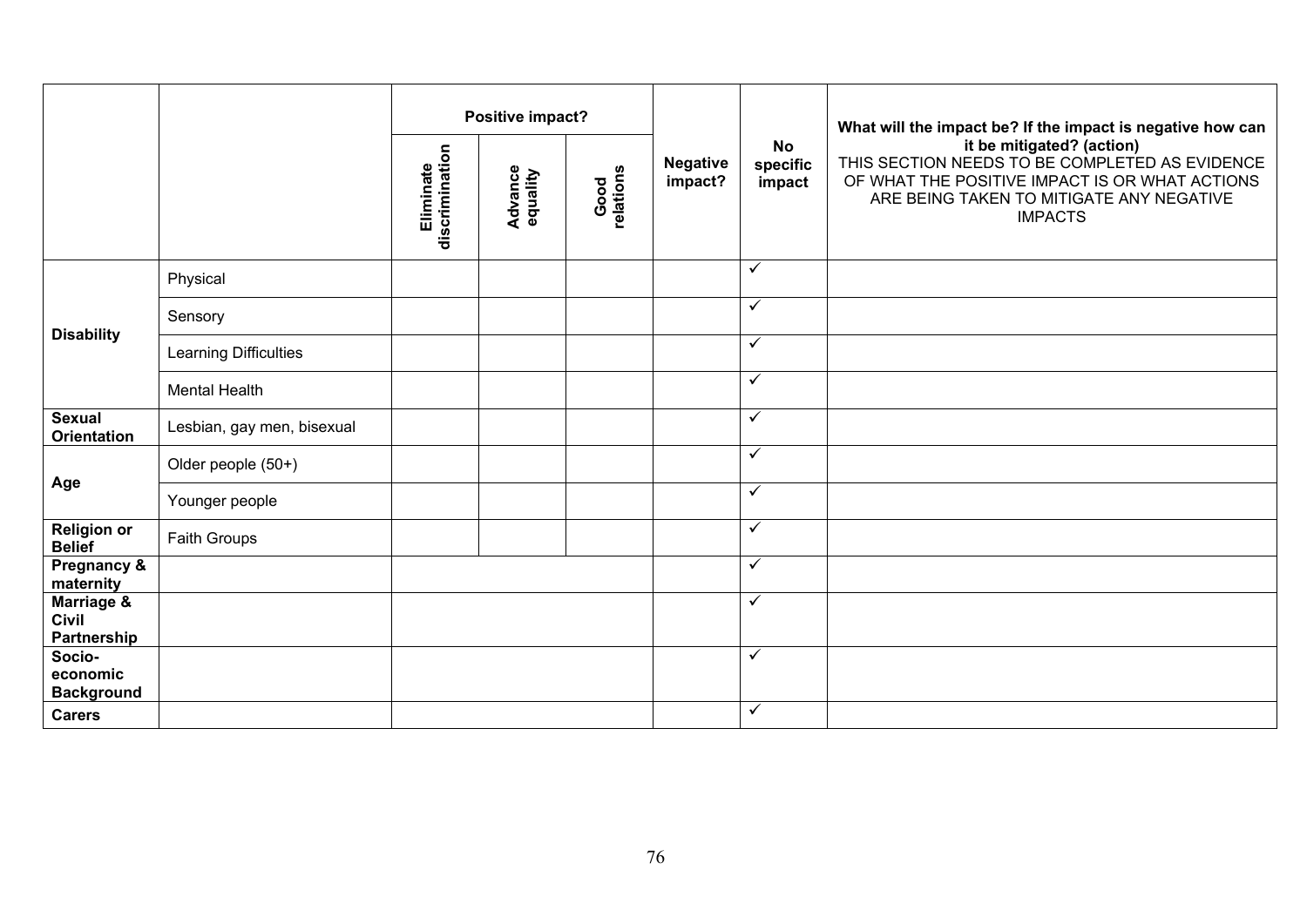## **Equality Impact Assessment – Woking Community Transport (Bustler Service and Town Centre Buggy)**

|        |                                                  |                             | Positive impact?    |                |                            |                                 | What will the impact be? If the impact is negative how                                                                                                                                          |
|--------|--------------------------------------------------|-----------------------------|---------------------|----------------|----------------------------|---------------------------------|-------------------------------------------------------------------------------------------------------------------------------------------------------------------------------------------------|
|        |                                                  | discrimination<br>Eliminate | Advance<br>equality | Good relations | <b>Negative</b><br>impact? | <b>No</b><br>specific<br>impact | can it be mitigated? (action)<br>THIS SECTION NEEDS TO BE COMPLETED AS<br>EVIDENCE OF WHAT THE POSITIVE IMPACT IS OR<br>WHAT ACTIONS ARE BEING TAKEN TO MITIGATE ANY<br><b>NEGATIVE IMPACTS</b> |
| Gender | Men                                              |                             |                     |                |                            | $\checkmark$                    |                                                                                                                                                                                                 |
|        | Women                                            |                             |                     |                |                            | $\checkmark$                    |                                                                                                                                                                                                 |
|        | Gender Reassignment                              |                             |                     |                |                            | $\checkmark$                    |                                                                                                                                                                                                 |
|        | White                                            |                             |                     |                |                            | $\checkmark$                    |                                                                                                                                                                                                 |
|        | Mixed/Multiple ethnic groups                     |                             |                     |                |                            | ✓                               |                                                                                                                                                                                                 |
| Race   | Asian/Asian British                              |                             |                     |                |                            | $\checkmark$                    |                                                                                                                                                                                                 |
|        | Black/African/Caribbean/<br><b>Black British</b> |                             |                     |                |                            | ✓                               |                                                                                                                                                                                                 |
|        | Gypsies / travellers                             |                             |                     |                |                            | $\checkmark$                    |                                                                                                                                                                                                 |
|        | Other ethnic group                               |                             |                     |                |                            | $\checkmark$                    |                                                                                                                                                                                                 |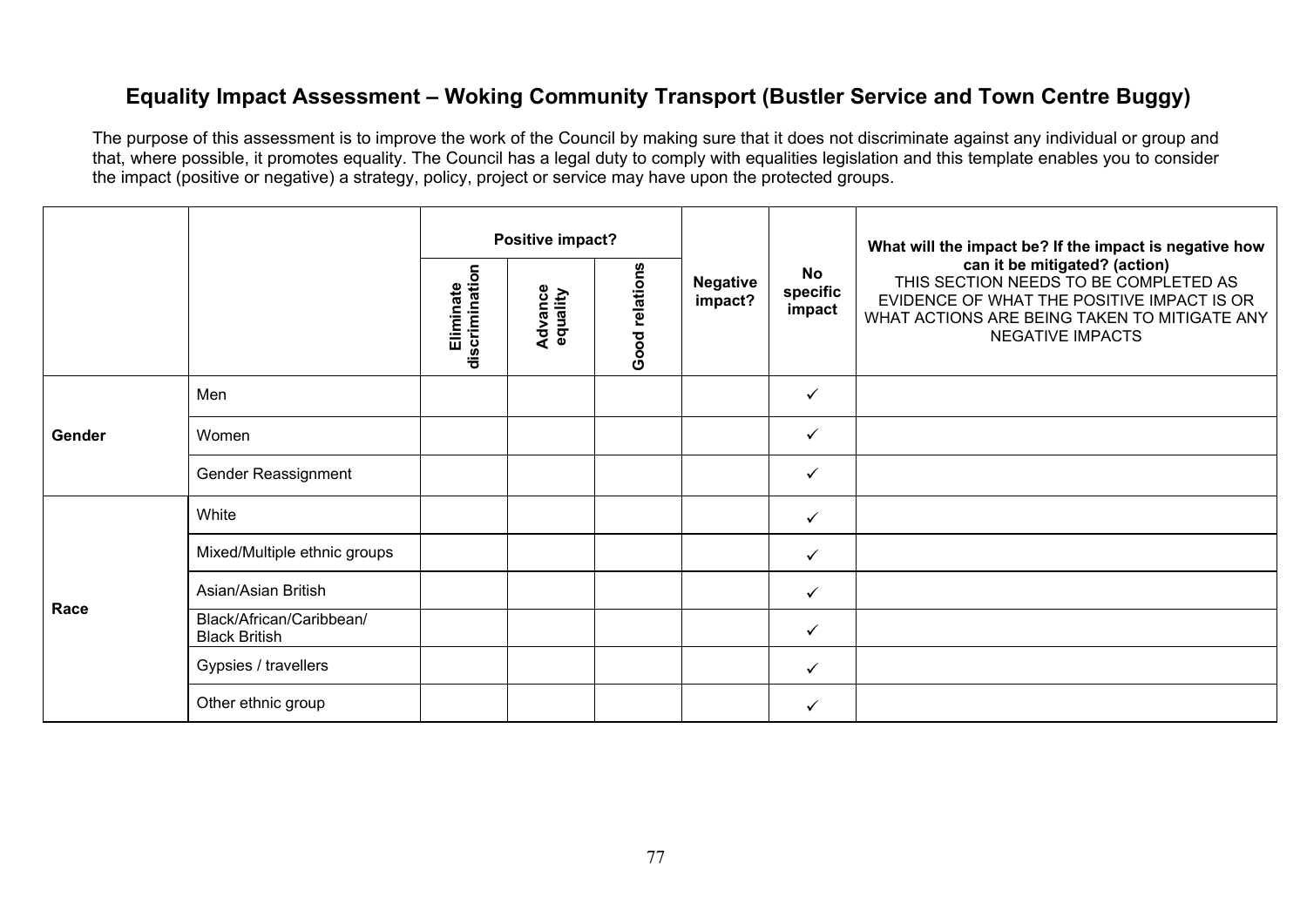|                                            |                            | Positive impact? |                            |                |                            |                                 | What will the impact be? If the impact is negative how                                                                                                                                          |
|--------------------------------------------|----------------------------|------------------|----------------------------|----------------|----------------------------|---------------------------------|-------------------------------------------------------------------------------------------------------------------------------------------------------------------------------------------------|
|                                            |                            |                  | <b>Advance</b><br>equality | Good relations | <b>Negative</b><br>impact? | <b>No</b><br>specific<br>impact | can it be mitigated? (action)<br>THIS SECTION NEEDS TO BE COMPLETED AS<br>EVIDENCE OF WHAT THE POSITIVE IMPACT IS OR<br>WHAT ACTIONS ARE BEING TAKEN TO MITIGATE ANY<br><b>NEGATIVE IMPACTS</b> |
|                                            | Physical                   | ✓                | $\checkmark$               |                |                            |                                 | Community Transport provides accessible door to door transport for<br>disabled people & hospital transport. Town Centre buggy provides<br>access to town centre facilities.                     |
| <b>Disability</b>                          | Sensory                    | $\checkmark$     | $\checkmark$               |                |                            |                                 | $\epsilon\epsilon$                                                                                                                                                                              |
|                                            | Learning Difficulties      | ✓                | $\checkmark$               |                |                            |                                 | $\epsilon\epsilon$                                                                                                                                                                              |
|                                            | <b>Mental Health</b>       | ✓                | $\checkmark$               |                |                            |                                 | $\epsilon\epsilon$                                                                                                                                                                              |
| <b>Sexual</b><br><b>Orientation</b>        | Lesbian, gay men, bisexual |                  |                            |                |                            | ✓                               |                                                                                                                                                                                                 |
| Age                                        | Older people (50+)         | $\checkmark$     | $\checkmark$               |                |                            |                                 | Provides accessible door to door transport for older people in the<br>Borough and hospital transport. Town Centre buggy provides access to<br>town centre facilities.                           |
|                                            | Younger people             |                  |                            |                |                            | ✓                               |                                                                                                                                                                                                 |
| <b>Religion or Belief</b>                  | <b>Faith Groups</b>        |                  |                            |                |                            | ✓                               |                                                                                                                                                                                                 |
| Pregnancy &<br>maternity                   |                            |                  |                            |                |                            | ✓                               |                                                                                                                                                                                                 |
| <b>Marriage &amp; Civil</b><br>Partnership |                            |                  |                            |                |                            | $\checkmark$                    |                                                                                                                                                                                                 |
| Socio-economic<br><b>Background</b>        |                            |                  | ✓                          |                |                            |                                 | Provides accessible door to door transport and hospital service for those<br>who can not access public transport.                                                                               |
| <b>Carers</b>                              |                            |                  |                            |                |                            |                                 |                                                                                                                                                                                                 |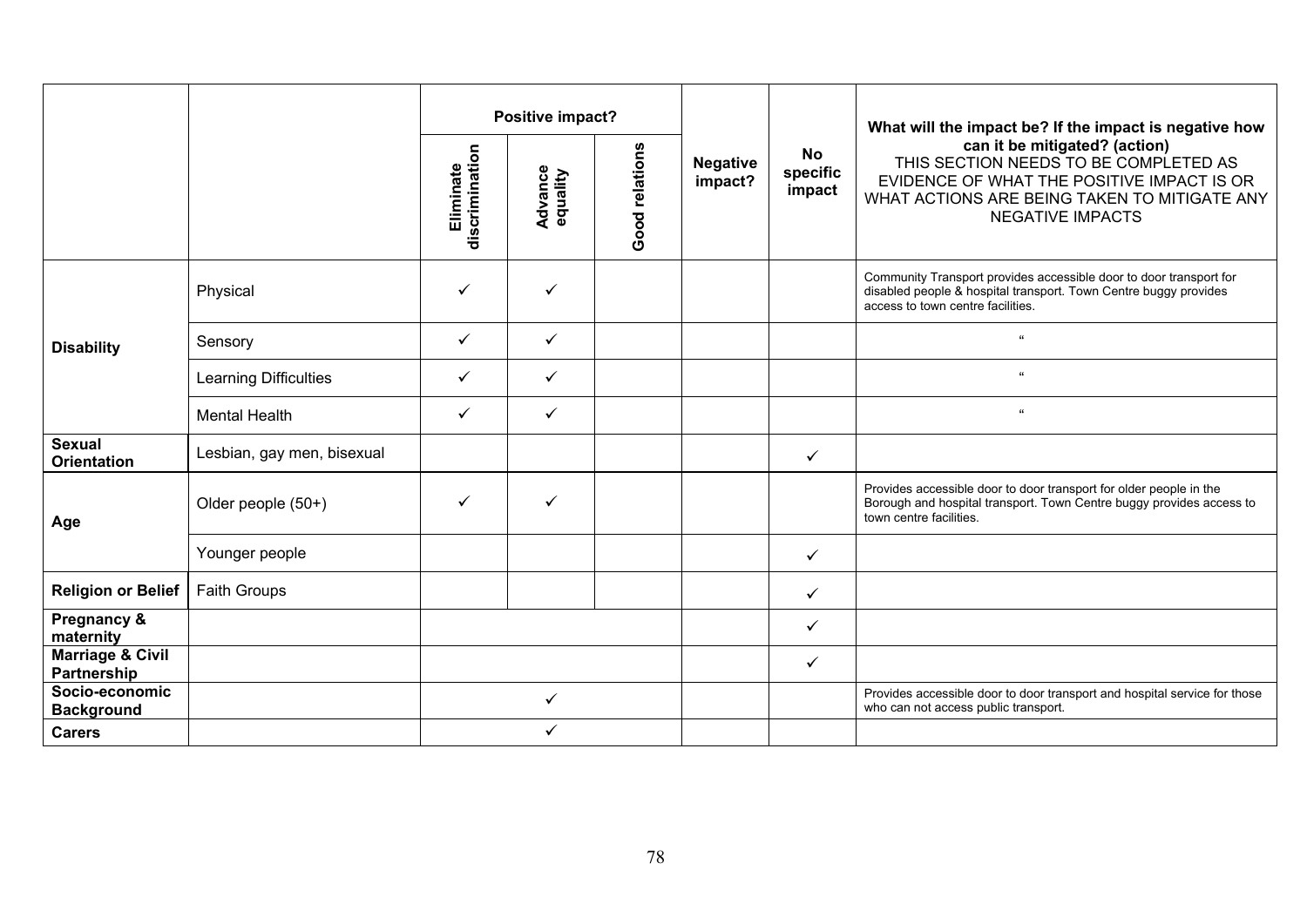### **Equality Impact Assessment – Woking District Scouts Handicamp**

|        |                                                  | Positive impact?            |                     |                |                            | What will the impact be? If the impact is negative how can |                                                                                                                                                                                             |
|--------|--------------------------------------------------|-----------------------------|---------------------|----------------|----------------------------|------------------------------------------------------------|---------------------------------------------------------------------------------------------------------------------------------------------------------------------------------------------|
|        |                                                  | Eliminate<br>discrimination | Advance<br>equality | Good relations | <b>Negative</b><br>impact? | No<br>specific<br>impact                                   | it be mitigated? (action)<br>THIS SECTION NEEDS TO BE COMPLETED AS EVIDENCE<br>OF WHAT THE POSITIVE IMPACT IS OR WHAT ACTIONS<br>ARE BEING TAKEN TO MITIGATE ANY NEGATIVE<br><b>IMPACTS</b> |
|        | Men                                              |                             |                     |                |                            | $\checkmark$                                               |                                                                                                                                                                                             |
| Gender | Women                                            |                             |                     |                |                            | $\checkmark$                                               |                                                                                                                                                                                             |
|        | Gender Reassignment                              |                             |                     |                |                            | $\checkmark$                                               |                                                                                                                                                                                             |
|        | White                                            |                             |                     |                |                            | $\checkmark$                                               |                                                                                                                                                                                             |
|        | Mixed/Multiple ethnic groups                     |                             |                     |                |                            | $\checkmark$                                               |                                                                                                                                                                                             |
| Race   | Asian/Asian British                              |                             |                     |                |                            | $\checkmark$                                               |                                                                                                                                                                                             |
|        | Black/African/Caribbean/<br><b>Black British</b> |                             |                     |                |                            | $\checkmark$                                               |                                                                                                                                                                                             |
|        | Gypsies / travellers                             |                             |                     |                |                            | $\checkmark$                                               |                                                                                                                                                                                             |
|        | Other ethnic group                               |                             |                     |                |                            | $\checkmark$                                               |                                                                                                                                                                                             |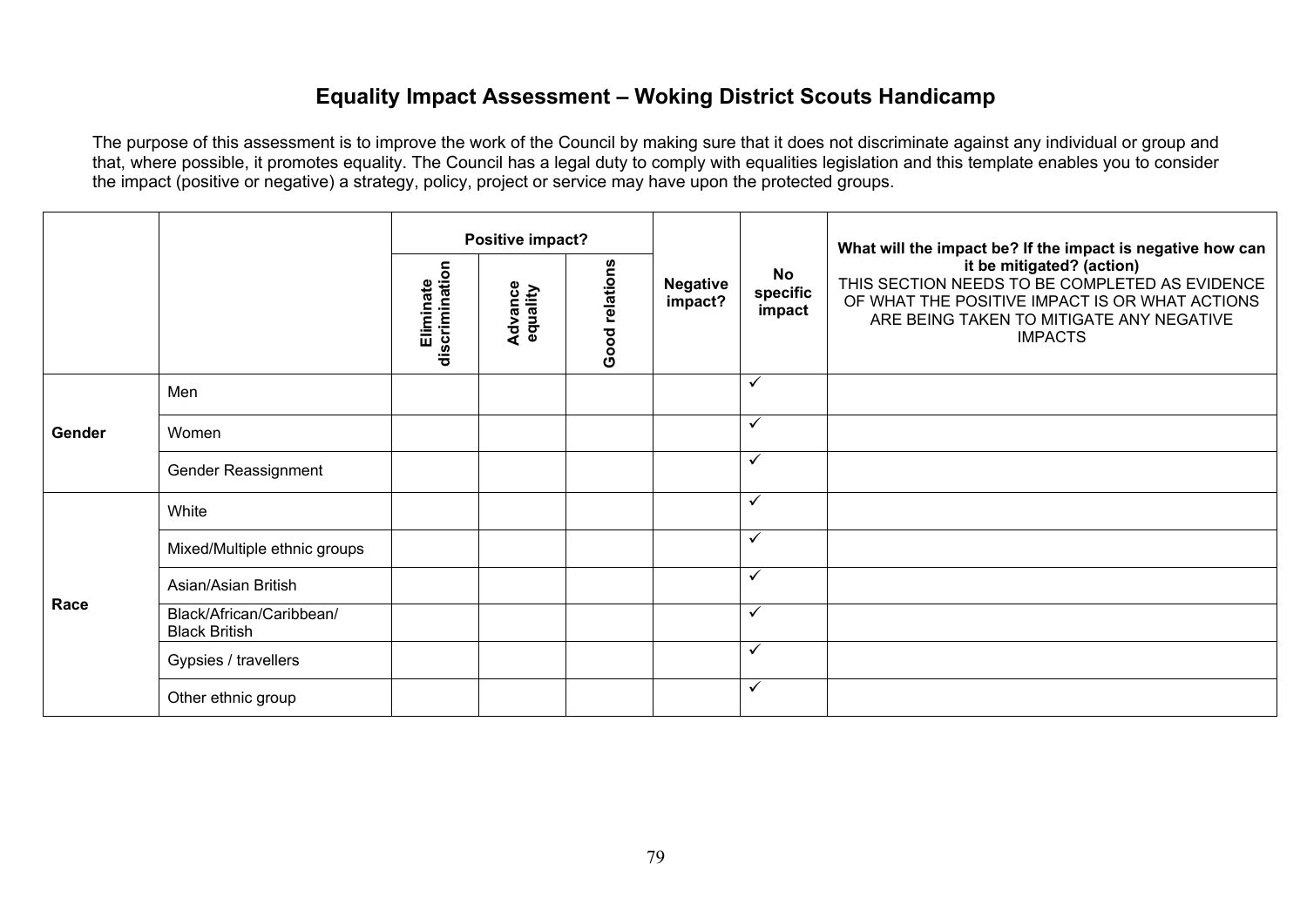|                                           |                            | Positive impact?            |                            |                   |                            |                                 | What will the impact be? If the impact is negative how can                                                                                                                                  |
|-------------------------------------------|----------------------------|-----------------------------|----------------------------|-------------------|----------------------------|---------------------------------|---------------------------------------------------------------------------------------------------------------------------------------------------------------------------------------------|
|                                           |                            | discrimination<br>Eliminate | <b>Advance</b><br>equality | Good<br>relations | <b>Negative</b><br>impact? | <b>No</b><br>specific<br>impact | it be mitigated? (action)<br>THIS SECTION NEEDS TO BE COMPLETED AS EVIDENCE<br>OF WHAT THE POSITIVE IMPACT IS OR WHAT ACTIONS<br>ARE BEING TAKEN TO MITIGATE ANY NEGATIVE<br><b>IMPACTS</b> |
|                                           | Physical                   | $\checkmark$                | $\checkmark$               | ✓                 |                            |                                 | Cost of provifing a climbing & abseiling tower specifically for hanidcamp which<br>enables wheelchair users to take part in climbing & abseiling during the camp.                           |
| <b>Disability</b>                         | Sensory                    | $\checkmark$                | $\checkmark$               | ✓                 |                            |                                 |                                                                                                                                                                                             |
|                                           | Learning Difficulties      |                             |                            |                   |                            | $\checkmark$                    |                                                                                                                                                                                             |
|                                           | <b>Mental Health</b>       |                             |                            |                   |                            | $\checkmark$                    |                                                                                                                                                                                             |
| <b>Sexual</b><br><b>Orientation</b>       | Lesbian, gay men, bisexual |                             |                            |                   |                            | $\checkmark$                    |                                                                                                                                                                                             |
|                                           | Older people (50+)         |                             |                            |                   |                            | $\checkmark$                    |                                                                                                                                                                                             |
| Age                                       | Younger people             |                             |                            |                   |                            | $\checkmark$                    |                                                                                                                                                                                             |
| <b>Religion or</b><br><b>Belief</b>       | Faith Groups               |                             |                            |                   |                            | $\checkmark$                    |                                                                                                                                                                                             |
| Pregnancy &<br>maternity                  |                            |                             |                            |                   |                            | $\checkmark$                    |                                                                                                                                                                                             |
| Marriage &<br><b>Civil</b><br>Partnership |                            |                             |                            |                   |                            | $\checkmark$                    |                                                                                                                                                                                             |
| Socio-<br>economic<br><b>Background</b>   |                            |                             |                            |                   |                            | $\checkmark$                    |                                                                                                                                                                                             |
| <b>Carers</b>                             |                            |                             |                            |                   |                            | $\checkmark$                    |                                                                                                                                                                                             |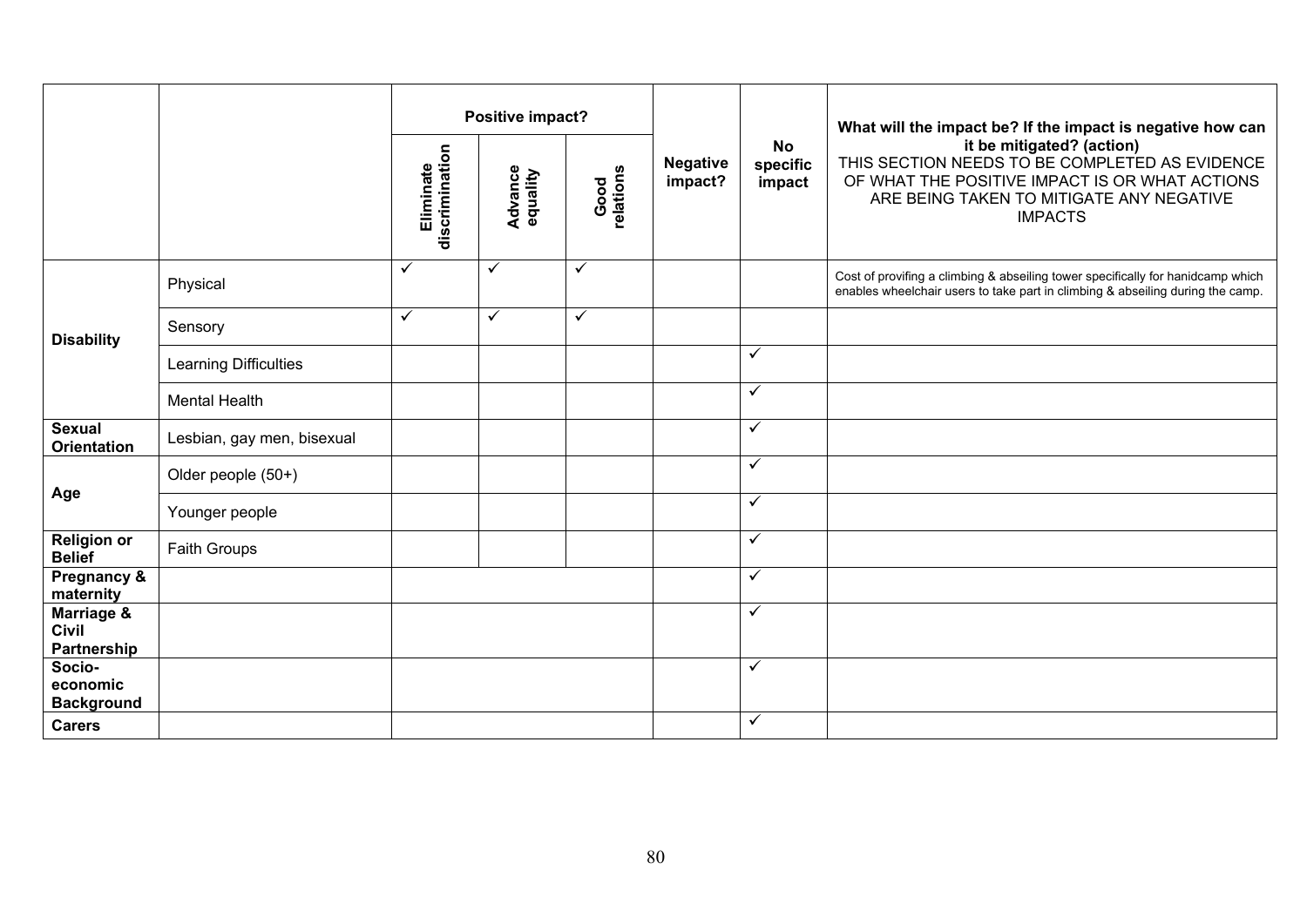### **Equality Impact Assessment – Woking People of Faith**

|        |                                                  |                             | Positive impact?           |                |                            |                          | What will the impact be? If the impact is negative how                                                                                                                                          |
|--------|--------------------------------------------------|-----------------------------|----------------------------|----------------|----------------------------|--------------------------|-------------------------------------------------------------------------------------------------------------------------------------------------------------------------------------------------|
|        |                                                  | discrimination<br>Eliminate | <b>Advance</b><br>equality | Good relations | <b>Negative</b><br>impact? | No<br>specific<br>impact | can it be mitigated? (action)<br>THIS SECTION NEEDS TO BE COMPLETED AS<br>EVIDENCE OF WHAT THE POSITIVE IMPACT IS OR<br>WHAT ACTIONS ARE BEING TAKEN TO MITIGATE ANY<br><b>NEGATIVE IMPACTS</b> |
| Gender | Men                                              |                             |                            |                |                            | ✓                        |                                                                                                                                                                                                 |
|        | Women                                            |                             |                            |                |                            | $\checkmark$             |                                                                                                                                                                                                 |
|        | Gender Reassignment                              |                             |                            |                |                            | ✓                        |                                                                                                                                                                                                 |
|        | White                                            |                             |                            |                |                            | ✓                        |                                                                                                                                                                                                 |
|        | Mixed/Multiple ethnic groups                     |                             |                            |                |                            | $\checkmark$             |                                                                                                                                                                                                 |
|        | Asian/Asian British                              |                             |                            |                |                            | $\checkmark$             |                                                                                                                                                                                                 |
| Race   | Black/African/Caribbean/<br><b>Black British</b> |                             |                            |                |                            | $\checkmark$             |                                                                                                                                                                                                 |
|        | Gypsies / travellers                             |                             |                            |                |                            | $\checkmark$             |                                                                                                                                                                                                 |
|        | Other ethnic group                               |                             |                            |                |                            | ✓                        |                                                                                                                                                                                                 |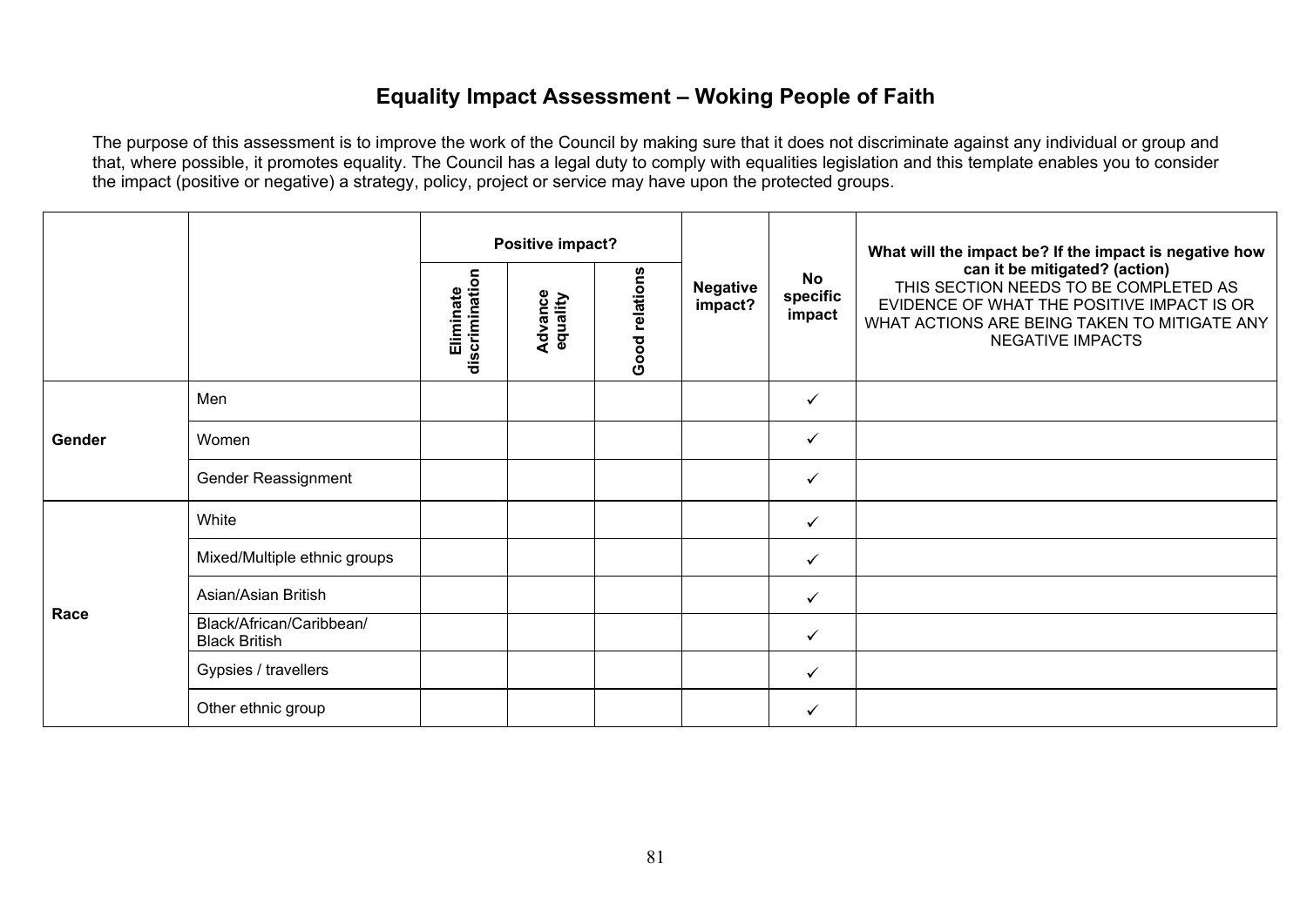|                                            |                            | Positive impact?            |                            |                |                            |                                 | What will the impact be? If the impact is negative how                                                                                                                                          |
|--------------------------------------------|----------------------------|-----------------------------|----------------------------|----------------|----------------------------|---------------------------------|-------------------------------------------------------------------------------------------------------------------------------------------------------------------------------------------------|
|                                            |                            | discrimination<br>Eliminate | <b>Advance</b><br>equality | Good relations | <b>Negative</b><br>impact? | <b>No</b><br>specific<br>impact | can it be mitigated? (action)<br>THIS SECTION NEEDS TO BE COMPLETED AS<br>EVIDENCE OF WHAT THE POSITIVE IMPACT IS OR<br>WHAT ACTIONS ARE BEING TAKEN TO MITIGATE ANY<br><b>NEGATIVE IMPACTS</b> |
|                                            | Physical                   |                             |                            |                |                            | $\checkmark$                    |                                                                                                                                                                                                 |
| <b>Disability</b>                          | Sensory                    |                             |                            |                |                            | $\checkmark$                    |                                                                                                                                                                                                 |
|                                            | Learning Difficulties      |                             |                            |                |                            | $\checkmark$                    |                                                                                                                                                                                                 |
|                                            | <b>Mental Health</b>       |                             |                            |                |                            | $\checkmark$                    |                                                                                                                                                                                                 |
| <b>Sexual</b><br><b>Orientation</b>        | Lesbian, gay men, bisexual |                             |                            |                |                            | $\checkmark$                    |                                                                                                                                                                                                 |
|                                            | Older people (50+)         |                             |                            |                |                            | ✓                               |                                                                                                                                                                                                 |
| Age                                        | Younger people             |                             |                            |                |                            | ✓                               |                                                                                                                                                                                                 |
| <b>Religion or Belief</b>                  | <b>Faith Groups</b>        | $\checkmark$                | $\checkmark$               | $\checkmark$   |                            |                                 | The group promotes knowledge, mutual understanding and respect of the<br>beliefs and practices of different faiths. Events currently being held on<br>zoom.                                     |
| Pregnancy &<br>maternity                   |                            |                             |                            |                |                            | $\checkmark$                    |                                                                                                                                                                                                 |
| <b>Marriage &amp; Civil</b><br>Partnership |                            |                             |                            |                |                            | $\checkmark$                    |                                                                                                                                                                                                 |
| Socio-economic<br><b>Background</b>        |                            |                             |                            |                |                            | ✓                               |                                                                                                                                                                                                 |
| <b>Carers</b>                              |                            |                             |                            |                |                            | ✓                               |                                                                                                                                                                                                 |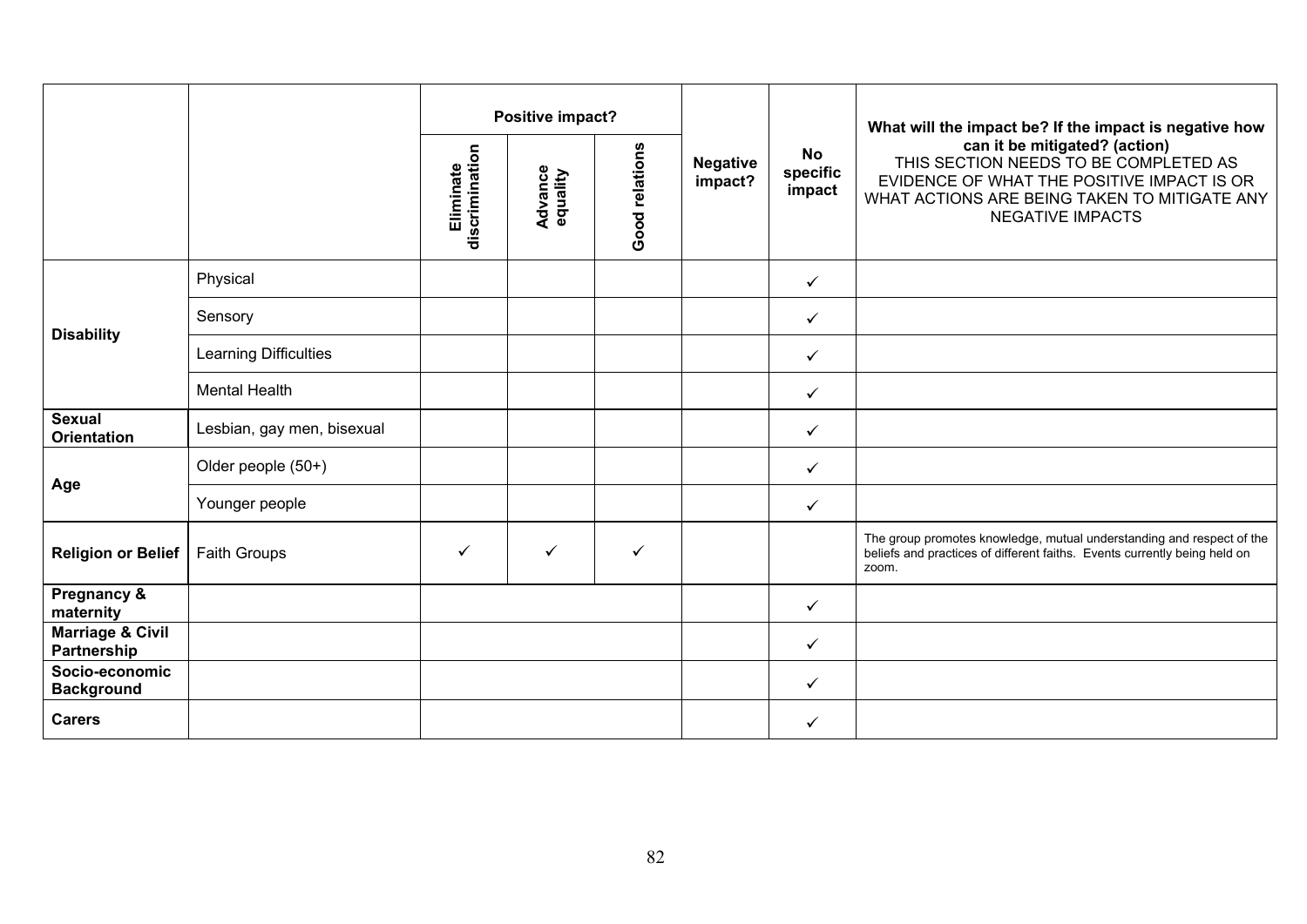### **Equality Impact Assessment – Woking shopMobility**

|        |                                                  | Positive impact?            |                            |                |                            |                                 | What will the impact be? If the impact is negative how                                                                                                                                          |
|--------|--------------------------------------------------|-----------------------------|----------------------------|----------------|----------------------------|---------------------------------|-------------------------------------------------------------------------------------------------------------------------------------------------------------------------------------------------|
|        |                                                  | discrimination<br>Eliminate | <b>Advance</b><br>equality | Good relations | <b>Negative</b><br>impact? | <b>No</b><br>specific<br>impact | can it be mitigated? (action)<br>THIS SECTION NEEDS TO BE COMPLETED AS<br>EVIDENCE OF WHAT THE POSITIVE IMPACT IS OR<br>WHAT ACTIONS ARE BEING TAKEN TO MITIGATE ANY<br><b>NEGATIVE IMPACTS</b> |
| Gender | Men                                              |                             |                            |                |                            | ✓                               |                                                                                                                                                                                                 |
|        | Women                                            |                             |                            |                |                            | ✓                               |                                                                                                                                                                                                 |
|        | Gender Reassignment                              |                             |                            |                |                            | $\checkmark$                    |                                                                                                                                                                                                 |
|        | White                                            |                             |                            |                |                            | $\checkmark$                    |                                                                                                                                                                                                 |
|        | Mixed/Multiple ethnic groups                     |                             |                            |                |                            | ✓                               |                                                                                                                                                                                                 |
| Race   | Asian/Asian British                              |                             |                            |                |                            | $\checkmark$                    |                                                                                                                                                                                                 |
|        | Black/African/Caribbean/<br><b>Black British</b> |                             |                            |                |                            | $\checkmark$                    |                                                                                                                                                                                                 |
|        | Gypsies / travellers                             |                             |                            |                |                            | $\checkmark$                    |                                                                                                                                                                                                 |
|        | Other ethnic group                               |                             |                            |                |                            | ✓                               |                                                                                                                                                                                                 |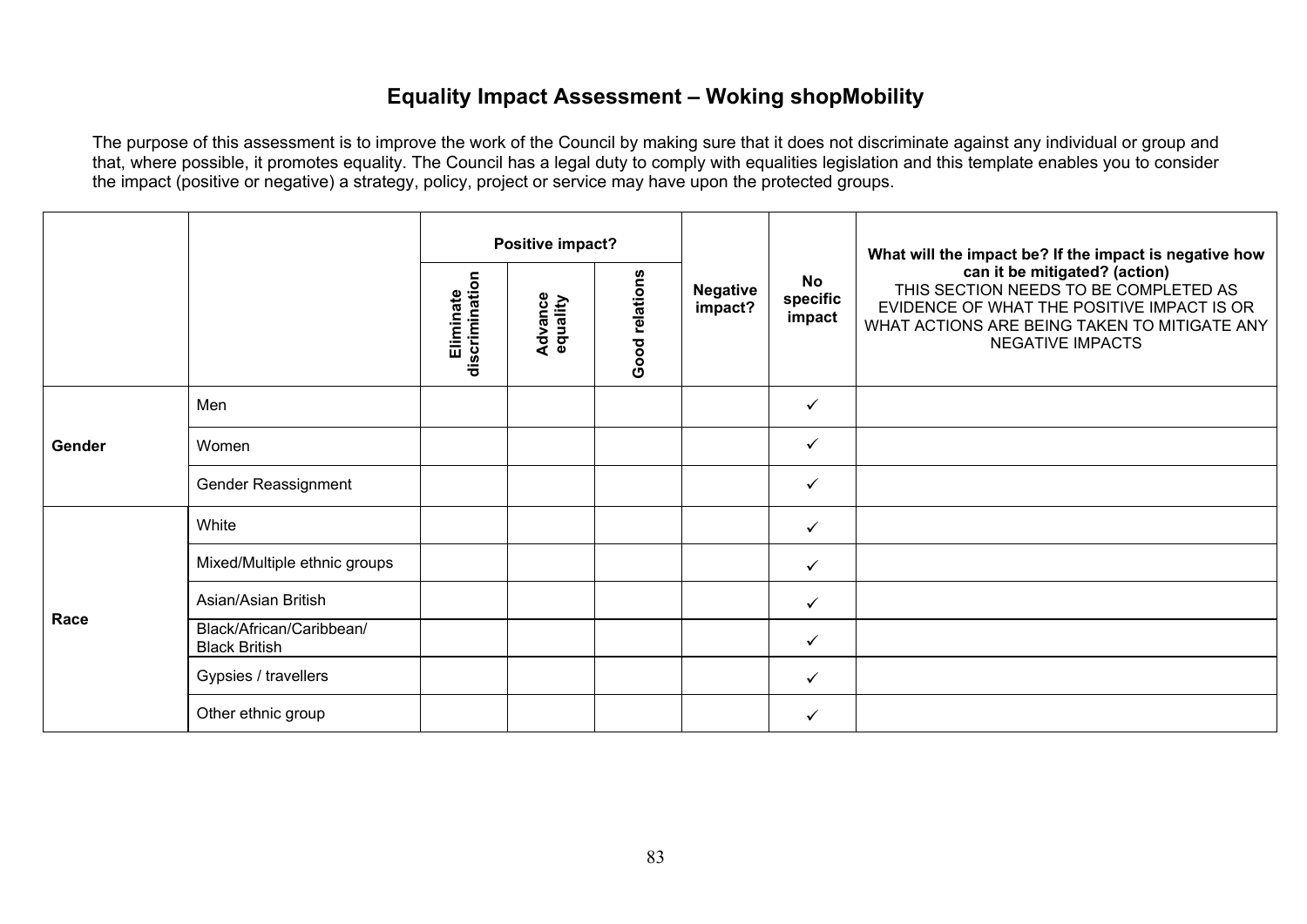|                                            |                              | Positive impact?            |                     |                |                            |                                 | What will the impact be? If the impact is negative how                                                                                                                                                                                              |
|--------------------------------------------|------------------------------|-----------------------------|---------------------|----------------|----------------------------|---------------------------------|-----------------------------------------------------------------------------------------------------------------------------------------------------------------------------------------------------------------------------------------------------|
|                                            |                              | discrimination<br>Eliminate | Advance<br>equality | Good relations | <b>Negative</b><br>impact? | <b>No</b><br>specific<br>impact | can it be mitigated? (action)<br>THIS SECTION NEEDS TO BE COMPLETED AS<br>EVIDENCE OF WHAT THE POSITIVE IMPACT IS OR<br>WHAT ACTIONS ARE BEING TAKEN TO MITIGATE ANY<br><b>NEGATIVE IMPACTS</b>                                                     |
|                                            | Physical                     | ✓                           | ✓                   |                |                            |                                 | Woking ShopMobility provides mobility scooters for those who have a<br>physical or sensory disability, or are elderly and infirm. Approx 80% of<br>users are Woking residents Grant towards running costs & shortfall of<br>income due to pandemic. |
| <b>Disability</b>                          | Sensory                      | $\checkmark$                | $\checkmark$        |                |                            |                                 |                                                                                                                                                                                                                                                     |
|                                            | <b>Learning Difficulties</b> |                             |                     |                |                            | $\checkmark$                    |                                                                                                                                                                                                                                                     |
|                                            | <b>Mental Health</b>         |                             |                     |                |                            | ✓                               |                                                                                                                                                                                                                                                     |
| <b>Sexual</b><br><b>Orientation</b>        | Lesbian, gay men, bisexual   |                             |                     |                |                            | $\checkmark$                    |                                                                                                                                                                                                                                                     |
| Age                                        | Older people (50+)           | $\checkmark$                | $\checkmark$        |                |                            |                                 | Woking ShopMobility provides mobility scooters for those who have a<br>physical or sensory disability, or are elderly and infirm.                                                                                                                   |
|                                            | Younger people               |                             |                     |                |                            | $\checkmark$                    |                                                                                                                                                                                                                                                     |
| <b>Religion or Belief</b>                  | <b>Faith Groups</b>          |                             |                     |                |                            | ✓                               |                                                                                                                                                                                                                                                     |
| Pregnancy &<br>maternity                   |                              |                             |                     |                |                            | $\checkmark$                    |                                                                                                                                                                                                                                                     |
| <b>Marriage &amp; Civil</b><br>Partnership |                              |                             |                     |                |                            | $\checkmark$                    |                                                                                                                                                                                                                                                     |
| Socio-economic<br><b>Background</b>        |                              |                             |                     |                |                            | $\checkmark$                    |                                                                                                                                                                                                                                                     |
| <b>Carers</b>                              |                              |                             |                     |                |                            | ✓                               |                                                                                                                                                                                                                                                     |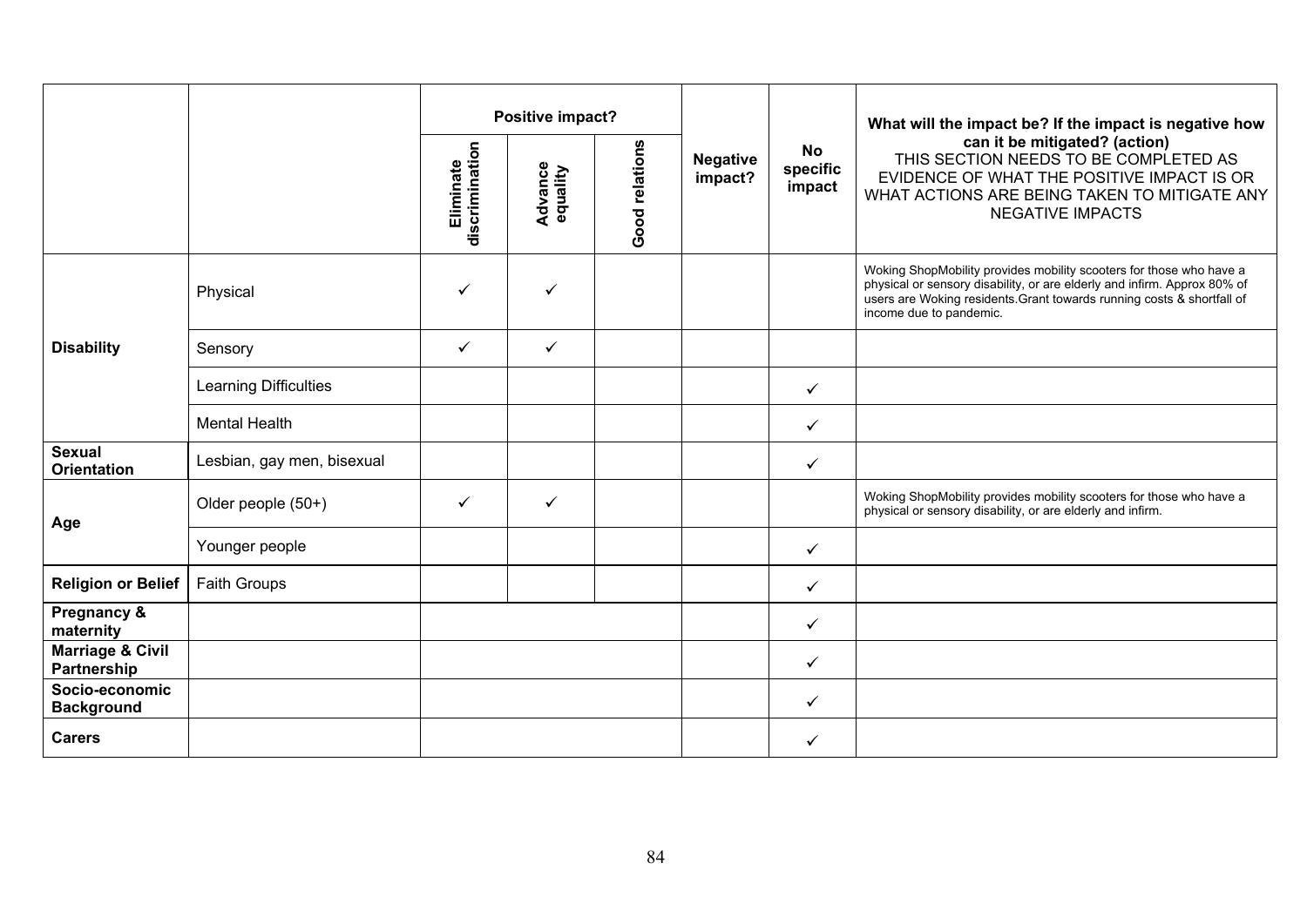# **Equality Impact Assessment – Woking Street Angels**

|        |                                                  |                             | Positive impact?           |                |                            |                          | What will the impact be? If the impact is negative how                                                                                                                                          |
|--------|--------------------------------------------------|-----------------------------|----------------------------|----------------|----------------------------|--------------------------|-------------------------------------------------------------------------------------------------------------------------------------------------------------------------------------------------|
|        |                                                  | Eliminate<br>discrimination | <b>Advance</b><br>equality | Good relations | <b>Negative</b><br>impact? | No<br>specific<br>impact | can it be mitigated? (action)<br>THIS SECTION NEEDS TO BE COMPLETED AS<br>EVIDENCE OF WHAT THE POSITIVE IMPACT IS OR<br>WHAT ACTIONS ARE BEING TAKEN TO MITIGATE ANY<br><b>NEGATIVE IMPACTS</b> |
| Gender | Men                                              |                             |                            |                |                            | ✓                        | Support provided on streets of Woking on Fri & Sat evenings.                                                                                                                                    |
|        | Women                                            |                             |                            |                |                            | $\checkmark$             |                                                                                                                                                                                                 |
|        | Gender Reassignment                              |                             |                            |                |                            | $\checkmark$             |                                                                                                                                                                                                 |
|        | White                                            |                             |                            |                |                            | $\checkmark$             |                                                                                                                                                                                                 |
|        | Mixed/Multiple ethnic groups                     |                             |                            |                |                            | $\checkmark$             |                                                                                                                                                                                                 |
| Race   | Asian/Asian British                              |                             |                            |                |                            | $\checkmark$             |                                                                                                                                                                                                 |
|        | Black/African/Caribbean/<br><b>Black British</b> |                             |                            |                |                            | $\checkmark$             |                                                                                                                                                                                                 |
|        | Gypsies / travellers                             |                             |                            |                |                            | $\checkmark$             |                                                                                                                                                                                                 |
|        | Other ethnic group                               |                             |                            |                |                            | ✓                        |                                                                                                                                                                                                 |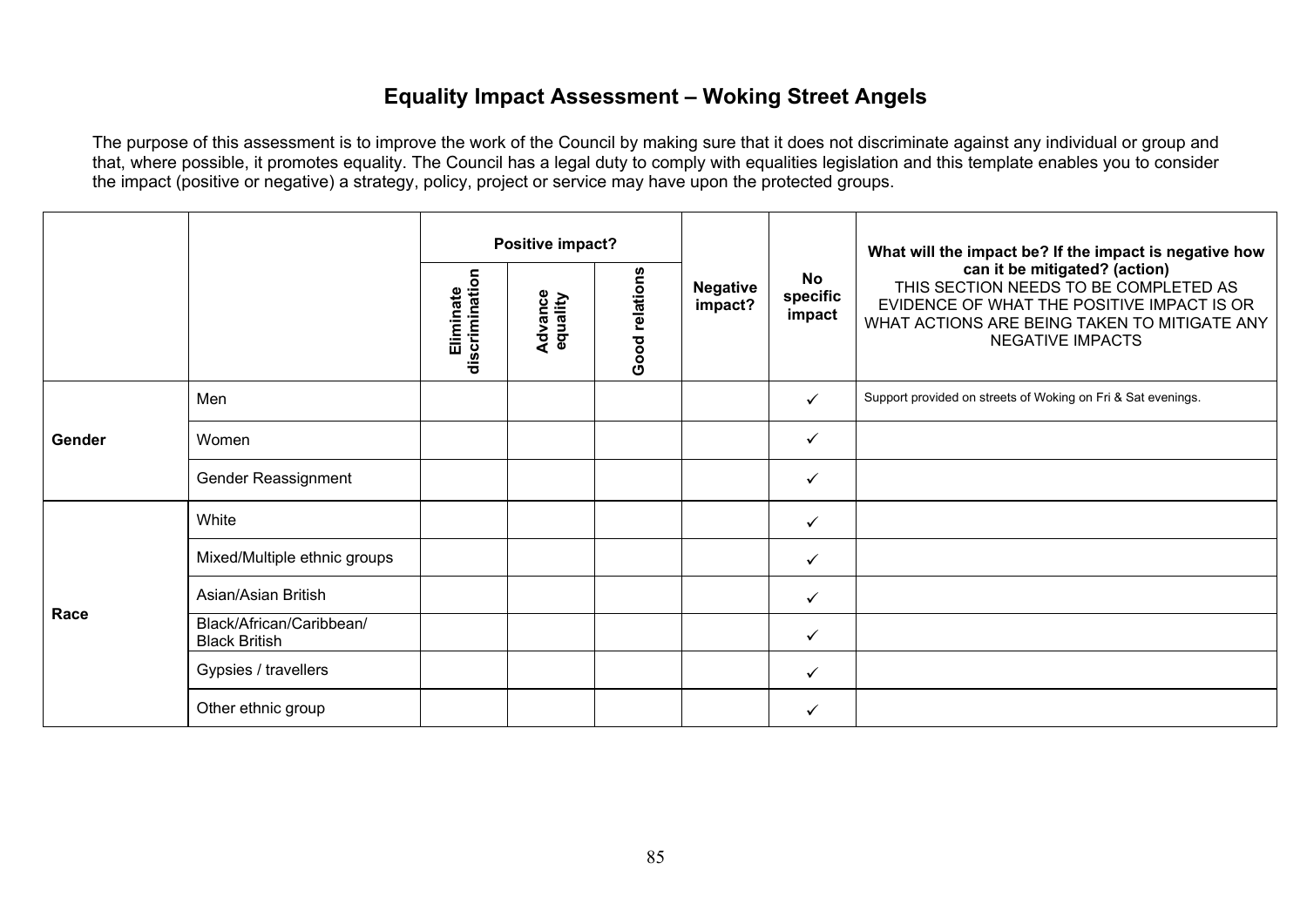|                                            |                            |                             | Positive impact?           |                |                            |                                 | What will the impact be? If the impact is negative how                                                                                                                                          |
|--------------------------------------------|----------------------------|-----------------------------|----------------------------|----------------|----------------------------|---------------------------------|-------------------------------------------------------------------------------------------------------------------------------------------------------------------------------------------------|
|                                            |                            | discrimination<br>Eliminate | <b>Advance</b><br>equality | Good relations | <b>Negative</b><br>impact? | <b>No</b><br>specific<br>impact | can it be mitigated? (action)<br>THIS SECTION NEEDS TO BE COMPLETED AS<br>EVIDENCE OF WHAT THE POSITIVE IMPACT IS OR<br>WHAT ACTIONS ARE BEING TAKEN TO MITIGATE ANY<br><b>NEGATIVE IMPACTS</b> |
|                                            | Physical                   |                             |                            |                |                            | $\checkmark$                    |                                                                                                                                                                                                 |
|                                            | Sensory                    |                             |                            |                |                            | $\checkmark$                    |                                                                                                                                                                                                 |
| <b>Disability</b>                          | Learning Difficulties      |                             |                            |                |                            | $\checkmark$                    |                                                                                                                                                                                                 |
|                                            | <b>Mental Health</b>       |                             |                            |                |                            | $\checkmark$                    |                                                                                                                                                                                                 |
| <b>Sexual</b><br><b>Orientation</b>        | Lesbian, gay men, bisexual |                             |                            |                |                            | $\checkmark$                    |                                                                                                                                                                                                 |
| Age                                        | Older people (50+)         |                             |                            |                |                            | $\checkmark$                    |                                                                                                                                                                                                 |
|                                            | Younger people             |                             |                            | $\checkmark$   |                            |                                 | Offer assistance to young people on streets of Woking.                                                                                                                                          |
| <b>Religion or Belief</b>                  | Faith Groups               |                             |                            |                |                            | $\checkmark$                    |                                                                                                                                                                                                 |
| Pregnancy &<br>maternity                   |                            |                             |                            |                |                            | $\checkmark$                    |                                                                                                                                                                                                 |
| <b>Marriage &amp; Civil</b><br>Partnership |                            |                             |                            |                |                            | $\checkmark$                    |                                                                                                                                                                                                 |
| Socio-economic<br><b>Background</b>        |                            |                             |                            |                |                            | $\checkmark$                    |                                                                                                                                                                                                 |
| <b>Carers</b>                              |                            |                             |                            |                |                            | $\checkmark$                    |                                                                                                                                                                                                 |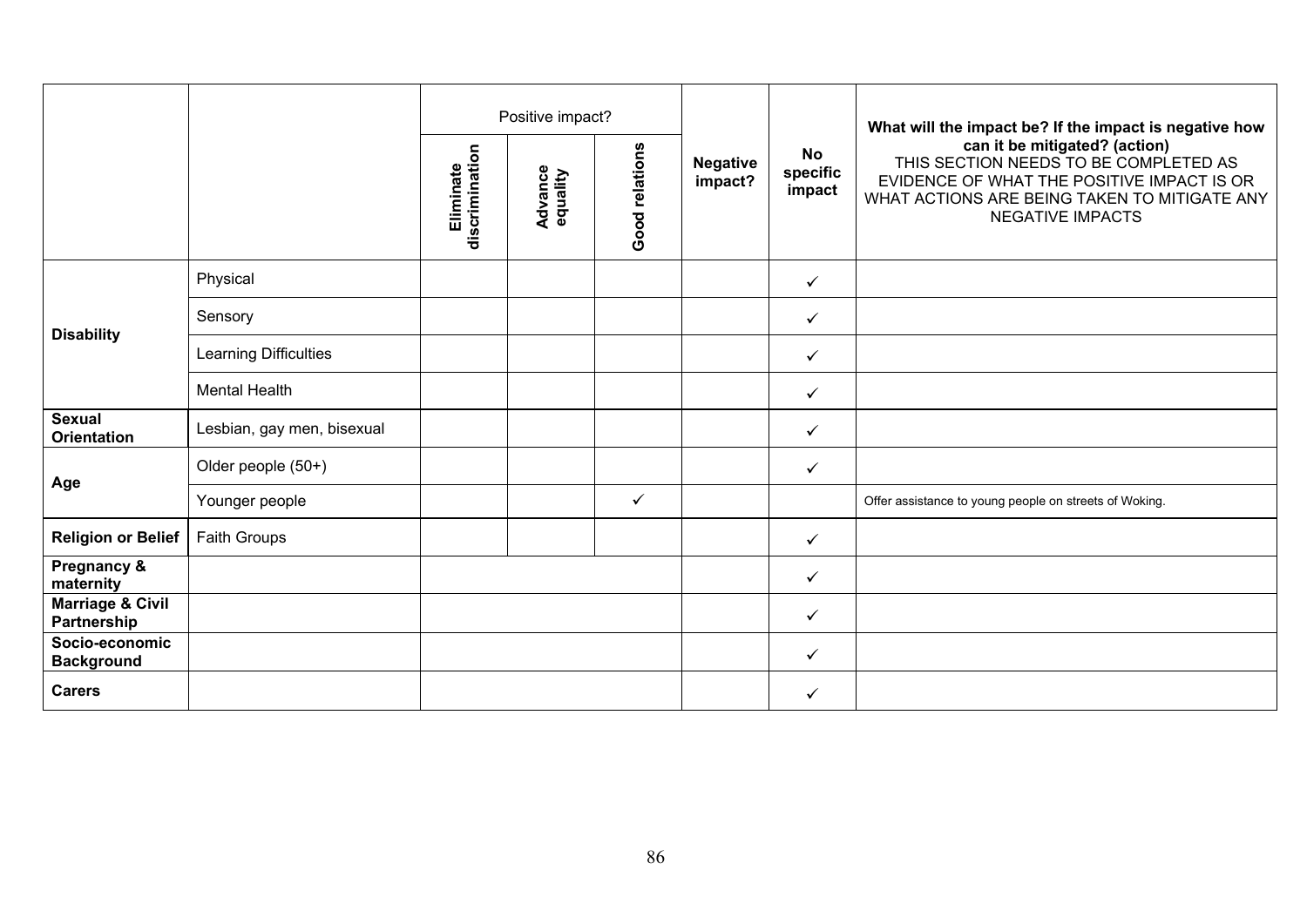# **Equality Impact Assessment – Woking Strokeability**

|        |                                                  | Positive impact?            |                     |                |                            |                                 | What will the impact be? If the impact is negative how can                                                                                                                                  |
|--------|--------------------------------------------------|-----------------------------|---------------------|----------------|----------------------------|---------------------------------|---------------------------------------------------------------------------------------------------------------------------------------------------------------------------------------------|
|        |                                                  | discrimination<br>Eliminate | Advance<br>equality | Good relations | <b>Negative</b><br>impact? | <b>No</b><br>specific<br>impact | it be mitigated? (action)<br>THIS SECTION NEEDS TO BE COMPLETED AS EVIDENCE<br>OF WHAT THE POSITIVE IMPACT IS OR WHAT ACTIONS<br>ARE BEING TAKEN TO MITIGATE ANY NEGATIVE<br><b>IMPACTS</b> |
|        | Men                                              |                             |                     |                |                            | ✓                               | Club provides aerobic and aqua exercise for stroke survivors and those with<br>similar disabilities. Funding will contribute towards transport costs to gym/pool<br>sessions.               |
| Gender | Women                                            |                             |                     |                |                            | $\checkmark$                    |                                                                                                                                                                                             |
|        | Gender Reassignment                              |                             |                     |                |                            | $\checkmark$                    |                                                                                                                                                                                             |
|        | White                                            |                             |                     |                |                            | ✓                               |                                                                                                                                                                                             |
|        | Mixed/Multiple ethnic groups                     |                             |                     |                |                            | $\checkmark$                    |                                                                                                                                                                                             |
| Race   | Asian/Asian British                              |                             |                     |                |                            | $\checkmark$                    |                                                                                                                                                                                             |
|        | Black/African/Caribbean/<br><b>Black British</b> |                             |                     |                |                            | $\checkmark$                    |                                                                                                                                                                                             |
|        | Gypsies / travellers                             |                             |                     |                |                            | ✓                               |                                                                                                                                                                                             |
|        | Other ethnic group                               |                             |                     |                |                            | ✓                               |                                                                                                                                                                                             |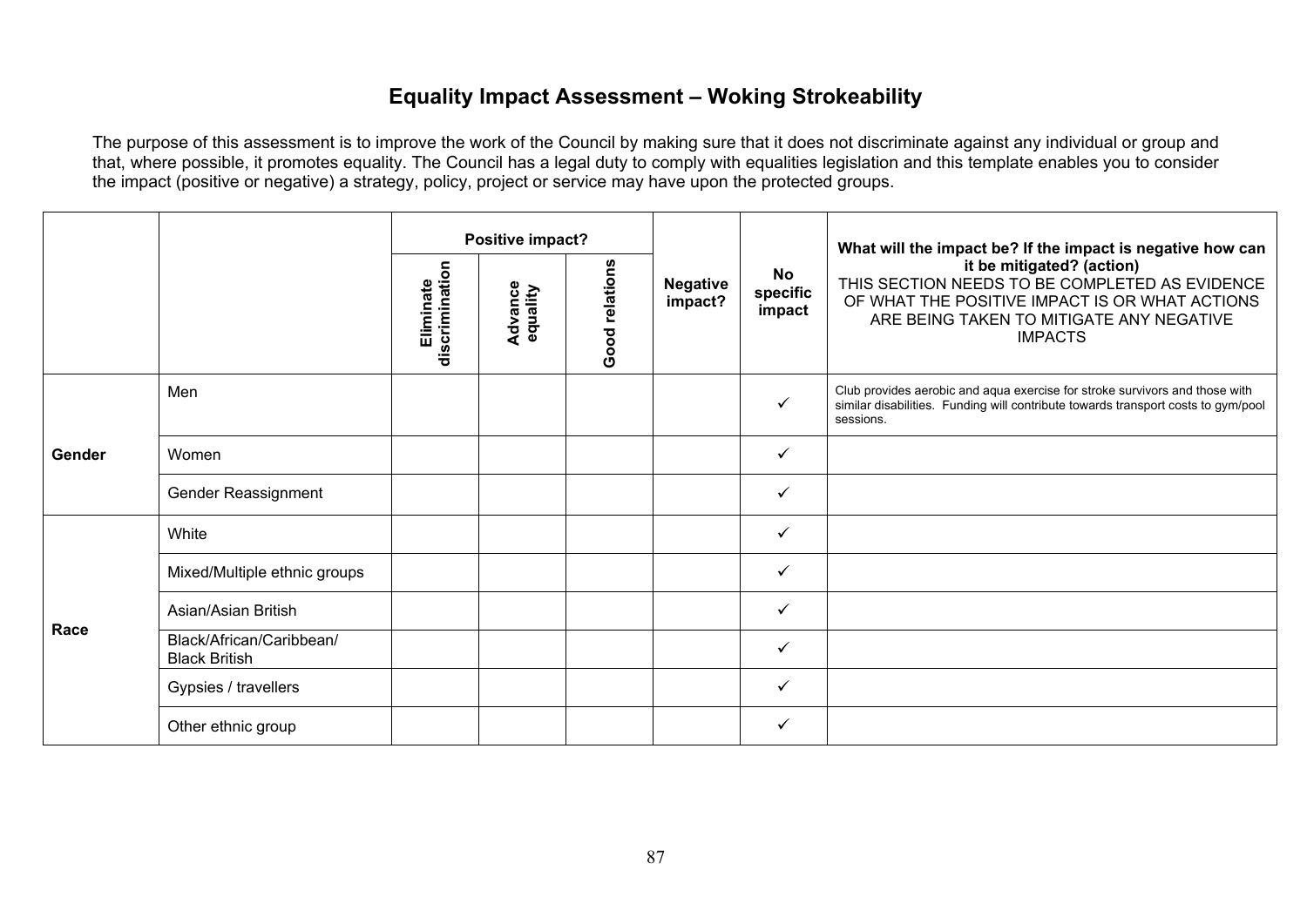|                                         |                            |                             | Positive impact?           |                   |                            |                                 | What will the impact be? If the impact is negative how can                                                                                                                                  |
|-----------------------------------------|----------------------------|-----------------------------|----------------------------|-------------------|----------------------------|---------------------------------|---------------------------------------------------------------------------------------------------------------------------------------------------------------------------------------------|
|                                         |                            | discrimination<br>Eliminate | <b>Advance</b><br>equality | Good<br>relations | <b>Negative</b><br>impact? | <b>No</b><br>specific<br>impact | it be mitigated? (action)<br>THIS SECTION NEEDS TO BE COMPLETED AS EVIDENCE<br>OF WHAT THE POSITIVE IMPACT IS OR WHAT ACTIONS<br>ARE BEING TAKEN TO MITIGATE ANY NEGATIVE<br><b>IMPACTS</b> |
|                                         | Physical                   | ✓                           | $\checkmark$               | $\checkmark$      |                            |                                 | Club provides aerobic and aqua exercise for stroke survivors and those with<br>similar disabilities.                                                                                        |
| <b>Disability</b>                       | Sensory                    | $\checkmark$                | $\checkmark$               | $\checkmark$      |                            |                                 | $\alpha$                                                                                                                                                                                    |
|                                         | Learning Difficulties      |                             |                            |                   |                            | $\checkmark$                    |                                                                                                                                                                                             |
|                                         | <b>Mental Health</b>       |                             |                            |                   |                            | $\checkmark$                    |                                                                                                                                                                                             |
| <b>Sexual</b><br><b>Orientation</b>     | Lesbian, gay men, bisexual |                             |                            |                   |                            | $\checkmark$                    |                                                                                                                                                                                             |
| Age                                     | Older people (50+)         |                             |                            |                   |                            | ✓                               |                                                                                                                                                                                             |
|                                         | Younger people             |                             |                            |                   |                            | $\checkmark$                    |                                                                                                                                                                                             |
| <b>Religion or</b><br><b>Belief</b>     | Faith Groups               |                             |                            |                   |                            | $\checkmark$                    |                                                                                                                                                                                             |
| Pregnancy &<br>maternity                |                            |                             |                            |                   |                            | ✓                               |                                                                                                                                                                                             |
| Marriage &<br>Civil<br>Partnership      |                            |                             |                            |                   |                            | $\checkmark$                    |                                                                                                                                                                                             |
| Socio-<br>economic<br><b>Background</b> |                            |                             |                            |                   |                            | $\checkmark$                    |                                                                                                                                                                                             |
| <b>Carers</b>                           |                            |                             |                            |                   |                            | $\checkmark$                    |                                                                                                                                                                                             |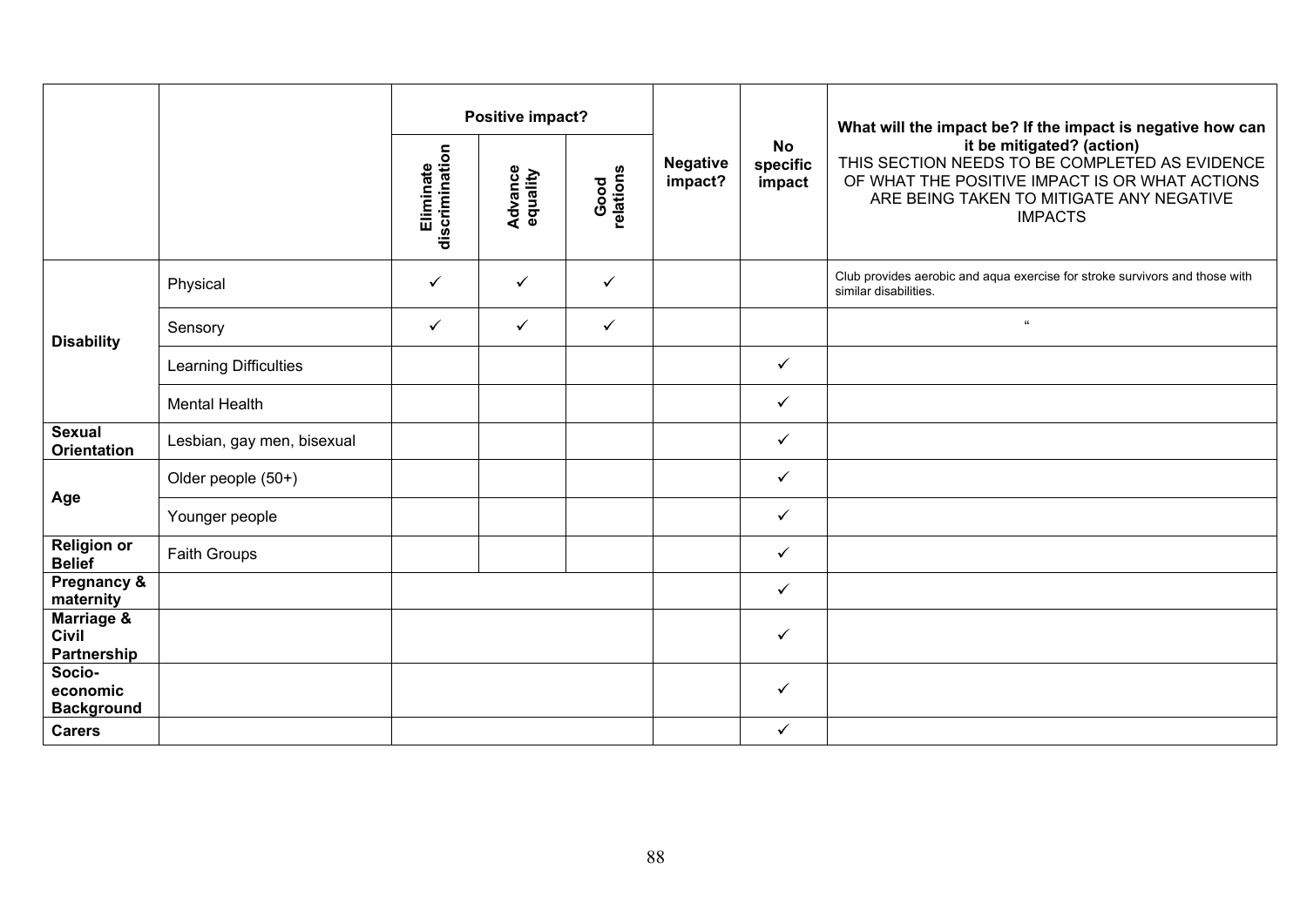## **Equality Impact Assessment – Woking Talking Newspaper (1988) Association**

|        |                                                  | Positive impact?            |                     |                |                            | What will the impact be? If the impact is negative how can |                                                                                                                                                                                             |
|--------|--------------------------------------------------|-----------------------------|---------------------|----------------|----------------------------|------------------------------------------------------------|---------------------------------------------------------------------------------------------------------------------------------------------------------------------------------------------|
|        |                                                  | discrimination<br>Eliminate | Advance<br>equality | Good relations | <b>Negative</b><br>impact? | <b>No</b><br>specific<br>impact                            | it be mitigated? (action)<br>THIS SECTION NEEDS TO BE COMPLETED AS EVIDENCE<br>OF WHAT THE POSITIVE IMPACT IS OR WHAT ACTIONS<br>ARE BEING TAKEN TO MITIGATE ANY NEGATIVE<br><b>IMPACTS</b> |
| Gender | Men                                              |                             |                     |                |                            | ✓                                                          | Provides audio copy of Woking News & Mail. Grant to upgrade equipment,<br>including IT.                                                                                                     |
|        | Women                                            |                             |                     |                |                            | ✓                                                          |                                                                                                                                                                                             |
|        | Gender Reassignment                              |                             |                     |                |                            |                                                            |                                                                                                                                                                                             |
|        | White                                            |                             |                     |                |                            | ✓                                                          |                                                                                                                                                                                             |
|        | Mixed/Multiple ethnic groups                     |                             |                     |                |                            | ✓                                                          |                                                                                                                                                                                             |
| Race   | Asian/Asian British                              |                             |                     |                |                            | ✓                                                          |                                                                                                                                                                                             |
|        | Black/African/Caribbean/<br><b>Black British</b> |                             |                     |                |                            | ✓                                                          |                                                                                                                                                                                             |
|        | Gypsies / travellers                             |                             |                     |                |                            | $\checkmark$                                               |                                                                                                                                                                                             |
|        | Other ethnic group                               |                             |                     |                |                            | ✓                                                          |                                                                                                                                                                                             |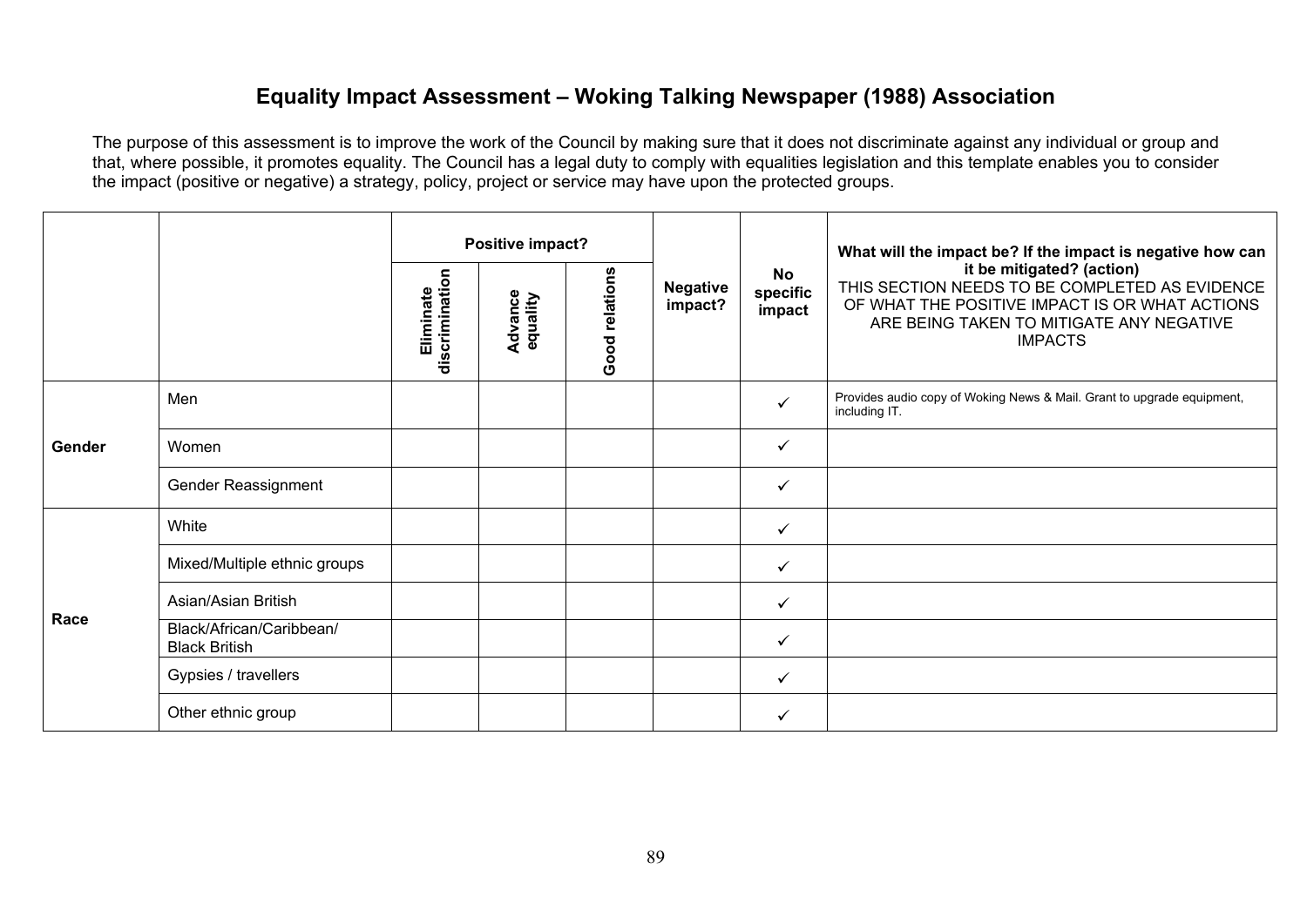|                                           |                              |                             | Positive impact?           |                |                            |                                 | What will the impact be? If the impact is negative how can                                                                                                                                  |
|-------------------------------------------|------------------------------|-----------------------------|----------------------------|----------------|----------------------------|---------------------------------|---------------------------------------------------------------------------------------------------------------------------------------------------------------------------------------------|
|                                           |                              | discrimination<br>Eliminate | <b>Advance</b><br>equality | Good relations | <b>Negative</b><br>impact? | <b>No</b><br>specific<br>impact | it be mitigated? (action)<br>THIS SECTION NEEDS TO BE COMPLETED AS EVIDENCE<br>OF WHAT THE POSITIVE IMPACT IS OR WHAT ACTIONS<br>ARE BEING TAKEN TO MITIGATE ANY NEGATIVE<br><b>IMPACTS</b> |
|                                           | Physical                     |                             |                            |                |                            | $\checkmark$                    |                                                                                                                                                                                             |
|                                           | Sensory                      | $\checkmark$                | $\checkmark$               | $\checkmark$   |                            |                                 | Provide audio copy of Woking News & Mail & magazine articles.                                                                                                                               |
| <b>Disability</b>                         | <b>Learning Difficulties</b> |                             |                            |                |                            | ✓                               |                                                                                                                                                                                             |
|                                           | <b>Mental Health</b>         |                             |                            |                |                            | ✓                               |                                                                                                                                                                                             |
| <b>Sexual</b><br><b>Orientation</b>       | Lesbian, gay men, bisexual   |                             |                            |                |                            | ✓                               |                                                                                                                                                                                             |
|                                           | Older people (50+)           | $\checkmark$                | $\checkmark$               | $\checkmark$   |                            |                                 | Majority of users over 65.                                                                                                                                                                  |
| Age                                       | Younger people               |                             |                            |                |                            | ✓                               |                                                                                                                                                                                             |
| <b>Religion or</b><br><b>Belief</b>       | Faith Groups                 |                             |                            |                |                            | ✓                               |                                                                                                                                                                                             |
| <b>Pregnancy &amp;</b><br>maternity       |                              |                             |                            |                |                            | ✓                               |                                                                                                                                                                                             |
| Marriage &<br><b>Civil</b><br>Partnership |                              |                             |                            |                |                            | ✓                               |                                                                                                                                                                                             |
| Socio-<br>economic<br><b>Background</b>   |                              |                             |                            |                |                            | ✓                               |                                                                                                                                                                                             |
| <b>Carers</b>                             |                              |                             |                            |                |                            | ✓                               |                                                                                                                                                                                             |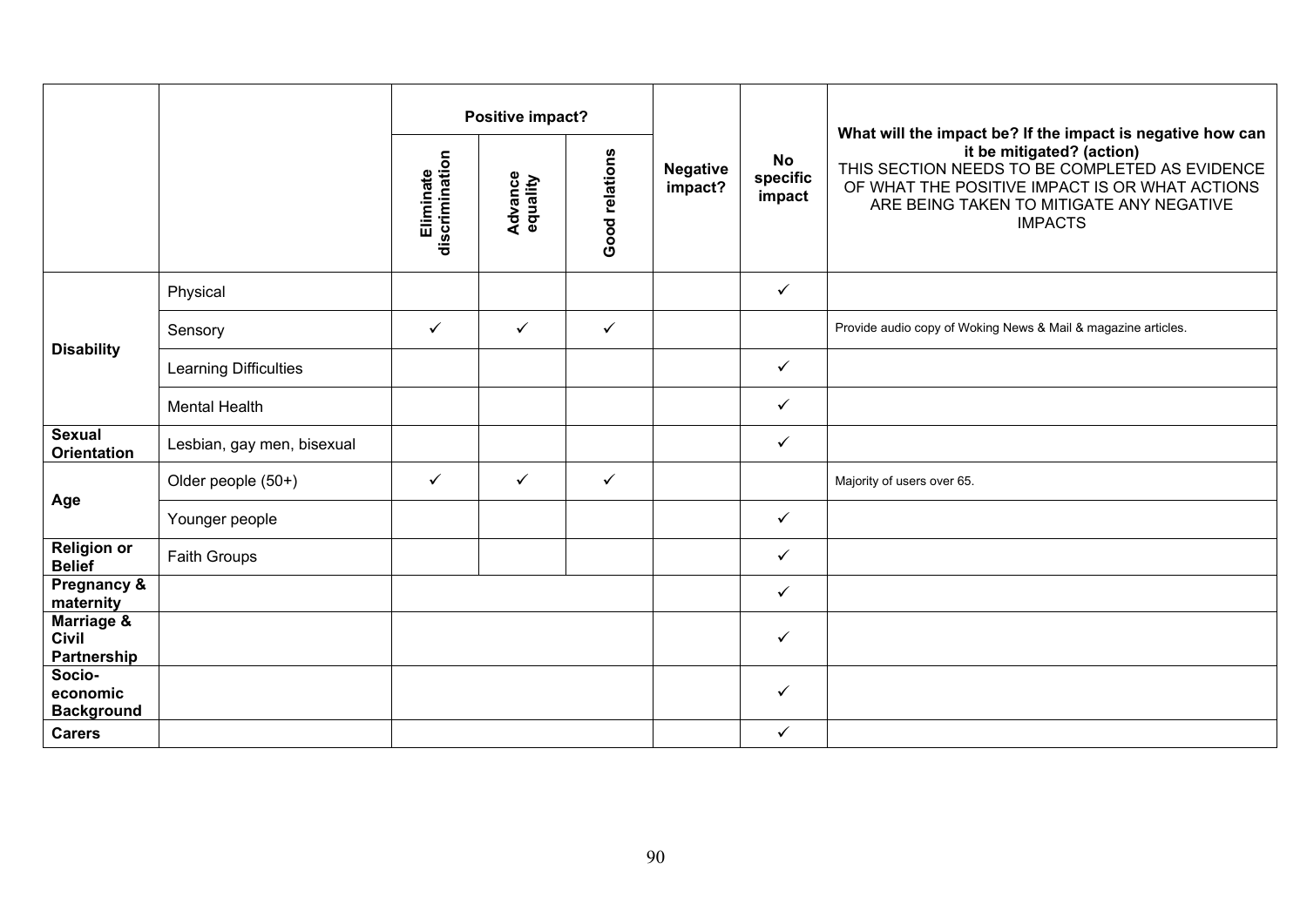# **Equality Impact Assessment – York Road Project**

|        | Positive impact?                                 |                             |                     |                |                            | What will the impact be? If the impact is negative how can |                                                                                                                                                                                             |
|--------|--------------------------------------------------|-----------------------------|---------------------|----------------|----------------------------|------------------------------------------------------------|---------------------------------------------------------------------------------------------------------------------------------------------------------------------------------------------|
|        |                                                  | discrimination<br>Eliminate | Advance<br>equality | Good relations | <b>Negative</b><br>impact? | <b>No</b><br>specific<br>impact                            | it be mitigated? (action)<br>THIS SECTION NEEDS TO BE COMPLETED AS EVIDENCE<br>OF WHAT THE POSITIVE IMPACT IS OR WHAT ACTIONS<br>ARE BEING TAKEN TO MITIGATE ANY NEGATIVE<br><b>IMPACTS</b> |
|        | Men                                              | $\checkmark$                | ✓                   | ✓              |                            |                                                            | Provides support to homeless people in the borough. 85% of users are male.                                                                                                                  |
| Gender | Women                                            | $\checkmark$                | ✓                   | ✓              |                            |                                                            | 15% of users are female.                                                                                                                                                                    |
|        | Gender Reassignment                              |                             |                     |                |                            | ✓                                                          |                                                                                                                                                                                             |
|        | White                                            |                             |                     |                |                            | ✓                                                          |                                                                                                                                                                                             |
|        | Mixed/Multiple ethnic groups                     |                             |                     |                |                            | ✓                                                          | 20% of users from an ethnic minority.                                                                                                                                                       |
| Race   | Asian/Asian British                              |                             |                     |                |                            | ✓                                                          |                                                                                                                                                                                             |
|        | Black/African/Caribbean/<br><b>Black British</b> |                             |                     |                |                            | ✓                                                          |                                                                                                                                                                                             |
|        | Gypsies / travellers                             |                             |                     |                |                            | ✓                                                          |                                                                                                                                                                                             |
|        | Other ethnic group                               |                             |                     |                |                            |                                                            |                                                                                                                                                                                             |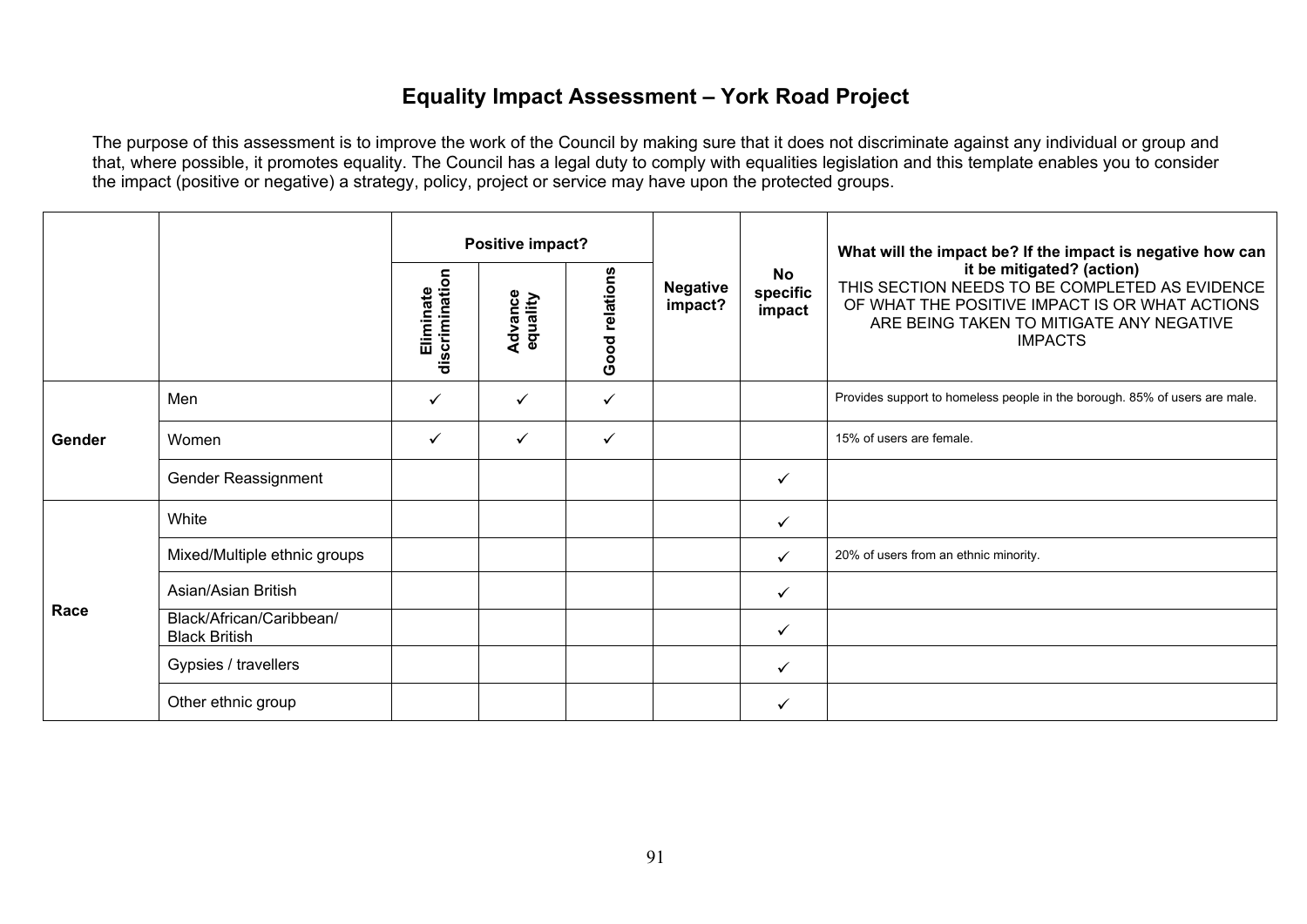|                                           |                              | Positive impact?            |                            |                |                            | <b>No</b>          | What will the impact be? If the impact is negative how can                                                                                                                                  |
|-------------------------------------------|------------------------------|-----------------------------|----------------------------|----------------|----------------------------|--------------------|---------------------------------------------------------------------------------------------------------------------------------------------------------------------------------------------|
|                                           |                              | discrimination<br>Eliminate | <b>Advance</b><br>equality | Good relations | <b>Negative</b><br>impact? | specific<br>impact | it be mitigated? (action)<br>THIS SECTION NEEDS TO BE COMPLETED AS EVIDENCE<br>OF WHAT THE POSITIVE IMPACT IS OR WHAT ACTIONS<br>ARE BEING TAKEN TO MITIGATE ANY NEGATIVE<br><b>IMPACTS</b> |
|                                           | Physical                     |                             |                            |                |                            | $\checkmark$       |                                                                                                                                                                                             |
|                                           | Sensory                      |                             |                            |                |                            | $\checkmark$       |                                                                                                                                                                                             |
| <b>Disability</b>                         | <b>Learning Difficulties</b> |                             |                            |                |                            | $\checkmark$       |                                                                                                                                                                                             |
|                                           | <b>Mental Health</b>         |                             |                            |                |                            | $\checkmark$       |                                                                                                                                                                                             |
| <b>Sexual</b><br><b>Orientation</b>       | Lesbian, gay men, bisexual   |                             |                            |                |                            | $\checkmark$       |                                                                                                                                                                                             |
|                                           | Older people (50+)           |                             |                            |                |                            | $\checkmark$       |                                                                                                                                                                                             |
| Age                                       | Younger people               |                             |                            |                |                            | $\checkmark$       |                                                                                                                                                                                             |
| <b>Religion or</b><br><b>Belief</b>       | Faith Groups                 |                             |                            |                |                            | $\checkmark$       |                                                                                                                                                                                             |
| Pregnancy &<br>maternity                  |                              |                             |                            |                |                            | $\checkmark$       |                                                                                                                                                                                             |
| Marriage &<br><b>Civil</b><br>Partnership |                              |                             |                            |                |                            | $\checkmark$       |                                                                                                                                                                                             |
| Socio-<br>economic<br><b>Background</b>   |                              |                             | ✓                          |                |                            |                    |                                                                                                                                                                                             |
| <b>Carers</b>                             |                              |                             |                            |                |                            | $\checkmark$       |                                                                                                                                                                                             |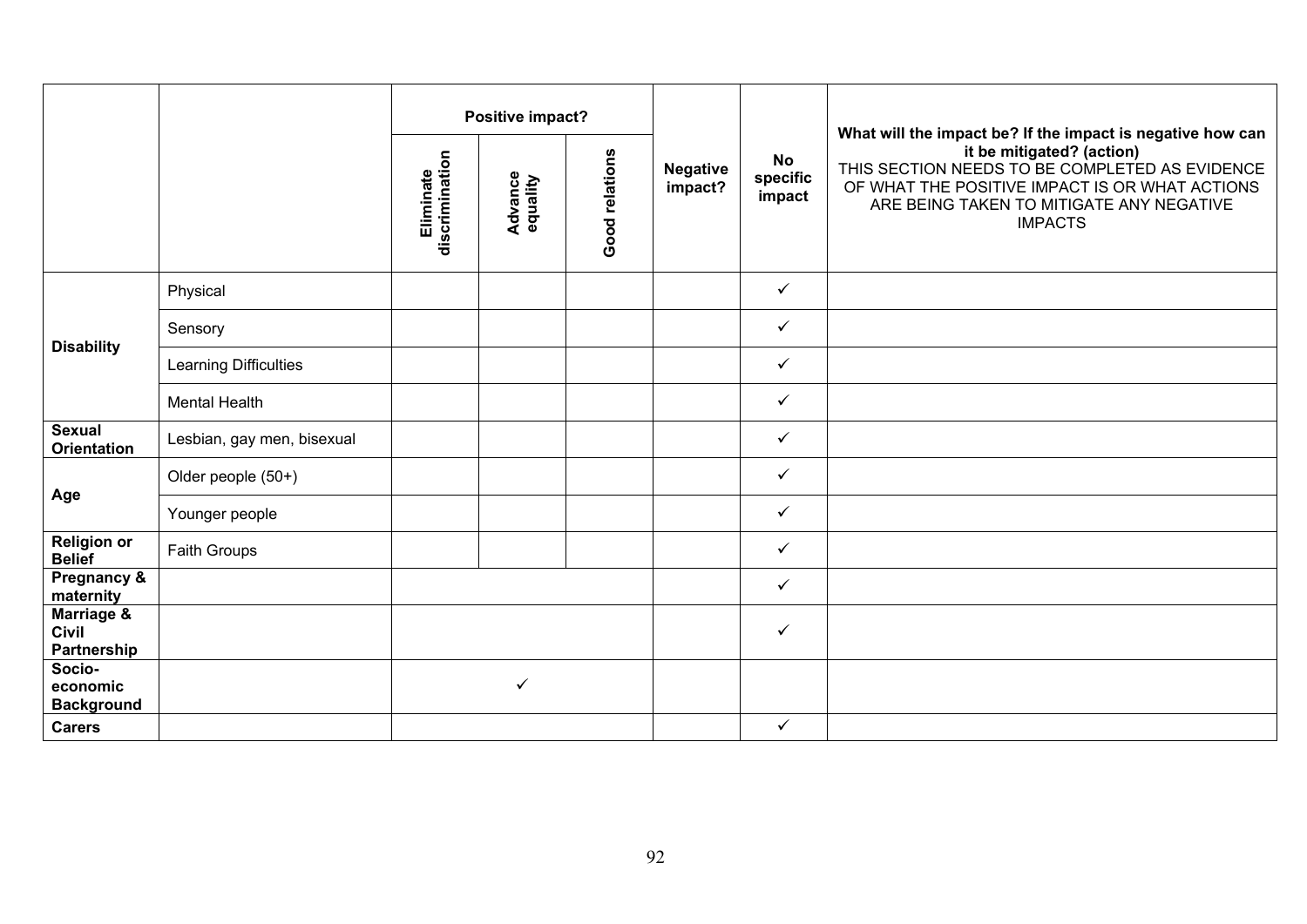# **Equality Impact Assessment – Your Sanctuary**

|        |                                                  |              | Positive impact?           |                |                     |                          | What will the impact be? If the impact is negative how                                                                                                                                          |
|--------|--------------------------------------------------|--------------|----------------------------|----------------|---------------------|--------------------------|-------------------------------------------------------------------------------------------------------------------------------------------------------------------------------------------------|
|        |                                                  |              | <b>Advance</b><br>equality | Good relations | Negative<br>impact? | No<br>specific<br>impact | can it be mitigated? (action)<br>THIS SECTION NEEDS TO BE COMPLETED AS<br>EVIDENCE OF WHAT THE POSITIVE IMPACT IS OR<br>WHAT ACTIONS ARE BEING TAKEN TO MITIGATE ANY<br><b>NEGATIVE IMPACTS</b> |
| Gender | Men                                              | ✓            | ✓                          | ✓              |                     |                          | Advice & outreach provided to victims and survivors of domestic abuse<br>and their families.                                                                                                    |
|        | Women                                            | $\checkmark$ | $\checkmark$               | ✓              |                     |                          | $\alpha$                                                                                                                                                                                        |
|        | Gender Reassignment                              |              |                            |                |                     | $\checkmark$             |                                                                                                                                                                                                 |
|        | White                                            |              |                            |                |                     | $\checkmark$             |                                                                                                                                                                                                 |
|        | Mixed/Multiple ethnic groups                     |              |                            |                |                     | $\checkmark$             |                                                                                                                                                                                                 |
| Race   | Asian/Asian British                              |              |                            |                |                     | $\checkmark$             |                                                                                                                                                                                                 |
|        | Black/African/Caribbean/<br><b>Black British</b> |              |                            |                |                     | $\checkmark$             |                                                                                                                                                                                                 |
|        | Gypsies / travellers                             |              |                            |                |                     | ✓                        |                                                                                                                                                                                                 |
|        | Other ethnic group                               |              |                            |                |                     | ✓                        |                                                                                                                                                                                                 |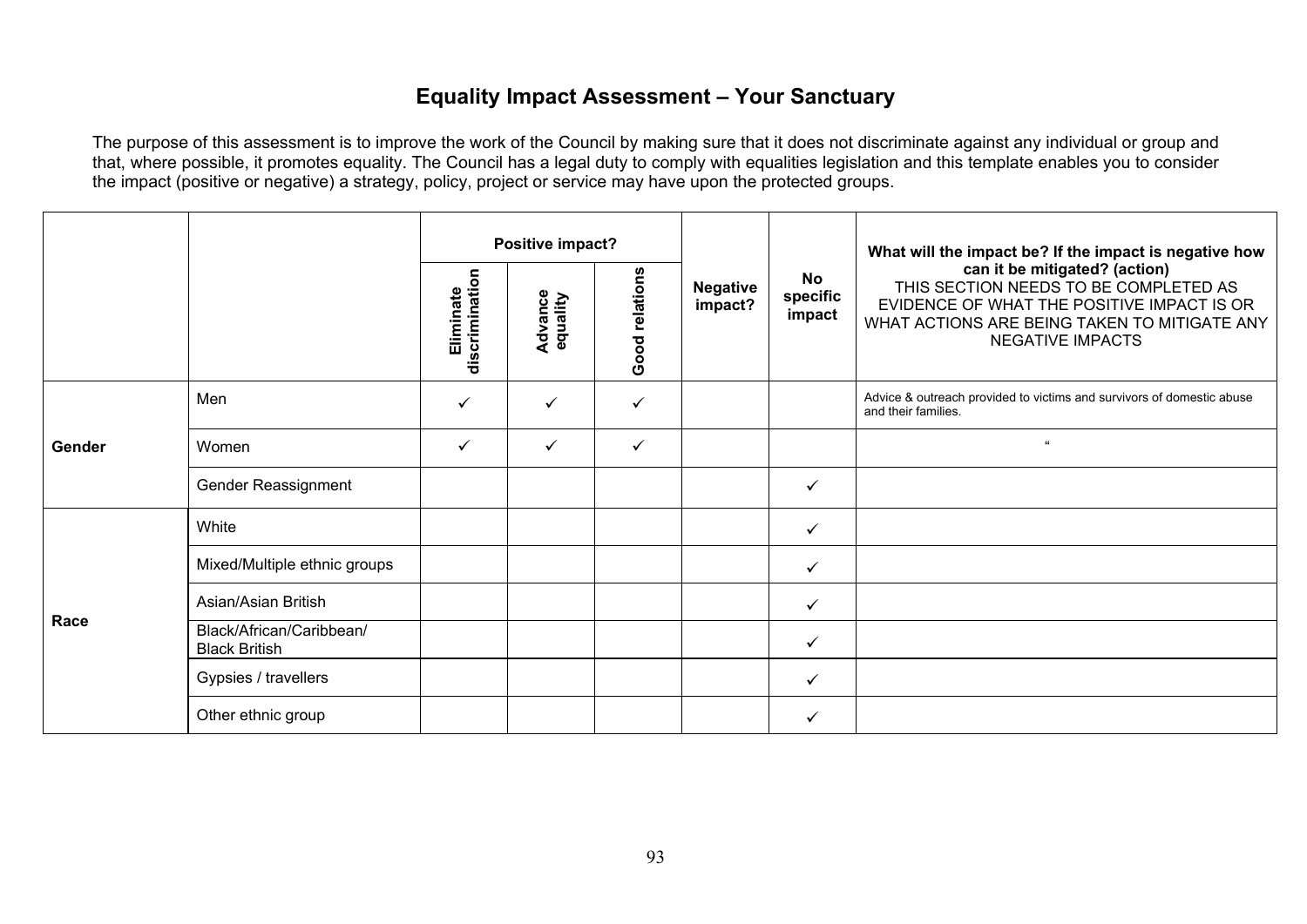|                                            |                            | Positive impact?            |                            |                |                            |                          | What will the impact be? If the impact is negative how                                                                                                                                          |
|--------------------------------------------|----------------------------|-----------------------------|----------------------------|----------------|----------------------------|--------------------------|-------------------------------------------------------------------------------------------------------------------------------------------------------------------------------------------------|
|                                            |                            | discrimination<br>Eliminate | <b>Advance</b><br>equality | Good relations | <b>Negative</b><br>impact? | No<br>specific<br>impact | can it be mitigated? (action)<br>THIS SECTION NEEDS TO BE COMPLETED AS<br>EVIDENCE OF WHAT THE POSITIVE IMPACT IS OR<br>WHAT ACTIONS ARE BEING TAKEN TO MITIGATE ANY<br><b>NEGATIVE IMPACTS</b> |
|                                            | Physical                   |                             |                            |                |                            | $\checkmark$             |                                                                                                                                                                                                 |
|                                            | Sensory                    |                             |                            |                |                            | $\checkmark$             |                                                                                                                                                                                                 |
| <b>Disability</b>                          | Learning Difficulties      |                             |                            |                |                            | $\checkmark$             |                                                                                                                                                                                                 |
|                                            | <b>Mental Health</b>       |                             |                            |                |                            | $\checkmark$             |                                                                                                                                                                                                 |
| <b>Sexual</b><br><b>Orientation</b>        | Lesbian, gay men, bisexual |                             |                            |                |                            | $\checkmark$             |                                                                                                                                                                                                 |
|                                            | Older people (50+)         |                             |                            |                |                            | $\checkmark$             |                                                                                                                                                                                                 |
| Age                                        | Younger people             | $\checkmark$                | ✓                          | $\checkmark$   |                            |                          | Support provided to children living with domestic abuse, children's<br>worker, awareness raising in schools.                                                                                    |
| <b>Religion or Belief</b>                  | <b>Faith Groups</b>        |                             |                            |                |                            | $\checkmark$             |                                                                                                                                                                                                 |
| Pregnancy &<br>maternity                   |                            |                             |                            |                |                            | $\checkmark$             |                                                                                                                                                                                                 |
| <b>Marriage &amp; Civil</b><br>Partnership |                            |                             |                            |                |                            | $\checkmark$             |                                                                                                                                                                                                 |
| Socio-economic<br><b>Background</b>        |                            |                             |                            |                |                            | $\checkmark$             |                                                                                                                                                                                                 |
| <b>Carers</b>                              |                            |                             |                            |                |                            | ✓                        |                                                                                                                                                                                                 |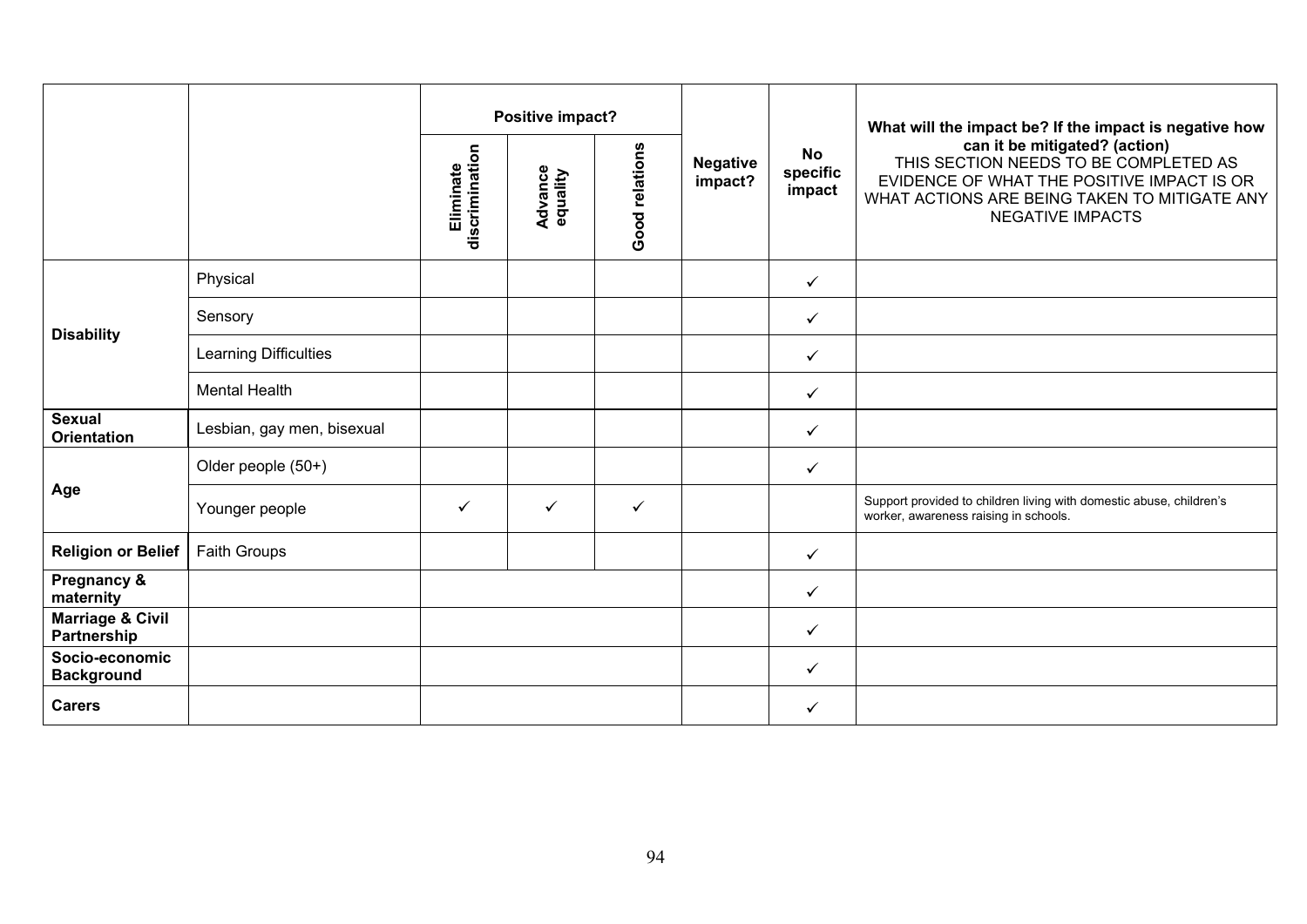# **Equality Impact Assessment – Covering report**

|        |                                                  |                             | Positive impact?           |                |                            | No<br>specific<br>impact | What will the impact be? If the impact is negative how<br>can it be mitigated? (action)<br>THIS SECTION NEEDS TO BE COMPLETED AS<br>EVIDENCE OF WHAT THE POSITIVE IMPACT IS OR<br>WHAT ACTIONS ARE BEING TAKEN TO MITIGATE ANY<br><b>NEGATIVE IMPACTS</b> |
|--------|--------------------------------------------------|-----------------------------|----------------------------|----------------|----------------------------|--------------------------|-----------------------------------------------------------------------------------------------------------------------------------------------------------------------------------------------------------------------------------------------------------|
|        |                                                  | discrimination<br>Eliminate | <b>Advance</b><br>equality | Good relations | <b>Negative</b><br>impact? |                          |                                                                                                                                                                                                                                                           |
| Gender | Men                                              |                             |                            |                |                            | $\checkmark$             | Individual EIA's completed for each grant application.                                                                                                                                                                                                    |
|        | Women                                            |                             |                            |                |                            | ✓                        |                                                                                                                                                                                                                                                           |
|        | Gender Reassignment                              |                             |                            |                |                            | ✓                        |                                                                                                                                                                                                                                                           |
|        | White                                            |                             |                            |                |                            | $\checkmark$             |                                                                                                                                                                                                                                                           |
|        | Mixed/Multiple ethnic groups                     |                             |                            |                |                            | $\checkmark$             |                                                                                                                                                                                                                                                           |
| Race   | Asian/Asian British                              |                             |                            |                |                            | $\checkmark$             |                                                                                                                                                                                                                                                           |
|        | Black/African/Caribbean/<br><b>Black British</b> |                             |                            |                |                            | $\checkmark$             |                                                                                                                                                                                                                                                           |
|        | Gypsies / travellers                             |                             |                            |                |                            | $\checkmark$             |                                                                                                                                                                                                                                                           |
|        | Other ethnic group                               |                             |                            |                |                            | $\checkmark$             |                                                                                                                                                                                                                                                           |